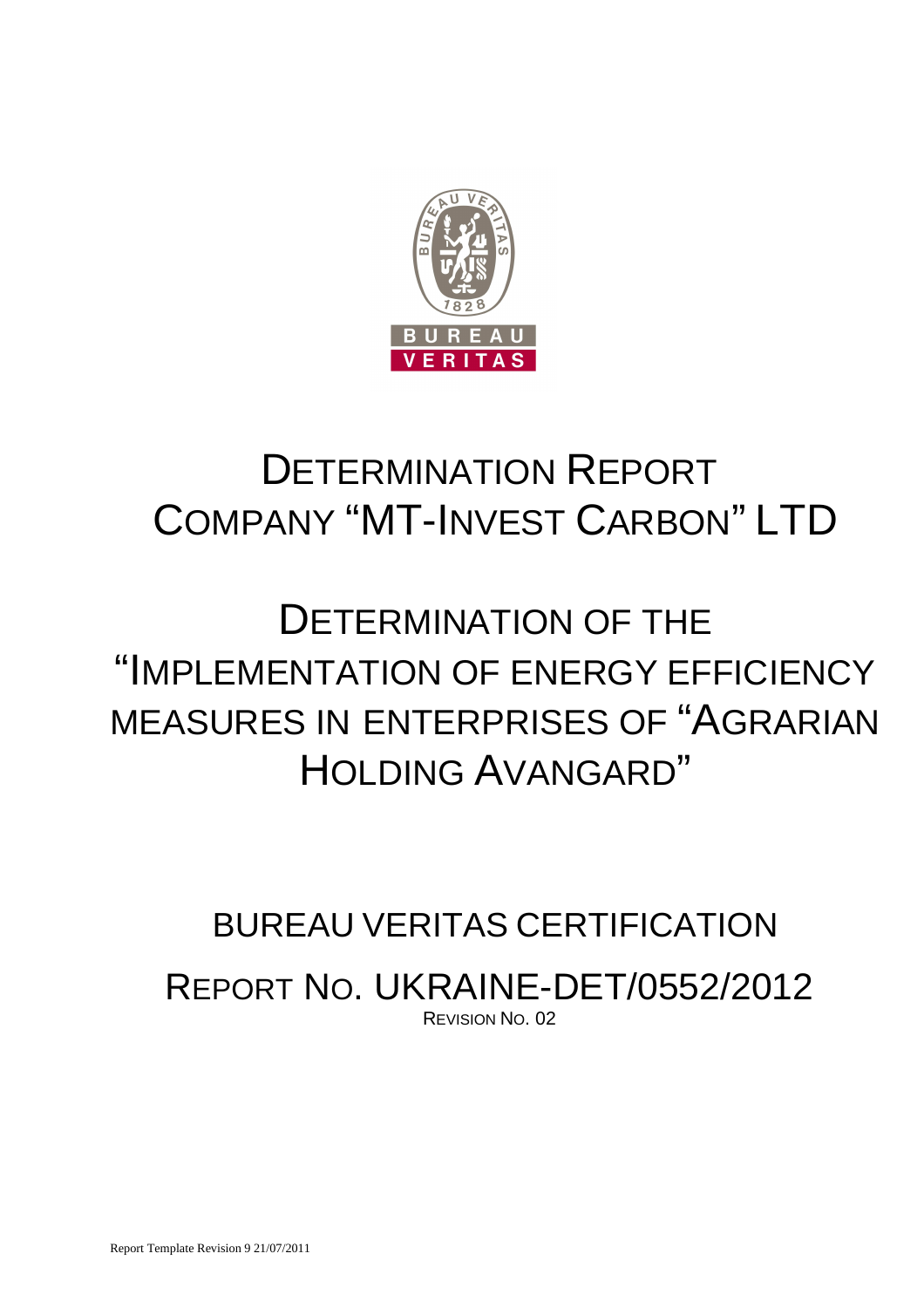$\overline{a}$ 



| Date of first issue:<br>19/10/2012                                                                                                                                                                                                                                                                                                                                                                                                                                                                                                                                                                                                              | Organizational unit:<br><b>Bureau Veritas Certification</b><br><b>Holding SAS</b> |  |  |
|-------------------------------------------------------------------------------------------------------------------------------------------------------------------------------------------------------------------------------------------------------------------------------------------------------------------------------------------------------------------------------------------------------------------------------------------------------------------------------------------------------------------------------------------------------------------------------------------------------------------------------------------------|-----------------------------------------------------------------------------------|--|--|
| Client:<br>Company "MT-Invest Carbon" LTD                                                                                                                                                                                                                                                                                                                                                                                                                                                                                                                                                                                                       | Client ref.:<br>Mr. Falendysh Yaroslav                                            |  |  |
| Summary:                                                                                                                                                                                                                                                                                                                                                                                                                                                                                                                                                                                                                                        |                                                                                   |  |  |
| Bureau Veritas Certification has made the determination of the "Implementation of energy efficiency measures<br>in enterprises of "Agrarian Holding Avangard" project of Company "MT-Invest Carbon" LTD located in 14<br>regions of Ukraine on the basis of UNFCCC criteria for the JI, as well as criteria given to provide for consistent<br>project operations, monitoring and reporting. UNFCCC criteria refer to Article 6 of the Kyoto Protocol, the JI<br>rules and modalities and the subsequent decisions by the JI Supervisory Committee, as well as the host<br>country criteria.                                                    |                                                                                   |  |  |
| The determination scope is defined as an independent and objective review of the project design document,<br>the project's baseline study, monitoring plan and other relevant documents, and consisted of the following<br>three phases: i) desk review of the project design and the baseline and monitoring plan; ii) follow-up interviews<br>with project stakeholders; iii) resolution of outstanding issues and the issuance of the final determination report<br>and opinion. The overall determination, from Contract Review to Determination Report & Opinion, was<br>conducted using Bureau Veritas Certification internal procedures. |                                                                                   |  |  |
| The first output of the determination process is a list of Clarification and Corrective Action Requests (CL and<br>CAR), presented in Appendix A. Taking into account this output, the project proponent revised its project<br>design document.<br>In summary, it is Bureau Veritas Certification's opinion that the project correctly applies Guidance on criteria for<br>baseline setting and monitoring and meets the relevant UNFCCC requirements for the JI and the relevant host<br>country criteria.                                                                                                                                    |                                                                                   |  |  |
|                                                                                                                                                                                                                                                                                                                                                                                                                                                                                                                                                                                                                                                 |                                                                                   |  |  |
| Report No.:<br>Subject Group:<br>UKRAINE-DET/0552/2012<br>JI                                                                                                                                                                                                                                                                                                                                                                                                                                                                                                                                                                                    | Indexing terms                                                                    |  |  |
| Project title:<br>"Implementation of energy efficiency measures<br>in enterprises of "Agrarian Holding Avangard"                                                                                                                                                                                                                                                                                                                                                                                                                                                                                                                                | Kyoto Protocol, JI, Emission Reductions,<br>Determination                         |  |  |
| Work carried out by:<br>Rostislav Topchiy- Team Leader, Lead Verifier<br>$\times$<br>No distribution without permission from the<br>Vitaliy Minyaylo - Team Member, Verifier<br>Client or responsible organizational unit<br>Denis Pishchalov - Team Member, Financial<br>Specialist                                                                                                                                                                                                                                                                                                                                                            |                                                                                   |  |  |
| Work reviewed by:<br>Ivan Sokolov - Internal Technical Review Pording SAS<br>Work approved by:                                                                                                                                                                                                                                                                                                                                                                                                                                                                                                                                                  | <b>Bureau Veritas Certification</b><br>Limited distribution                       |  |  |
| Ivan Sokolov - Operational manager<br>Unrestricted distribution                                                                                                                                                                                                                                                                                                                                                                                                                                                                                                                                                                                 |                                                                                   |  |  |
| Date of this revision:<br>Rev. No.:<br>29/10/2012<br>02<br>77                                                                                                                                                                                                                                                                                                                                                                                                                                                                                                                                                                                   | Number of pages                                                                   |  |  |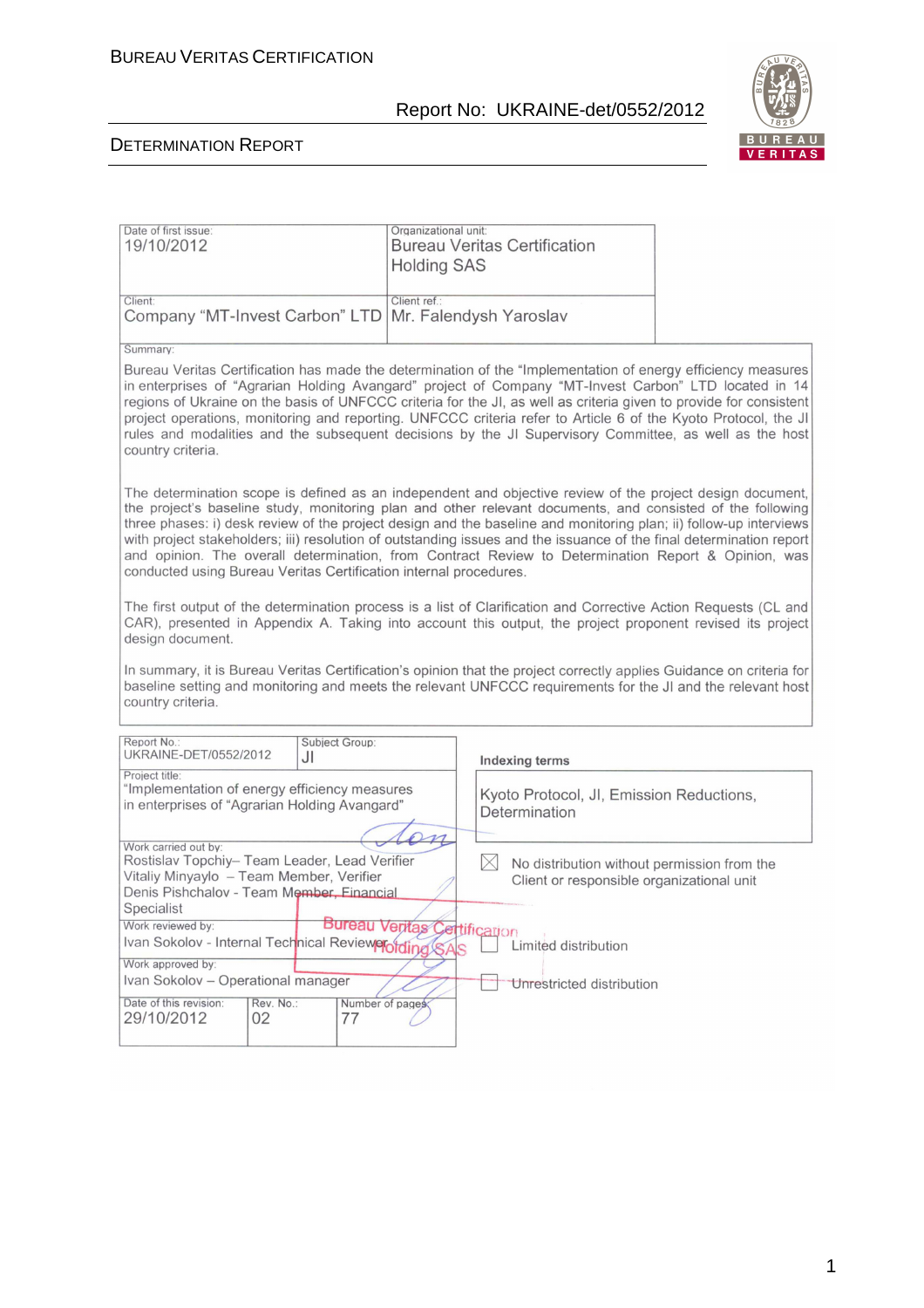DETERMINATION REPORT

# **Table of Contents Page 2018**

| $\mathbf{1}$<br>1.1<br>1.2<br>1.3                                                | Objective<br>Scope<br>Determination team                                                                                                                                                                                                                                                                                                                                                                               | 3<br>3<br>3                                                   |
|----------------------------------------------------------------------------------|------------------------------------------------------------------------------------------------------------------------------------------------------------------------------------------------------------------------------------------------------------------------------------------------------------------------------------------------------------------------------------------------------------------------|---------------------------------------------------------------|
| $\overline{2}$<br>2.1<br>2.2<br>2.3                                              | <b>Review of Documents</b><br>Follow-up Interviews<br><b>Resolution of Clarification and Corrective Action Requests</b>                                                                                                                                                                                                                                                                                                | .4<br>$\overline{4}$<br>5<br>6                                |
| 3                                                                                |                                                                                                                                                                                                                                                                                                                                                                                                                        |                                                               |
| 4<br>4.1<br>4.2<br>4.3<br>4.4<br>4.5<br>4.6<br>4.7<br>4.8<br>4.9<br>4.10<br>4.11 | Project approvals by Parties involved (19-20)<br>Authorization of project participants by Parties involved (21)<br>Baseline setting (22-26)<br>Additionality (27-31)<br>Project boundary (32-33)<br>Crediting period (34)<br>Monitoring plan (35-39)<br>Leakage (40-41)<br>Estimation of emission reductions or enhancements of net<br>removals (42-47)<br>Environmental impacts (48)<br>Stakeholder consultation (49) | 9<br>10<br>10<br>12<br>13<br>13<br>14<br>17<br>17<br>19<br>20 |
| 5                                                                                | SUMMARY AND REPORT OF HOW DUE ACCOUNT WAS<br><b>COMMENTS</b><br>RECEIVED<br><b>PURSUANT</b><br><b>TAKEN</b><br>OF<br>- TO                                                                                                                                                                                                                                                                                              |                                                               |
| 6                                                                                |                                                                                                                                                                                                                                                                                                                                                                                                                        |                                                               |
| 7                                                                                |                                                                                                                                                                                                                                                                                                                                                                                                                        |                                                               |
|                                                                                  |                                                                                                                                                                                                                                                                                                                                                                                                                        |                                                               |

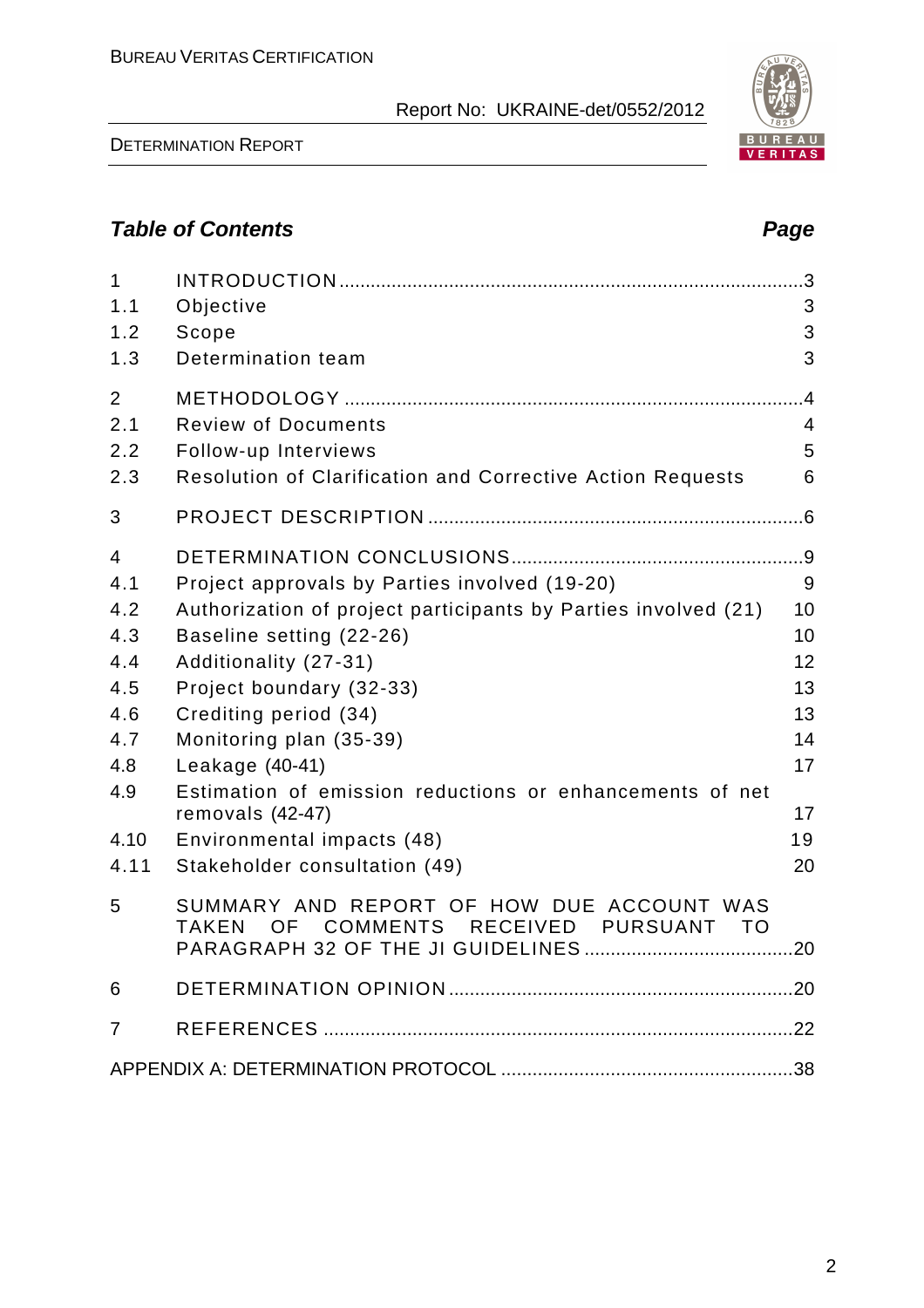

DETERMINATION REPORT

# **1 INTRODUCTION**

Company "MT-Invest Carbon" LTD has commissioned Bureau Veritas Certification to determine its JI project "Implementation of energy efficiency measures in enterprises of "Agrarian Holding Avangard" (hereafter called "the project") at the14 regions of Ukraine.

This report summarizes the findings of the determination of the project, performed on the basis of UNFCCC criteria, as well as criteria given to provide for consistent project operations, monitoring and reporting.

# **1.1 Objective**

The determination serves as project design verification and is a requirement of all projects. The determination is an independent third party assessment of the project design. In particular, the project's baseline, the monitoring plan (MP), and the project's compliance with relevant UNFCCC and host country criteria are determined in order to confirm that the project design, as documented, is sound and reasonable, and meets the stated requirements and identified criteria. Determination is a requirement for all JI projects and is seen as necessary to provide assurance to stakeholders of the quality of the project and its intended generation of emission reduction units (ERUs).

UNFCCC criteria refer to Article 6 of the Kyoto Protocol, the JI rules and modalities and the subsequent decisions by the JI Supervisory Committee, as well as the host country criteria.

# **1.2 Scope**

The determination scope is defined as an independent and objective review of the project design document, the project's baseline study and monitoring plan and other relevant documents. The information in these documents is reviewed against Kyoto Protocol requirements, UNFCCC rules and associated interpretations.

The determination is not meant to provide any consulting towards the Client. However, stated requests for clarifications and/or corrective actions may provide input for improvement of the project design.

# **1.3 Determination team**

The determination team consists of the following personnel:

Rostislav Topchiy

Bureau Veritas Certification, Climate Change Lead Verifier

Vitaliy Minyaylo Bureau Veritas Certification, Climate Change Verifier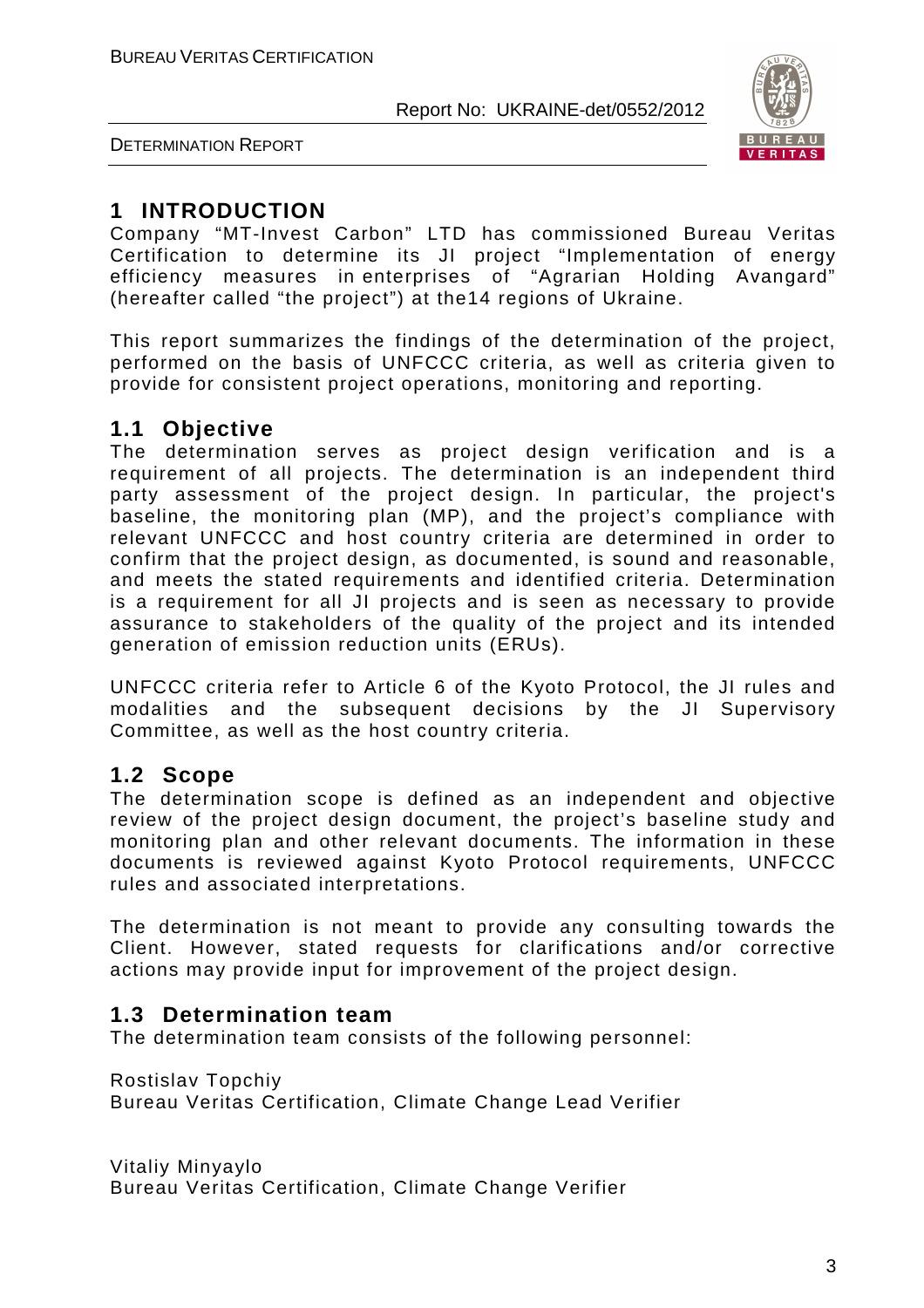

DETERMINATION REPORT

Denis Pishchalov Bureau Veritas Certification, Financial Specialist

This determination report was reviewed by:

Ivan Sokolov

Bureau Veritas Certification, Internal Technical Reviewer

# **2 METHODOLOGY**

The overall determination, from Contract Review to Determination Report & Opinion, was conducted using Bureau Veritas Certification internal procedures.

In order to ensure transparency, a determination protocol was customized for the project, according to the version 01 of the Joint Implementation Determination and Verification Manual, issued by the Joint Implementation Supervisory Committee at its 19 meeting on 04/12/2009. The protocol shows, in a transparent manner, criteria (requirements), means of determination and the results from determining the identified criteria. The determination protocol serves the following purposes:

- It organizes, details and clarifies the requirements a JI project is expected to meet;
- It ensures a transparent determination process where the determiner will document how a particular requirement has been determined and the result of the determination.

The completed determination protocol is enclosed in Appendix A to this report.

## **2.1 Review of Documents**

The Project Design Document (PDD) submitted by Company "MT-Invest Carbon" LTD and additional background documents related to the project design and baseline, i.e. country Law, Guidelines for users of the joint implementation project design document form, Approved CDM methodology and/or Guidance on criteria for baseline setting and monitoring, Kyoto Protocol, Clarifications on Determination Requirements to be Checked by an Accredited Independent Entity were reviewed.

To address Bureau Veritas Certification corrective action and clarification requests, Company "MT-Invest Carbon" LTD revised the PDD and resubmitted it on 01/10/2012.

The determination findings presented in this report relate to the project as described in the PDD version 2.0.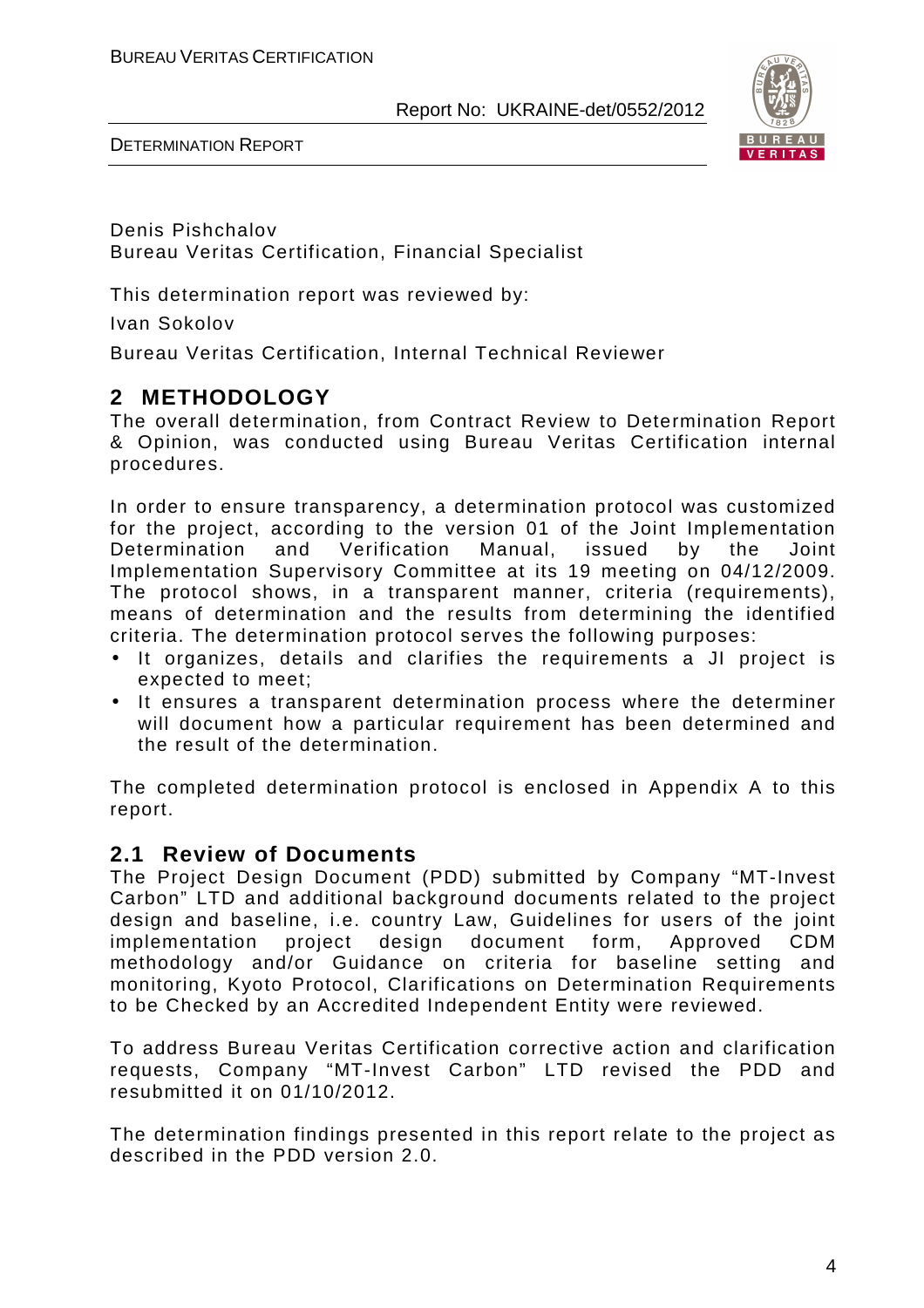

DETERMINATION REPORT

# **2.2 Follow-up Interviews**

On 22-23/08/2012 Bureau Veritas Certification performed on-site interviews with project stakeholders to confirm selected information and to resolve issues identified in the document review. Representatives of LLC "Agrarian Holding Avangard", Agricultural Limited Liability Company "Donetsk birds", Subsidiary Poultry farm "Lozuvatska" of Public Joint Stock Company with limited liability "Avangardko investment public limited", Public Joint Stock Company "Poultry farm "Chervony Prapor", Public Joint Stock Company "Avangard", Private Joint Stock Company "Chernivetska Poultry farm", Public Joint Stock Company Agricultural Company "Avis", Agribusiness Farm LLC "Yuzhnaya-Holding", Limited Liability Company "Areal-Snigurivka", Public Joint Stock Company "Chornobayivske", LLC "Slov'yany", Limited Liability Company "Makarivsk Birds", Public Joint Stock Company "Kirovskiy" and Company "MT-Invest Carbon" LTD were interviewed (see References). The main topics of the interviews are summarized in Table 1.

| <b>HILDI YIVII LOPIUJ</b><br><b>Interviewed</b> | <b>Interview topics</b>                                               |
|-------------------------------------------------|-----------------------------------------------------------------------|
| organization                                    |                                                                       |
| LLC<br>"Agrarian                                | Project history<br>≻                                                  |
| Holding                                         | Project approach                                                      |
| Avangard"<br>and                                | Project boundary                                                      |
| other<br>project<br>partners                    | Implementation schedule                                               |
|                                                 | Organizational structure<br>➤                                         |
|                                                 | Responsibilities and authorities<br>$\blacktriangleright$             |
|                                                 | Training of personnel<br>➤                                            |
|                                                 | $\blacktriangleright$<br>Quality management procedures and technology |
|                                                 | Rehabilitation/Implementation of equipment<br>≻                       |
|                                                 | (records)                                                             |
|                                                 | Metering equipment control<br>➤                                       |
|                                                 | Metering record keeping system, database<br>➤                         |
|                                                 | <b>Technical documentation</b><br>$\blacktriangleright$               |
|                                                 | $\blacktriangleright$<br>Monitoring plan and procedures               |
|                                                 | Permits and licenses<br>$\blacktriangleright$                         |
|                                                 | ≻<br>Local stakeholder's response.                                    |
| CONSULTANT:                                     | Baseline methodology<br>➤                                             |
| "MT-<br>Company                                 | Monitoring plan<br>➤                                                  |
| Carbon"<br>Invest                               | <b>Additionality proofs</b><br>➤                                      |
| <b>LTD</b>                                      | Calculation of emission reduction.<br>➤                               |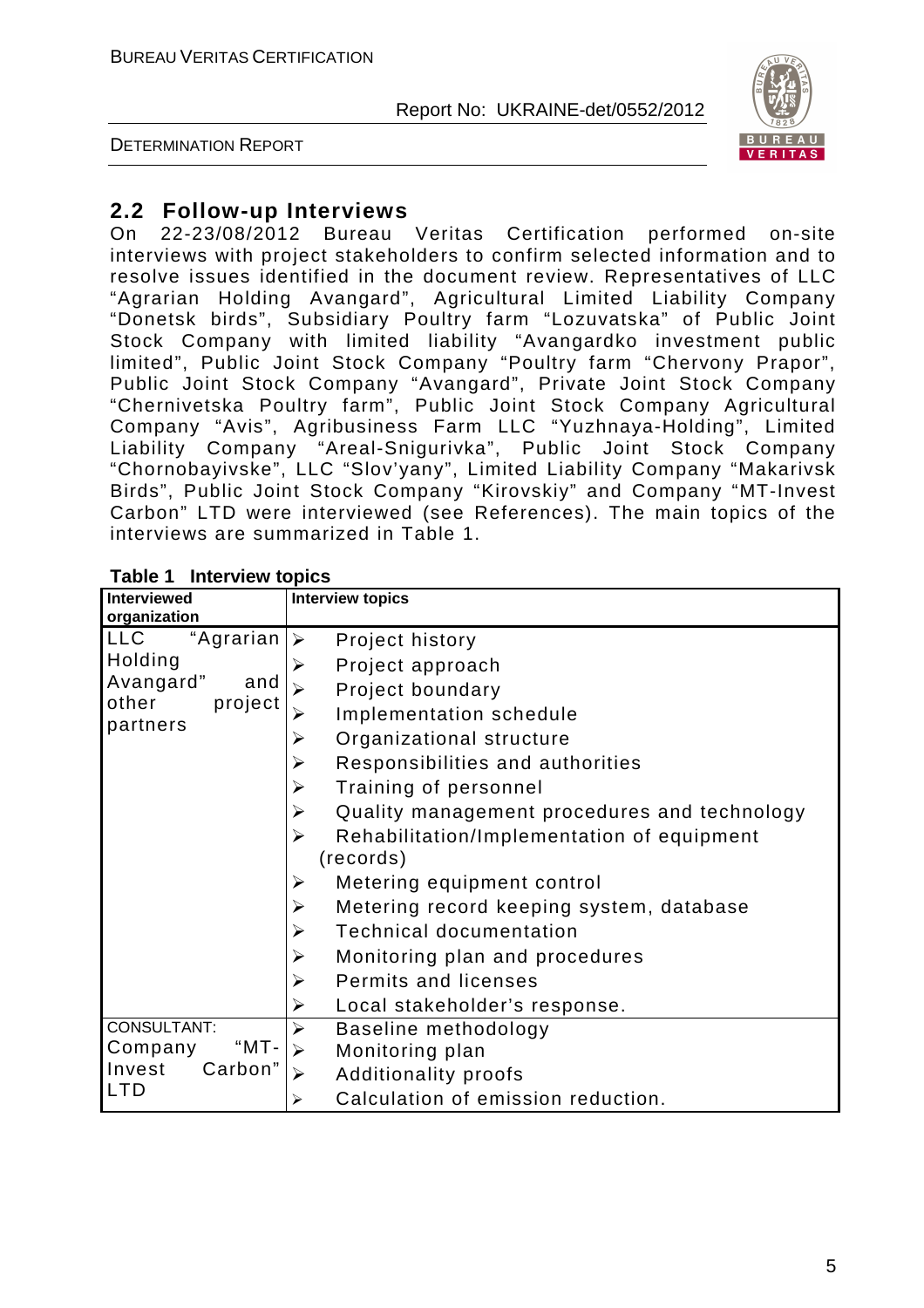

DETERMINATION REPORT

#### **2.3 Resolution of Clarification and Corrective Action Requests**

The objective of this phase of the determination is to raise the requests for corrective actions and clarification and any other outstanding issues that needed to be clarified for Bureau Veritas Certification positive conclusion on the project design.

If the determination team, in assessing the PDD and supporting documents, identifies issues that need to be corrected, clarified or improved with regard to JI project requirements, it will raise these issues and inform the project participants of these issues in the form of:

(a) Corrective action request (CAR), requesting the project participants to correct a mistake in the published PDD that is not in accordance with the (technical) process used for the project or relevant JI project requirement or that shows any other logical flaw;

(b) Clarification request (CL), requesting the project participants to provide additional information for the determination team to assess compliance with the JI project requirement in question;

(c) Forward action request (FAR), informing the project participants of an issue, relating to project implementation but not project design, that needs to be reviewed during the first verification of the project.

The determination team will make an objective assessment as to whether the actions taken by the project participants, if any, satisfactorily resolve the issues raised, if any, and should conclude its findings of the determination.

To guarantee the transparency of the verification process, the concerns raised are documented in more detail in the determination protocol in Appendix A.

# **3 PROJECT DESCRIPTION**

The project aims at achieving of the greenhouse gas emissions reduction by decreasing of specific energy consumption at enterprises of "Agrarian Holding Avangard", and improving of production waste management practice (chicken manure).

After establishing the "Avangard" Holding company in 2007, one of the primary actions that have been implemented by the company management, was a large-scale modernization of enterprises, carried out to improve the technological level of production, to provide a high quality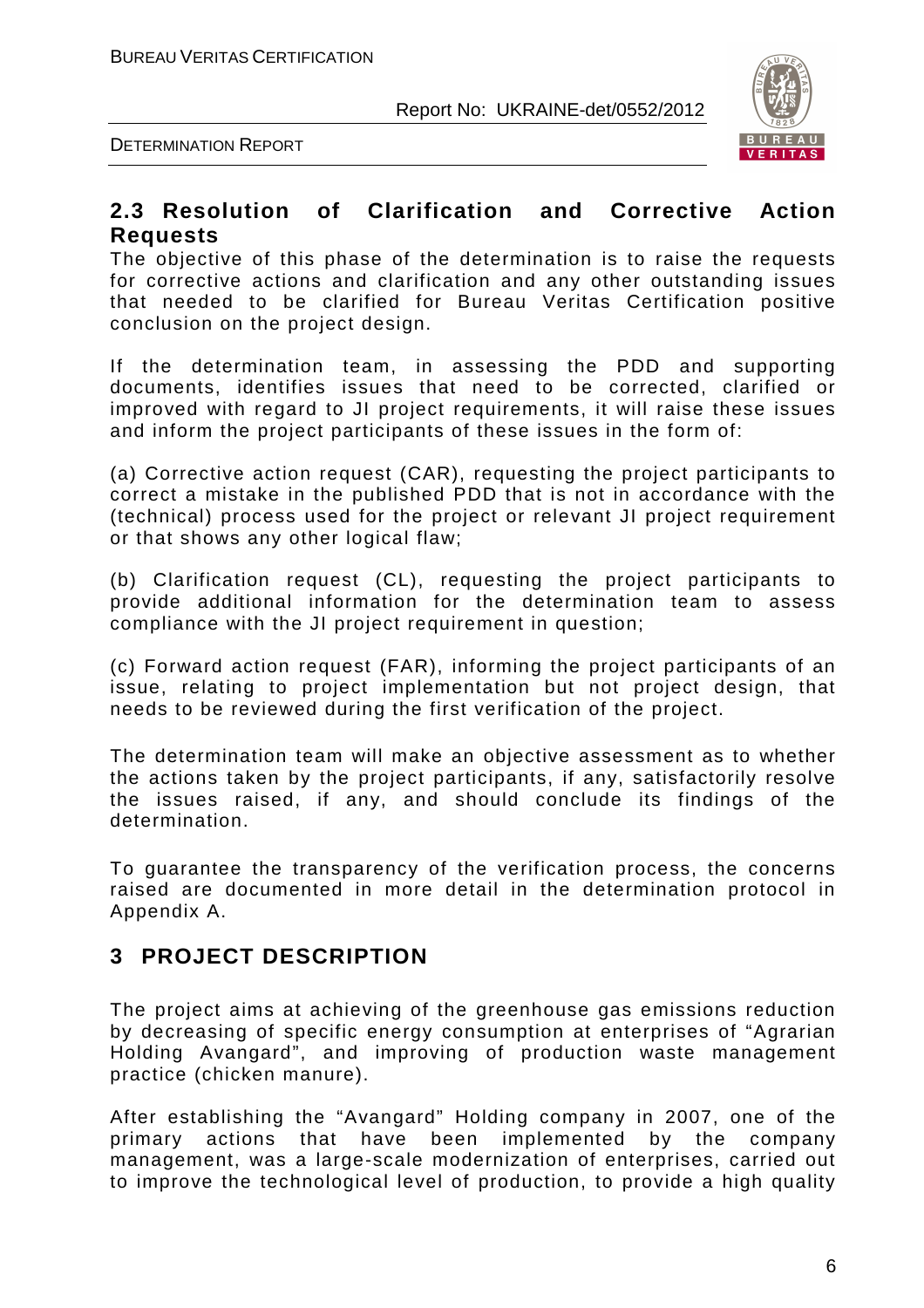

DETERMINATION REPORT

of products, to improve energy efficiency and to implement modern waste management practices as one of the most important factors for ensuring a long-term operation of enterprises. Thus, in 2007-2009 Company's production facilities were completely modernized and are currently among the most technically advanced enterprises in Ukraine. Implementation of energy efficiency measures has been continued further in 2010-2011. Under the program of modernization and reconstruction the following actions were realized:

- Energy supply schemes optimization;
- Pumping, compressing and climate equipment modernization, including engines replacement;
- Lighting systems renovation, including replacement of light bulbs with the energy efficient lamps;
- The use of integrated control systems in all production facilities to automate the production process;
- Shift to solid chicken manure storage practice at the farms that used to store manure in liquid form;
- Shift to composting or daily removal of chicken manure to the fields at small-capacity farms with a relatively small amount of manure produced; or at those farms where arising from the aspects of technological process (less frequent removal of manure from a floor house or litter use), solid manure storage was applied in practice.

Currently, most of the planned activities under the Program have been already implemented and resulted in the generation of  $CO<sub>2</sub>$  emissions reduction. The Company is supervising every phase of shell eggs and egg products production process, thus cutting the costs and improving the quality control. The project includes modernization of 21 farms and their divisions (total number of modernized facilities - 30), located in 14 regions of Ukraine. The first steps of equipment replacement and changes in waste management practices were implemented in 2007, which resulted in the start of emission reductions generation in 2008. Project duration is 13 years, which is an operating lifetime of the installed facilities for poultry housing, while the use of this equipment ensures the characteristics of liquid chicken manure to be preserved (continuous removal of manure by belt conveyor without dry biomass being added).

#### Situation before project implementation

Before the beginning of the project realization, most of poultry farms were working while using equipment manufactured in Soviet times, according to standards developed under the availability of cheap energy resources. It is characterized by limited effective power adjustment, low process automation, high heat losses or performance non-productive work. Since the time of its production, new technologies have raised in the market, the use of which allowed for achieving of significant energy savings, for instance light-emitting-diode (LED) lighting systems, more efficient transformers, and others.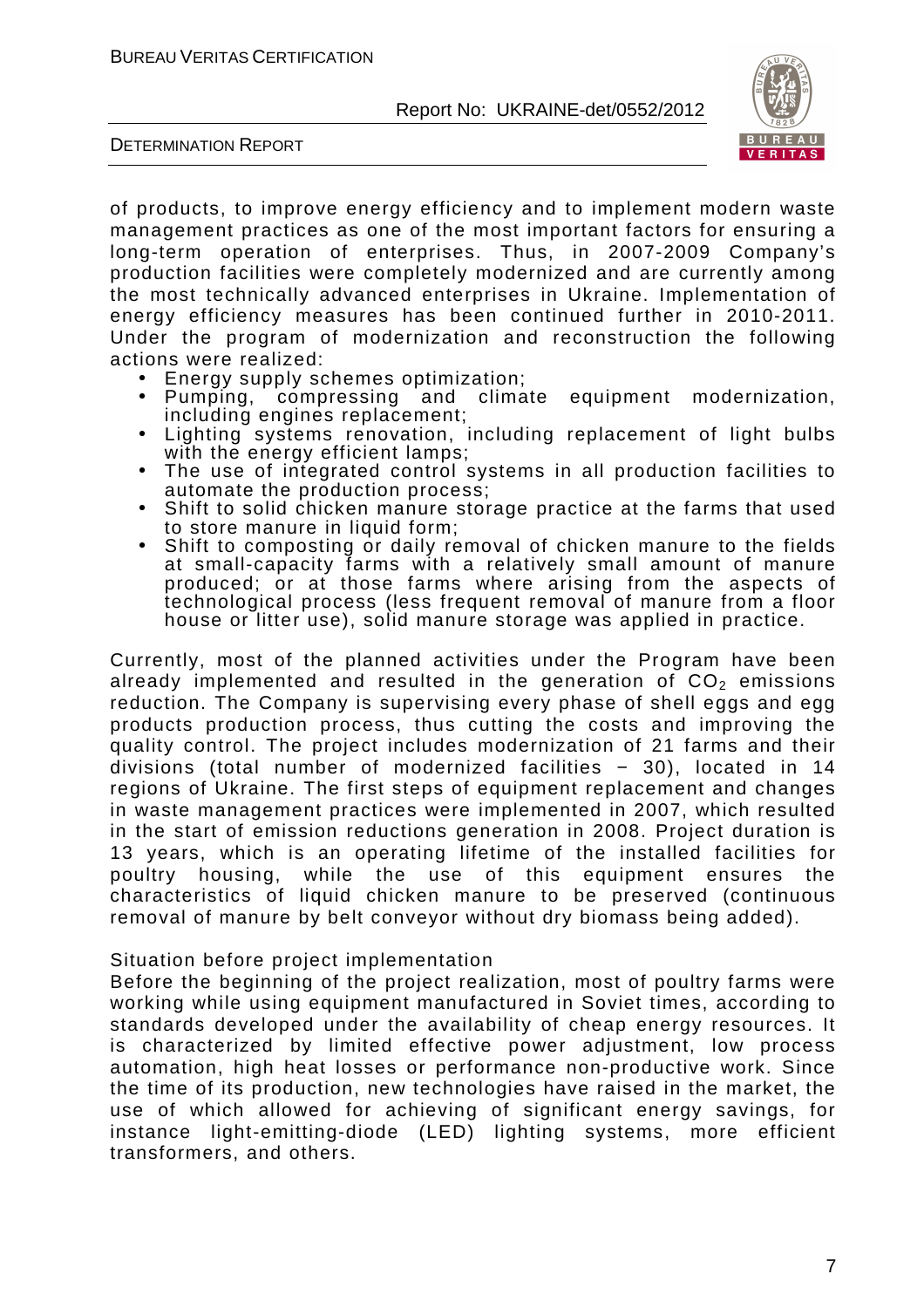

DETERMINATION REPORT

As for the waste management, the poultry farms should have to bury their production waste within the received limits of waste generation paying the prescribed fee. Waste from poultry slaughtering, egg shell and birds' mortality should have to be disposed at the special plants. Chicken manure placed in storage, where it is taken in solid (water content less than 50%), plastic (water content of 50-82%) or liquid (water content over 82%) consistency that depends on a technological process of a particular plant. Significant volume of manure accumulated in a storage led to arising of anaerobic conditions of fermentation, which resulted in generation of significant amount of methane, which is a greenhouse gas.

#### Baseline scenario

In the baseline scenario, facilities would have continued to work with the same specific power consumption, as well as before the project realization. In case of equipment failure, its replacement would have been carried out element-by-element to the equipment with similar technical specification that would have not led to the emergence of energy-saving effect due to the lack of systematic approach and limited opportunities for optimizing of energy consumption.

Chicken manure would have been mixed as it had been produced, with no additional operations aimed at its drying, addition of dry biomass and its subsequent composting.

#### Project scenario

In the project scenario a large-scale modernization of enterprises is taking place, along with replacing equipment that is selected based on its technical specifications in terms of power consumption and ability to optimize its performance under particular conditions at a facility. When choosing the equipment, such additional features as drying of manure at the stage of its collection in the floor house and its transportation by belt conveyor are also taken into account. Therefore, the derived manure is drier, but after the addition of dry biomass its water content gets to level as it gets while storing in solid substance. At the facilities where the amount of manure produced per day is small, the shift to the method of removing to the fields is occurring. While being distributed into small portions, the chicken manure decomposes quite quickly, when turning into valuable fertilizer, thus the high level of its aeration is ensured, due to which anaerobic fermentation and the appropriate allocation of methane is being significantly reduced. At the new facilities with great capacity, received manure in solid form is subjected to composting, during which a mixture of litter and manure from time to time is being stirred to ensure better access of oxygen. Microbiologic specimens may be added in order to accelerate decomposition of chicken manure to substances that can be easily assimilated by plants. The resulting product is ready for use as a fertilizer; it has no strong odor and does not pollute groundwater with infiltrate.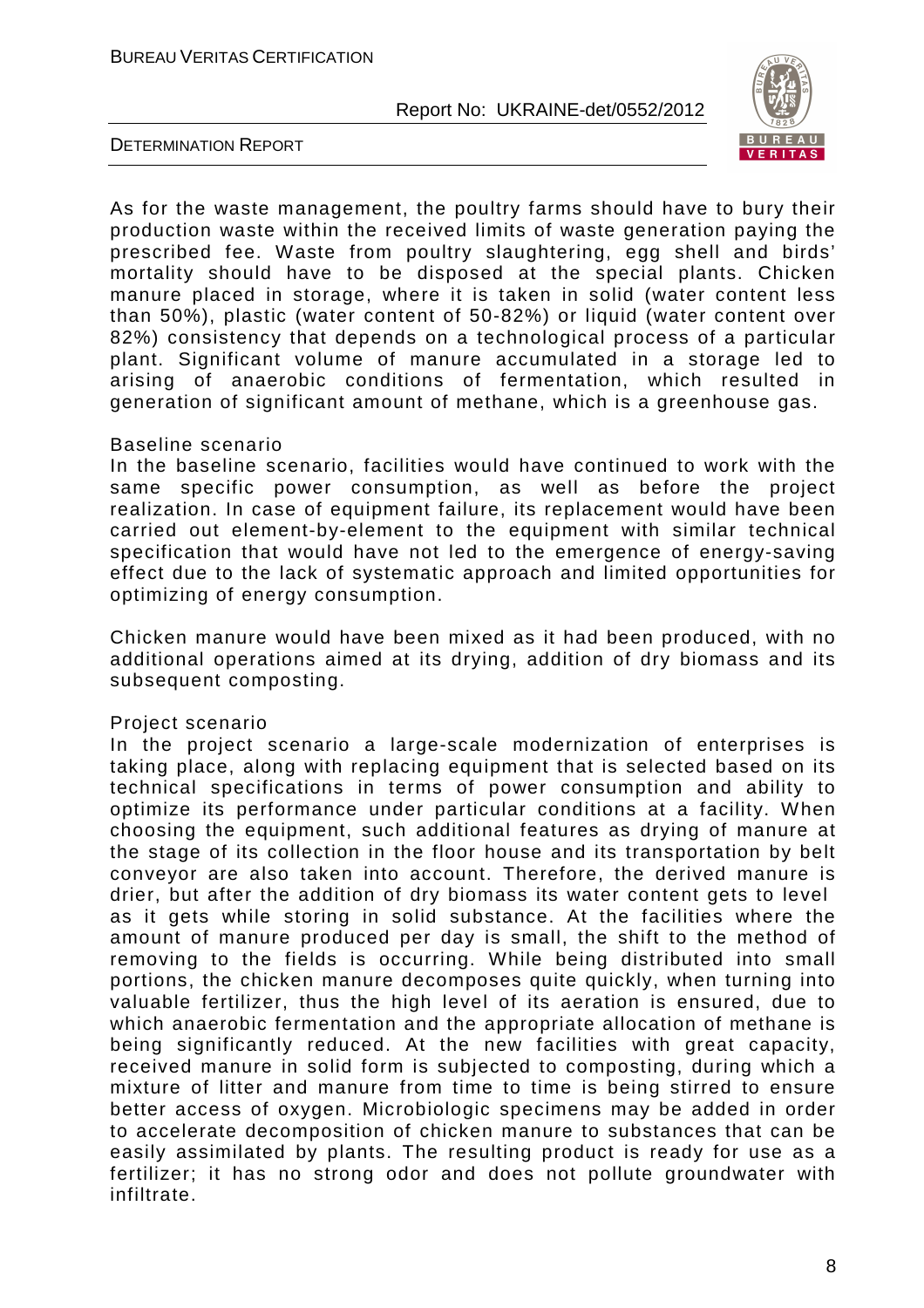

DETERMINATION REPORT

The identified areas of concern as to Description of the project, project participants response and BV Certification's conclusion are described in Appendix A Table 2 (refer to CAR 01, CAR 02, CAR 03, CAR 04, CAR 05, CAR 06, CAR 07).

# **4 DETERMINATION CONCLUSIONS**

In the following sections, the conclusions of the determination are stated.

The findings from the desk review of the original project design documents and the findings from interviews during the follow up visit are described in the Determination Protocol in Appendix A.

The Clarification and Corrective Action Requests are stated, where applicable, in the following sections and are further documented in the Determination Protocol in Appendix A. The determination of the Project resulted in 25 Corrective Action Requests, 05 Clarification.

The number between brackets at the end of each section corresponds to the DVM paragraph.

## **4.1 Project approvals by Parties involved (19-20)**

The project has already received Letter of Endorsement № 2678/23/7 on the JI project "Implementation of energy efficiency measures in enterprises of "Agrarian Holding Avangard" dated 20/09/2012 issued by State Environmental Investment Agency of Ukraine.

Bureau Veritas Certification received this letter from the project participants and does not doubt its authenticity.

As for the time being no written approvals of the project by Parties involved are available. After receiving Determination Report from the Accredited Independent Entity the project documentation will be submitted to the Ukrainian Designated Focal Point (DFP) which is State Environmental Investment Agency of Ukraine, for receiving a Letter of Approval. The written approval by another Parties involved will be obtained later on.

Bureau Veritas Certification will check the letters against paragraphs 19 - 20 of the DVM.

As the project has no approvals by the Parties involved, CAR 08 remains pending and will be closed after report finalizing (refer to the Appendix A).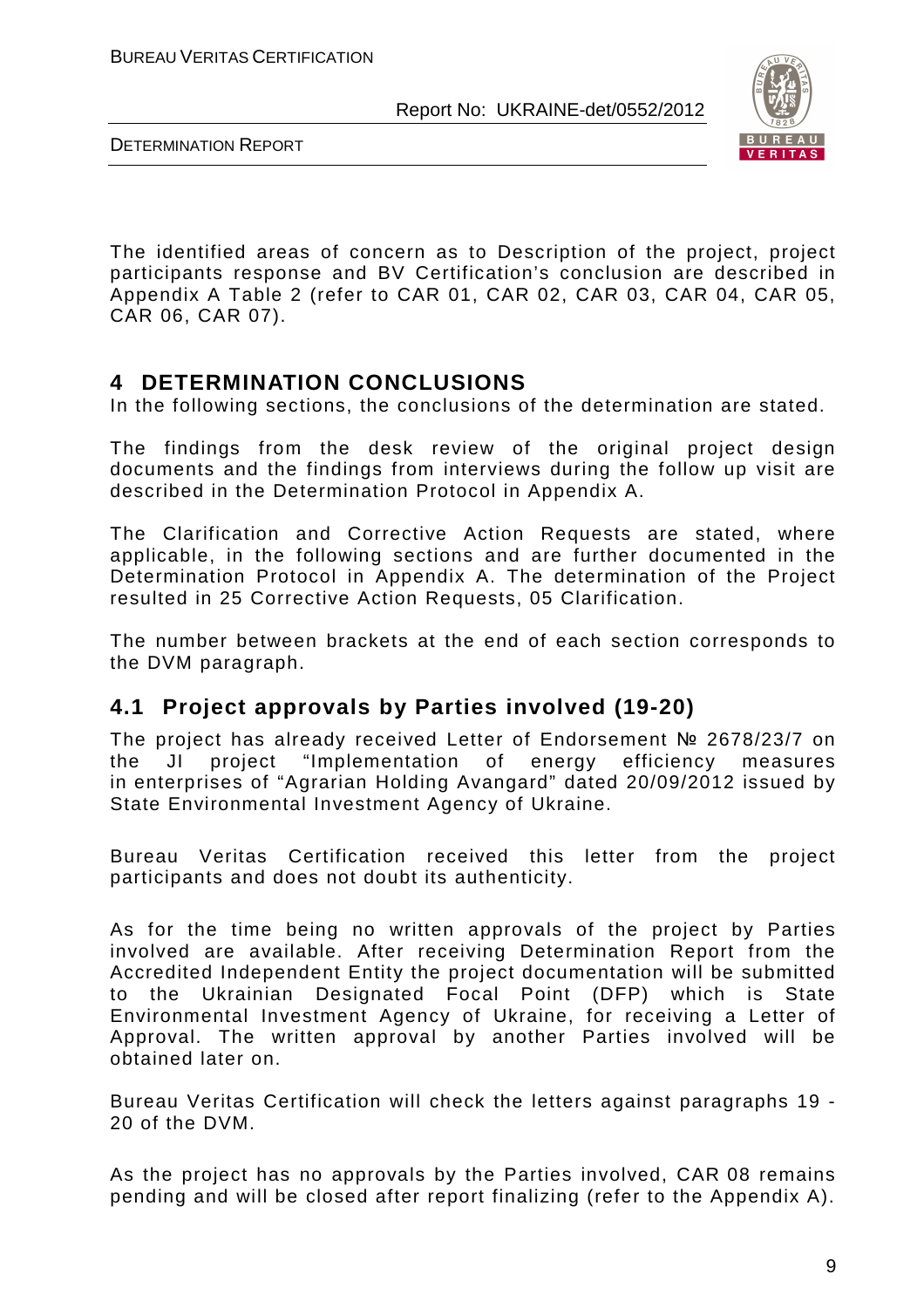

DETERMINATION REPORT

# **4.2 Authorization of project participants by Parties involved (21)**

The official authorization of each legal entity listed as project participant in the PDD by Parties involved will be provided in the written project approvals (refer to 4.1 above).

# **4.3 Baseline setting (22-26)**

The PDD explicitly indicates that using a methodology for baseline setting and monitoring developed in accordance with appendix B of the JI guidelines (hereinafter referred to as JI specific approach) was the selected approach for identifying the baseline.

The PDD provides a detailed theoretical description in a complete and transparent manner, as well as justification, that the baseline is established:

- (a) By listing and describing the following plausible future scenarios on the basis of conservative assumptions and selecting the most plausible one:
	- Continuation of existing situation that does not require any investment. According to this alternative the existing equipment is used until its operational lifetime ends up. The alternative does not require any investments and costs, and is unattractive in long-term perspective, because the strategy of "Agrarian Holding Avangard" under favorable conditions foresees future intensive development and growth in output.
	- Continuation of existing situation, which requires the cost for equipment maintenance. This alternative envisages the continuation of the same specific power consumption, as well as at the pre-project level. After the equipment failure, its replacement would have been carried out element-by-element to the equipment with similar technical specification that would have not led to the emergence of energy-saving effect due to the lack of systematic approach and limited opportunities for optimizing of energy consumption.
	- Partial implementation of the planned program of energy saving, financed by a project owner. This alternative foresees a partial implementation of energy efficiency program, implementation of those measures, which do not require significant capital investment and a sound technical upgrade of the facilities. This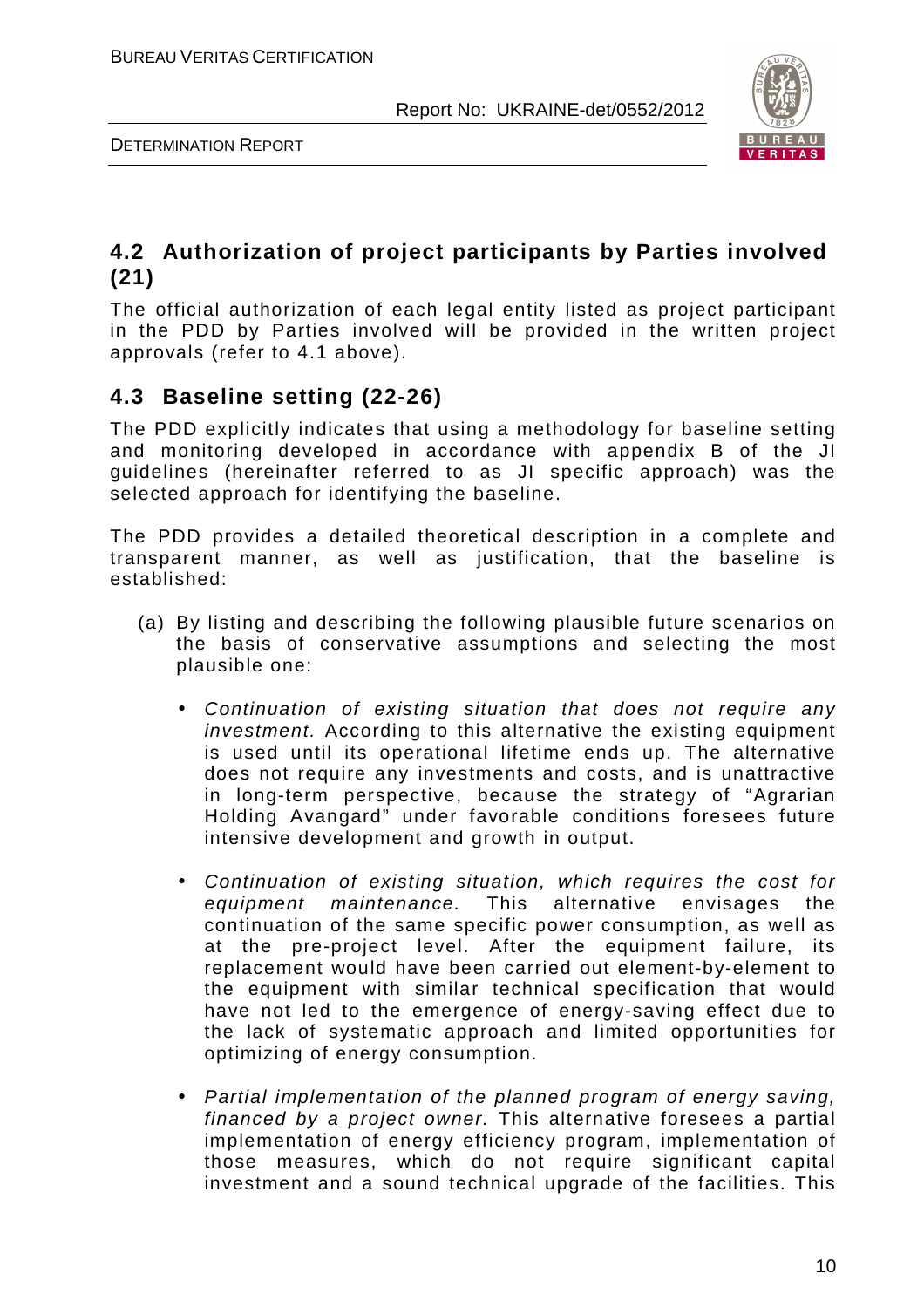

DETERMINATION REPORT

option requires less money for its implementation. This option would not be appropriate due to the lack of a systematic approach; therefore the resulting effect would be much lower than the result from implementation of project activity. Whereas, while making a decision on the project the future income from the sale of ERUs was taken into account, in this case their volume was insufficient for a positive decision.

- Implementation of project activity financed by a third party. According to this alternative, the introduction of programs aimed at energy efficiency improvement at the facilities of "Agrarian Holding Avangard" would be performed and financed by a third party, i.e. energy service company. These companies offer to install some pieces of equipment and compensate the cost through the savings achieved. Given the large scale of implemented energy efficiency programs, this alternative could not be implemented due to the lack of energy service companies that could complete such a substantial order. In addition, while realizing this alternative, energy saving measures with not substantial effect, which lead to decrease of energy consumption along with the other measures, would not be implemented. Thus, the implementation of this alternative was unrealistic.
- Project implementation without JI incentives. This option includes the implementation of the project activity without registration it as JI project in the absence of additional financial revenues from the sale of ERUs. This option requires significant capital investment and generates the same emissions reductions likewise in the project scenario.
- (b) Taking into account relevant national and/or sectoral policies and circumstances, such as sectoral reform initiatives, local fuel availability, power sector expansion plans, and the economic situation in the project sector. In this context, the following key factors that affect a baseline are taken into account:
	- Activities attributed to waste management in Ukraine are governed by the following regulations: Law of Ukraine "On ensuring sanitary- epidemiological welfare of population", the Law of Ukraine "On wastes"; the Law of Ukraine "On licensing system in economic activity"; the Cabinet of Ministers of Ukraine Decree # 1218 dated. 03/08/1998 "On approval of the procedure of drafting, approval and revision of waste generation and placement limits", the Cabinet of Ministers of Ukraine Decree # 1109 dated. 22/06/1999 "On approval of the Statute of the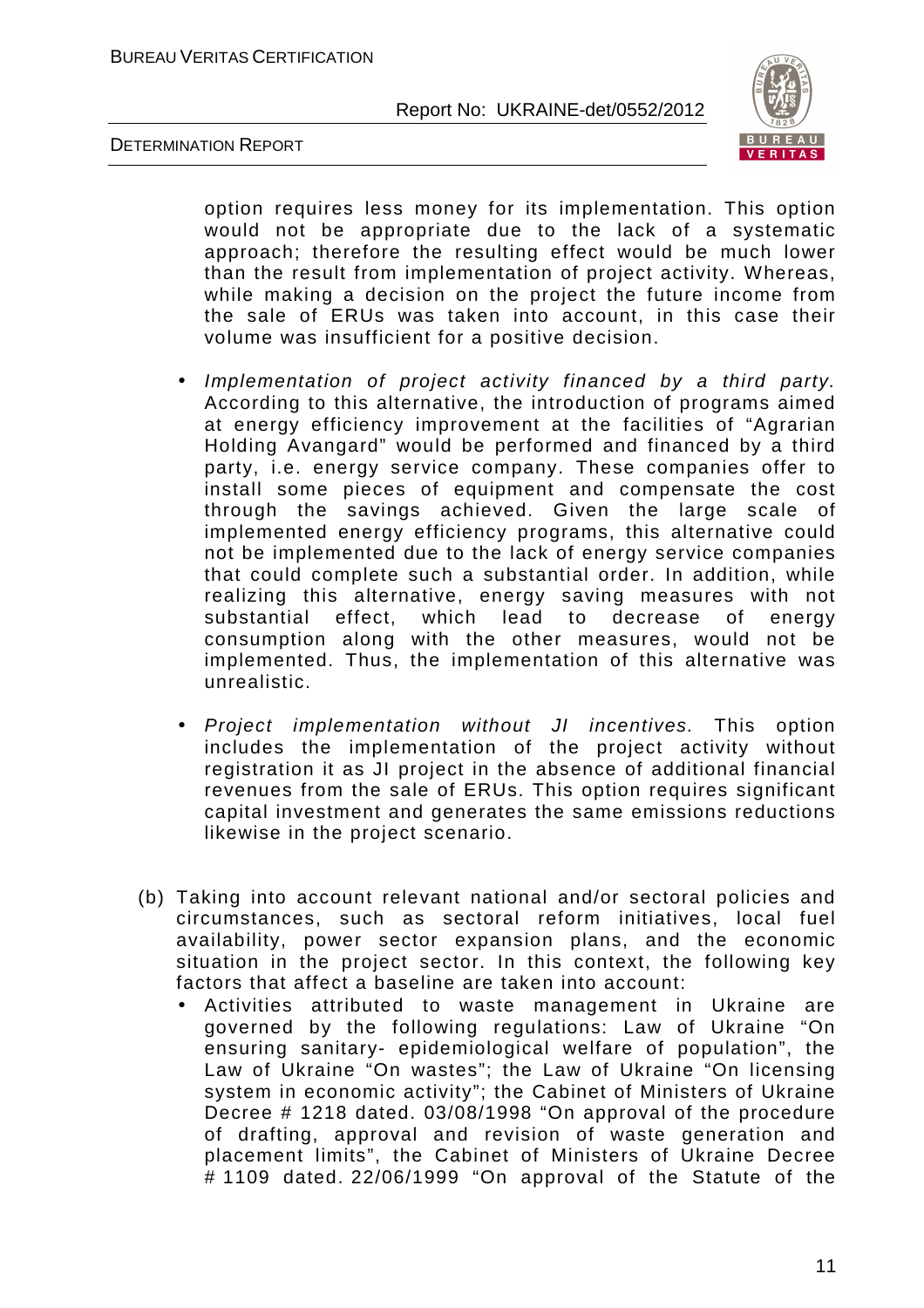

DETERMINATION REPORT

State sanitary and epidemiological surveillance in Ukraine", President of Ukraine Decree # 400/2011 dated. 06/04/2011 "On state sanitary-epidemiological service of Ukraine".

• According to the provisions of this legislative environment, companies must receive from waste management designated executive authorities permits for waste disposal within the established limits in storages equipped in accordance with the applicable standards, and by paying the corresponding fee for waste disposal. In accordance with Instruction on procedure of calculation and payment for environmental pollution tax # 162, approved by the Ministry of Environmental Protection and Nuclear Safety of Ukraine and State Tax Administration of Ukraine dated. 19/07/99, in case of overlimiting waste disposal the fine is paid a five times the amount of the fee for waste disposal. Also, according to Chapter VII of the Tax Code of Ukraine on December 2, 2010 # 2755, enterprises must pay an environmental tax equal to 1,25 UAH per ton of manure, which have no affect whether on waste or its chemical composition.

All explanations, descriptions and analyses pertaining to the baseline in the PDD were found adequate and the baseline is identified appropriately.

# **4.4 Additionality (27-31)**

The most recent version of the "Combined tool to identify the baseline scenario and demonstrate additionality" approved by the CDM Executive Board was used. All explanations, descriptions and analyses are made in accordance with the selected tool.

Additionality proofs are provided. Five alternative scenarios to the project activity were identified and proven to be in compliance with mandatory legislation and regulations taking into account the enforcement in the region and Ukraine.

The main barrier that prevents the implementation of project activities is financial barrier. The total cost of the implemented activities under the project is about 460 500 thousand UAH. This is a significant cost, which the project owner did have at the time of making the decision on implementation of the project activities, and they should be involved in capital market.

Additionality is demonstrated appropriately as a result of the analysis using the approach chosen.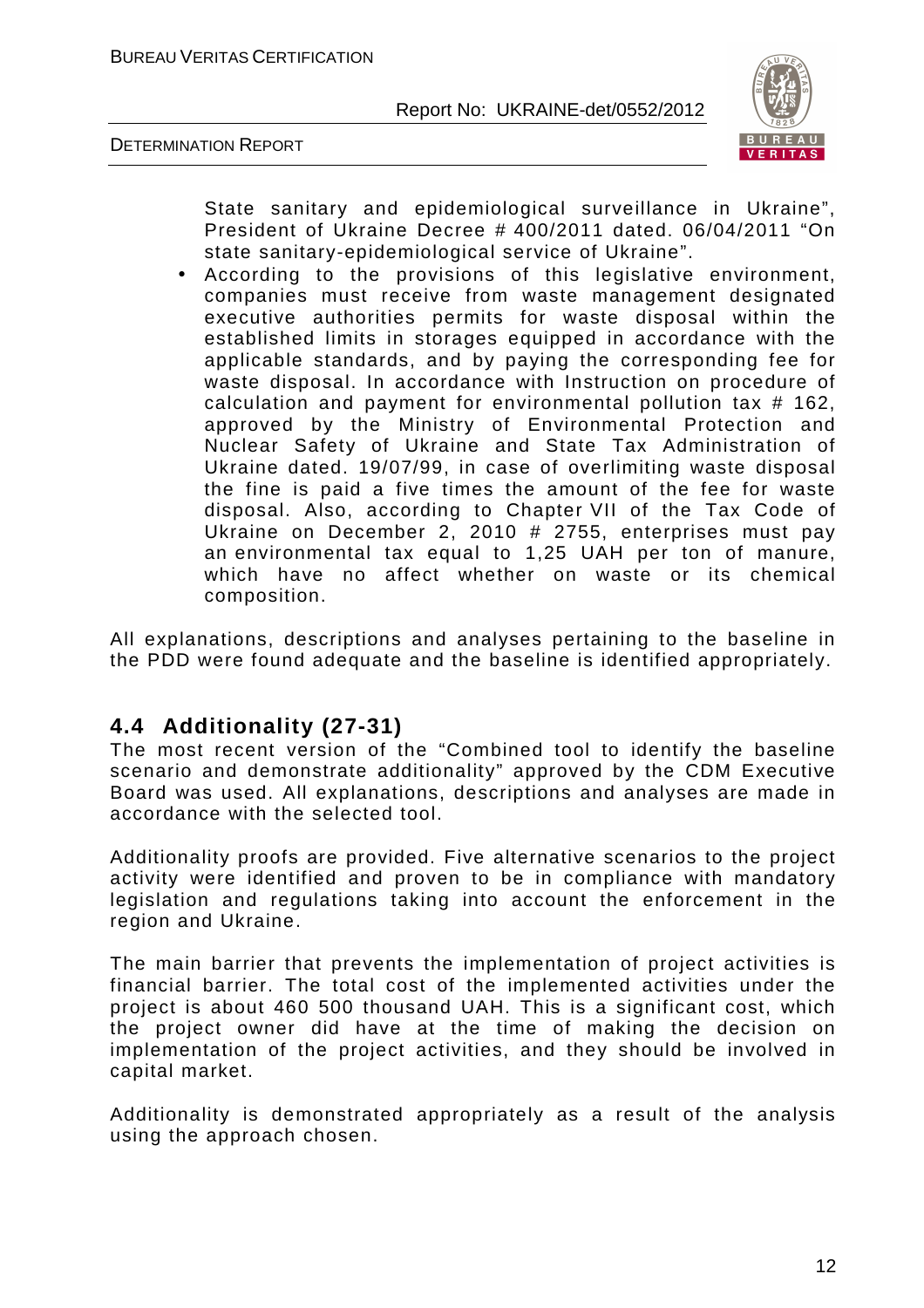

DETERMINATION REPORT

The identified areas of concern as to Additionality, project participants response and BV Certification's conclusion are described in Appendix A Table 2 (refer to CAR 09, CAR 10, CL 01).

# **4.5 Project boundary (32-33)**

The project boundary defined in the PDD encompasses all anthropogenic emissions by sources of greenhouse gases (GHGs) that are:

- (i) Under the control of the project participants, such as anaerobic digestion of poultry waste (chicken manure);
- (ii) Reasonably attributable to the project such as Electricity consumption generated by power plants connected to the United Energy System of Ukraine; and

(iii) Significant, i.e., as a rule of thumb, would by each source account on average per year over the crediting period for more than 1 per cent of the annual average anthropogenic emissions by sources of GHGs, or exceed an amount of 2,000 tonnes of  $CO<sub>2</sub>$ equivalent, whichever is lower.

The delineation of the project boundary and the gases and sources included are appropriately described and justified in the PDD.

## **4.6 Crediting period (34)**

The PDD states the starting date of the project as the date on which the implementation or construction or real action of the project began, and the starting date is 12/01/2006, which is after the beginning of 2000.

The PDD states the expected operational lifetime of the project in years and months, which is 13 years (156 months).

The PDD states the length of the crediting period in years and months, which is 13 years or 156 months (5 years or 60 months for the first commitment period and 8 years or 96 months for the period following the first commitment period) and its starting date as 01/01/2008, which is on the date the first emission reductions are generated by the project.

The PDD states that the crediting period for the issuance of ERUs starts only after the beginning of 2008 and does not extend beyond the operational lifetime of the project.

The PDD states that the extension of its crediting period beyond 2012 is subject to the host Party approval, and the estimates of emission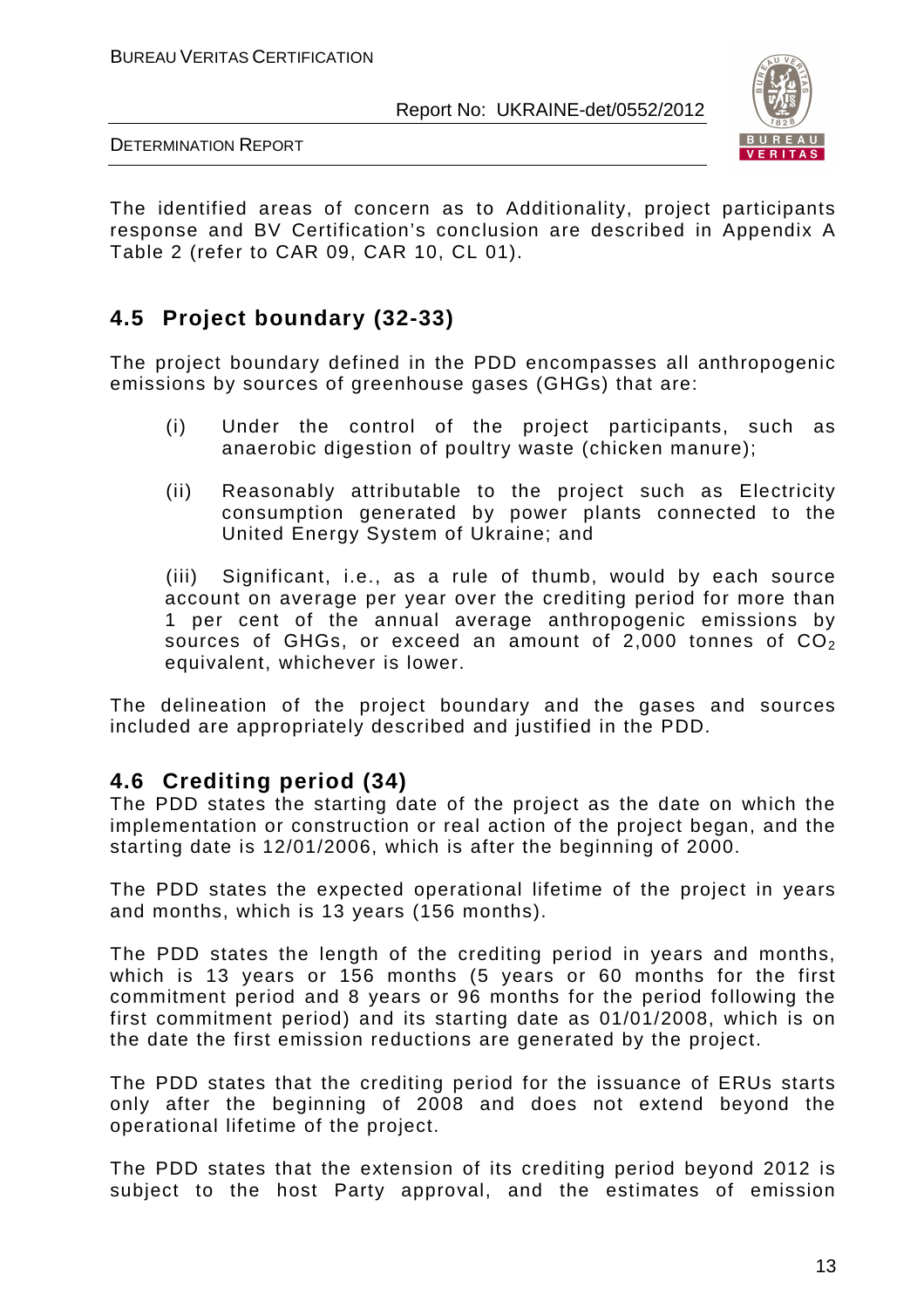

DETERMINATION REPORT

reductions are presented separately for those until 2012 and those after 2012 in all relevant sections of the PDD.

The identified areas of concern as to Crediting period, project participants response and BV Certification's conclusion are described in Appendix A Table 2 (refer to CAR 11).

# **4.7 Monitoring plan (35-39)**

The PDD, in its monitoring plan section, explicitly indicates that JI specific approach was the selected.

The monitoring plan describes all relevant factors and key characteristics that will be monitored, and the period in which they will be monitored, in particular also all decisive factors for the control and reporting of project performance, such as statistics data; quality control (QC) and quality assurance (QA) procedures, schemes of monitoring system and data collection for Monitoring Report, responsibilities for data management the operational and management structure that will be applied in implementing the monitoring plan.

The monitoring plan specifies the indicators, constants and variables that are reliable (i.e. provide consistent and accurate values), valid (i.e. are clearly connected with the effect to be measured), and that provide a transparent picture of the emission reductions to be monitored such as annual methane conversion factor for uncovered anaerobic lagoons, annual methane conversion factor for solid storage, annual methane conversion factor for daily removal to the fields, annual methane conversion factor for composting, global warming potential for methane, methane density, maximum potential of methane generation from manure, amount of volatile solids generated from manure, methane emission factor for collection, storage and use of chicken manure using uncovered anaerobic lagoons, methane emission factor for collection, storage and use of chicken manure for solid storage, methane emission factor for collection, storage and use of chicken manure for daily removal to the fields, methane emission factor for collection, storage and use of chicken manure for composting, electricity consumption by poultry farm, average number of birds permanently kept at poultry farm, indirect specific carbon dioxide emissions in the period of consumption of electricity by consumers which are classified as 2nd class.

The monitoring plan explicitly and clearly distinguishes:

(i) Data and parameters that are not monitored throughout the crediting period, but are determined only once (and thus remain fixed throughout the crediting period), and that are available already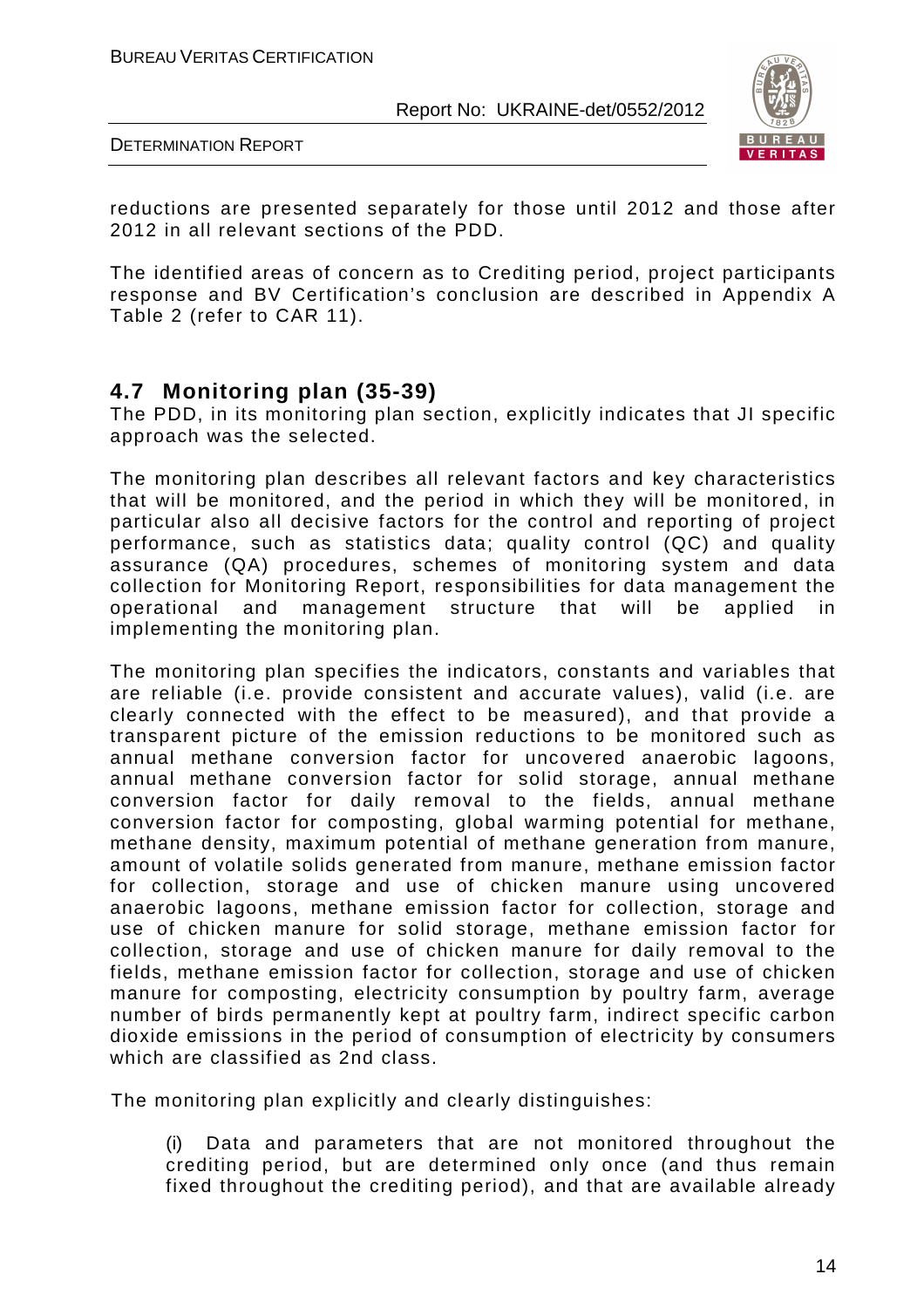

DETERMINATION REPORT

at the stage of determination, such as annual methane conversion factor for uncovered anaerobic lagoons, annual methane conversion factor for solid storage, annual methane conversion factor for daily removal to the fields, annual methane conversion factor for composting, global warming potential for methane, methane density, maximum potential of methane generation from manure, amount of volatile solids generated from manure, methane emission factor for collection, storage and use of chicken manure using uncovered anaerobic lagoons, methane emission factor for collection, storage and use of chicken manure for solid storage, methane emission factor for collection, storage and use of chicken manure for daily removal to the fields, methane emission factor for collection, storage and use of chicken manure for composting, indirect specific carbon dioxide emissions in the period of consumption of electricity by consumers which are classified as 2nd class.

(ii) Data and parameters that are not monitored throughout the crediting period, but are determined only once (and thus remain fixed throughout the crediting period), but that are not already available at the stage of determination, which are absent.

(iii) Data and parameters that are monitored throughout the crediting period, such as electricity consumption by poultry farm, average number of birds permanently kept at poultry farm.

The monitoring plan describes the methods employed for data monitoring (including its frequency) and recording, such as direct measurement with gas and electricity meters; calculations with different recording frequency such as monthly and electronic or paper recording method.

The monitoring plan elaborates all algorithms and formulae used for the estimation/calculation of baseline emissions/removals and project emissions/removals or direct monitoring of emission reductions from the project, leakage, as appropriate.

Emissions from the project activity are calculated as follows:

$$
PE_y = PE_{EC,y} + PE_{AW,y}
$$

where:

 $PE<sub>v</sub>$  Project emissions during the period y, tCO<sub>2</sub>e;

 $PE_{EC,V}$  Project  $CO<sub>2</sub>$  emissions attributable to the electricity consumption by the poultry farm in period  $v$ , tCO<sub>2</sub>;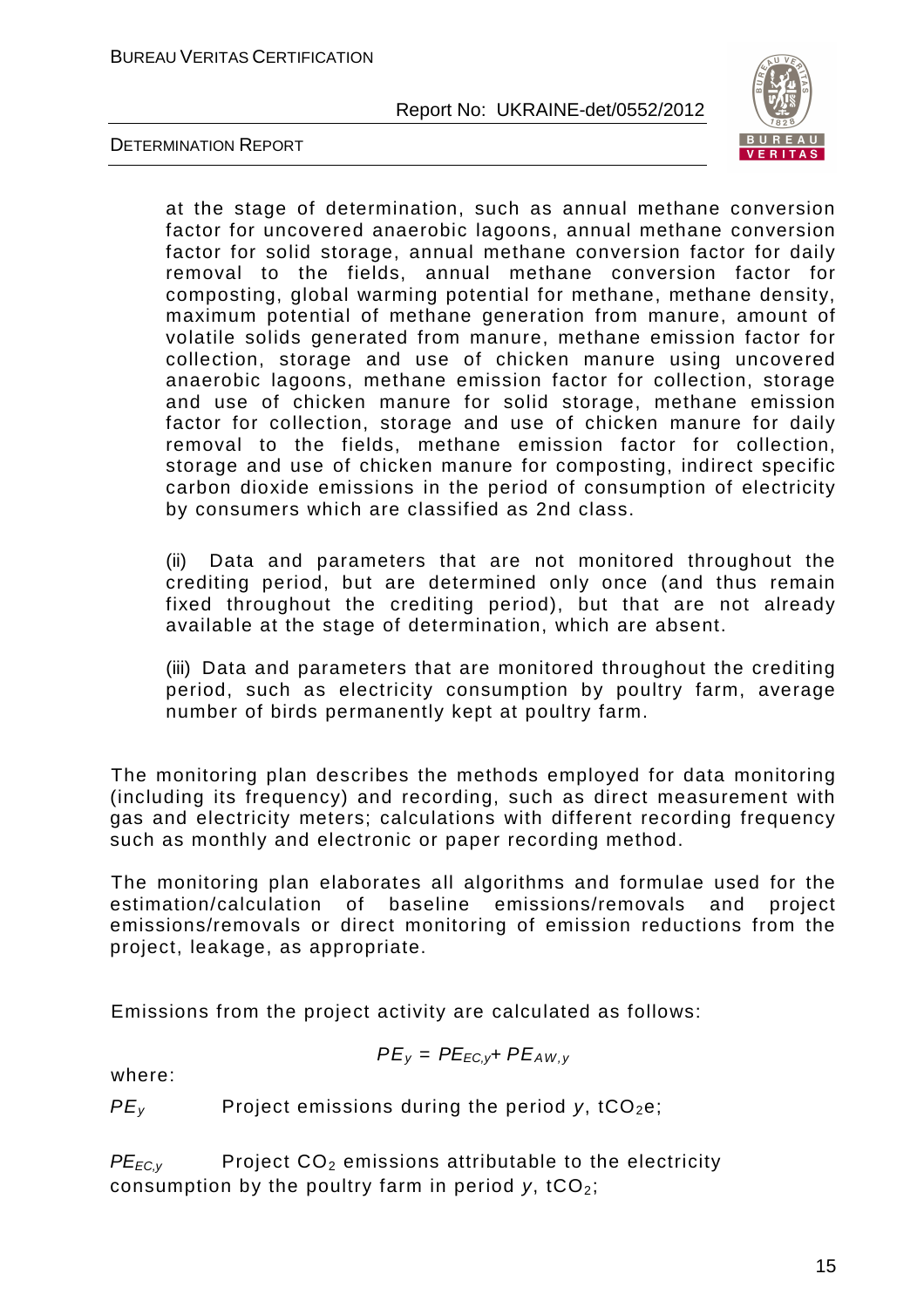

DETERMINATION REPORT

 $PE_{AW,y}$  Project GHG emissions from anaerobic fermentation of manure at the poultry farm *i* in period  $v$ , tCO<sub>2</sub>e.

Baseline emissions are calculated as follows:

$$
BE_y = BE_{EC,y} + BE_{AW,y}
$$

where:

 $BE<sub>v</sub>$  Baseline emissions during the period y, tCO<sub>2</sub>e;

 $BE_{EC,y}$  Baseline  $CO_2$  emissions attributable to the electricity consumption by the poultry farm *i* in period  $y$ , tCO<sub>2</sub>;

 $BE_{AW,y}$  Baseline GHG emissions for anaerobic fermentation of manure at the poultry farm *i* in period  $y$ , tCO<sub>2</sub>e.

The annual emission reductions are calculated as follows:

$$
ER_y = BE_y - LE_y - PE_y
$$

where:

- $ER<sub>v</sub>$  Emission reduction under JI project in period y, tCO<sub>2</sub>e;
- $LE<sub>v</sub>$  Leakage due to the project realization in period y, tCO<sub>2</sub>e;
- $BE<sub>v</sub>$  Baseline emissions in period y, tCO<sub>2</sub>e;
- $PE<sub>v</sub>$  Project emissions in period y, tCO<sub>2</sub>e.

The monitoring plan presents the quality assurance and control procedures for the monitoring process which are described in the section D.2 of the PDD. This includes, as appropriate, information on calibration and on how records on data and/or method validity and accuracy are kept and made available on request.

The monitoring plan clearly identifies the responsibilities and the authority regarding the monitoring activities.

The owner of the project, which will implement the provisions of the monitoring plan into the structure of organization and quality management, is LLC "Agrarian Holding Avangard". The poultry farm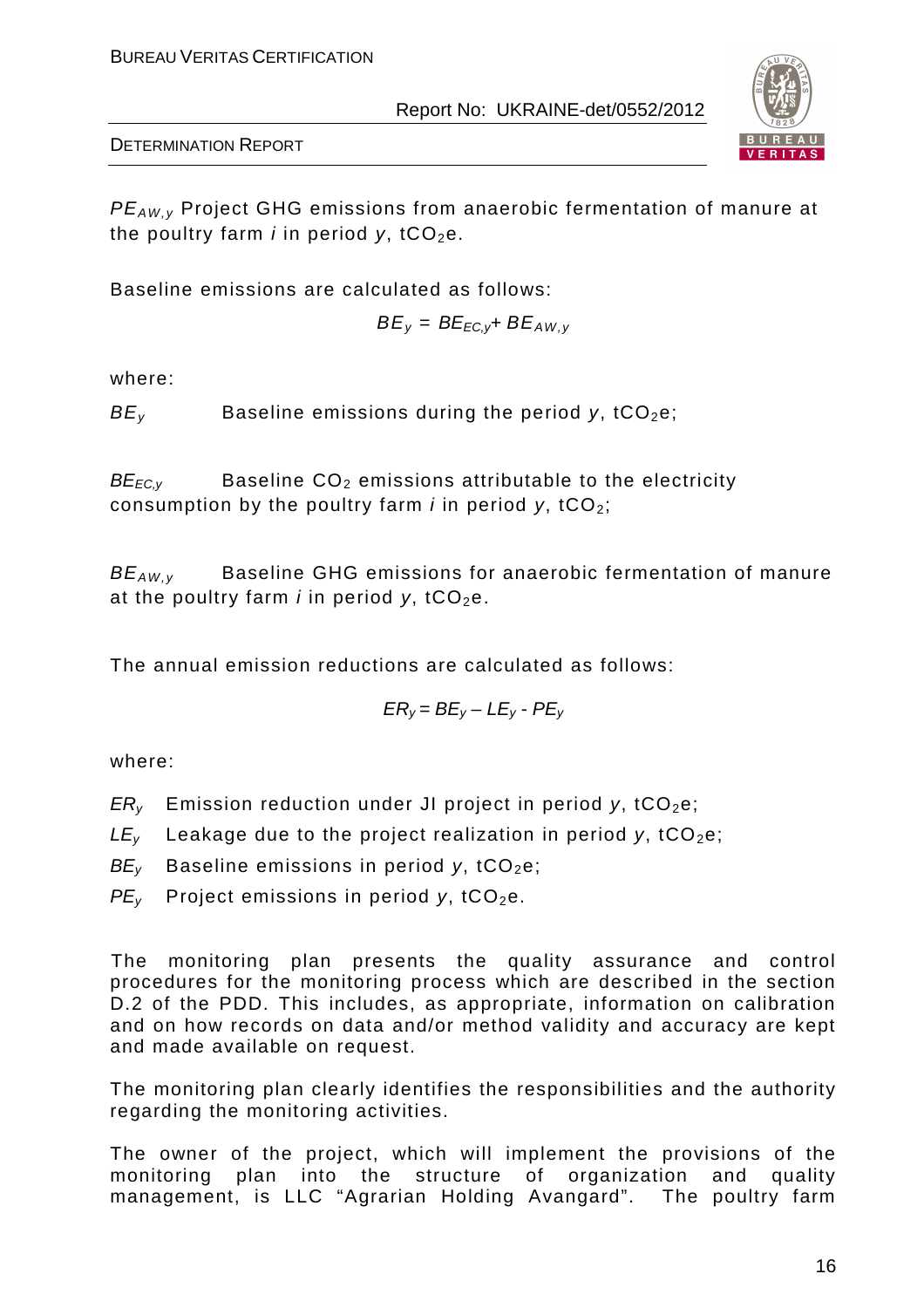

DETERMINATION REPORT

management headed by its Director will be responsible for performance monitoring, data collection, registration, visualization, archiving of monitoring data, and periodic inspection of measuring instruments. A responsible person from the Company "Agrarian Holding Avangard" will control this process.

On the whole, the monitoring plan reflects good monitoring practices appropriate to the project type.

The monitoring plan provides, in tabular form, a complete compilation of the data that need to be collected for its application, including data that are measured or sampled and data that are collected from other sources (e.g. official statistics, expert judgment, proprietary data, IPCC, commercial and scientific literature etc.) but not including data that are calculated with equations.

The monitoring plan indicates that the data monitored and required for verification are to be kept for two years after the last transfer of ERUs for the project.

The identified areas of concern as to Monitoring plan, project participants response and BV Certification's conclusion are described in Appendix A Table 2 (refer to CL 02, CL 03, CAR 12, CAR 13).

## **4.8 Leakage (40-41)**

.

No leakage is expected in proposed project activity.

## **4.9 Estimation of emission reductions or enhancements of net removals (42-47)**

The PDD indicates assessment of emissions in the baseline scenario and in the project scenario as the approach chosen to estimate the emission reductions generated by the project.

The PDD provides the ex ante estimates of:

(a) Emissions for the project scenario (within the project boundary), which are which are 601472 tonnes of  $CO<sub>2</sub>e$  for 2008-2012, and 1108136 tonnes of  $CO_2e$  for 2013-2020.

(b) No leakage is expected.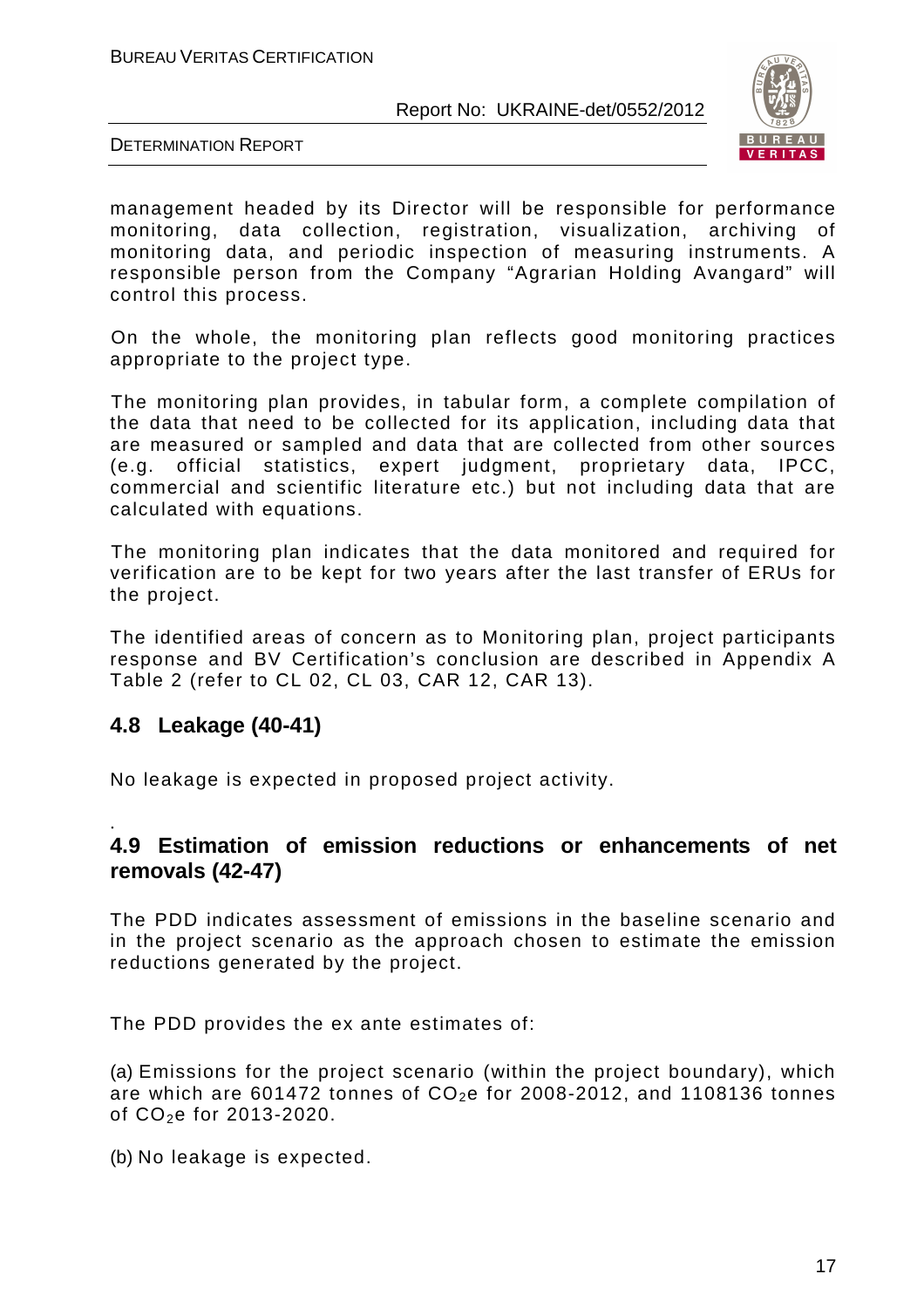

DETERMINATION REPORT

(c) Emissions for the baseline scenario (within the project boundary), which are 6488022 tonnes of  $CO<sub>2</sub>e$  for 2008-2012, and 13710480 tonnes of  $CO<sub>2</sub>e$  for 2013-2020.

(d) Emission reductions adjusted by leakage, which are 5886550 tonnes of  $CO<sub>2</sub>e$  for 2008-2012, and 12602344 tonnes of  $CO<sub>2</sub>e$  for 2013-2020.

The estimates referred to above are given:

- (a) On a annual basis;
- (b) From 01/01/2008 to 31/12/2020, covering the whole crediting period;
- (c) On a source-by-source/sink-by-sink basis;
- (d) For each GHG gas, which is  $CO<sub>2</sub>$

(e) In tonnes of  $CO<sub>2</sub>$  equivalent, using global warming potentials defined by decision 2/CP.3 or as subsequently revised in accordance with Article 5 of the Kyoto Protocol;

The formulas used for calculating the estimates referred above are the same as those used for project monitoring and described in the section 4.7 above. All formulas are consistent throughout the PDD.

For calculating the estimates referred to above, key factors, e.g. fuel and equipment prices and availability, expected market development, etc. influencing the baseline emissions or removals and the activity level of the project and the emissions as well as risks associated with the project were taken into account, as appropriate.

Data sources used for calculating the estimates referred to above, such as statistic data, actual historical monitored data, IPCC etc. are clearly identified, reliable and transparent.

Emission factors, such as emission factor for grid electricity consumption, was chosen by careful balancing of accuracy and reasonability and its choice was justified properly.

The estimation referred to above is based on conservative assumptions and the most plausible scenarios in a transparent manner.

The estimates referred to above are consistent throughout the PDD.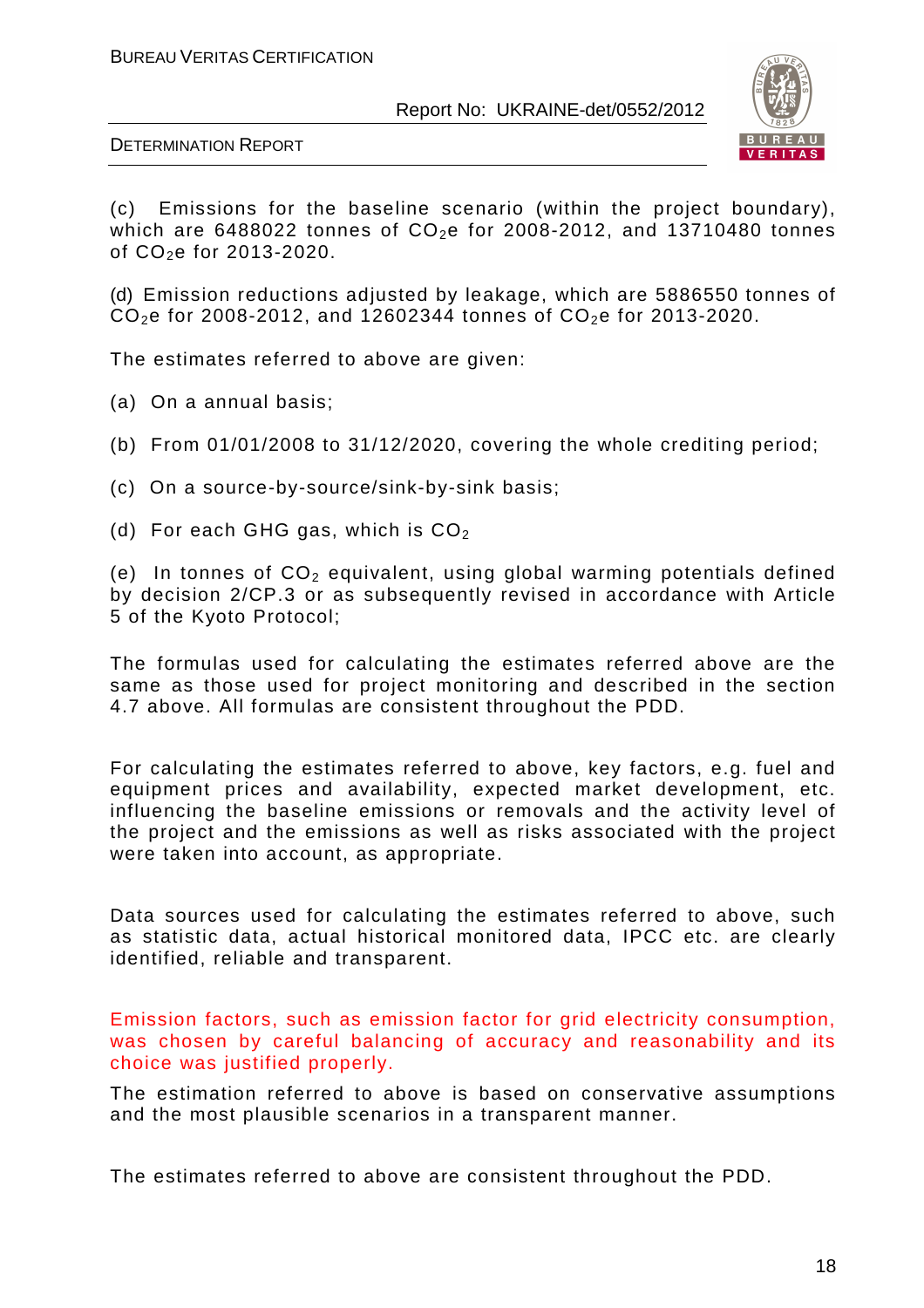

DETERMINATION REPORT

The annual average of estimated emission reductions over the crediting period is calculated by dividing the total estimated emission reductions over the crediting period by the total months of the crediting period, and multiplying by twelve.

The identified areas of concern as to Estimation of emission reductions or enhancements of net removals, project participants response and BV Certification's conclusion are described in Appendix A Table 2 (refer to CAR 14, CAR 15, CAR 16, CAR 17, CAR 18, CAR 19, CAR 20, CAR 21, CAR 22).

## **4.10 Environmental impacts (48)**

The full scope EIA in accordance with the Ukrainian legislation has been conducted for each of the poultry farms attributed to the proposed project.

In general, the environmental impact of the project activity implementation is positive. Reducing of electricity consumption has an indirect positive impact on the environment through reduction of greenhouse gases and other products of fuel combustion at thermal power plants. Changing the methods of waste management reduces pollution of groundwater with products of chicken manure decomposition during its storage in lagoons and in excavated storage pits that also significantly effects on the conditions for the growth of pathogenic flora that may also spread through groundwater. In addition, less amount of manure anaerobic fermentation products release into the atmosphere, not only methane that in toxicology is classified as industrial poisons, but also ammonia, hydrogen sulfide and carbon monoxide. The applied methods of poultry manure composting can be used as fertilizers, a valuable recovery of soil fertility.

Implementation of the project activity also has a positive social impact through removing of the concentrated odor of chicken manure storage facilities and improving working conditions at poultry farms. Since most of the farms are located in rural areas, where the use of well water is widespread, the reduction of groundwater pollution has positive effects on health of locals.

No transboundary effects are not identified. Impacts that occur in any other country, and caused by the implementation of this project physically located entirely within Ukraine, were not identified.

The identified areas of concern as to Environmental impacts, project participants response and BV Certification's conclusion are described in Appendix A Table 2 (refer to CAR 23, CAR 24, CAR 25, CL 04).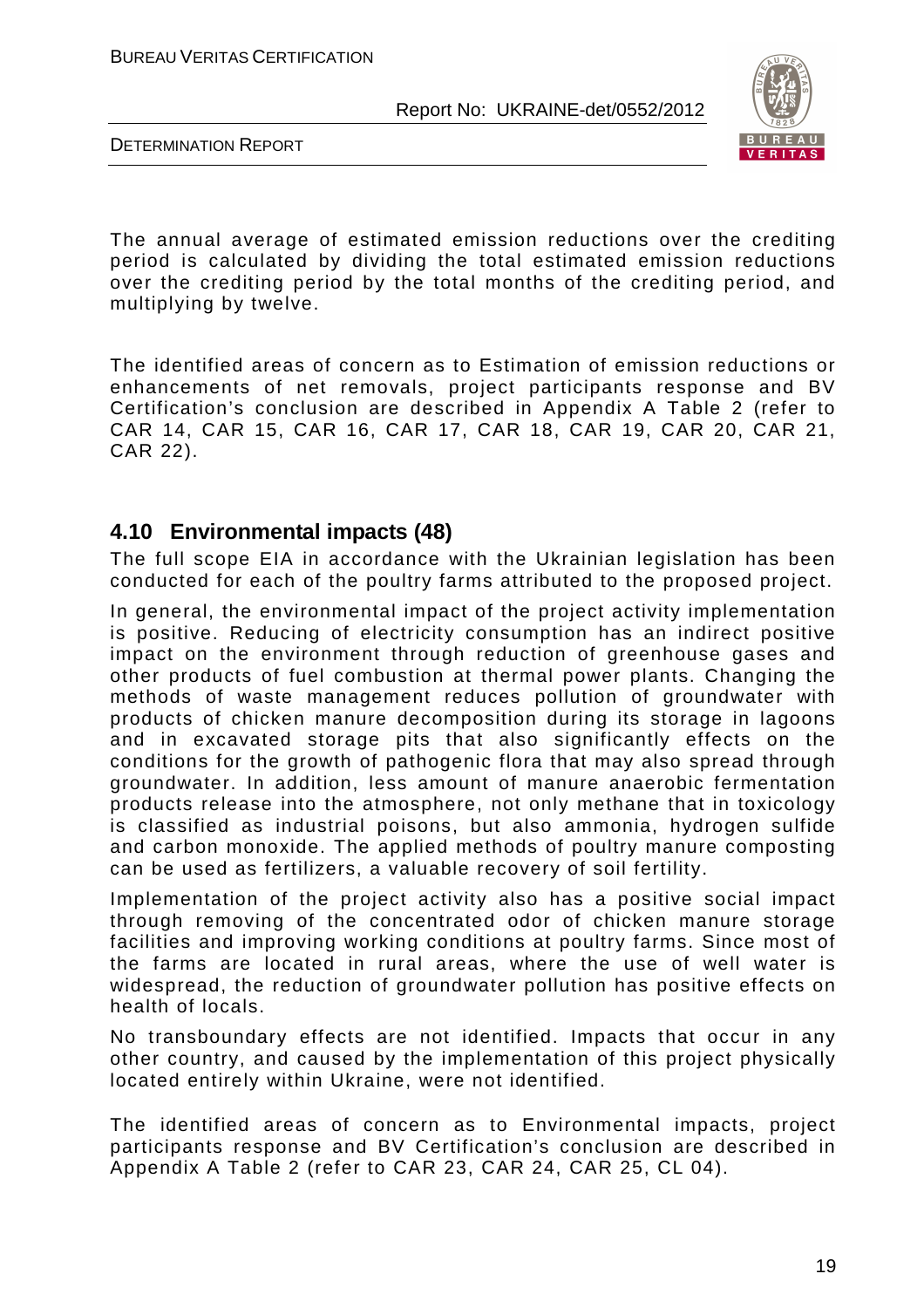

DETERMINATION REPORT

# **4.11 Stakeholder consultation (49)**

The public was informed on plans to build new facilities and departments of the farm, and their substantial reconstruction, by posting information on the company website and though carrying out press conferences about the plans of "Avangard", following which the publications were prepared to be available for public both in print and online. Informing of stakeholders was conducted as a part of mandatory publication of Statement on impact in the local media in accordance with the procedure of preparation and examination of the EIA approved by the State Construction Standard DBN A.2.2.-1-2003.

The identified areas of concern as to Stakeholder consultation, project participants response and BV Certification's conclusion are described in Appendix A Table 2 (refer to CL 05).

# **5 SUMMARY AND REPORT OF HOW DUE ACCOUNT WAS TAKEN OF COMMENTS RECEIVED PURSUANT TO PARAGRAPH 32 OF THE JI GUIDELINES**

No comments, pursuant to paragraph 32 of the JI Guidelines, were received.

# **6 DETERMINATION OPINION**

Bureau Veritas Certification has performed a determination of the "Implementation of energy efficiency measures in enterprises of "Agrarian Holding Avangard" project located in 14 regions of Ukraine. The determination was performed on the basis of UNFCCC criteria and host country criteria and also on the criteria given to provide for consistent project operations, monitoring and reporting.

The determination consisted of the following three phases: i) a desk review of the project design and the baseline and monitoring plan; ii) follow-up interviews with project stakeholders; iii) the resolution of outstanding issues and the issuance of the final determination report and opinion.

Project participant used the latest tool for demonstration of the additionality. In line with this tool, the PDD provides analysis of investment, technological and organizational barriers to project implementation and common practice analysis, to determine that the project activity itself is not the baseline scenario.

Emission reductions attributable to the project are hence additional to any that would occur in the absence of the project activity. Given that the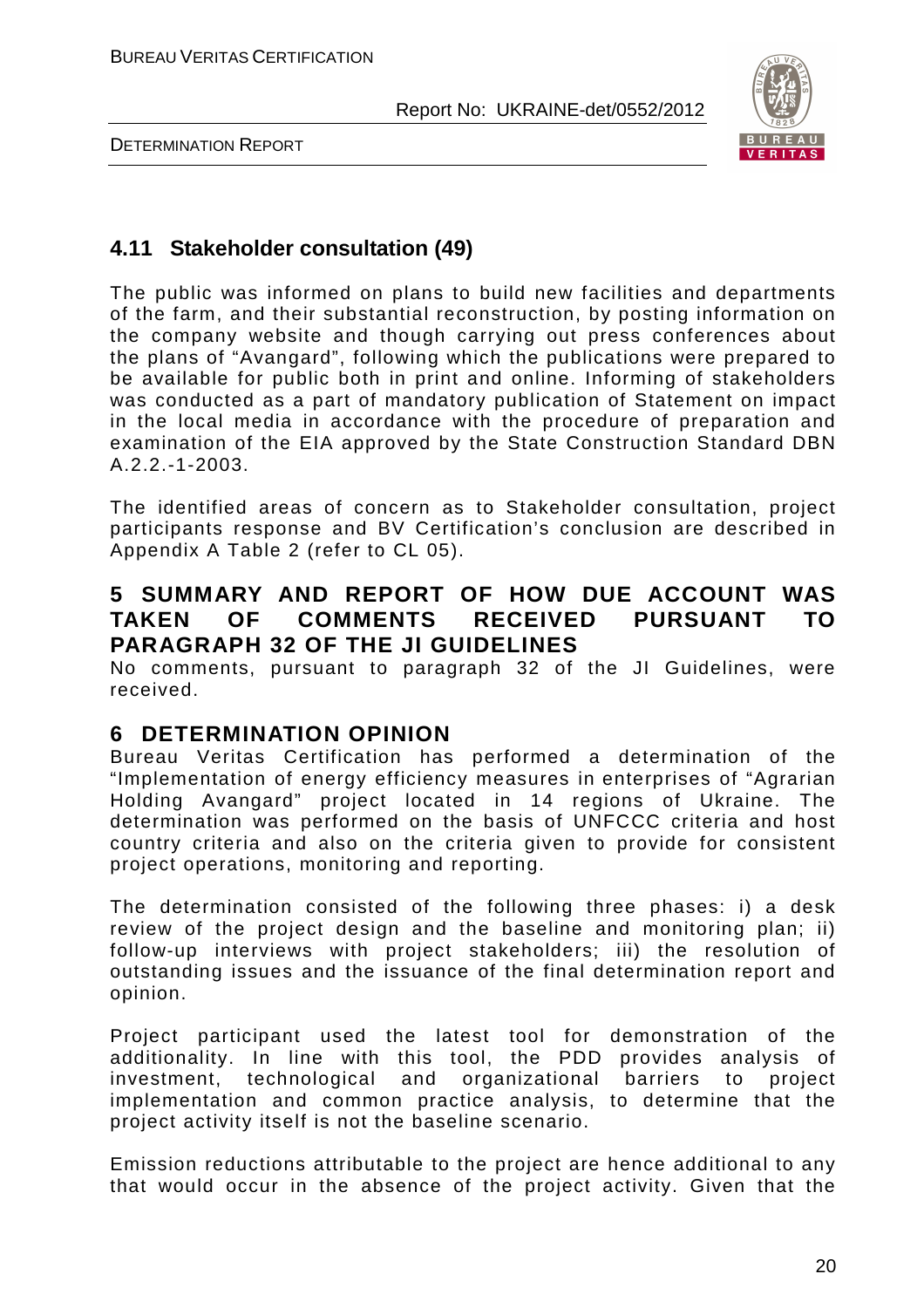

DETERMINATION REPORT

project is implemented and maintained as designed, the project is likely to achieve the estimated amount of emission reductions.

The determination revealed two pending issues related to the current determination stage of the project: the issue of the written approval of the project and the authorization of the project participant by the host Party. If the written approval and the authorization by the host Party are awarded, it is our opinion that the project as described in the Project Design Document, Version 2.0 meets all the relevant UNFCCC requirements for the determination stage and the relevant host Party criteria.

The review of the project design documentation (2.0) and the subsequent follow-up interviews have provided Bureau Veritas Certification with sufficient evidence to determine the fulfillment of stated criteria. In our opinion, the project correctly applies and meets the relevant UNFCCC requirements for the JI and the relevant host country criteria.

The determination is based on the information made available to us and the engagement conditions detailed in this report.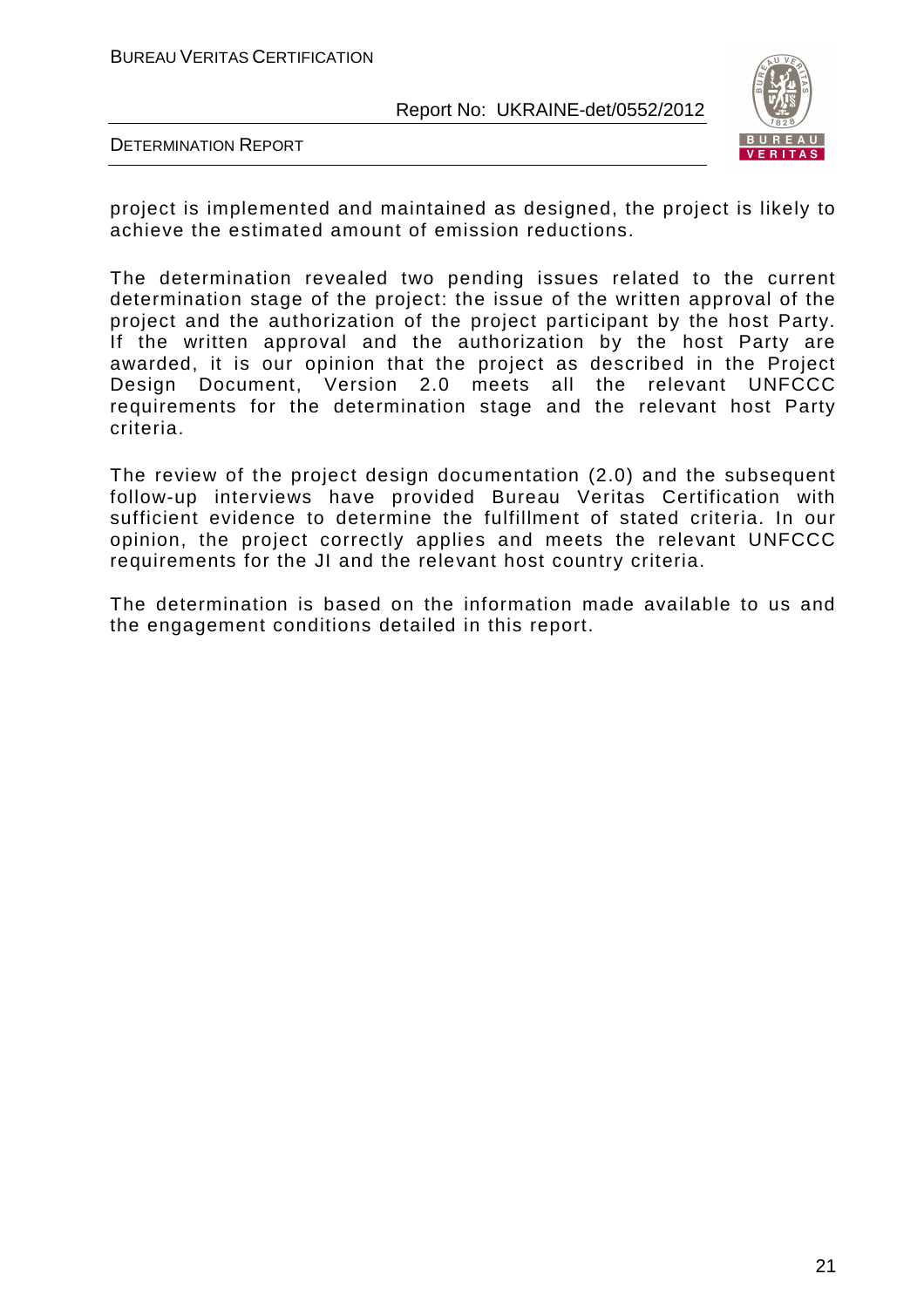



# **7 REFERENCES**

#### **Category 1 Documents:**

Documents provided by Company "MT-Invest Carbon" LTD and that relate directly to the GHG components of the project.

- /1/ PDD "Implementation of energy efficiency measures in enterprises of "Agrarian Holding Avangard", version 1.0 dated 28/06/2012
- /2/ PDD "Implementation of energy efficiency measures in enterprises of "Agrarian Holding Avangard", version 2.0 dated 01/10/2012
- /3/ Guidelines for Users of the Join Implementation Project Design Document Form, version 04, JISC
- /4/ Joint Implementation Project Design Document Form, version 01
- /5/ Glossary of JI terms, version 03, JISC.
- /6/ Guidance on Criteria for Baseline Setting and Monitoring, version 03, JISC.
- /7/ Combined tool to identify the baseline scenario and demonstrate additionality, Version 04
- /8/ JISC "Clarification regarding the public availability of documents under the verification procedure under the Joint Implementation Supervisory Committee." Version 03
- /9/ Joint Implementation Determination and Verification Manual. Version 01
- /10/ Letter of Endorsement № 2678/23/7 on the JI project "Implementation of energy efficiency measures in enterprises of "Agrarian Holding Avangard" dated 20/09/2012 issued by State Environmental Investment Agency of Ukraine

#### **Category 2 Documents:**

Background documents related to the design and/or methodologies employed in the design or other reference documents.

| N <sub>2</sub><br>n/n | Name of the document                                                                                                                                                                                            |
|-----------------------|-----------------------------------------------------------------------------------------------------------------------------------------------------------------------------------------------------------------|
| 1.                    | Letter of support Nº2678/23/7 of 20/09/2012 the project<br>"Implementation of energy saving measures in the business of<br>«Agricultural Holding Avangard». State Environmental Investment<br>Agency of Ukraine |
| 2.                    | Report of 12/01/2009 on average number of birds normally kept at<br>poultry farms in 2008                                                                                                                       |
| 3.                    | Report of 15/01/2010 on average number of birds normally kept at<br>poultry farms in 2009                                                                                                                       |
| 4.                    | Report of 13/01/2011 on average number of birds normally kept at                                                                                                                                                |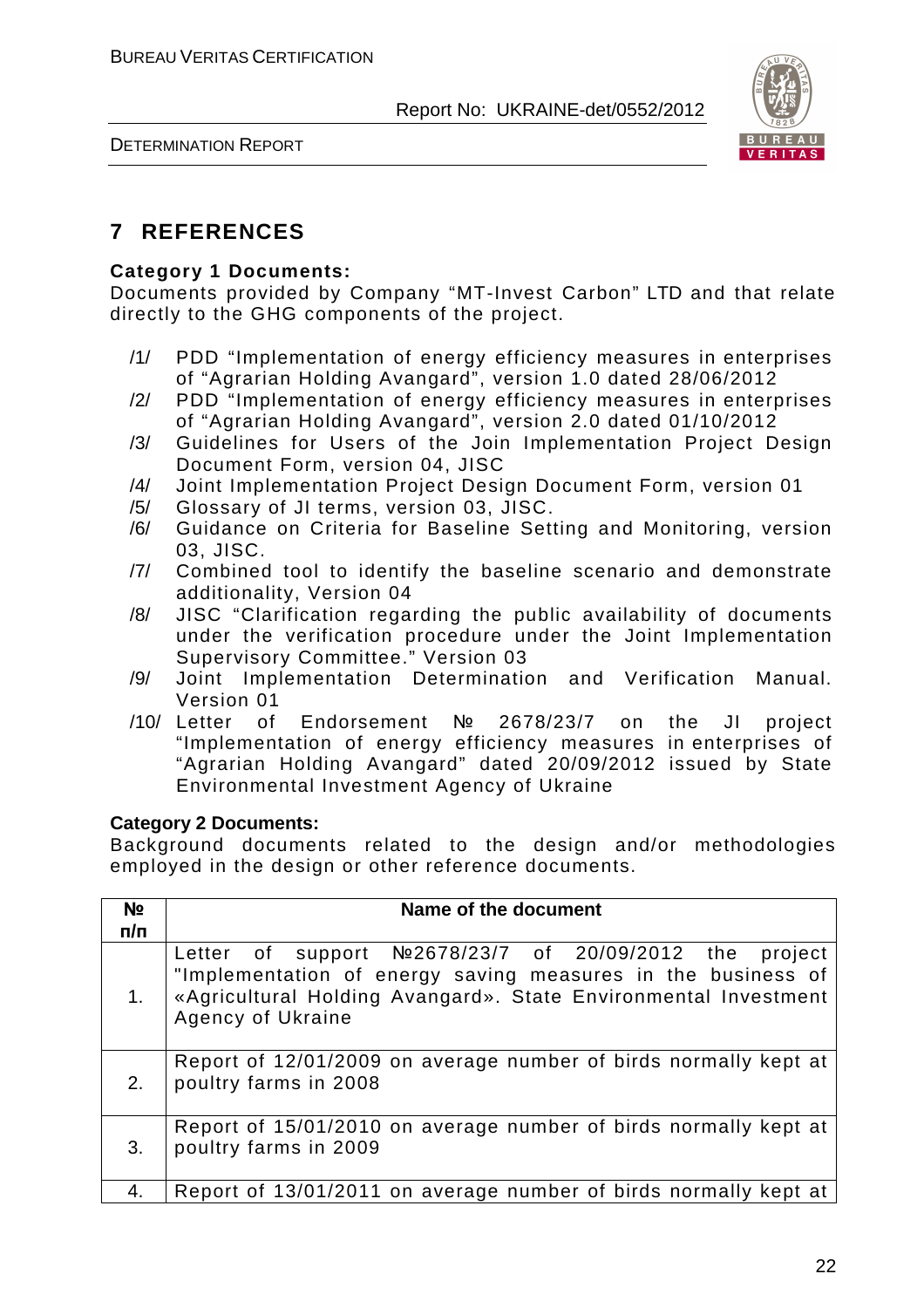

|     | poultry farms in 2010                                                                                                                        |
|-----|----------------------------------------------------------------------------------------------------------------------------------------------|
| 5.  | Report of 14/01/2012 on average number of birds normally kept at<br>poultry farms in 2011                                                    |
| 6.  | Report of 15/07/2012 on average number of birds normally kept at<br>poultry farms in the first half of 2012                                  |
| 7.  | Report of 12/01/2009 on obtained number of eggs in poultry farms<br>in 2008                                                                  |
| 8.  | Report of 15/01/2010 on the obtained number of eggs in poultry<br>farms in 2009                                                              |
| 9.  | Report of 12/01/2011 on obtained number of eggs in poultry farms<br>in 2010                                                                  |
| 10. | Report of 14/01/2012 on obtained number of eggs in poultry farms<br>in 2011                                                                  |
| 11. | Report of 15/07/2012 on obtained number of eggs in the first half<br>of 2012                                                                 |
| 12. | Report of 12/01/2009<br>electricity consumption<br>by<br>holding<br>on<br>«Avangard» in 2008                                                 |
| 13. | Report of 15/01/2010<br>electricity consumption<br>holding<br>by<br>on<br>«Avangard» in 2009                                                 |
| 14. | Report of 14/01/2011<br>electricity consumption<br>holding<br>on<br>by<br>«Avangard» in 2010                                                 |
| 15. | Report of 12/01/2009 on electricity consumption by holding<br>«Avangard» in 2011                                                             |
| 16. | Report of 12/01/2009 on electricity<br>consumption by holding<br>«Avangard» in the first half of 2012                                        |
| 17. | Report on 14/09/2012 on electricity consumers poultry LLC<br>«Agrarian Holding Avangard»                                                     |
| 18. | Order №127 of 12/01/2006 «On establishment of a working group<br>on strategic modernization of enterprises holding Avangard. Ltd.<br>«Cross» |
| 19. | Strategic modernization program production companies holding                                                                                 |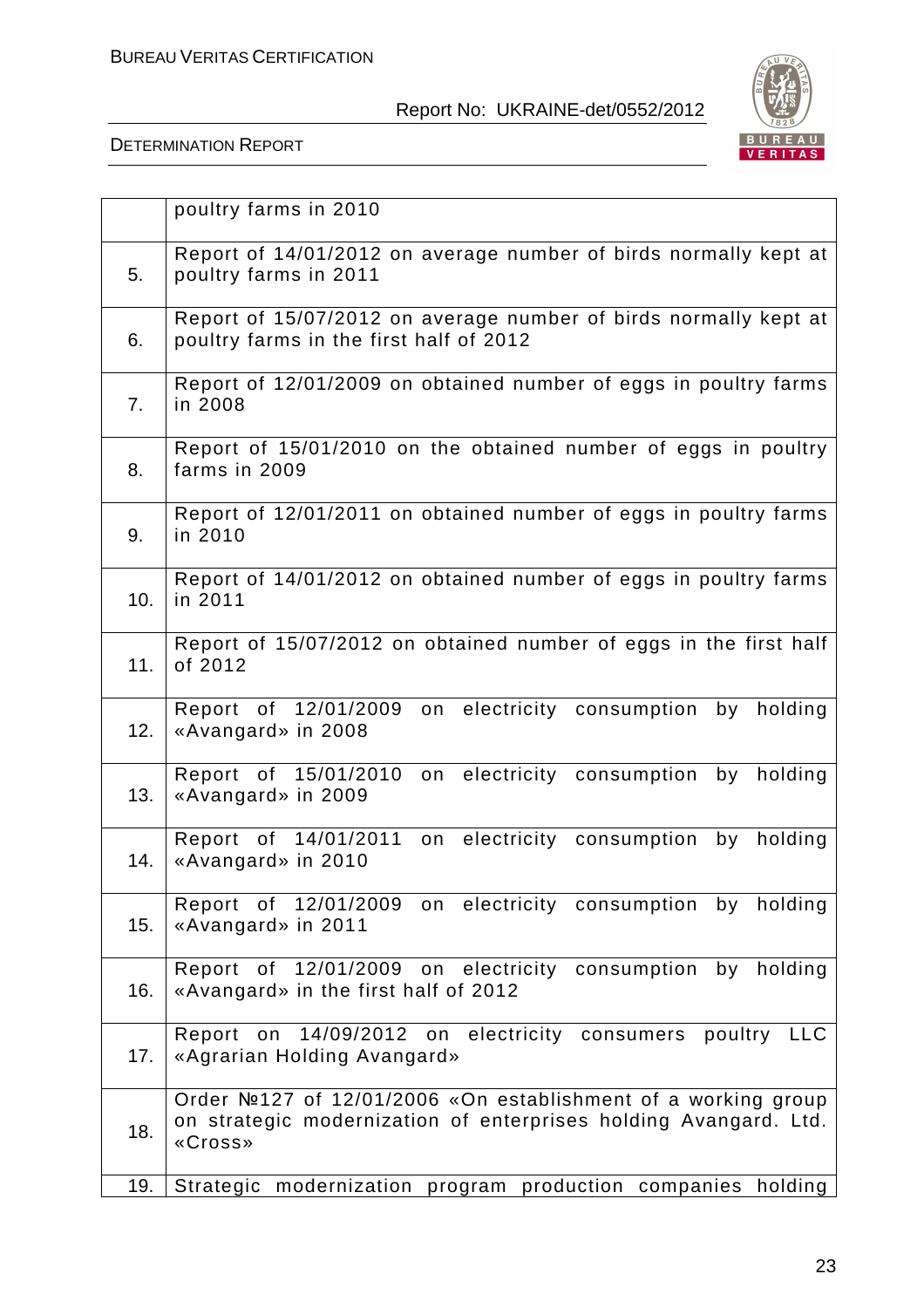

|     | «Avangard» in "Poultry". Ltd «Cross». 2007                                                                             |
|-----|------------------------------------------------------------------------------------------------------------------------|
| 20. | Act readiness of new and rebuilt equipment for operation Nº 1 of<br>12/12/2007                                         |
|     | Agricultural Limited Liability Company «Donetsk birds»                                                                 |
| 21. | Permission №1421586801-78 on pollutants emissions into the<br>atmosphere by stationary sources (26/06/2009-26/06/2014) |
| 22. | Permission №07.33 of 22/06/2011 to waste in 2012                                                                       |
| 23. | Permission №07.32 of 24/06/2010 to waste in 2011                                                                       |
| 24. | Letter Nº765 of 10/08/2012 «On the form of statistical reporting 1-<br>VT «waste», 2-TP «Air»                          |
| 25. | Protocol № 21 test knowledge of energy                                                                                 |
| 26. | Protocol № 19/12-1 of 13/04/2012 commission meeting to test<br>knowledge on safety                                     |
| 27. | Certificate of verification of knowledge on health Nº433 Naretya<br>A.M. - Director                                    |
| 28. | Certificate of verification of knowledge on health №434 Gyrchak<br>V.I. - Chief Power Engineer                         |
| 29. | Certificate of verification of knowledge on health Nº435 Bunchuk<br>S.V. - Engineer for safety                         |
| 30. | Certificate of verification of knowledge on health №436 Hordynsky<br>P.A. - Chief Agronomist                           |
| 31. | Certificate of verification of knowledge on health Nº437 Karakai<br>O.V. - Chief Technologist                          |
| 32. | Certificate of verification of knowledge on health number 438<br>Hmelyar V.P. - Chief Engineer                         |
| 33. | Certificate of verification of knowledge on health number 439 Kvas<br>M.V. - Chief Mechanic                            |
| 34. | List of electric meters                                                                                                |
| 35. | Passport. Electricity meter NIK 2301 AK1 №0407385                                                                      |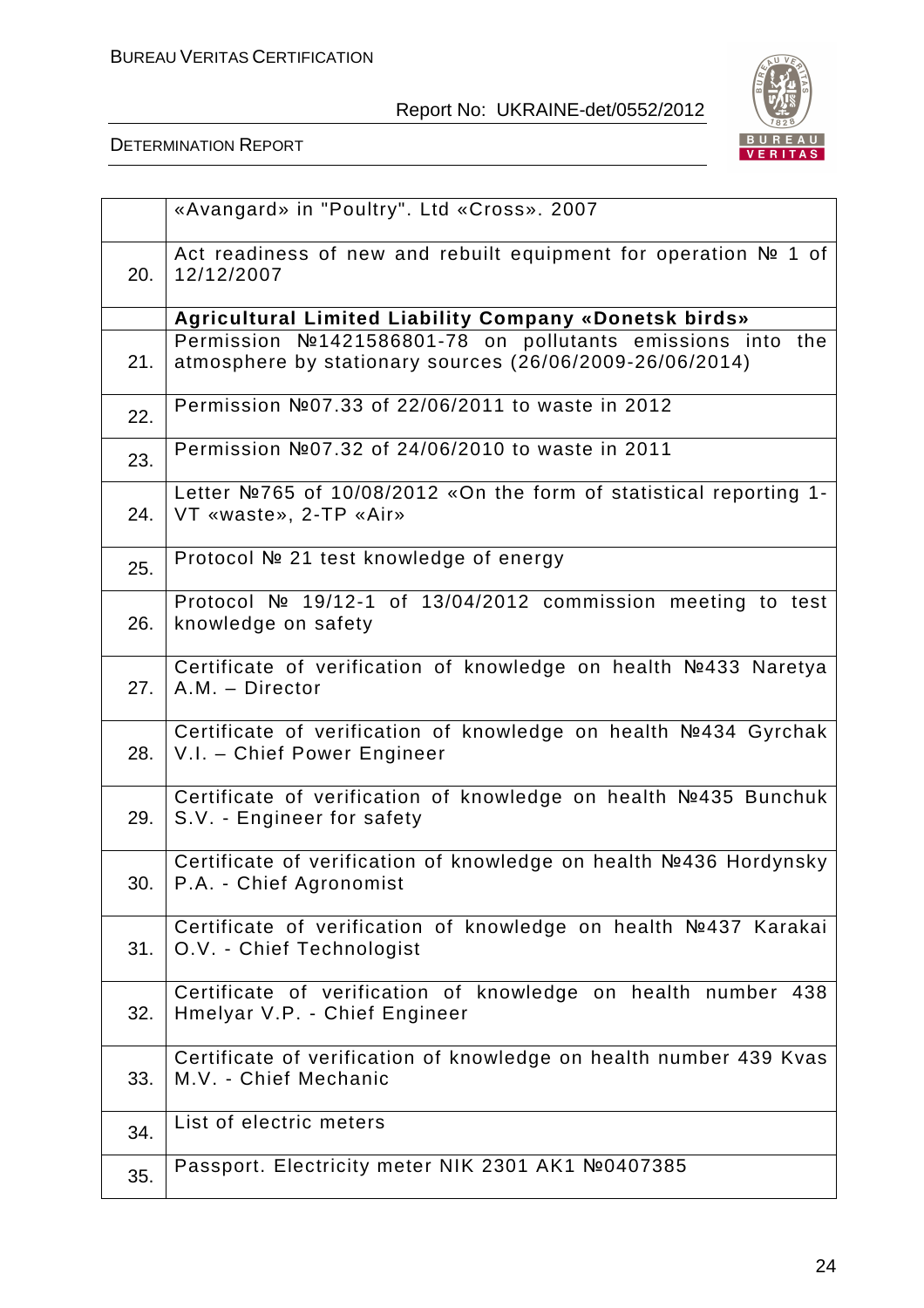

|     | Subsidiary Poultry farm «Lozuvatska» of Public Joint Stock<br>Company with limited liability «Avangardko investment public<br>limited» |
|-----|----------------------------------------------------------------------------------------------------------------------------------------|
| 36. | Permission №1221800000-4 on pollutants emissions into the<br>atmosphere by stationary sources (04/04/2007-05/04/2012)                  |
| 37. | Permission №210 of 27/06/2005 to waste in 2006                                                                                         |
| 38. | Limits №123 on generation and disposal of waste in 2011                                                                                |
| 39. | Limits №228 on generation and disposal of waste in 2010                                                                                |
| 40. | Limits Nº425 on generation and disposal of waste in 2009                                                                               |
| 41. | Limits №217 on generation and disposal of waste in 2008                                                                                |
| 42. | Limits №193 on generation and disposal of waste in 2007                                                                                |
| 43. | Limits №210 on generation and disposal of waste in 2006                                                                                |
| 44. | Report on air protection form 2-TP «air» in 2006                                                                                       |
| 45. | Report on air protection form 2-TP «air» in 2007                                                                                       |
| 46. | Report on air protection form 2-TP «air» in 2008                                                                                       |
| 47. | Report on air protection form 2-TP «air» in 2009                                                                                       |
| 48. | Report on air protection form 2-TP «air» in 2010                                                                                       |
| 49. | .etter Nº386 of 13/08/2012 «The form of statistical reporting 1-VT $\,$<br>«waste» and «Assessing the impact on the environment»       |
| 50. | Protocol №42 of 15/12/2011 Commission meeting on testing of the<br>safety                                                              |
| 51. | Protocol №44 of 16/12/2011 Commission meeting on testing of the<br>safety                                                              |
| 52. | Protocol №45 of 16/12/2011 Commission meeting on testing of the<br>safety                                                              |
| 53. | Protocol №43 of 15/12/2011 Commission meeting on testing of the<br>safety                                                              |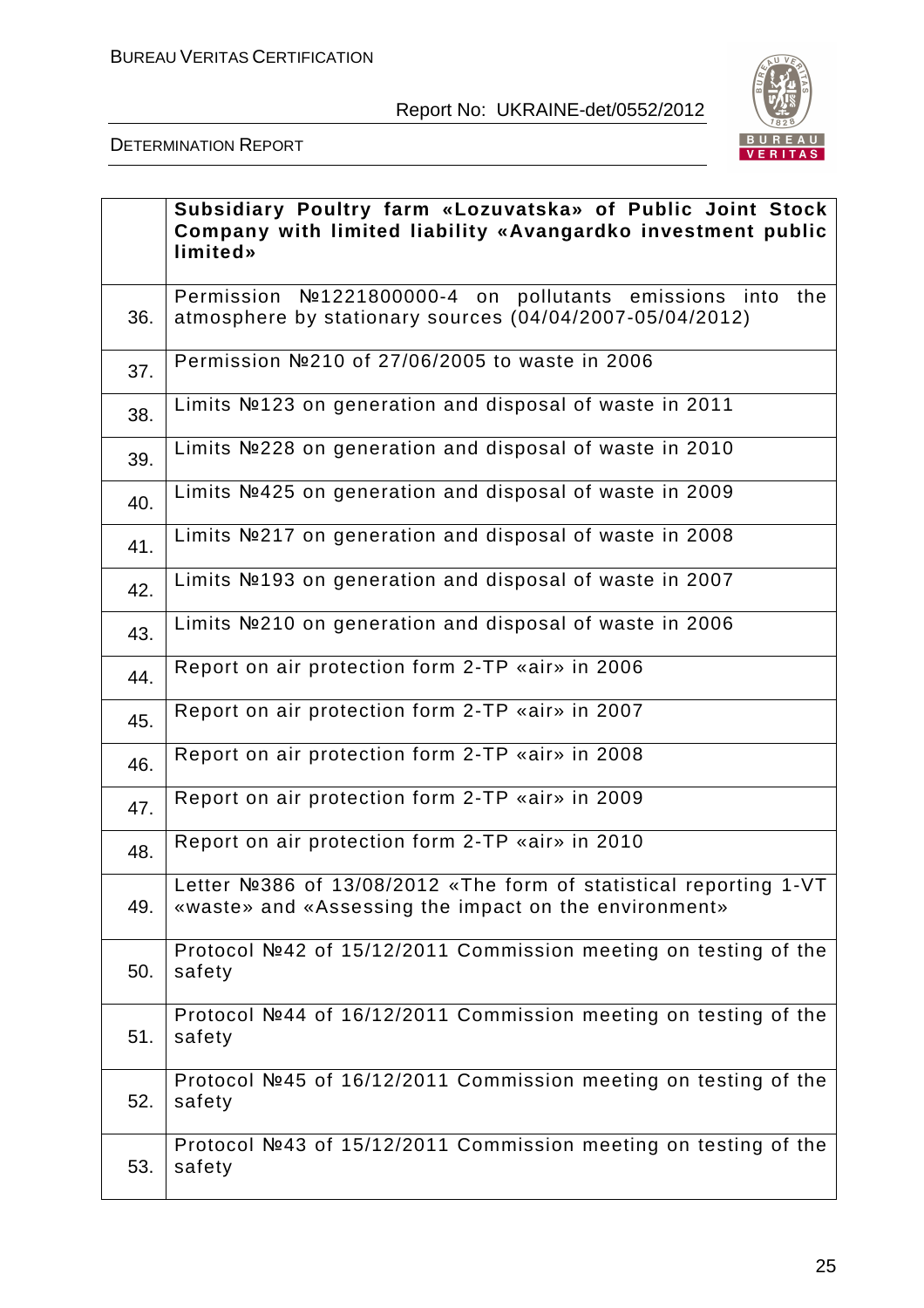

| 54. | List of electric meters                                                                                                |
|-----|------------------------------------------------------------------------------------------------------------------------|
| 55. | Passport. Electricity meter «Energia-9» №47119                                                                         |
| 56. | Passport. Electricity meter NIK 2303 APK1 №0168359                                                                     |
|     | <b>Public Joint Stock Company «Poultry farm "Chervony Prapor»</b>                                                      |
| 57. | Permission №91567 on pollutants emissions into the atmosphere<br>by stationary sources (29/12/2005-31/12/2006)         |
| 58. | Permission №91567 on pollutants emissions into the atmosphere<br>by stationary sources (17/11/2006-30/12/2009)         |
| 59. | Permission Nº4423684404-2 on pollutants emissions into the<br>atmosphere by stationary sources (20/03/2009-20/03/2019) |
| 60. | Permission №18.30 of 27/09/2004 to waste in 2005                                                                       |
| 61. | Permission №18.30 of 22/09/2005 to waste in 2006                                                                       |
| 62. | Permission №18.30 of 30/10/2006 to waste in 2007                                                                       |
| 63. | Permission №18.30 of 18/06/2007 to waste in 2008                                                                       |
| 64. | Permission №18.30 of 29/08/2008 to waste in 2009                                                                       |
| 65. | Limits №18.30 on generation and disposal of waste in 2005                                                              |
| 66. | Limits №18.30 on generation and disposal of waste in 2006                                                              |
| 67. | Limits №18.30 on generation and disposal of waste in 2007                                                              |
| 68. | Limits №18.30 on generation and disposal of waste in 2008                                                              |
| 69. | Limits №18.30 on generation and disposal of waste in 2009                                                              |
| 70. | Limits №18.30 on generation and disposal of waste in 2010                                                              |
| 71. | Limits №18.30 on generation and disposal of waste in 2011                                                              |
| 72. | Report on air protection form 2-TP «air» in 2006                                                                       |
| 73. | Report on air protection form 2-TP «air» in 2007                                                                       |
| 74. | Report on air protection form 2-TP «air» in 2008                                                                       |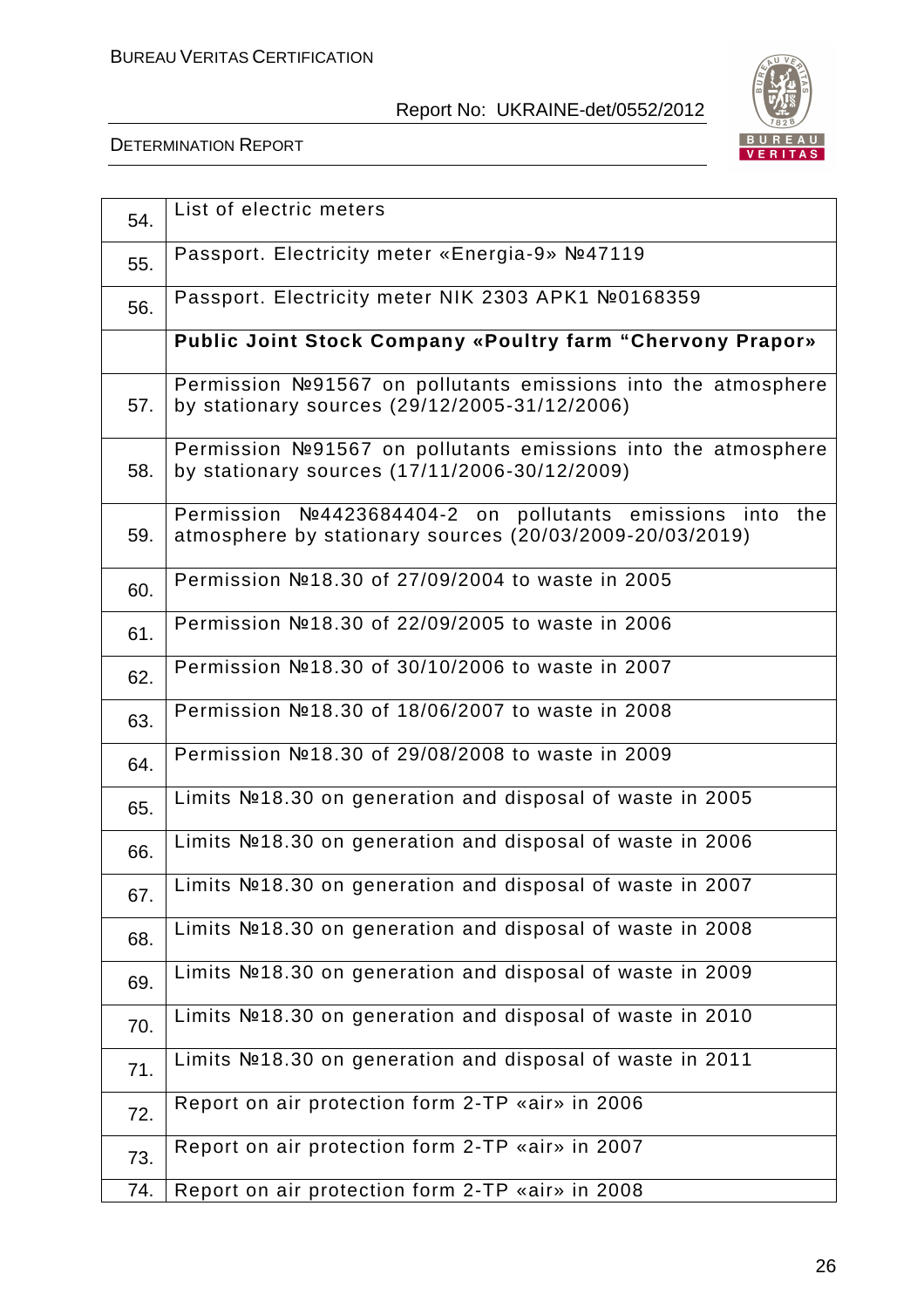

| 75. | Report on air protection form 2-TP «air» in 2009                                                                                                             |
|-----|--------------------------------------------------------------------------------------------------------------------------------------------------------------|
| 76. | Report on air protection form 2-TP «air» in 2010                                                                                                             |
| 77. | Protocol №13 of 28/04/2012 Commission meeting on testing of the<br>safety                                                                                    |
| 78. | Protocol №14 of 28/04/2012 Commission meeting on testing of the<br>safety                                                                                    |
| 79. | Protocol of 03/06/2010 Commission meeting on testing of the<br>safety                                                                                        |
| 80. | List of electric meters                                                                                                                                      |
| 81. | replace / technical verification settlement metering<br>Act /<br>in<br>electrical systems above 1000 V                                                       |
|     | PJSC «Avangard»                                                                                                                                              |
| 82. | List of electric meters                                                                                                                                      |
| 83. | Passport. Electricity meter NIK 2301 AP1 №0799223                                                                                                            |
| 84. | Act of 04/07/2012 technical verification unit of electric energy                                                                                             |
| 85. | Act of 21/03/2012 technical verification unit of electric energy                                                                                             |
|     | Private Joint Stock Company «Chernivetska Poultry farm»                                                                                                      |
| 86. | Permission №7321080501-563 on pollutants emissions into the<br>atmosphere by stationary sources $(14/04/2010-14/04/2015)$                                    |
| 87. | Permission №7321080501-563a amending Permit №7321080501-<br>563 on pollutants emissions into the atmosphere by stationary<br>sources (27/02/2012-14/04/2015) |
| 88. | Permission №3/40 to waste in 2011                                                                                                                            |
| 89. | Permission №3/21 to waste in 2010                                                                                                                            |
| 90. | Letter Nº08-08/1 of 08/08/2012 «The electric meter commercial<br>account»                                                                                    |
| 91. | Act of 21/07/2011 inspection unit and replacement of electric                                                                                                |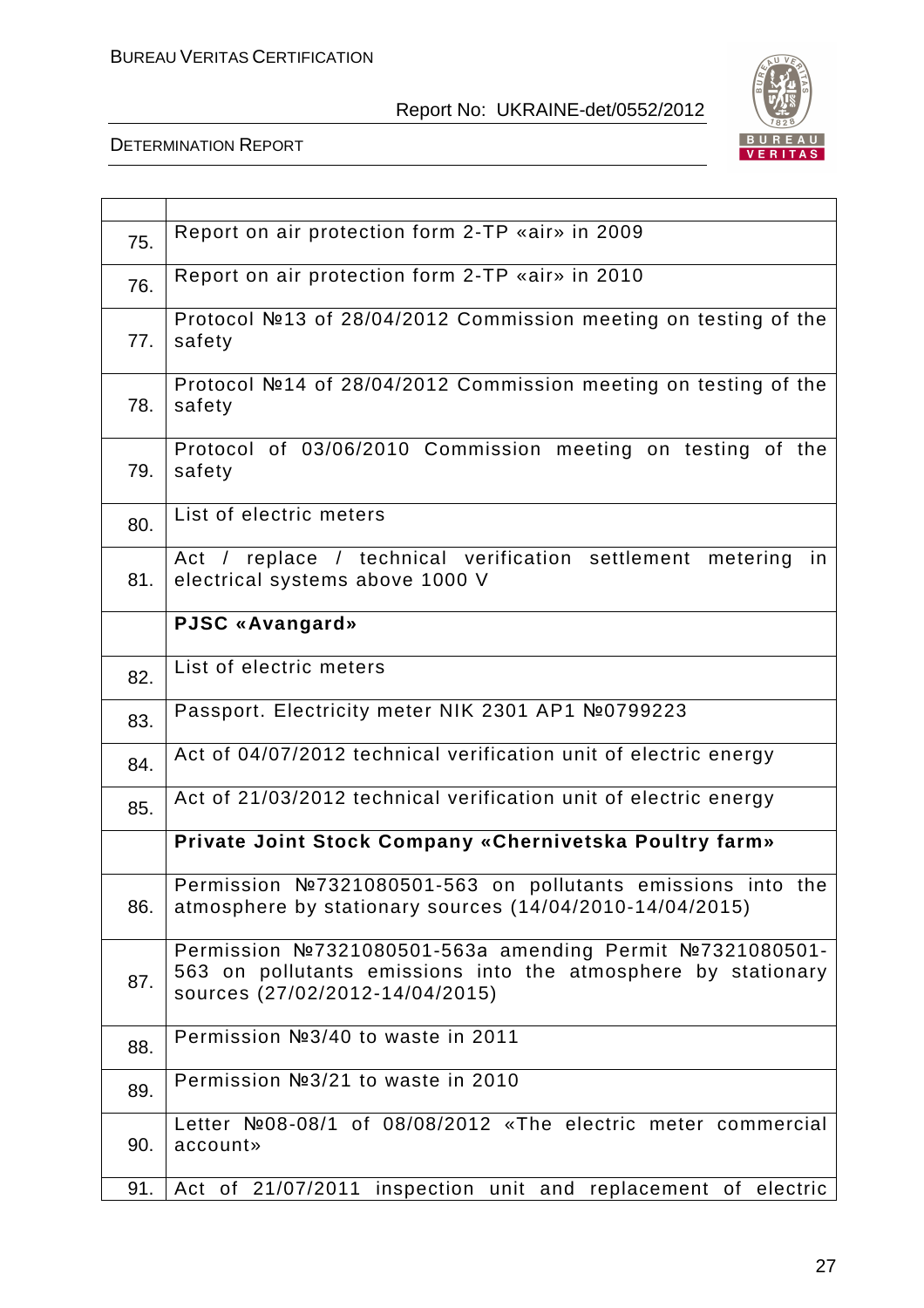

|      | meter                                                                                                                       |
|------|-----------------------------------------------------------------------------------------------------------------------------|
|      | Public Joint Stock Company Agricultural Company «Avis»                                                                      |
| 92.  | Permission №6822481801-23 on pollutants emissions into the<br>atmosphere by stationary sources (02/04/2012-09/07/2015)      |
| 93.  | Permission №6812588 of 16/02/2012 to waste in 2012                                                                          |
| 94.  | List of electric meters                                                                                                     |
| 95.  | Passport. Electricity meter 2A5E7ULRT №41647                                                                                |
|      | Limited Liability Company «Areal-Snigurivka»                                                                                |
| 96.  | Permission №4825710100-10 on pollutants emissions into the<br>atmosphere by stationary sources (10/12/2009-10/12/2014)      |
| 97.  | Permission №20.16/09 of 22/04/2009 to waste in 2009                                                                         |
| 98.  | Permission №20.16/10 of 02/11/2009 to waste in 2010                                                                         |
| 99.  | Permission №20.16/11 of 12/08/2010 to waste in 2011                                                                         |
| 100. | Permission №20.16/12 of 10/04/2012 to waste in 2012                                                                         |
|      | №1432 of 19/10/2011 technical inspection (replacement)<br>Act<br>101. Metering the networks above 1000 V                    |
|      | <b>Public Joint Stock Company «Chornobayivske»</b>                                                                          |
|      | Permission №6510136300-93 on pollutants emissions into the<br>102. atmosphere by stationary sources (27/04/2010-27/04/2015) |
| 103. | Permission №324 to waste in 2009                                                                                            |
| 104. | Permission №298 to waste in 2010                                                                                            |
| 105. | Permission №07-14/9-2725 to waste in 2011                                                                                   |
| 106. | Permission №07-13/7-5004 of 20/12/2011 to waste in 2012                                                                     |
| 107. | Limits on generation and disposal of waste in 2009                                                                          |
| 108. | Limits on generation and disposal of waste in 2010                                                                          |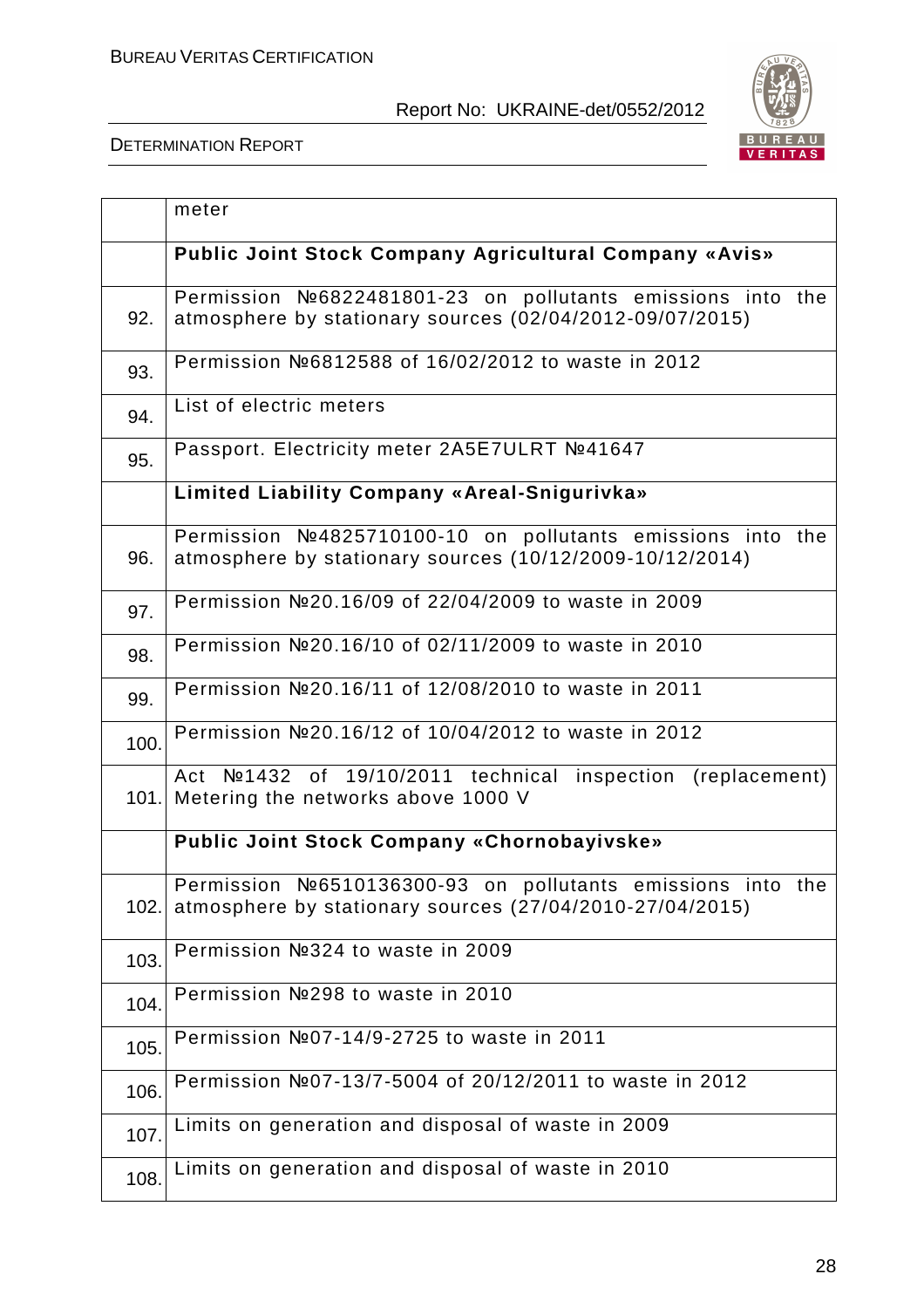

| 109. | Limits on generation and disposal of waste in 2011                                                                                                                                                                                                                                              |
|------|-------------------------------------------------------------------------------------------------------------------------------------------------------------------------------------------------------------------------------------------------------------------------------------------------|
| 110. | Limits on generation and disposal of waste in 2012                                                                                                                                                                                                                                              |
| 111. | Report on air protection form 2-TP «air» in 2010                                                                                                                                                                                                                                                |
| 112. | Report on air protection form 2-TP «air» in 2011                                                                                                                                                                                                                                                |
| 113. | Waste form Nº1 «waste» in 2011                                                                                                                                                                                                                                                                  |
| 114. | List of electric meters                                                                                                                                                                                                                                                                         |
| 115. | Passport. Electricity meter NIK 2303 APK1 №0054953                                                                                                                                                                                                                                              |
| 116. | Passport. Electricity meter NIK 2303 APK1 №0105928                                                                                                                                                                                                                                              |
| 117. | Passport. Electricity meter CA4-195 №182026                                                                                                                                                                                                                                                     |
|      | <b>Limited Liability Company «Slov'yany»</b>                                                                                                                                                                                                                                                    |
| 118. | Impacts on the environment. Reconstruction MTF in breeding<br>poultry per 100000 heads of hens with the prospect of expanding<br>to 150000 heads in the Makariv district of Kiev region. A platform<br>Nº 1<br>90000 heads of poultry Heifer<br>at<br>parent<br>herd.<br>UkrNDlagroproekt. 2001 |
| 119. | Permission №593-6 of 02/09/2011 to waste in 2012                                                                                                                                                                                                                                                |
| 120. | Report on air protection form 2-TP «air» in 2011                                                                                                                                                                                                                                                |
| 121. | Protocol №13 of 06/04/2012 Commission meeting on testing of the<br>safety                                                                                                                                                                                                                       |
| 122. | Protocol testing energy meters (TSU6800 №91007)                                                                                                                                                                                                                                                 |
|      | <b>Limited Liability Company «Makarivsk Birds»</b>                                                                                                                                                                                                                                              |
|      | Impacts on the environment. Reconstruction of the existing<br>facilities of the former complex feeding cattle in poultry egg<br>123. direction for keeping laying hens in Makariv Kiev region. Ltd.<br>«KINFO-ECO». Kyiv. 2011                                                                  |
| 124. | Report on air protection form 2-TP «air» in 2010                                                                                                                                                                                                                                                |
| 125. | Report on air protection form 2-TP «air» in 2011                                                                                                                                                                                                                                                |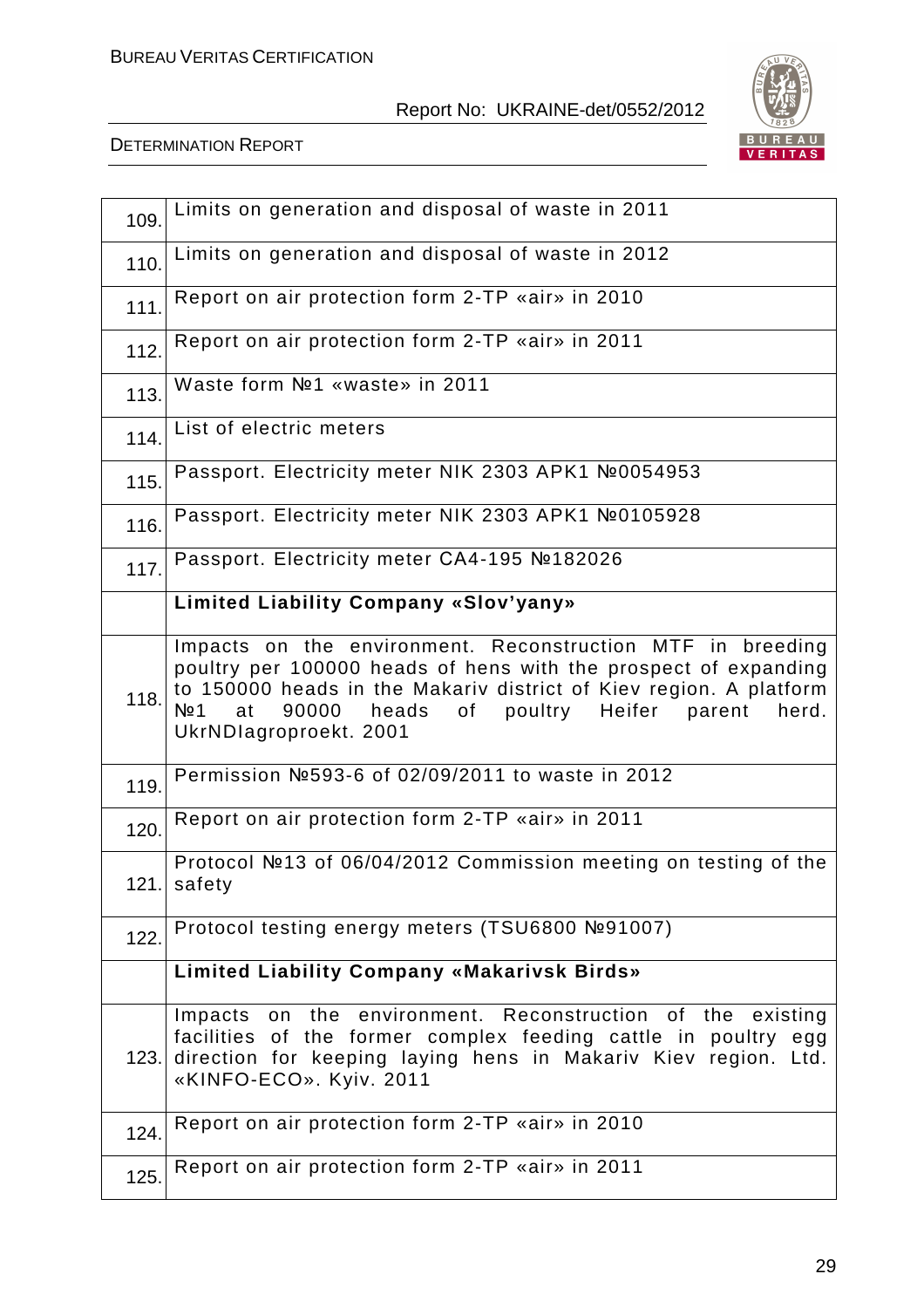

| 126. | Protocol №58 of 24/11/2011 Commission meeting on testing of the<br>safety                                          |
|------|--------------------------------------------------------------------------------------------------------------------|
| 127. | Register of induction on safety                                                                                    |
| 128. | Register of briefing on fire safety                                                                                |
| 129. | Passport. Electricity meter «Alfa A1140» №05019277                                                                 |
|      | <b>Public Joint Stock Company «Kirovskiy»</b>                                                                      |
| 130. | Permission №8-8 of 08/02/2006 to waste in 2006                                                                     |
| 131. | Permission №8-2 of 19/06/2007 to waste in 2008                                                                     |
| 132. | Permission №8-19 of 24/11/2008 to waste in 2009                                                                    |
| 133. | Permission №8-18 of 29/07/2009 to waste in 2010                                                                    |
| 134. | Permission №8-31 of 28/10/2010 to waste in 2011                                                                    |
| 135. | Permission №8-7 of 08/05/2012 to waste in 2013                                                                     |
| 136. | Report on air protection form 2-TP «air» in 2011                                                                   |
| 137. | Report on the inventory of emissions of pollutants. PE CES<br>«Ecobespeka». Kirovograd. 2009                       |
| 138. | Register Nº1 training on safety, fire safety, administrative staff,<br>management, engineers and specialists. 2011 |
|      | 139. Register No3 training on safety, fire safety. 2011                                                            |
|      | Register Nº4 exercises on safety, fire safety and operating<br>140. instructions. 2011                             |
|      | Register №5 exercises on safety, fire safety and safety of workers<br>141. motor park. 2011                        |
|      | The training program on safety, fire safety, occupational health<br>142. and safety of workers                     |
| 143. | Protocol №3 of 28/01/2011 Commission meeting on testing of the<br>safety                                           |
|      | 144. Protocol Nº109 of 27/06/2012 Commission meeting on testing of                                                 |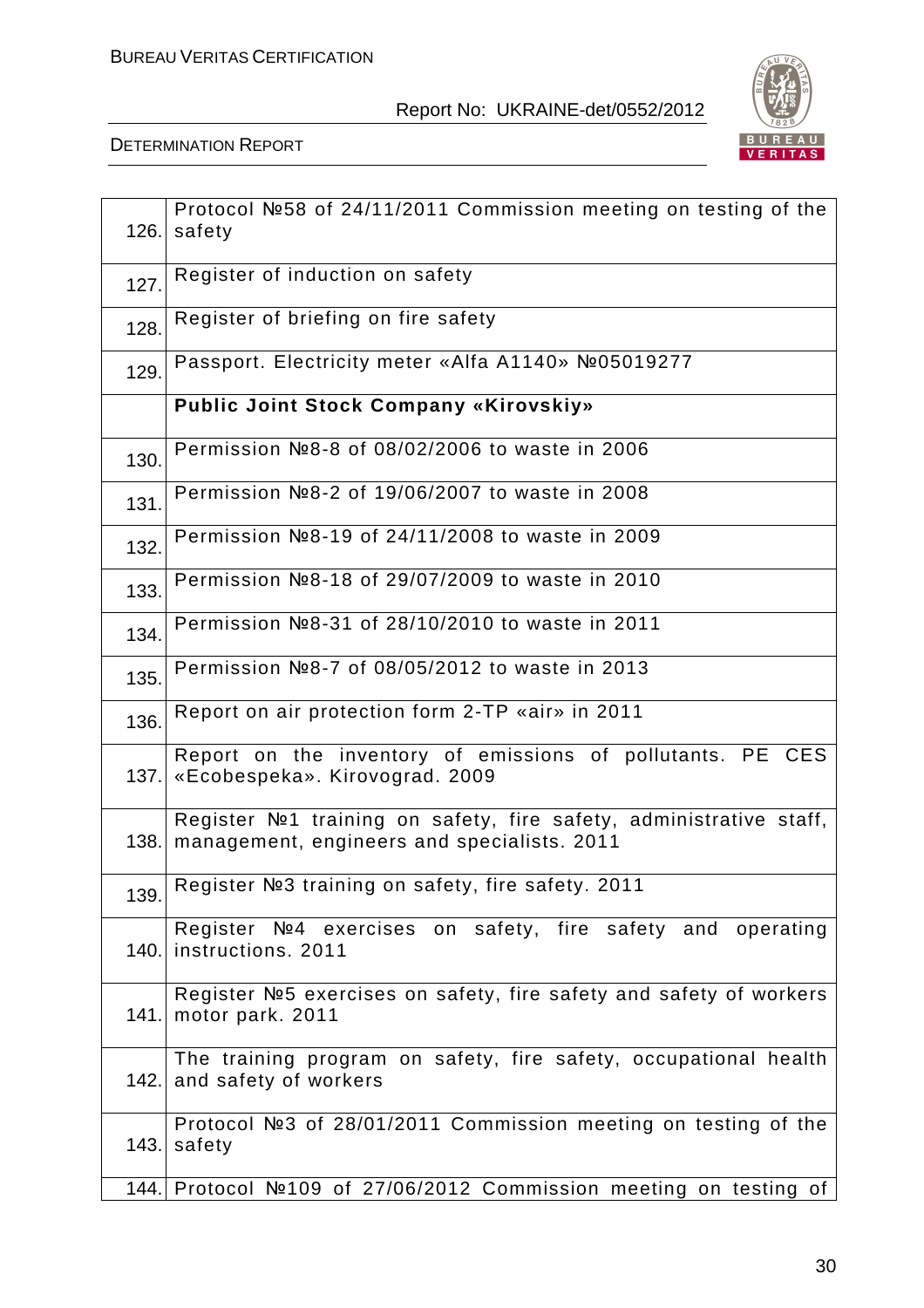

|       | the safety                                                                                                                   |
|-------|------------------------------------------------------------------------------------------------------------------------------|
| 145.  | The act of carrying out work on the control of inspection records                                                            |
|       | Agribusiness Farm LLC «Yuzhnaya-Holding»                                                                                     |
| 146.I | Permission №110166000/42 on pollutants emissions into the<br>atmosphere by stationary sources (21/07/2008-30/09/2013)        |
| 147.  | Permission №1130 of 19/08/2009 to waste in 2010                                                                              |
| 148.  | Permission №1130 of 31/05/2011 to waste in 2012                                                                              |
| 149.  | Limits Nº1130 on generation and disposal of waste in 2010                                                                    |
| 150.  | Limits Nº1130 on generation and disposal of waste in 2012                                                                    |
|       | Limited Liability Company «Poultry farm «Volnovaska»                                                                         |
|       | Permission №1421587201-106 on pollutants emissions into the<br>151. atmosphere by stationary sources (05/10/2010-05/10/2015) |
| 152.  | Permission №07.09 of 16/05/2012 to waste in 2013                                                                             |
| 153.  | Report on air protection form 2-TP «air» in 2011                                                                             |
| 154.  | Waste form Nº1 «waste» in 2011                                                                                               |
| 155.  | Plan of education on health officials from 20/02/2012                                                                        |
| 156.  | Schedule and testing of employees in 2012                                                                                    |
| 157.  | Passport. Electricity meter NIK 2303 APK1 №0006517                                                                           |
|       | <b>Private Research and Production Company «Interbusiness»</b>                                                               |
| 158.  | Permission №1420980501-2 on<br>pollutants emissions<br>into the<br>atmosphere by stationary sources (21/06/2010-21/06/2015)  |
| 159.  | Report on air protection form 2-TP «air» in 2011                                                                             |
| 160.  | Protocol №21 of 08/07/2011 Commission meeting on testing of the<br>safety                                                    |
| 161.  | Protocol of the certification commission №42-12 of 22/06/2012                                                                |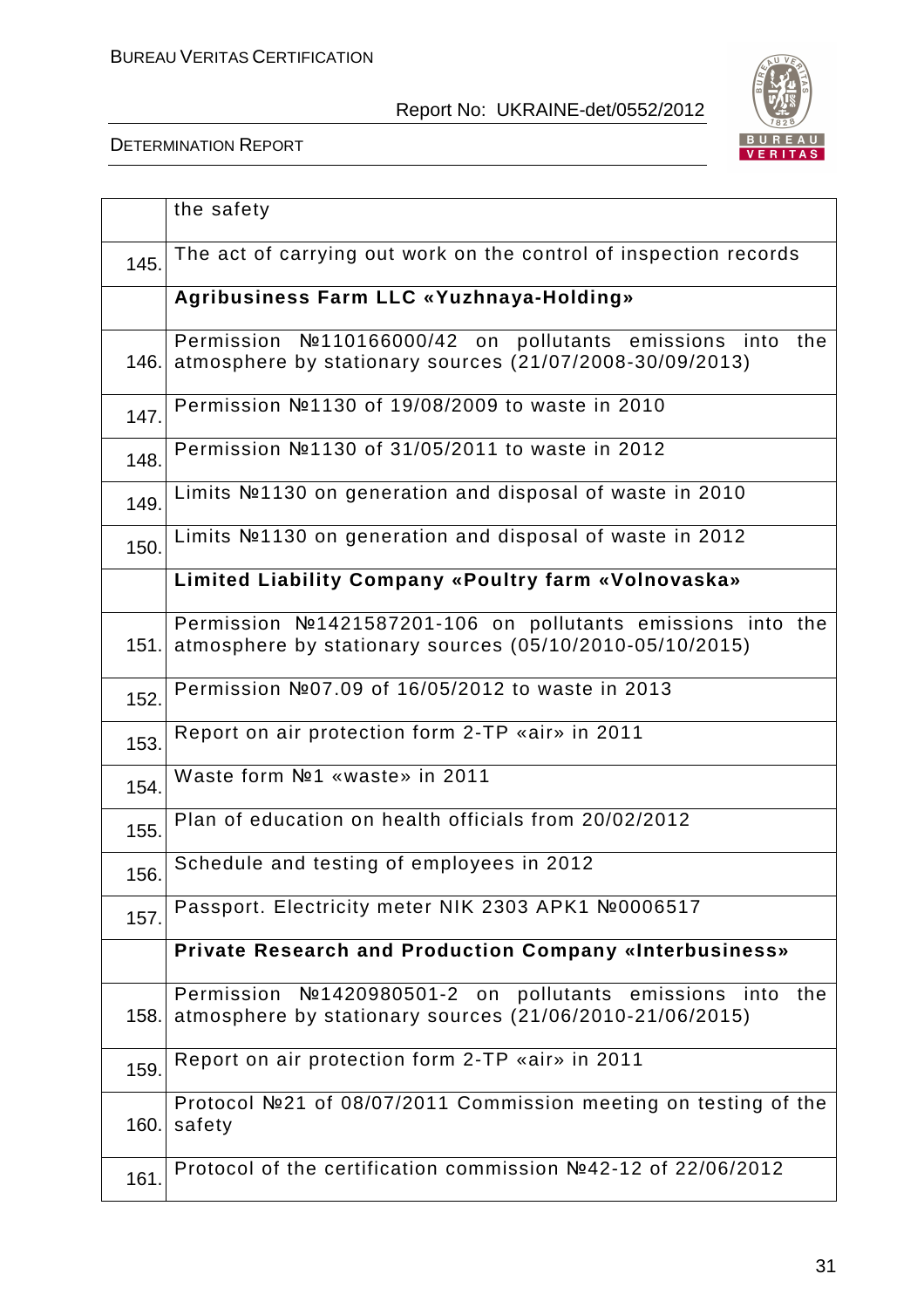

|      | Subsidiary «Rogatynska Poultry farm» of PJSC «Avangard»                                                                |
|------|------------------------------------------------------------------------------------------------------------------------|
| 162. | Permission №2624480802-1 on pollutants emissions into the<br>atmosphere by stationary sources (03/05/2012-03/05/2017)  |
| 163. | Permission №149 of 30/12/2011 to waste in 2012                                                                         |
| 164. | Limits №149 on generation and disposal of waste in 2012                                                                |
| 165. | Report on air protection form 2-TP «air» in 2007                                                                       |
| 166. | Report on air protection form 2-TP «air» in 2009                                                                       |
| 167. | Report on air protection form 2-TP «air» in 2011                                                                       |
| 168. | Protocol №7 of 05/05/2012 Commission meeting on testing of the<br>safety                                               |
| 169. | Protocol №6 of 13/03/2012 Commission meeting on testing of the<br>safety                                               |
| 170. | Passport. Electricity meter ZMD410CR44.0007.C2 №94679272                                                               |
| 171. | Passport. Electricity meter ZMD410CR44.0007.C2 №94706079                                                               |
|      | Public Joint Stock Company «Poultry farm «Pershe Travnya»                                                              |
| 172. | List of electric meters                                                                                                |
| 173. | Passport. Electricity meter ACE6000 №55055569                                                                          |
|      | Limited Liability Company «Trading house «Bogodukhivska<br><b>Poultry Farm»</b>                                        |
| 174. | Permission №6322081001-79 on pollutants emissions into the<br>atmosphere by stationary sources (28/04/2009-28/04/2014) |
| 175. | Permission №214 of 05/07/2006 to waste in 2007                                                                         |
| 176. | Permission №1120 of 26/12/2011 to waste in 2012                                                                        |
| 177. | Limits on generation and disposal of waste in 2010                                                                     |
| 178. | Limits on generation and disposal of waste in 2012                                                                     |
|      | 179. Protocol №584 of 16/12/2011 Commission meeting on testing of                                                      |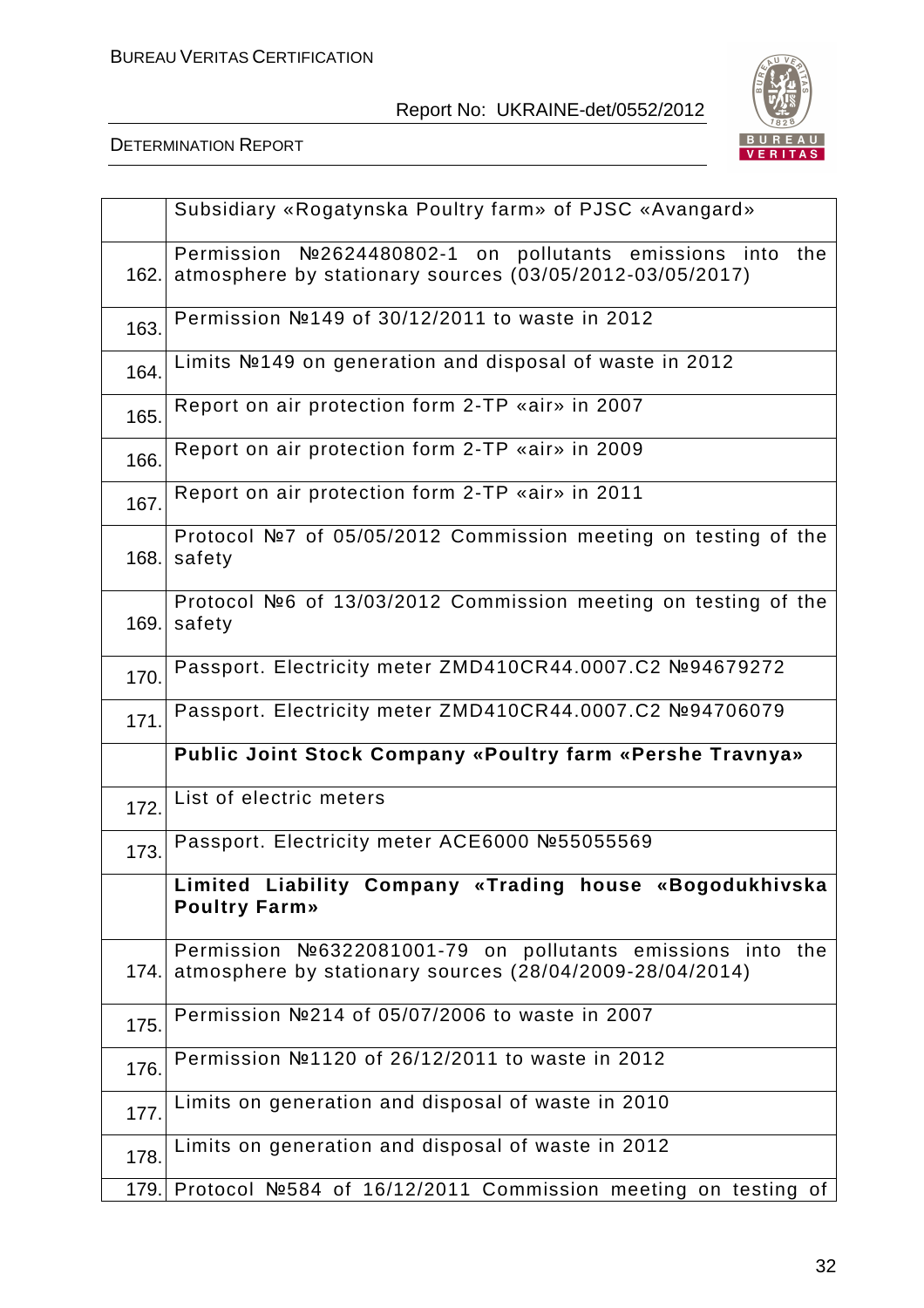

|      | the safety                                                                |
|------|---------------------------------------------------------------------------|
| 180. | Protocol №16 of 25/05/2012 Commission meeting on testing of the<br>safety |
| 181. | Passport. Electricity meter ZMD410CR44.0007.C2 №95761344                  |
|      | Public Joint Stock Company «Kross- Poultry farm «Zorya»                   |
| 182. | Report on air protection form 2-TP «air» in 2011                          |
| 183. | Waste form Nº1 «waste» in 2011                                            |
| 184. | Protocol №1 of 06/07/2011 Commission meeting on testing of the<br>safety  |
| 185. | List of electric meters                                                   |
| 186. | Passport. Electricity meter ZMD410CR44.0007 №95233719                     |
| 187. | Passport. Electricity meter ZMD410CR44.0007 №9697623                      |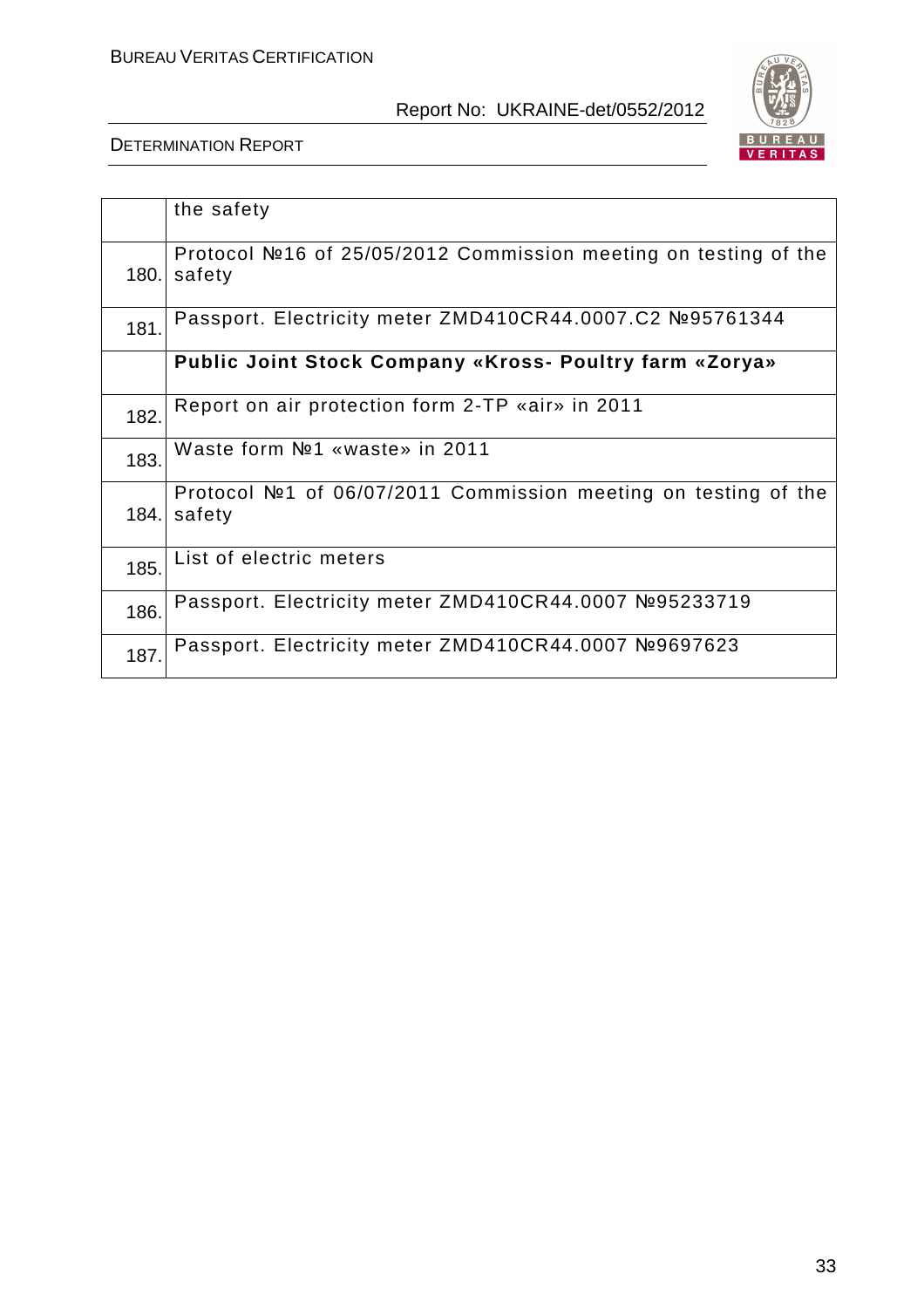

DETERMINATION REPORT

#### **Persons interviewed:**

List persons interviewed during the determination or persons that contributed with other information that are not included in the documents listed above.

- 1. Gavrilov A.V. Director of Agricultural Limited Liability Company "Donetsk birds"
- 2. Hmelyar V.P. Chief Engineer of Agricultural Limited Liability Company "Donetsk birds"
- 3. Hanzhela A.F. Chief Power Engineer of Agricultural Limited Liability Company "Donetsk birds"
- 4. Belous O.S. Director of Subsidiary Poultry farm "Lozuvatska" of Public Joint Stock Company with limited liability "Avangardko investment public limited"
- 5. Shramko M.O. Chief Power Engineer of Subsidiary Poultry farm "Lozuvatska" of Public Joint Stock Company with limited liability "Avangardko investment public limited"
- 6. Temnyk V.M. Chief Technologist of Subsidiary Poultry farm "Lozuvatska" of Public Joint Stock Company with limited liability "Avangardko investment public limited"
- 7. Kostorenko Yu. M. Chief Power Engineer of Subsidiary Poultry farm "Lozuvatska" of Public Joint Stock Company with limited liability "Avangardko investment public limited"
- 8. Nagorniy E.V. Mechanic of Subsidiary Poultry farm "Lozuvatska" of Public Joint Stock Company with limited liability "Avangardko investment public limited"
- 9. Kharlamova O.L. Director of Public Joint Stock Company "Poultry farm "Chervony Prapor"
- 10. Ryazantsev V.M. Chief Engineer of Public Joint Stock Company "Poultry farm "Chervony Prapor"
- 11. Dobrovetskiy V.V. Chief Power Engineer of Public Joint Stock Company "Poultry farm "Chervony Prapor"
- 12. Sydoruk B.R. Director of Public Joint Stock Company "Avangard"
- 13. Kobzey M.A Chief Power Engineer of Public Joint Stock Company "Avangard"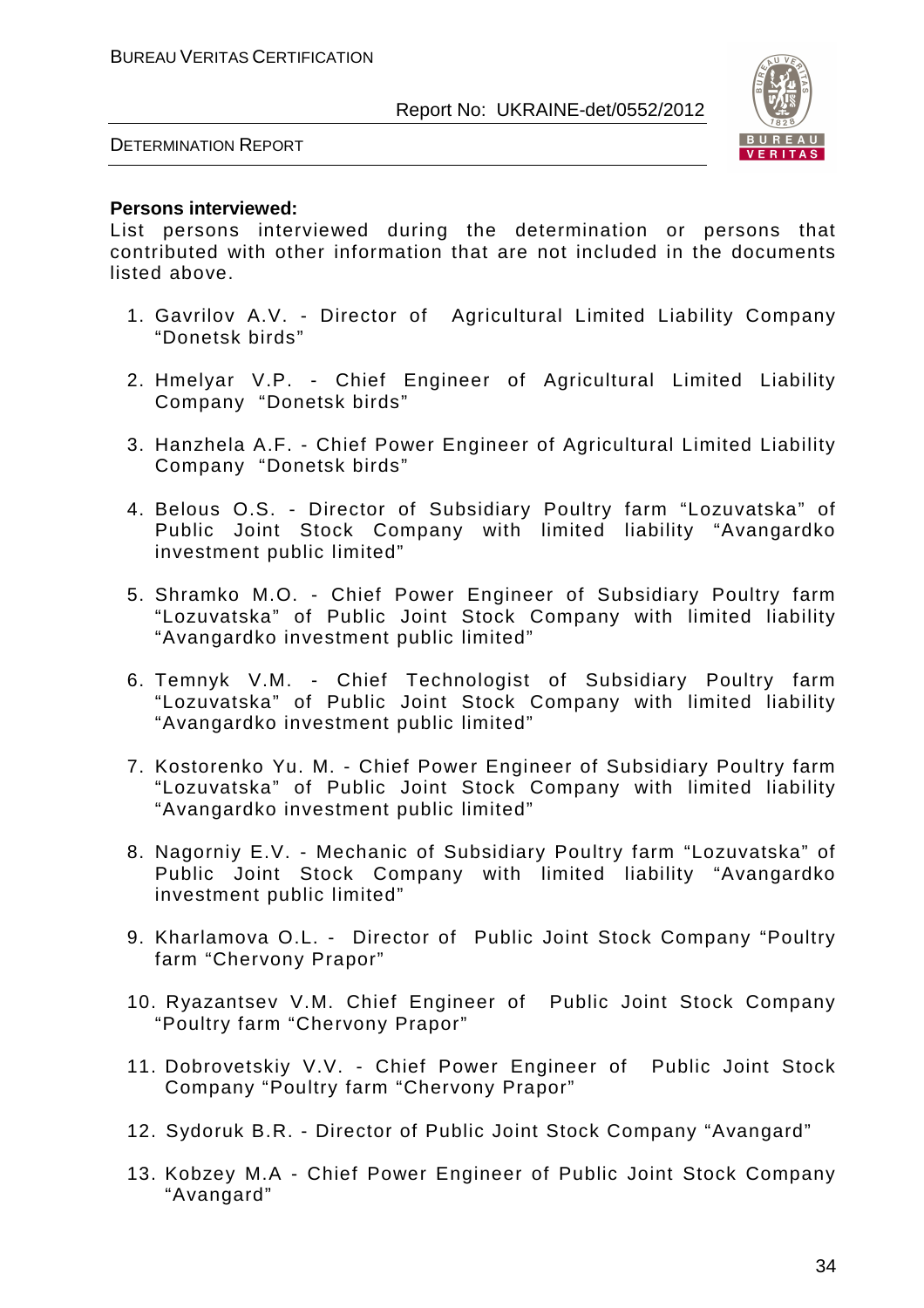

- 14. Kobzey M.A Chief Engineer (part time) of Public Joint Stock Company "Avangard"
- 15. Polot V.B. Chief Technologist of Public Joint Stock Company "Avangard"
- 16. Riznichuk O.I. Ecologist of Public Joint Stock Company "Avangard"
- 17. Vivchar R.I. Director of Private Joint Stock Company "Chernivetska Poultry farm"
- 18. Hudyur R.M. Chief Engineer of Private Joint Stock Company "Chernivetska Poultry farm"
- 19. Yavorsky V.A. Chief Power Engineer of Private Joint Stock Company "Chernivetska Poultry farm"
- 20. Kourik M.M. Chief Technologist of Private Joint Stock Company "Chernivetska Poultry farm"
- 21. Tymofiev Yu.M. Director of Public Joint Stock Company Agricultural Company "Avis"
- 22. Mosoryk O.S. Chief Engineer of Public Joint Stock Company Agricultural Company "Avis"
- 23. Horash R.A. Chief Power Engineer of Public Joint Stock Company Agricultural Company "Avis"
- 24. Guy A.I. Chief Technologist of Public Joint Stock Company Agricultural Company "Avis"
- 25. Pukas V.I. Chief mechanic of Public Joint Stock Company Agricultural Company "Avis"
- 26. Kotsan V.B. Acting Director of Agribusiness Farm LLC "Yuzhnaya-Holding"
- 27. Omelchenko E.A. Chief Engineer of Agribusiness Farm LLC "Yuzhnaya-Holding"
- 28. Stepanishchev S.V. Chief Power Engineer of Agribusiness Farm LLC "Yuzhnaya-Holding"
- 29. Sadyn V.V. Chief Technologist of Agribusiness Farm LLC "Yuzhnaya-Holding"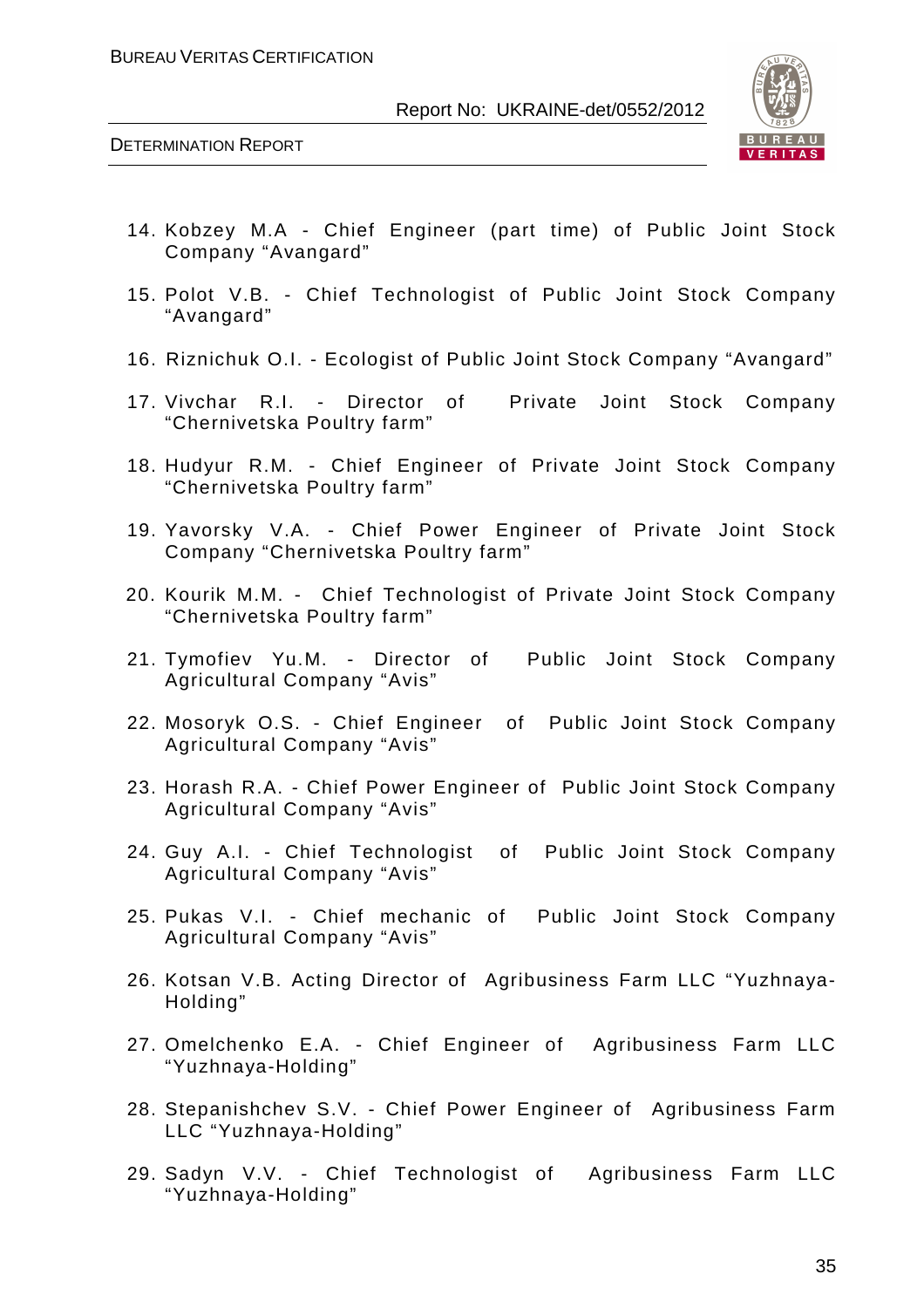



- 30. Sereda V.I. Director of Limited Liability Company "Areal-Snigurivka"
- 31. Salnikov O.Yu. Chief Engineer of Limited Liability Company "Areal-Snigurivka"
- 32. Talimanchuk V.T. Acting Chief Power Engineer of Limited Liability Company "Areal-Snigurivka"
- 33. Dzyubak O.V. Head of Transport Department of Limited Liability Company "Areal-Snigurivka"
- 34. Chirkov A.O. Director of Subsidiary "Poultry farm "Chornobayivske" of PJSC "Chornobayivske"
- 35. Biletsky V.M. Chief Engineer of Subsidiary "Poultry farm "Chornobayivske" of PJSC "Chornobayivske"
- 36. Bondar F.I. Chief Technologist of Subsidiary "Poultry farm "Chornobayivske" of PJSC "Chornobayivske"
- 37. Anysov V.V. Head of energy service of Subsidiary "Poultry farm "Chornobayivske" of PJSC "Chornobayivske"
- 38. Voskolovich V.M. CEO of LLC "Slov'yany"
- 39. Melnichenko V.G. Chief Engineer of LLC "Slov'yany"
- 40. Onischuk V.M. Technologist of LLC "Slov'yany"
- 41. Biryukov M.V. Head of Transport Department of LLC "Slov'yany"
- 42. Chorniy V.D. Director of Limited Liability Company "Makarivsk Birds"
- 43. Melnichenko O.O. Chief engineer of Limited Liability Company "Makarivsk Birds"
- 44. Levchenko V.O. Chief technologist of Limited Liability Company "Makarivsk Birds"
- 45. Lysenko O.O. Chief Power Engineer of Limited Liability Company "Makarivsk Birds"
- 46. Illarionov T.I. Director of Public Joint Stock Company "Kirovskiy"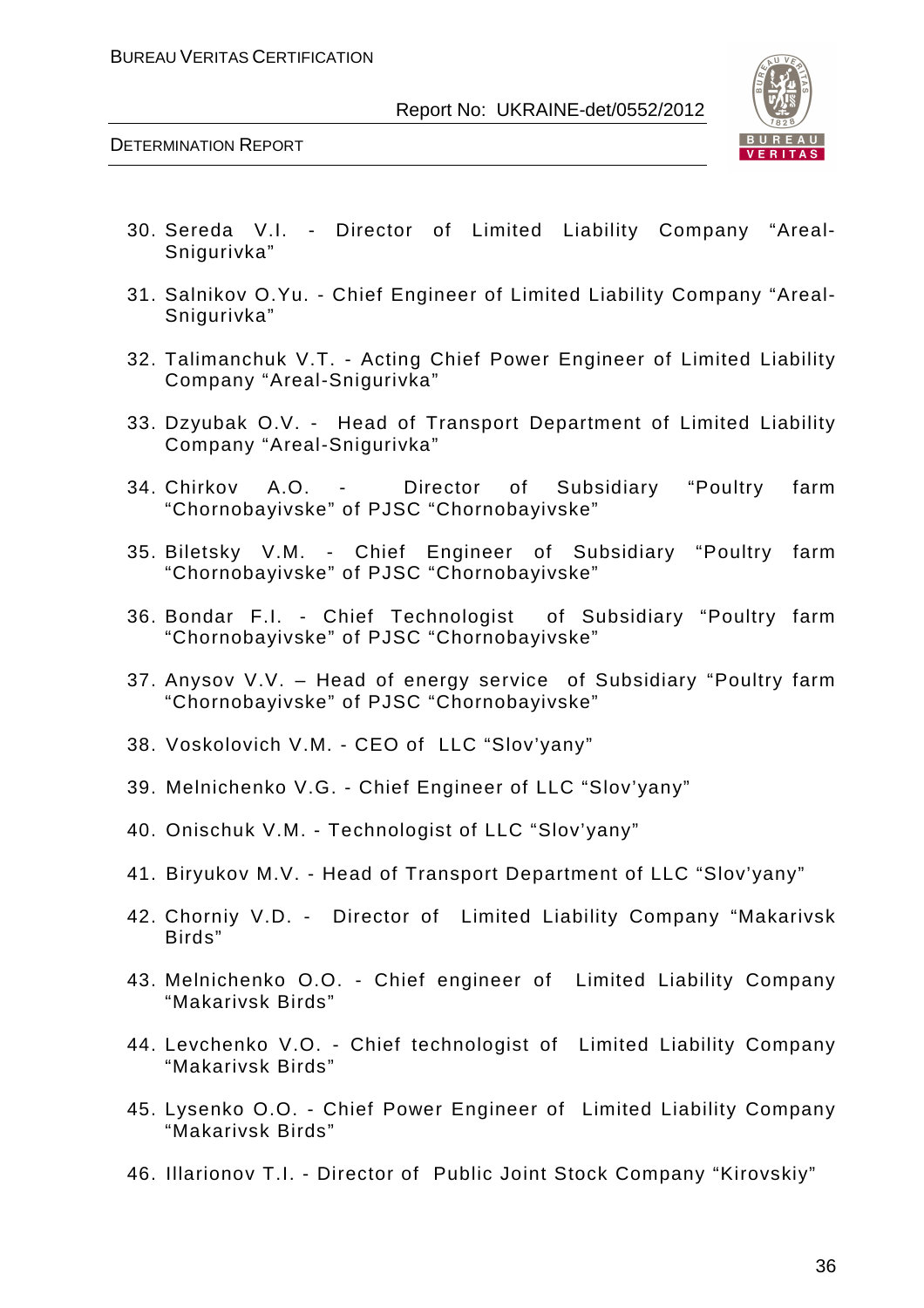

- 47. Klymenjuk V.V. Chief Engineer of Public Joint Stock Company "Kirovskiy"
- 48. Kremen O.V. Chief Technologist of Public Joint Stock Company "Kirovskiy"
- 49. Novokhatskiy S.M. Chief Power Engineer of Public Joint Stock Company "Kirovskiy"
- 50. Josan F.I. HSE Engineer of Public Joint Stock Company "Kirovskiy"
- 51. Vasylieva N.V. Environmental project manager of "Company "MT-Invest" LTD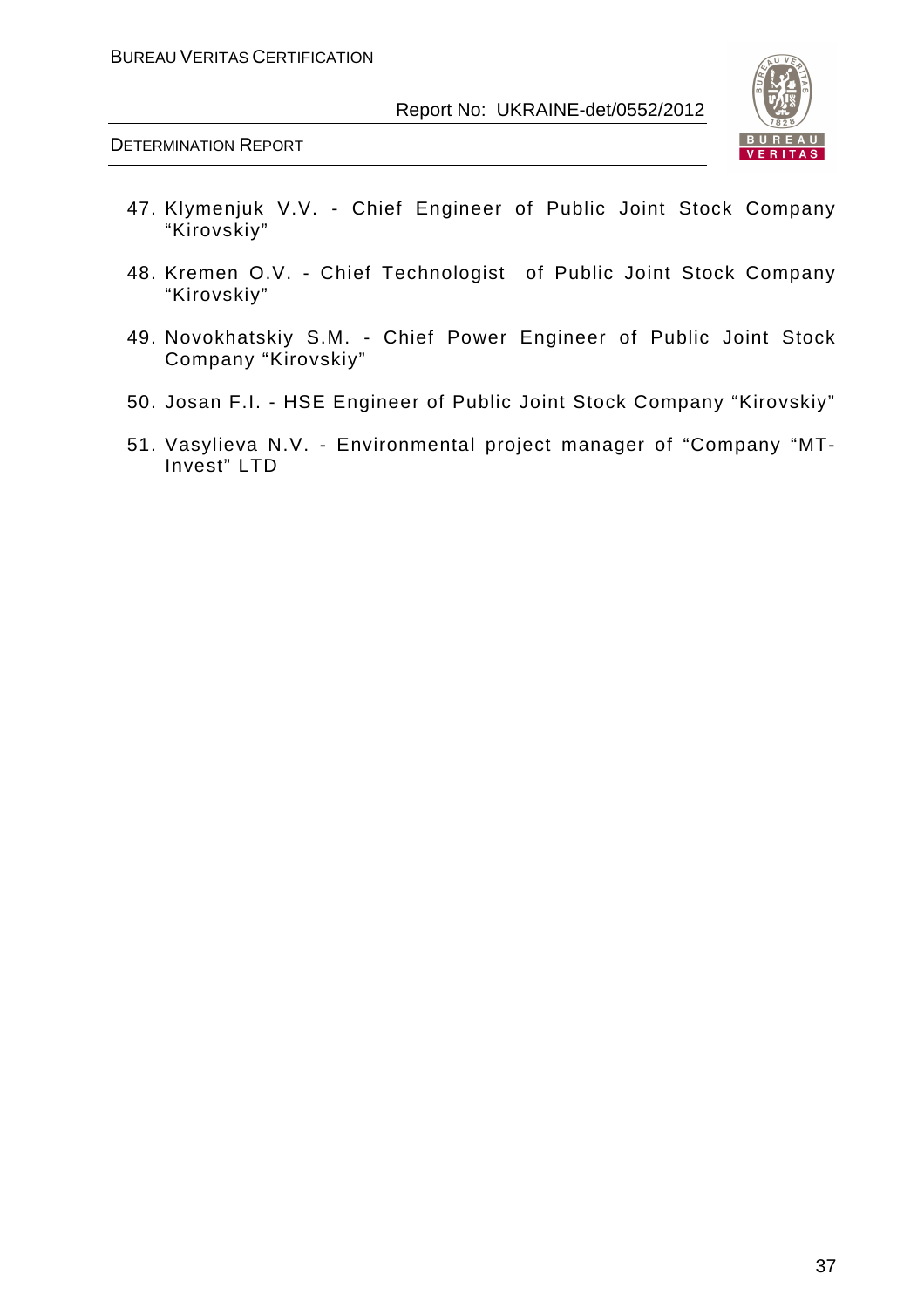

#### DETERMINATION REPORT

# APPENDIX A: DETERMINATION PROTOCOL **BUREAU VERITAS CERTIFICATION HOLDING SAS**

#### **Check list for determination, according JOINT IMPLEMENTATION DETERMINATION AND VERIFICATION MANUAL (Version 01)**

| <b>DVM</b>           | <b>Check Item</b>                                                 | <b>Initial finding</b>                                                                                                         | <b>Draft</b>      | <b>Final</b>      |
|----------------------|-------------------------------------------------------------------|--------------------------------------------------------------------------------------------------------------------------------|-------------------|-------------------|
| <b>Paragraph</b>     |                                                                   |                                                                                                                                | <b>Conclusion</b> | <b>Conclusion</b> |
|                      | <b>General description of the project</b>                         |                                                                                                                                |                   |                   |
| Title of the project |                                                                   |                                                                                                                                |                   |                   |
|                      | Is the title of the project presented?                            | The title of the project is:<br>"Implementation of energy efficiency measures in enterprises<br>of "Agrarian Holding Avangard" | OK                | OK                |
|                      | Is the sectoral scope to which the project<br>pertains presented? | Sectoral scope: 3. Energy consumption.<br>13. Recycling and waste disposal.                                                    | <b>OK</b>         | <b>OK</b>         |
|                      | Is the current version number of the document<br>presented?       | The current version number of the document is presented.<br>See section A.1.                                                   | <b>OK</b>         | <b>OK</b>         |
| ٠.                   | Is the date when the document was completed<br>presented?         | The date of completeness of the current version of the<br>project design document is indicated in the PDD section A.1.         | OK                | <b>OK</b>         |
|                      | <b>Description of the project</b>                                 |                                                                                                                                |                   |                   |
|                      | Is the purpose of the project included with a                     | Situation before project implementation                                                                                        | <b>CAR 01</b>     | <b>OK</b>         |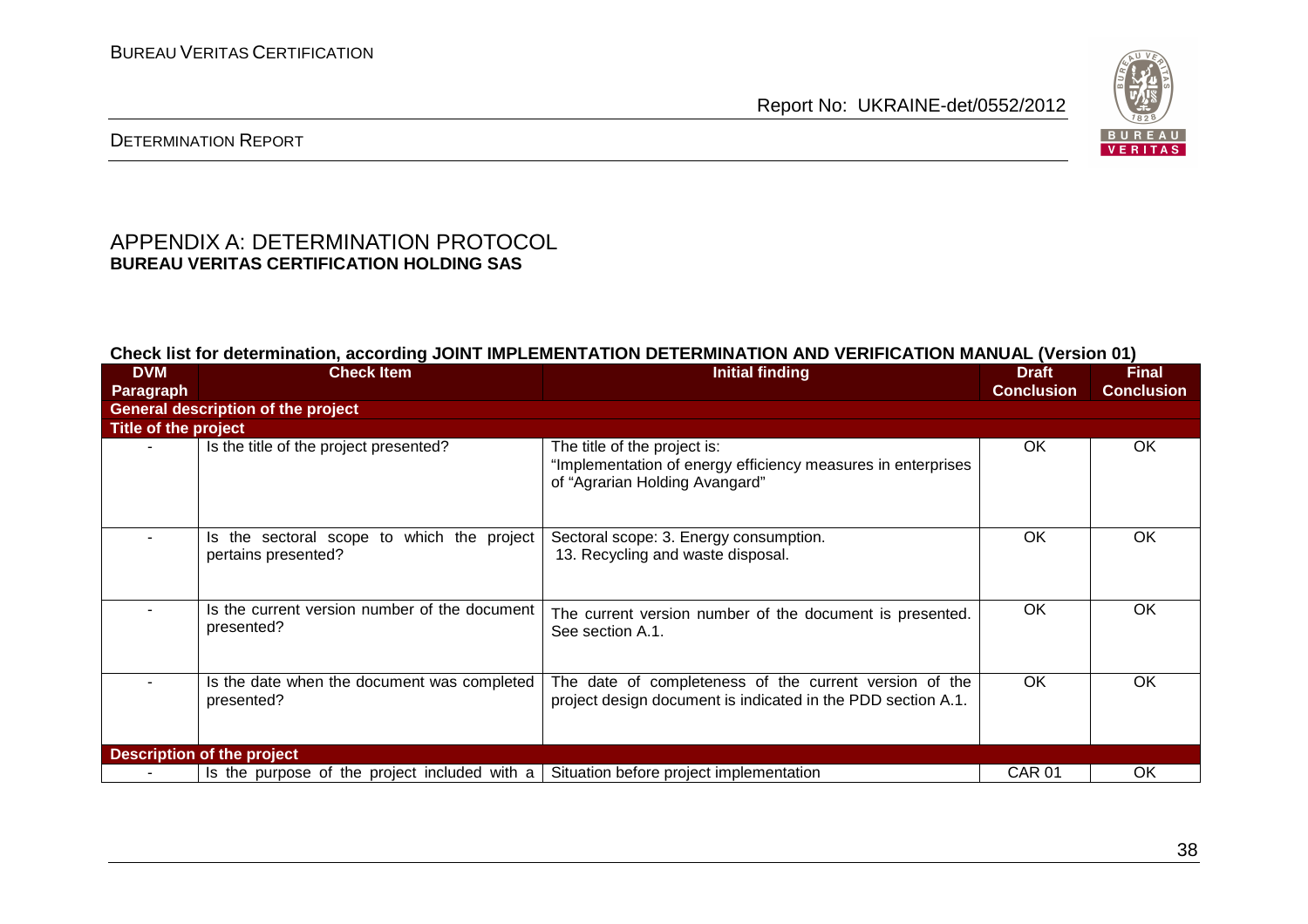

| <b>DVM</b> | <b>Check Item</b>                                                                                                                                                                                                                                    | <b>Initial finding</b>                                                                                                                                                                                                                                                                                                                                                                                                                                                                                                                                                                                                                                                                                                                                                                                                                                                                                                                                                                                                                                                                                                                                                                                                                                                                                                                                                                                                                                                                                                                                                                                                                                                                                                                                                                                                                                | <b>Draft</b>      | <b>Final</b>      |
|------------|------------------------------------------------------------------------------------------------------------------------------------------------------------------------------------------------------------------------------------------------------|-------------------------------------------------------------------------------------------------------------------------------------------------------------------------------------------------------------------------------------------------------------------------------------------------------------------------------------------------------------------------------------------------------------------------------------------------------------------------------------------------------------------------------------------------------------------------------------------------------------------------------------------------------------------------------------------------------------------------------------------------------------------------------------------------------------------------------------------------------------------------------------------------------------------------------------------------------------------------------------------------------------------------------------------------------------------------------------------------------------------------------------------------------------------------------------------------------------------------------------------------------------------------------------------------------------------------------------------------------------------------------------------------------------------------------------------------------------------------------------------------------------------------------------------------------------------------------------------------------------------------------------------------------------------------------------------------------------------------------------------------------------------------------------------------------------------------------------------------------|-------------------|-------------------|
| Paragraph  |                                                                                                                                                                                                                                                      |                                                                                                                                                                                                                                                                                                                                                                                                                                                                                                                                                                                                                                                                                                                                                                                                                                                                                                                                                                                                                                                                                                                                                                                                                                                                                                                                                                                                                                                                                                                                                                                                                                                                                                                                                                                                                                                       | <b>Conclusion</b> | <b>Conclusion</b> |
|            | concise, summarizing explanation (max. 1-2<br>pages) of the:<br>a) Situation existing prior to the starting date of<br>the project;<br>b) Baseline scenario; and<br>c) Project scenario (expected<br>outcome,<br>including a technical description)? | Before the beginning of the project realization, most of<br>poultry farms were working while using equipment<br>manufactured in Soviet times, according to standards<br>developed under the availability of cheap energy resources.<br>It is characterized by limited effective power adjustment, low<br>process automation, high heat losses or performance non-<br>productive work. Since the time of its production, new<br>technologies have raised in the market, the use of which<br>allowed for achieving of significant energy savings, for<br>instance light-emitting-diode (LED) lighting systems, more<br>efficient transformers, and others.<br>As for the waste management, the poultry farms should have<br>to bury their production waste within the received limits of<br>waste generation paying the prescribed fee. Waste from<br>poultry slaughtering, egg shell and birds' mortality should<br>have to be disposed at the special plants. Chicken manure<br>placed in storage, where it is taken in solid (water content<br>less than 50%), plastic (water content of 50-82%) or liquid<br>(water content over 82%) consistency that depends on a<br>technological process of a particular plant. Significant<br>volume of manure accumulated in a storage led to arising of<br>anaerobic conditions of fermentation, which resulted in<br>generation of significant amount of methane, which is a<br>greenhouse gas.<br>Baseline scenario<br>In the baseline scenario, facilities would have continued to<br>work with the same specific power consumption, as well as<br>before the project realization. In case of equipment failure, its<br>replacement would have been carried out element-by-<br>element to the equipment with similar technical specification<br>that would have not led to the emergence of energy-saving |                   |                   |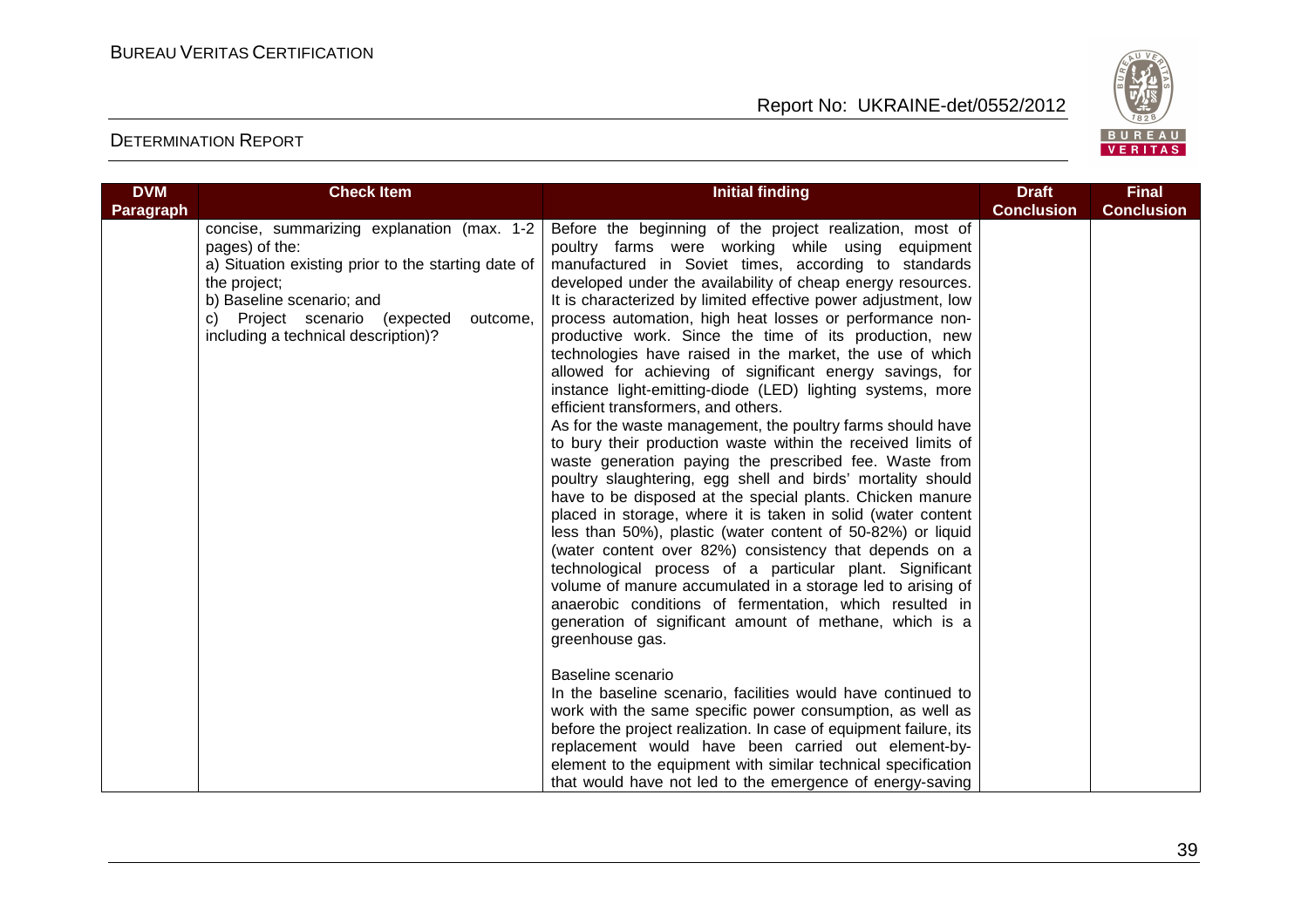

| <b>DVM</b> | <b>Check Item</b> | <b>Initial finding</b>                                                                                                                                                                                                                                                                                                                                                                                                                                                                                                                                                                                                                                                                                                                                                                                                                                                                                                                                                                                                                                                                                                                                                                                                                                                                                                                                                                                                                                                                                                                                                                                                                             | <b>Draft</b>      | <b>Final</b>      |
|------------|-------------------|----------------------------------------------------------------------------------------------------------------------------------------------------------------------------------------------------------------------------------------------------------------------------------------------------------------------------------------------------------------------------------------------------------------------------------------------------------------------------------------------------------------------------------------------------------------------------------------------------------------------------------------------------------------------------------------------------------------------------------------------------------------------------------------------------------------------------------------------------------------------------------------------------------------------------------------------------------------------------------------------------------------------------------------------------------------------------------------------------------------------------------------------------------------------------------------------------------------------------------------------------------------------------------------------------------------------------------------------------------------------------------------------------------------------------------------------------------------------------------------------------------------------------------------------------------------------------------------------------------------------------------------------------|-------------------|-------------------|
| Paragraph  |                   |                                                                                                                                                                                                                                                                                                                                                                                                                                                                                                                                                                                                                                                                                                                                                                                                                                                                                                                                                                                                                                                                                                                                                                                                                                                                                                                                                                                                                                                                                                                                                                                                                                                    | <b>Conclusion</b> | <b>Conclusion</b> |
|            |                   | effect due to the lack of systematic approach and limited<br>opportunities for optimizing of energy consumption.<br>Chicken manure would have been mixed as it had been<br>produced, with no additional operations aimed at its drying,<br>addition of dry biomass and its subsequent composting.                                                                                                                                                                                                                                                                                                                                                                                                                                                                                                                                                                                                                                                                                                                                                                                                                                                                                                                                                                                                                                                                                                                                                                                                                                                                                                                                                  |                   |                   |
|            |                   | Project scenario<br>In the project scenario a large-scale modernization of<br>enterprises is taking place, along with replacing equipment<br>that is selected based on its technical specifications in terms<br>of power consumption and ability to optimize its performance<br>under particular conditions at a facility. When choosing the<br>equipment, such additional features as drying of manure at<br>the stage of its collection in the floor house and its<br>transportation by belt conveyor are also taken into account.<br>Therefore, the derived manure is drier, but after the addition<br>of dry biomass its water content gets to level as it gets while<br>storing in solid substance. At the facilities where the amount<br>of manure produced per day is small, the shift to the method<br>of removing to the fields is occurring. While being distributed<br>into small portions, the chicken manure decomposes quite<br>quickly, when turning into valuable fertilizer, thus the high<br>level of its aeration is ensured, due to which anaerobic<br>fermentation and the appropriate allocation of methane is<br>being significantly reduced. At the new facilities with great<br>capacity, received manure in solid form is subjected to<br>composting, during which a mixture of litter and manure from<br>time to time is being stirred to ensure better access of<br>oxygen. Microbiologic specimens may be added in order to<br>accelerate decomposition of chicken manure to substances<br>that can be easily assimilated by plants. The resulting<br>product is ready for use as a fertilizer; it has no strong odor |                   |                   |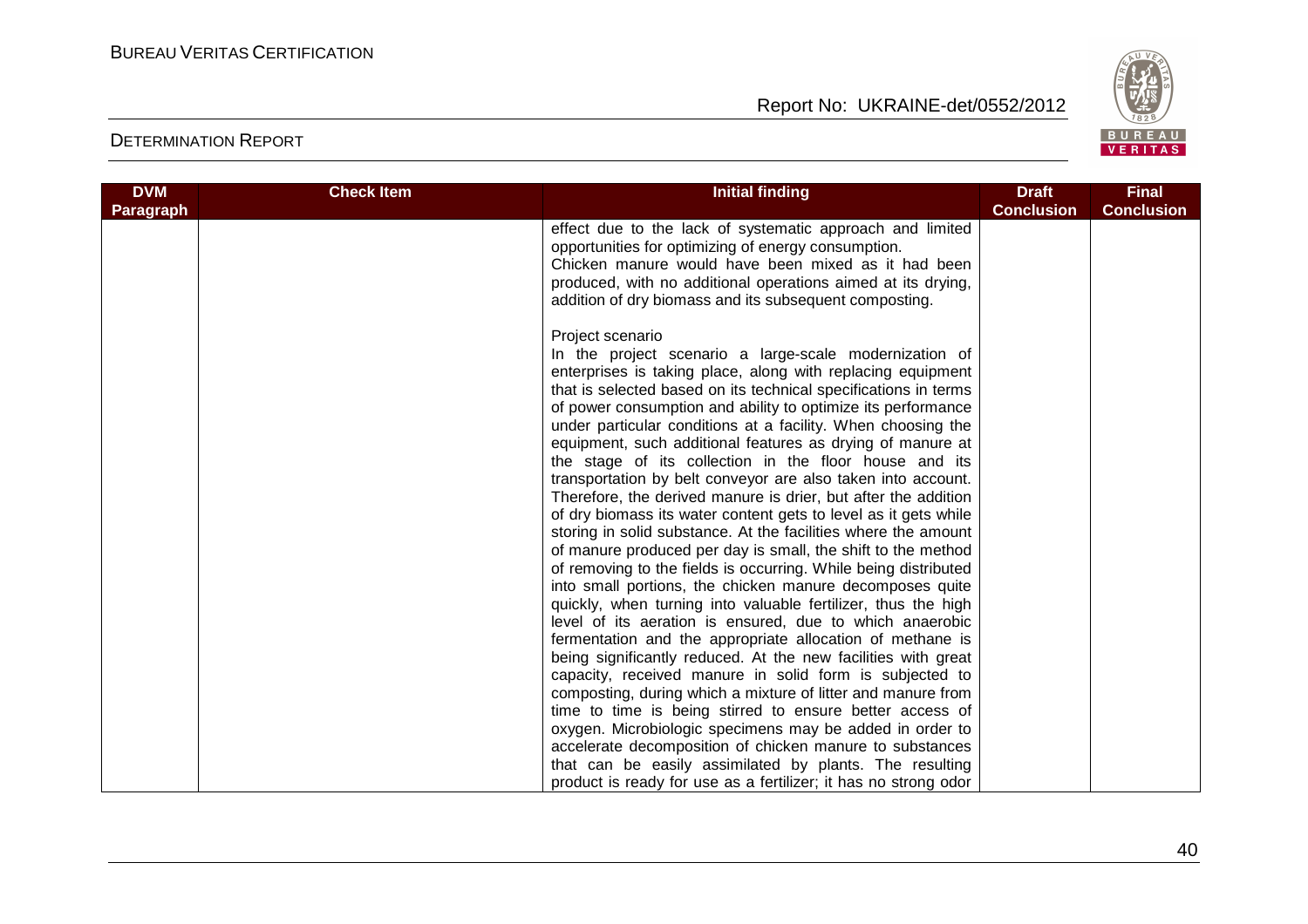

| <b>DVM</b>                     | <b>Check Item</b>                                                             | <b>Initial finding</b>                                                                                                                                                                                                                        | <b>Draft</b>                   | <b>Final</b>      |
|--------------------------------|-------------------------------------------------------------------------------|-----------------------------------------------------------------------------------------------------------------------------------------------------------------------------------------------------------------------------------------------|--------------------------------|-------------------|
| Paragraph                      |                                                                               |                                                                                                                                                                                                                                               | <b>Conclusion</b>              | <b>Conclusion</b> |
|                                |                                                                               | and does not pollute groundwater with infiltrate.                                                                                                                                                                                             |                                |                   |
|                                |                                                                               | <b>CAR 01.</b> Please, try to fit information of A.2 into two pages.                                                                                                                                                                          |                                |                   |
|                                | Is the history of the project (incl. its JI<br>component) briefly summarized? | The history of the project (incl. its JI component) is briefly<br>summarized.                                                                                                                                                                 | <b>OK</b>                      | <b>OK</b>         |
| <b>Project participants</b>    |                                                                               |                                                                                                                                                                                                                                               |                                |                   |
|                                | Are project participants and Party(ies) involved<br>in the project listed?    | Project participant and parties involved are listed in the Table<br>in section A.3. of the PDD.                                                                                                                                               | OK                             | OK                |
| $\blacksquare$                 | Is the data of the project participants presented<br>in tabular format?       | The data of the project participant are presented in due<br>tabular format.                                                                                                                                                                   | <b>OK</b>                      | OK                |
| ÷                              | Is contact information provided in Annex 1 of<br>the PDD?                     | Contact information is provided in Annex 1 of the PDD.<br>CAR 02. Please, adjust table format in Annex to the<br>requirements of JI PDD form, version 01.<br>CAR 03. Please, add information to the table 2 of Annex 1<br>and to Section A.3. | <b>CAR 02</b><br><b>CAR 03</b> | OK<br><b>OK</b>   |
| $\sim$                         | Is it indicated, if it is the case, if the Party<br>involved is a host Party? | Ukraine is indicated as Host Party.                                                                                                                                                                                                           | <b>OK</b>                      | <b>OK</b>         |
|                                | <b>Technical description of the project</b>                                   |                                                                                                                                                                                                                                               |                                |                   |
| <b>Location of the project</b> |                                                                               |                                                                                                                                                                                                                                               |                                |                   |
|                                | Host Party(ies)                                                               | Ukraine                                                                                                                                                                                                                                       | OK                             | <b>OK</b>         |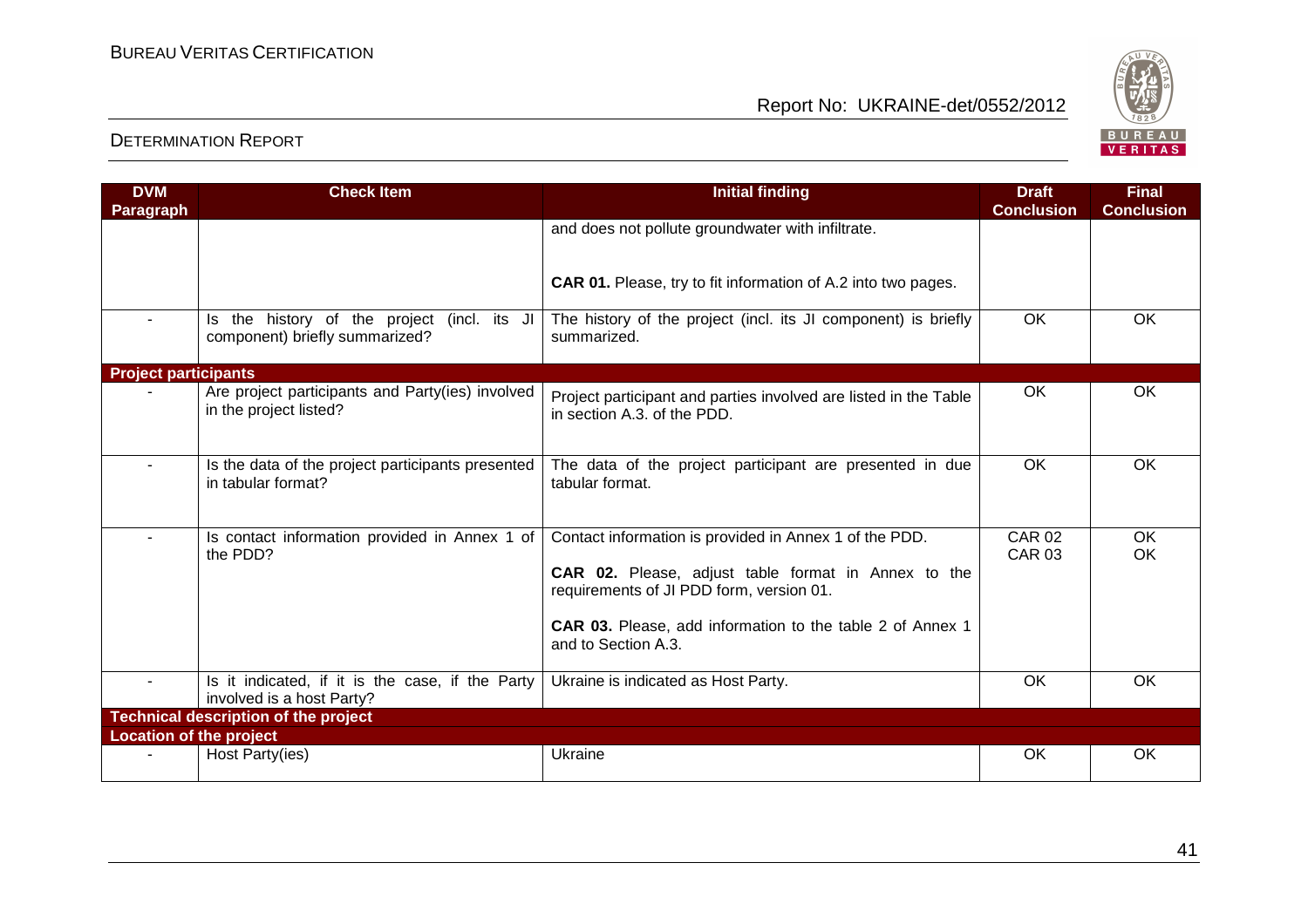

| <b>DVM</b> | <b>Check Item</b>          | <b>Initial finding</b>                                                                                                                                                                                                                                                                                                                                                                                                                                                                                                                                                                                                                                                                                                                                                                                                                                                                                                                                                                                                                                                                                                                                                                                          | <b>Draft</b>      | <b>Final</b>      |
|------------|----------------------------|-----------------------------------------------------------------------------------------------------------------------------------------------------------------------------------------------------------------------------------------------------------------------------------------------------------------------------------------------------------------------------------------------------------------------------------------------------------------------------------------------------------------------------------------------------------------------------------------------------------------------------------------------------------------------------------------------------------------------------------------------------------------------------------------------------------------------------------------------------------------------------------------------------------------------------------------------------------------------------------------------------------------------------------------------------------------------------------------------------------------------------------------------------------------------------------------------------------------|-------------------|-------------------|
| Paragraph  |                            |                                                                                                                                                                                                                                                                                                                                                                                                                                                                                                                                                                                                                                                                                                                                                                                                                                                                                                                                                                                                                                                                                                                                                                                                                 | <b>Conclusion</b> | <b>Conclusion</b> |
|            | Region/State/Province etc. | This project is being implemented in Ukraine at 21<br>processing facilities and their units (total number of facilities<br>- 30), which are the part of LLC "Agrarian Holding<br>Avangard". The facilities are located in 14 regions of<br>Ukraine.                                                                                                                                                                                                                                                                                                                                                                                                                                                                                                                                                                                                                                                                                                                                                                                                                                                                                                                                                             | OK                | OK                |
|            | City/Town/Community etc.   | 1. Donetsk Region. Volnovaska District, Rivnopil village;<br>2. Khmelnytsky Region, Kamenets District, Gumentsy village;<br>3. Kyiv Region, Makariv District, Makariv town;<br>4. Kharkiv Region, Kharkiv District, Khroly village;<br>5. Kharkiv Region, Kharkiv District, Sanjar village;<br>6. Luhansk Region., Perevalskiy District, Chervony Prapor<br>town;<br>7. Dnipropetrovsk Region, Kryvyi Rih District, Lozuvatka<br>village;<br>8.Ivano-Frankivsk Region., Tysmenytsya District, Zahvizdya<br>village;<br>9. Kherson Region, Biloserskyi District, Chornobaivka village;<br>10. Kirovohrad Region, Kirovohrad District, Vilne village;<br>11. Cherkasy Region, Cherkaskyi District, Khutory village;<br>12. Mykolaiv Region, Snihurivskyi District, Snihurivka City;<br>13. Ivano-Frankivsk Region, Rohatynskyi District, Zaluzhzhya<br>vaillage;<br>14. Donetsk Region, Donetsk, Kalininsk Disrict;<br>15. Donetsk Region, Volnovaskyi District, Rybynske village;<br>16. Chernivtsy Region, Glybotskyi District, Valya Kuzmyna<br>village;<br>17. Autonomous Republic of Crimea, Chervonohvardiyskiy<br>District, Kotelnykove village;<br>18.Autonomous Republic of Crimea, Simferopol District, | OK                | OK                |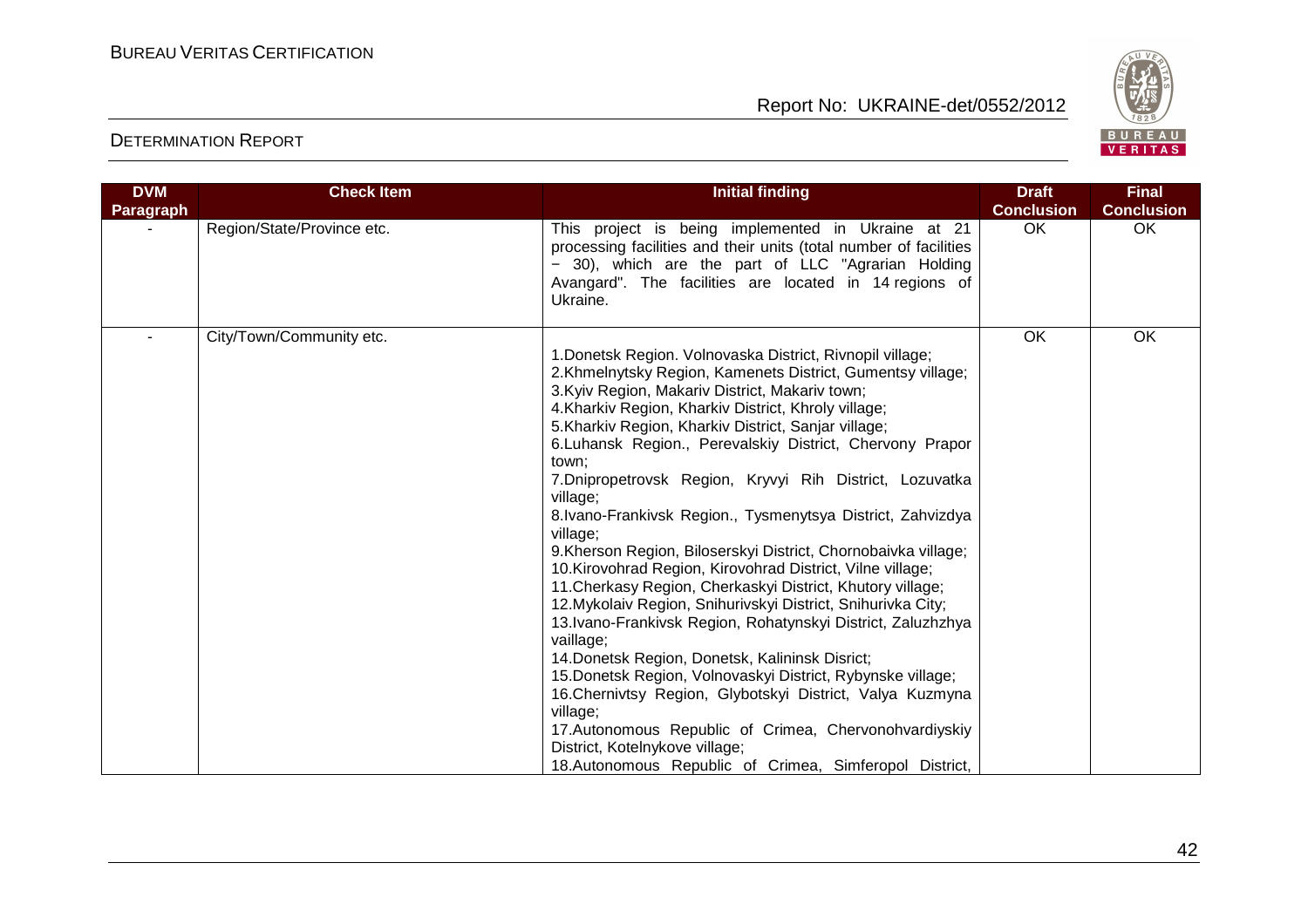

| <b>DVM</b><br><b>Paragraph</b> | <b>Check Item</b>                                                                                                                                                                                         | <b>Initial finding</b>                                                                                                                                                                                                                                                            | <b>Draft</b><br><b>Conclusion</b> | <b>Final</b><br><b>Conclusion</b> |
|--------------------------------|-----------------------------------------------------------------------------------------------------------------------------------------------------------------------------------------------------------|-----------------------------------------------------------------------------------------------------------------------------------------------------------------------------------------------------------------------------------------------------------------------------------|-----------------------------------|-----------------------------------|
|                                |                                                                                                                                                                                                           | Perove village;<br>19. Ivano-Frankivsk Region, Tysmenytskyi District, Zagvizdya<br>village;<br>20Kherson Region, Bilozerskyi District, Chornobaivka village<br>21. Kyiv Region, Marariv District, Sadky-Stroivka village.                                                         |                                   |                                   |
|                                | Detail of the physical location, including<br>information allowing the unique identification of<br>the project. (This section should not exceed<br>one page)                                              | Detail of the physical location is provided in Table 2 of the<br>PDD.<br>CAR 04. Please, add geographical coordinates for better<br>identification of the project.                                                                                                                | CAR <sub>04</sub>                 | $\overline{OK}$                   |
|                                | Technologies to be employed, or measures, operations or actions to be implemented by the project                                                                                                          |                                                                                                                                                                                                                                                                                   |                                   |                                   |
|                                | Are the technology(ies) to be employed, or<br>measures, operations or actions to be<br>implemented by the project, including all<br>relevant technical data and the implementation<br>schedule described? | PDD Section A.4.2 provides some relevant technical data of<br>main equipment installed and actions to be implemented by<br>the project as well as the project implementation schedule.                                                                                            | <b>OK</b>                         | OK                                |
|                                |                                                                                                                                                                                                           | Brief explanation of how the anthropogenic emissions of greenhouse gases by sources are to be reduced by the proposed JI project, including                                                                                                                                       |                                   |                                   |
| circumstances                  |                                                                                                                                                                                                           | why the emission reductions would not occur in the absence of the proposed project, taking into account national and/or sectoral policies and                                                                                                                                     |                                   |                                   |
|                                | Is it stated how anthropogenic GHG emission<br>reductions are to be achieved? (This section<br>should not exceed one page)                                                                                | GHG emissions reduction is achieved due to lower specific<br>energy consumption for production process at "Agrarian<br>Holding Avangard" and by avoiding anaerobic waste<br>fermentation processes leading to methane emissions<br>through changing the manure handling practice. | OK.                               | <b>OK</b>                         |
| $\sim$                         | Is it provided the estimation of emission<br>reductions over the crediting period?                                                                                                                        | The estimation of emission reductions over the crediting<br>period is provided.                                                                                                                                                                                                   | OK                                | OK                                |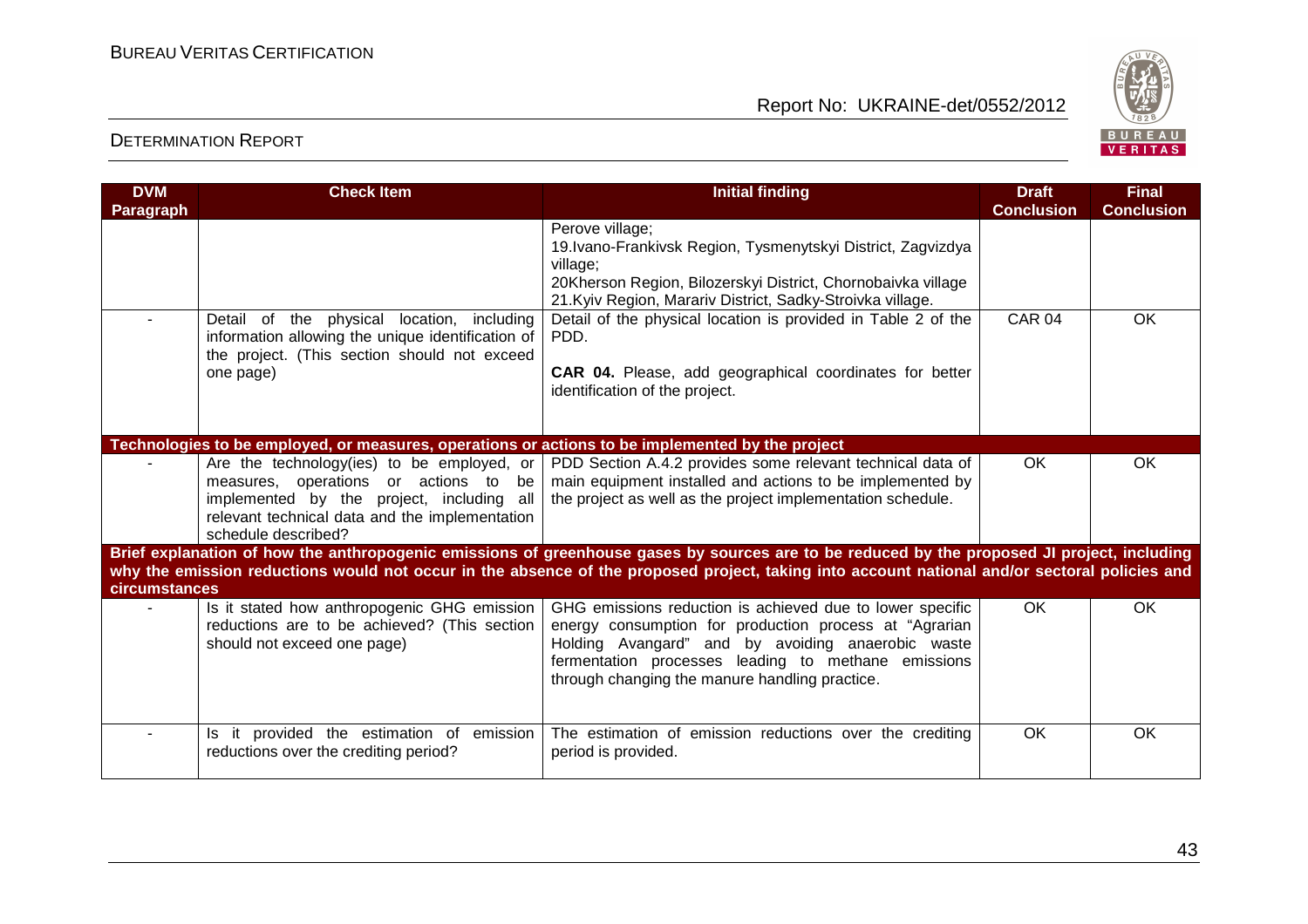

| <b>DVM</b><br>Paragraph | <b>Check Item</b>                                                                                                                       | <b>Initial finding</b>                                                                                                                                                                                   | <b>Draft</b><br><b>Conclusion</b> | <b>Final</b><br><b>Conclusion</b> |
|-------------------------|-----------------------------------------------------------------------------------------------------------------------------------------|----------------------------------------------------------------------------------------------------------------------------------------------------------------------------------------------------------|-----------------------------------|-----------------------------------|
|                         | Is it provided the estimated annual reduction for<br>the chosen credit period in tCO <sub>2</sub> e?                                    | The estimated annual reduction for the chosen credit period<br>is provided in $tCO2e$ .                                                                                                                  | <b>OK</b>                         | OK                                |
| $\sim$                  | Are the data from questions above presented in<br>tabular format?                                                                       | The data from questions above are presented in tabular<br>format. Refer to Tables in section A.4.3.1.                                                                                                    | <b>CAR 05</b>                     | OK                                |
|                         |                                                                                                                                         | <b>CAR 05.</b> Please, correct table numbering.                                                                                                                                                          |                                   |                                   |
|                         | Estimated amount of emission reductions over the crediting period                                                                       |                                                                                                                                                                                                          |                                   |                                   |
|                         | Is the length of the crediting period Indicated?                                                                                        | The length of crediting period is indicated in the PDD section<br>A.4.3.1.                                                                                                                               | <b>OK</b>                         | OK.                               |
| $\blacksquare$          | Are estimates of total as well as annual and<br>average annual emission reductions in tonnes<br>of CO <sub>2</sub> equivalent provided? | Total as well as annual and average annual emission<br>reductions in tonnes of $CO2$ equivalent are provided in<br>accordance with the calculated values in the spreadsheet<br>provided to the verifier. | <b>CAR 06</b><br><b>CAR 07</b>    | OK<br><b>OK</b>                   |
|                         |                                                                                                                                         | <b>CAR 06.</b> Please correct rounding in "Total estimated<br>emission reductions over the crediting period (tonnes of CO2<br>equivalent)".                                                              |                                   |                                   |
|                         |                                                                                                                                         | CAR 07. Please correct rounding in Total estimated<br>emission reductions for the relevant period (tonnes of CO2<br>equivalent).                                                                         |                                   |                                   |
|                         | <b>Project approvals by Parties</b>                                                                                                     |                                                                                                                                                                                                          |                                   |                                   |
| 19                      | Have the DFPs of all Parties listed as "Parties<br>involved" in the PDD provided written project<br>approvals?                          | <b>CAR 08.</b> Letter of Approval by the Parties involved was not<br>provided.                                                                                                                           | <b>CAR 08</b>                     | Pending                           |
| 19                      | Does the PDD identify at least the host Party<br>as a "Party involved"?                                                                 | Host Party involved is the Ukraine.                                                                                                                                                                      | OK.                               | OK.                               |
| 19                      | Has the DFP of the host Party issued a written                                                                                          | According to the adopted procedure, the LoAs by Parties                                                                                                                                                  | Pending                           | Pending                           |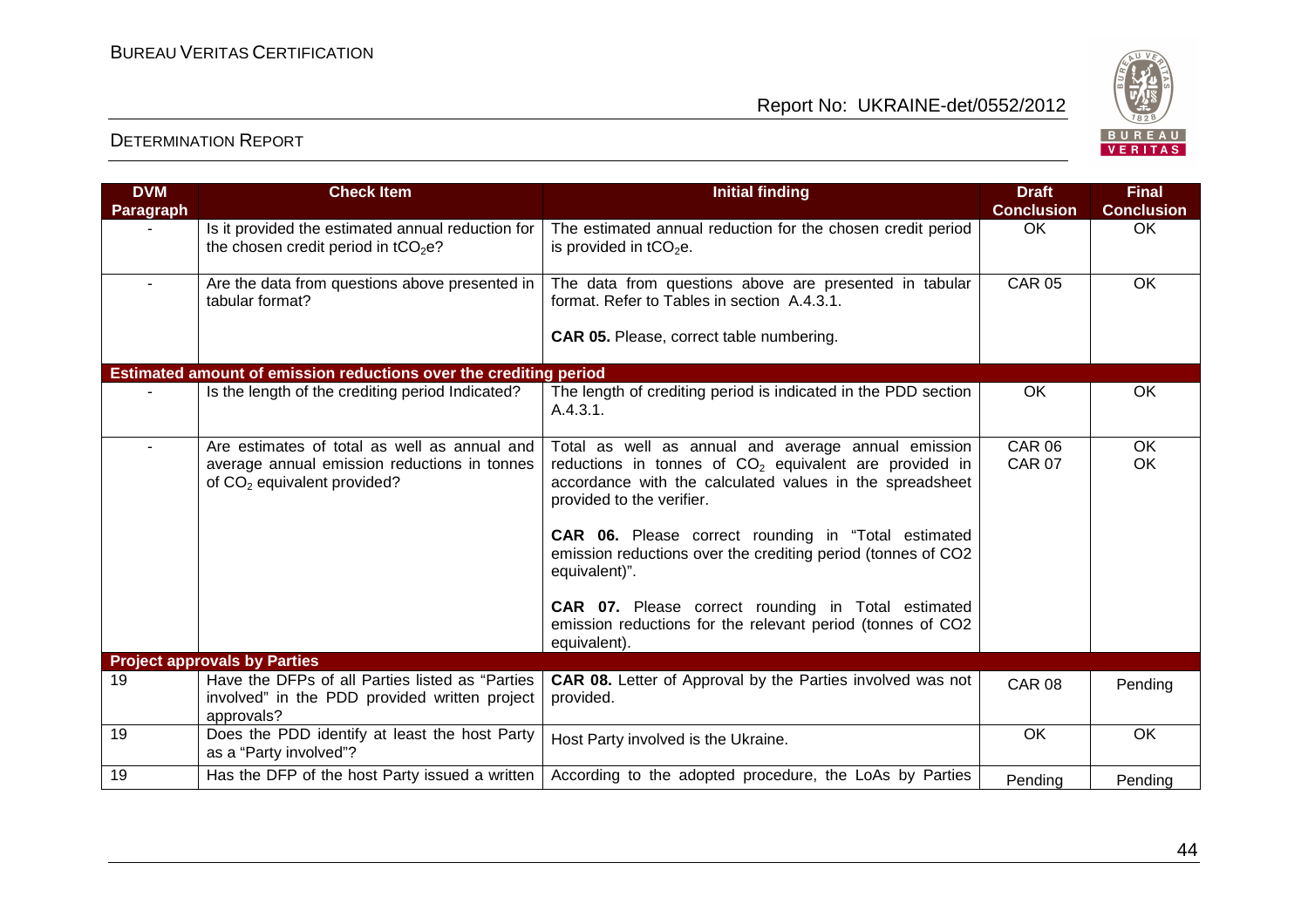

| <b>DVM</b><br>Paragraph | <b>Check Item</b>                                                                                                                                                                                                                                                                                                                                                                                         | <b>Initial finding</b>                                                                                                                                                                                         | <b>Draft</b><br><b>Conclusion</b> | <b>Final</b><br><b>Conclusion</b> |
|-------------------------|-----------------------------------------------------------------------------------------------------------------------------------------------------------------------------------------------------------------------------------------------------------------------------------------------------------------------------------------------------------------------------------------------------------|----------------------------------------------------------------------------------------------------------------------------------------------------------------------------------------------------------------|-----------------------------------|-----------------------------------|
|                         | project approval?                                                                                                                                                                                                                                                                                                                                                                                         | involved will be issued after the project determination.                                                                                                                                                       |                                   |                                   |
| 20                      | Are all the written project approvals by Parties<br>involved unconditional?                                                                                                                                                                                                                                                                                                                               | According to the adopted procedure, the LoAs by Parties<br>involved will be issued after the project determination.                                                                                            | Pending                           | Pending                           |
|                         | Authorization of project participants by Parties involved                                                                                                                                                                                                                                                                                                                                                 |                                                                                                                                                                                                                |                                   |                                   |
| 21                      | Is each of the legal entities listed as project<br>participants in the PDD authorized by a Party<br>involved, which is also listed in the PDD,<br>through:<br>A written project approval by a Party<br>involved, explicitly indicating the name of the<br>legal entity? or<br>- Any other form of project participant<br>authorization in writing, explicitly indicating the<br>name of the legal entity? | Party involved 1: Ukraine (host Party), legal entities are<br>LLC "Agrarian Holding Avangard".<br>Party involved 2: The Netherlands, legal entities are United<br>Carbon Finance Ltd.<br>See CAR 08.           | Pending                           | Pending                           |
| <b>Baseline setting</b> |                                                                                                                                                                                                                                                                                                                                                                                                           |                                                                                                                                                                                                                |                                   |                                   |
| 22                      | Does the PDD explicitly indicate which of the<br>following approaches is used for identifying the<br>baseline?<br>- JI specific approach<br>- Approved CDM methodology approach                                                                                                                                                                                                                           | The baseline scenario was chosen based on project-specific<br>approach in accordance with paragraph 9(a) of the JISC<br>Guidance on Criteria for Baseline Setting and Monitoring".                             | <b>OK</b>                         | <b>OK</b>                         |
|                         | JI specific approach only                                                                                                                                                                                                                                                                                                                                                                                 |                                                                                                                                                                                                                |                                   |                                   |
| 23                      | Does the PDD provide a detailed theoretical<br>description in a complete and transparent<br>manner?                                                                                                                                                                                                                                                                                                       | The theoretical description is provided in the PDD.                                                                                                                                                            | OK                                | OK                                |
| 23                      | Does the PDD provide justification that the<br>baseline is established:<br>(a) By listing and describing plausible future<br>scenarios on the basis of conservative<br>assumptions and selecting the most plausible                                                                                                                                                                                       | The PDD<br>provides justification that the baseline is<br>established by listing and describing plausible future<br>scenarios on the basis of conservative assumption and<br>selecting the most plausible one. | $\overline{OK}$                   | $\overline{OK}$                   |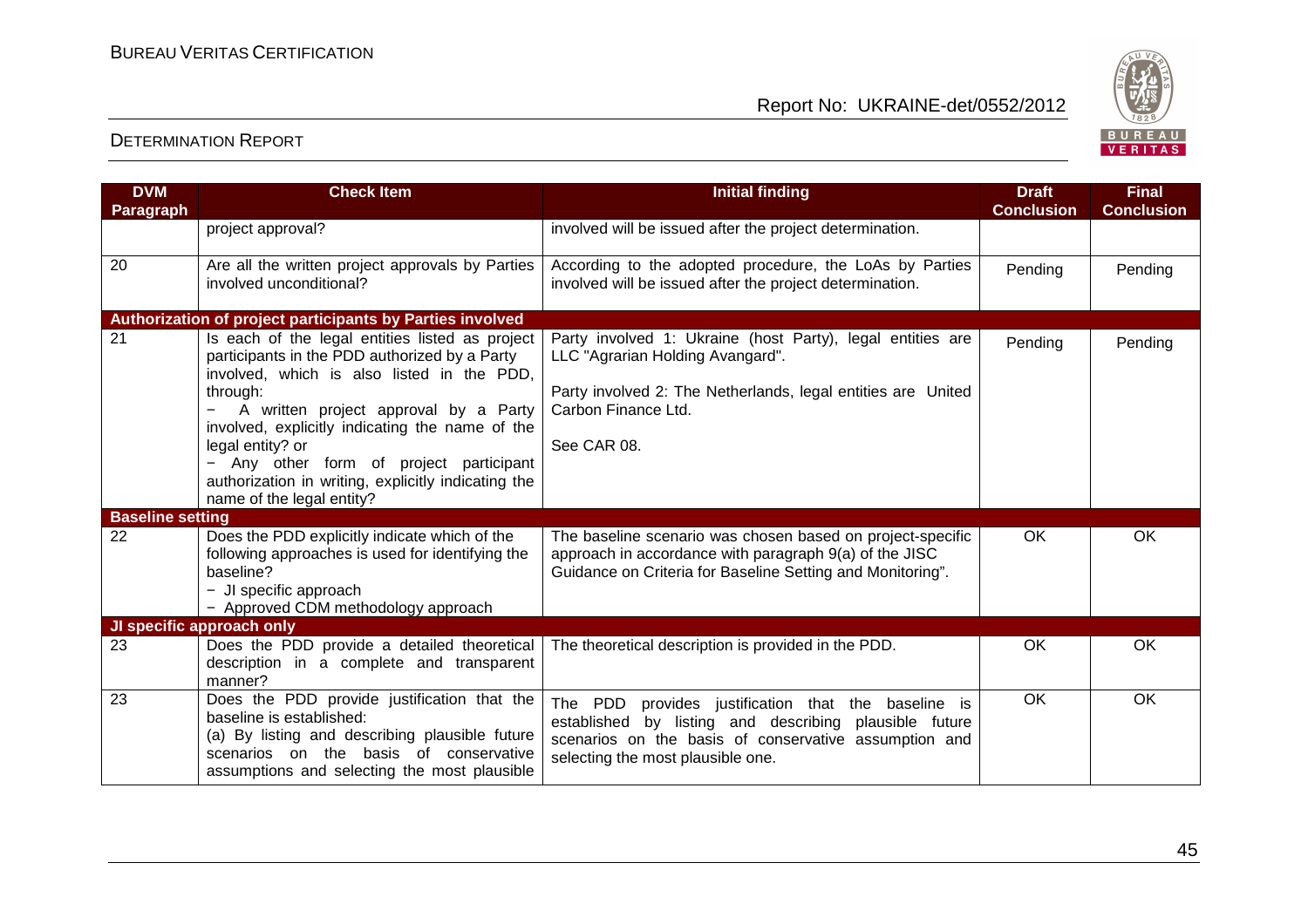

| <b>DVM</b>       | <b>Check Item</b>                                 | <b>Initial finding</b> | <b>Draft</b>      | <b>Final</b>      |
|------------------|---------------------------------------------------|------------------------|-------------------|-------------------|
| <b>Paragraph</b> |                                                   |                        | <b>Conclusion</b> | <b>Conclusion</b> |
|                  | one?                                              |                        |                   |                   |
|                  | (b) Taking into account relevant national and/or  |                        |                   |                   |
|                  | sectoral policies and circumstance?               |                        |                   |                   |
|                  | - Are key factors that affect a baseline taken    |                        |                   |                   |
|                  | into account?                                     |                        |                   |                   |
|                  | (c) In a transparent manner with regard to the    |                        |                   |                   |
|                  | approaches,<br>assumptions,<br>choice<br>of       |                        |                   |                   |
|                  | methodologies, parameters, date sources and       |                        |                   |                   |
|                  | key factors?                                      |                        |                   |                   |
|                  | (d) Taking into account of uncertainties and      |                        |                   |                   |
|                  | using conservative assumptions?                   |                        |                   |                   |
|                  | (e) In such a way that ERUs cannot be earned      |                        |                   |                   |
|                  | for decreases in activity levels outside the      |                        |                   |                   |
|                  | project or due to force majeure?                  |                        |                   |                   |
|                  | (f) By drawing on the list of standard variables  |                        |                   |                   |
|                  | contained in appendix B to "Guidance on           |                        |                   |                   |
|                  | criteria for baseline setting and monitoring", as |                        |                   |                   |
|                  | appropriate?                                      |                        |                   |                   |
| 24               | If selected elements or combinations<br>of        | N/A                    | N/A               | N/A               |
|                  | CDM<br>methodologies<br>approved<br>or            |                        |                   |                   |
|                  | methodological tools for baseline setting are     |                        |                   |                   |
|                  | elements<br>used,<br>are the selected<br>or       |                        |                   |                   |
|                  | combinations together with the elements           |                        |                   |                   |
|                  | supplementary developed by the project            |                        |                   |                   |
|                  | participants in line with 23 above?               |                        |                   |                   |
| 25               | If a multi-project emission factor is used, does  | N/A                    | N/A               | N/A               |
|                  | the PDD provide appropriate justification?        |                        |                   |                   |
|                  | Approved CDM methodology approach only            |                        |                   |                   |
| 26(a)            | Does the PDD provide the title, reference         | N/A                    | N/A               | N/A               |
|                  | number and version of the approved CDM            |                        |                   |                   |
|                  | methodology used?                                 |                        |                   |                   |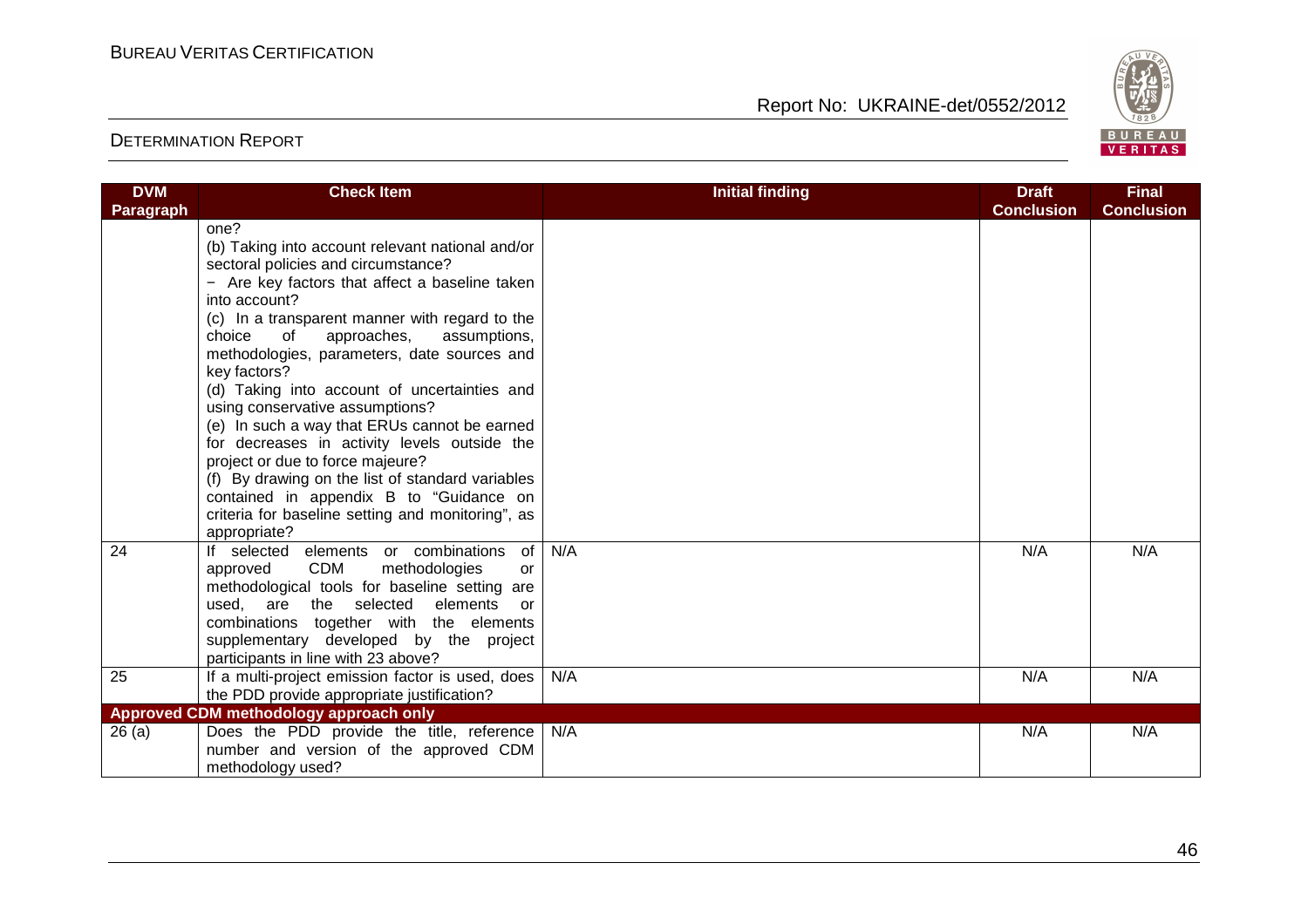

| <b>DVM</b><br>Paragraph | <b>Check Item</b>                                                                                                                                                                                                                                                                                                                                                                                                                                                                                                                                                                                                           | <b>Initial finding</b>                                                                                                                                                                                                                                                                                                                                                                                                                                                                                                                                            | <b>Draft</b><br><b>Conclusion</b> | <b>Final</b><br><b>Conclusion</b> |
|-------------------------|-----------------------------------------------------------------------------------------------------------------------------------------------------------------------------------------------------------------------------------------------------------------------------------------------------------------------------------------------------------------------------------------------------------------------------------------------------------------------------------------------------------------------------------------------------------------------------------------------------------------------------|-------------------------------------------------------------------------------------------------------------------------------------------------------------------------------------------------------------------------------------------------------------------------------------------------------------------------------------------------------------------------------------------------------------------------------------------------------------------------------------------------------------------------------------------------------------------|-----------------------------------|-----------------------------------|
| 26(a)                   | Is the approved CDM methodology the most<br>recent valid version when the PDD is submitted<br>for publication? If not, is the methodology still<br>within the grace period (was the methodology<br>revised to a newer version in the past two<br>months)?                                                                                                                                                                                                                                                                                                                                                                   | N/A                                                                                                                                                                                                                                                                                                                                                                                                                                                                                                                                                               | N/A                               | N/A                               |
| 26(b)                   | Does the PDD provide a description of why the<br>approved CDM methodology is applicable to<br>the project?                                                                                                                                                                                                                                                                                                                                                                                                                                                                                                                  | N/A                                                                                                                                                                                                                                                                                                                                                                                                                                                                                                                                                               | N/A                               | N/A                               |
| 26(c)                   | Are all explanations, descriptions and analyses<br>pertaining to the baseline in the PDD made in<br>accordance with the referenced<br>approved CDM methodology?                                                                                                                                                                                                                                                                                                                                                                                                                                                             | N/A                                                                                                                                                                                                                                                                                                                                                                                                                                                                                                                                                               | N/A                               | N/A                               |
| 26(d)                   | Is the baseline identified appropriately as a<br>result?                                                                                                                                                                                                                                                                                                                                                                                                                                                                                                                                                                    | N/A                                                                                                                                                                                                                                                                                                                                                                                                                                                                                                                                                               | N/A                               | N/A                               |
| <b>Additionality</b>    |                                                                                                                                                                                                                                                                                                                                                                                                                                                                                                                                                                                                                             |                                                                                                                                                                                                                                                                                                                                                                                                                                                                                                                                                                   |                                   |                                   |
|                         | JI specific approach only                                                                                                                                                                                                                                                                                                                                                                                                                                                                                                                                                                                                   |                                                                                                                                                                                                                                                                                                                                                                                                                                                                                                                                                                   |                                   |                                   |
| 28                      | Does the PDD indicate which of the following<br>approaches for demonstrating additionality is<br>used?<br>(a) Provision of traceable and transparent<br>information showing the baseline was identified<br>on the basis of conservative assumptions, that<br>the project scenario is not part of the identified<br>baseline scenario and that the project will lead<br>to emission reductions or enhancements of<br>removals:<br>(b) Provision of traceable and transparent<br>information that an AIE has already positively<br>determined that a comparable project (to be)<br>implemented under comparable circumstances | The PDD section B.2 includes analysis of project<br>additionality and is intended to demonstrate that the project<br>scenario is not part of the identified baseline scenario and<br>that the project will lead to reductions of GHG emissions in<br>comparison to the baseline. The analysis is performed based<br>on the latest version (version 04.0.0) of the Combined tool to<br>identify the baseline scenario and demonstrate additionality<br>approved by CDM Executive Council and accordingly may<br>be fully applied to Joint Implementation Projects. | <b>OK</b>                         | OK                                |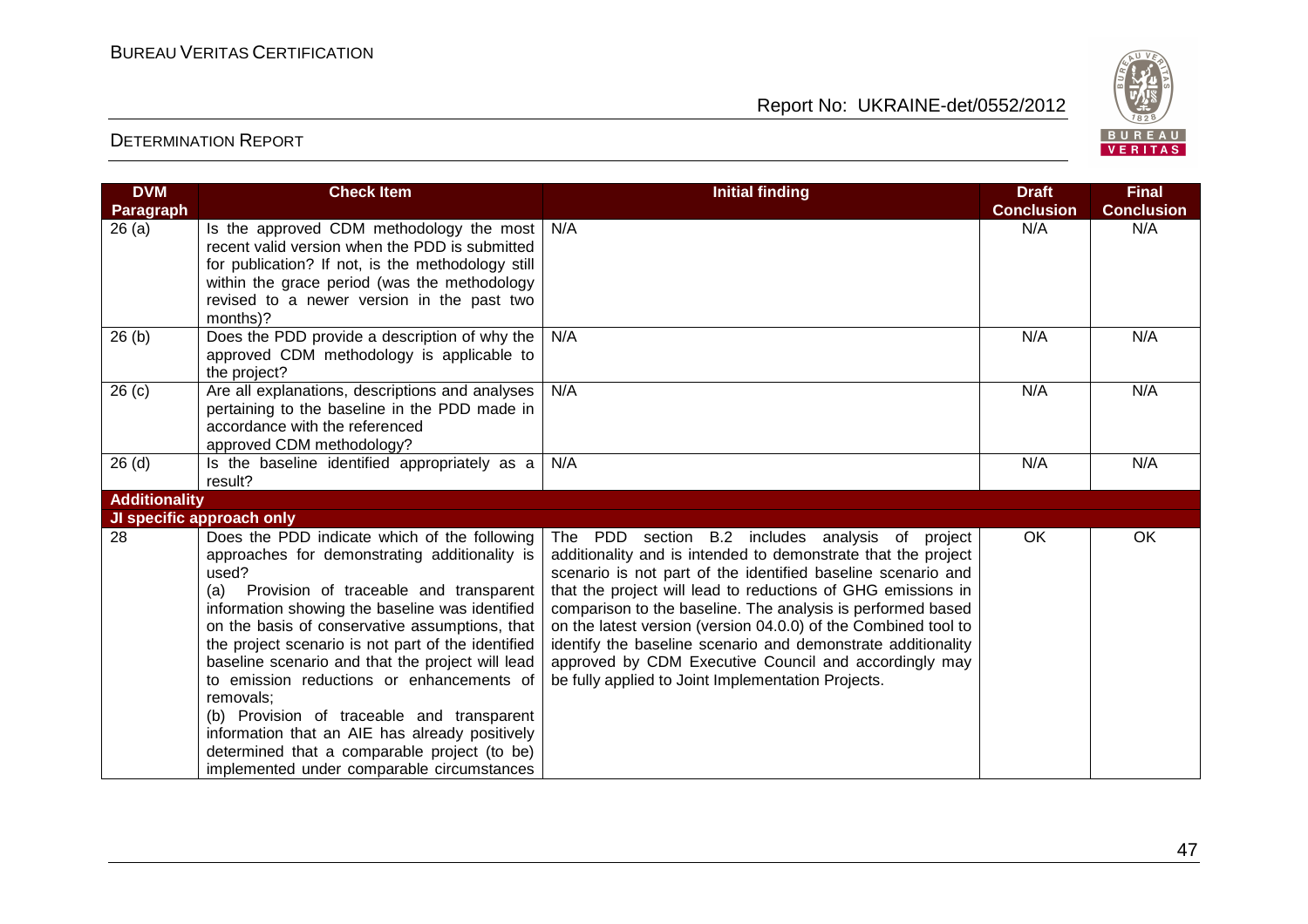

| <b>DVM</b> | <b>Check Item</b>                                                                                                                                                                                                                                                                | <b>Initial finding</b>                                                                                                                                                                                                                                                                                                                                                                                                                                                                                                                                                                                                                                                                                                                                                                                                                                                                        | <b>Draft</b>                                   | <b>Final</b>      |
|------------|----------------------------------------------------------------------------------------------------------------------------------------------------------------------------------------------------------------------------------------------------------------------------------|-----------------------------------------------------------------------------------------------------------------------------------------------------------------------------------------------------------------------------------------------------------------------------------------------------------------------------------------------------------------------------------------------------------------------------------------------------------------------------------------------------------------------------------------------------------------------------------------------------------------------------------------------------------------------------------------------------------------------------------------------------------------------------------------------------------------------------------------------------------------------------------------------|------------------------------------------------|-------------------|
| Paragraph  | has additionality;<br>(c) Application of the most recent version of<br>the "Tool for the demonstration and<br>assessment of additionality. (allowing for a two-<br>month grace period) or any other method for<br>proving additionality approved by the CDM<br>Executive Board". |                                                                                                                                                                                                                                                                                                                                                                                                                                                                                                                                                                                                                                                                                                                                                                                                                                                                                               | <b>Conclusion</b>                              | <b>Conclusion</b> |
| 29(a)      | Does the PDD provide a justification of the<br>applicability of the approach with a clear and<br>transparent description?                                                                                                                                                        | See section 22 of this table.                                                                                                                                                                                                                                                                                                                                                                                                                                                                                                                                                                                                                                                                                                                                                                                                                                                                 | OK                                             | OK                |
| 29(b)      | Are additionality proofs provided?                                                                                                                                                                                                                                               | The additionality of the project activity is demonstrated and<br>assessed with using the "Combined tool to identify the<br>baseline scenario and demonstrate additionality" (Version<br>$04.0.0$ ).<br>To demonstrate of additionality applied:<br>- Identification of alternatives to the project activity consistent<br>with current laws and regulations;<br>- Investment analysis;<br>- Barrier analysis;<br>- Common practice analysis.<br>The mentioned approach of JI leads to the conclusion that<br>the project activity is additional.<br><b>CAR 09.</b> PDD has to demonstrate that providing a loan or<br>other financial decisions were made taking into account<br>CDM incentive.<br><b>CAR 10.</b> The data indicated in the table 8 is not a country<br>risk premium, but reflects the size of cumulative risk<br>premium, including risk premium for equity. Correct numbers | <b>CAR 09</b><br><b>CAR 10</b><br><b>CL 01</b> | OK<br>OK<br>OK    |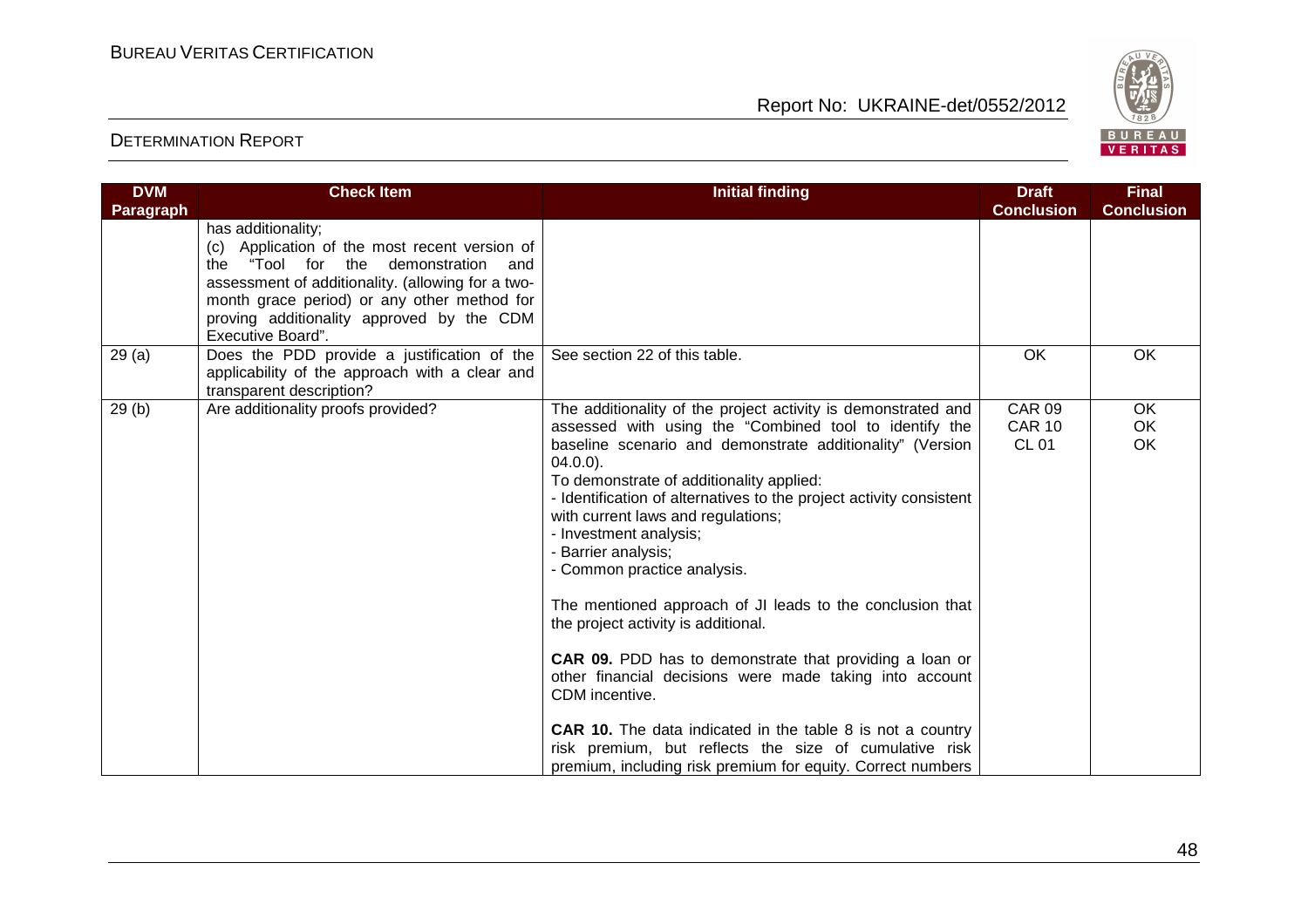

| <b>DVM</b>        | <b>Check Item</b>                                                                                                                                                | <b>Initial finding</b>                                                                                                                      | <b>Draft</b>      | <b>Final</b>      |
|-------------------|------------------------------------------------------------------------------------------------------------------------------------------------------------------|---------------------------------------------------------------------------------------------------------------------------------------------|-------------------|-------------------|
| Paragraph         |                                                                                                                                                                  |                                                                                                                                             | <b>Conclusion</b> | <b>Conclusion</b> |
|                   |                                                                                                                                                                  | from your source should be indicated.                                                                                                       |                   |                   |
|                   |                                                                                                                                                                  | CL 01. Please, explain in more detail, why financing could<br>not be attracted for realization of this project by the<br>enterprise itself. |                   |                   |
| 29 <sub>(c)</sub> | Is the additionality demonstrated appropriately<br>as a result?                                                                                                  | Yes, the additionality demonstrated appropriately as a result                                                                               | OK                | OK                |
| 30                | If the approach 28 (c) is chosen, are all<br>explanations, descriptions and analyses made<br>in accordance with the selected tool or<br>method?                  | Yes. See section B.2 of the PDD.                                                                                                            | $\overline{OK}$   | OK                |
|                   |                                                                                                                                                                  | Approved CDM methodology approach only                                                                                                      |                   |                   |
| 31(a)             | Does the PDD provide the title, reference<br>number and version of the approved CDM<br>methodology used?                                                         | N/A                                                                                                                                         | N/A               | N/A               |
| 31 <sub>(b)</sub> | Does the PDD provide a description of why and<br>referenced<br><b>CDM</b><br>the<br>approved<br>how<br>methodology is applicable to the project?                 | N/A                                                                                                                                         | N/A               | N/A               |
| 31 <sub>(c)</sub> | Are all explanations, descriptions and analyses<br>with regard to additionality made in accordance<br>with the selected methodology?                             | N/A                                                                                                                                         | N/A               | N/A               |
| 31 <sub>(d)</sub> | Are additionality proofs provided?                                                                                                                               | N/A                                                                                                                                         | N/A               | N/A               |
| 31(e)             | Is the additionality demonstrated appropriately<br>as a result?                                                                                                  | N/A                                                                                                                                         | N/A               | N/A               |
|                   | Project boundary (applicable except for JI LULUCF projects                                                                                                       |                                                                                                                                             |                   |                   |
|                   | JI specific approach only                                                                                                                                        |                                                                                                                                             |                   |                   |
| 32(a)             | Does the project boundary defined in the PDD<br>encompass all anthropogenic emissions<br>by sources of GHGs that are:<br>Under the control of the project<br>(i) | The project's spatial boundaries are defined in the PDD.<br>See section B.3.                                                                | <b>OK</b>         | OK                |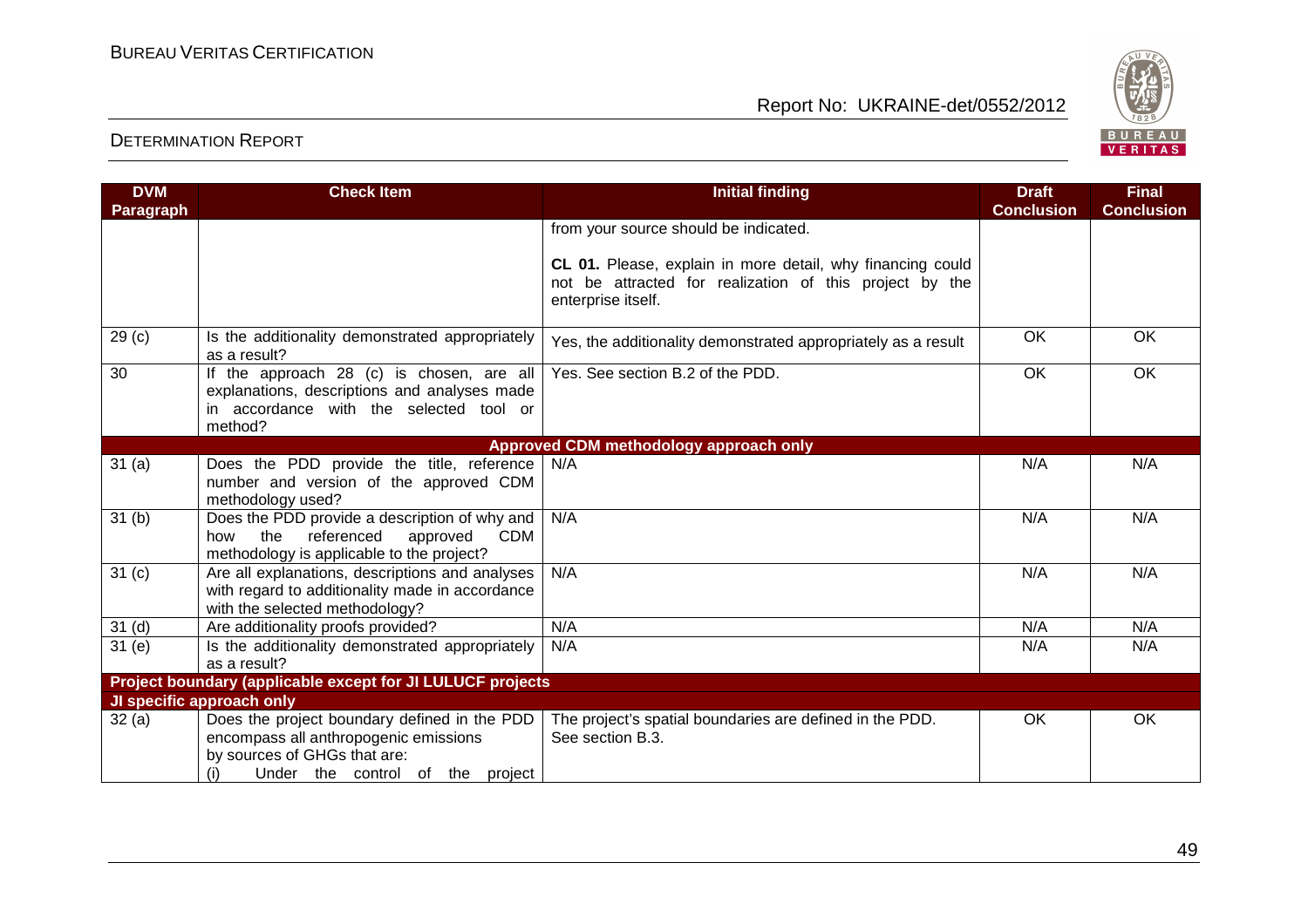

| <b>DVM</b><br>Paragraph | <b>Check Item</b>                                                                                                                                                                        | <b>Initial finding</b>                                                                                                                                                                                   | <b>Draft</b><br><b>Conclusion</b> | <b>Final</b><br><b>Conclusion</b> |
|-------------------------|------------------------------------------------------------------------------------------------------------------------------------------------------------------------------------------|----------------------------------------------------------------------------------------------------------------------------------------------------------------------------------------------------------|-----------------------------------|-----------------------------------|
|                         | participants?<br>(ii) Reasonably attributable to the project?<br>(iii) Significant?                                                                                                      |                                                                                                                                                                                                          |                                   |                                   |
| 32(b)                   | Is the project boundary defined on the basis of<br>a case-by-case assessment with regard to the<br>criteria referred to in 32 (a) above?                                                 | See section 32 (a) of this table.                                                                                                                                                                        | OK                                | OK                                |
| 32 <sub>(c)</sub>       | Are the delineation of the project boundary and<br>the gases and sources included appropriately<br>described and justified in the PDD by using a<br>figure or flow chart as appropriate? | The delineation of the project boundary and the gases and<br>sources included described in the PDD by using figure.                                                                                      | <b>OK</b>                         | OK                                |
| 32 <sub>(d)</sub>       | Are all gases and sources included explicitly<br>stated, and the exclusions of any sources<br>related to the baseline or the project are<br>appropriately justified?                     | All gases and sources included are explicitly stated; refer to<br>32 (a) above.<br>All exclusions made are appropriate as a conservative or<br>logic assumption.                                         | <b>OK</b>                         | OK                                |
|                         |                                                                                                                                                                                          | Approved CDM methodology approach only                                                                                                                                                                   |                                   |                                   |
| 33                      | Is the project boundary defined in accordance<br>with the approved CDM methodology?                                                                                                      | N/A                                                                                                                                                                                                      | N/A                               | N/A                               |
|                         |                                                                                                                                                                                          | <b>Crediting period</b>                                                                                                                                                                                  |                                   |                                   |
| 34(a)                   | Does the PDD state the starting date of the<br>which the<br>the<br>date<br>on<br>project as<br>implementation or construction or real action of<br>the project will begin or began?      | The PDD states the starting date of the project as the date<br>on which the implementation or construction or real action of<br>the project will begin or began, and the starting date is<br>12/01/2006. | <b>CAR 11</b>                     | OK                                |
|                         |                                                                                                                                                                                          | <b>CAR 11.</b> Please, indicate project starting and ending dates in<br>Section C.2.                                                                                                                     |                                   |                                   |
| 34(a)                   | Is the starting date after the beginning of 2000?                                                                                                                                        | Refer to 34 (a).                                                                                                                                                                                         | <b>OK</b>                         | <b>OK</b>                         |
| 34(b)                   | Does the PDD state the expected operational<br>lifetime of the project in years and months?                                                                                              | Operational lifetime is defined as 13 years (156 months).                                                                                                                                                | OK                                | OK                                |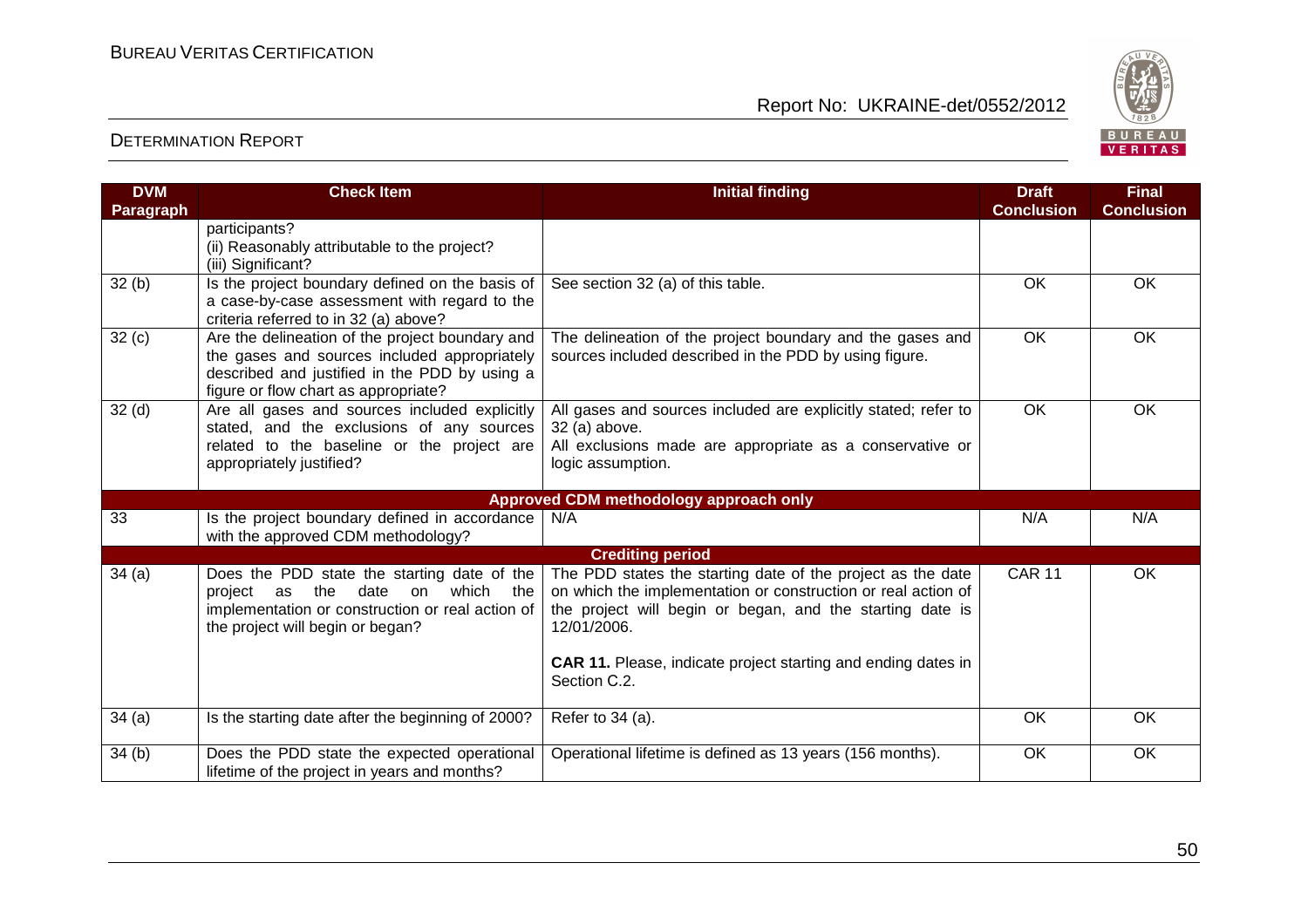

| <b>DVM</b><br><b>Paragraph</b> | <b>Check Item</b>                                                                                                                                                                                                                                                                    | <b>Initial finding</b>                                                                                                                                                                                                                                                                                                                    | <b>Draft</b><br><b>Conclusion</b> | <b>Final</b><br><b>Conclusion</b> |
|--------------------------------|--------------------------------------------------------------------------------------------------------------------------------------------------------------------------------------------------------------------------------------------------------------------------------------|-------------------------------------------------------------------------------------------------------------------------------------------------------------------------------------------------------------------------------------------------------------------------------------------------------------------------------------------|-----------------------------------|-----------------------------------|
|                                |                                                                                                                                                                                                                                                                                      |                                                                                                                                                                                                                                                                                                                                           |                                   |                                   |
| 34(c)                          | Does the PDD state the length of the crediting<br>period in years and months?                                                                                                                                                                                                        | PDD state the length of the crediting period in years and<br>months.                                                                                                                                                                                                                                                                      | OK                                | <b>OK</b>                         |
| 34 <sub>(c)</sub>              | Is the starting date of the crediting period on or<br>after the date of the first emission reductions or<br>enhancements of net removals generated by<br>the project?                                                                                                                | Yes. The starting date of the crediting period is after the date<br>of the first emission reductions.                                                                                                                                                                                                                                     | OK                                | OK                                |
| 34 <sub>(d)</sub>              | Does the PDD state that the crediting period for<br>issuance of ERUs starts only after the<br>beginning of 2008 and does not extend beyond<br>the operational lifetime of the project?                                                                                               | Yes. According to the PDD the crediting period for issuance<br>of ERUs does not extend beyond operational lifetime of the<br>project.                                                                                                                                                                                                     | <b>OK</b>                         | <b>OK</b>                         |
| 34 <sub>(d)</sub>              | If the crediting period extends beyond 2012,<br>does the PDD state that the extension is<br>subject to the host Party approval?<br>Are the estimates of emission reductions or<br>enhancements of net removals presented<br>separately for those until 2012 and those after<br>2012? | The estimated emission reductions are provided in the table<br>of the PDD section A.4.3.1.                                                                                                                                                                                                                                                | OK                                | <b>OK</b>                         |
|                                |                                                                                                                                                                                                                                                                                      | <b>Monitoring plan</b>                                                                                                                                                                                                                                                                                                                    |                                   |                                   |
| 35                             | Does the PDD explicitly indicate which of the<br>following approaches is used?<br>- JI specific approach<br>- Approved CDM methodology approach                                                                                                                                      | It is explicitly indicated that a JI specific approach is chosen.                                                                                                                                                                                                                                                                         | <b>OK</b>                         | OK.                               |
|                                |                                                                                                                                                                                                                                                                                      | JI specific approach only                                                                                                                                                                                                                                                                                                                 |                                   |                                   |
| 36(a)                          | Does the monitoring plan describe:<br>- All relevant factors and key characteristics<br>that will be monitored?<br>- The period in which they will be monitored?<br>All decisive factors for the control and<br>reporting of project performance?                                    | The monitoring plan describes:<br>- data to be monitored: annual methane conversion factor<br>uncovered anaerobic<br>lagoons,<br>methane<br>annual<br>for<br>conversion factor for solid storage, annual methane<br>conversion factor for daily removal to the fields, annual<br>methane conversion factor for composting, global warming | OK                                | OK                                |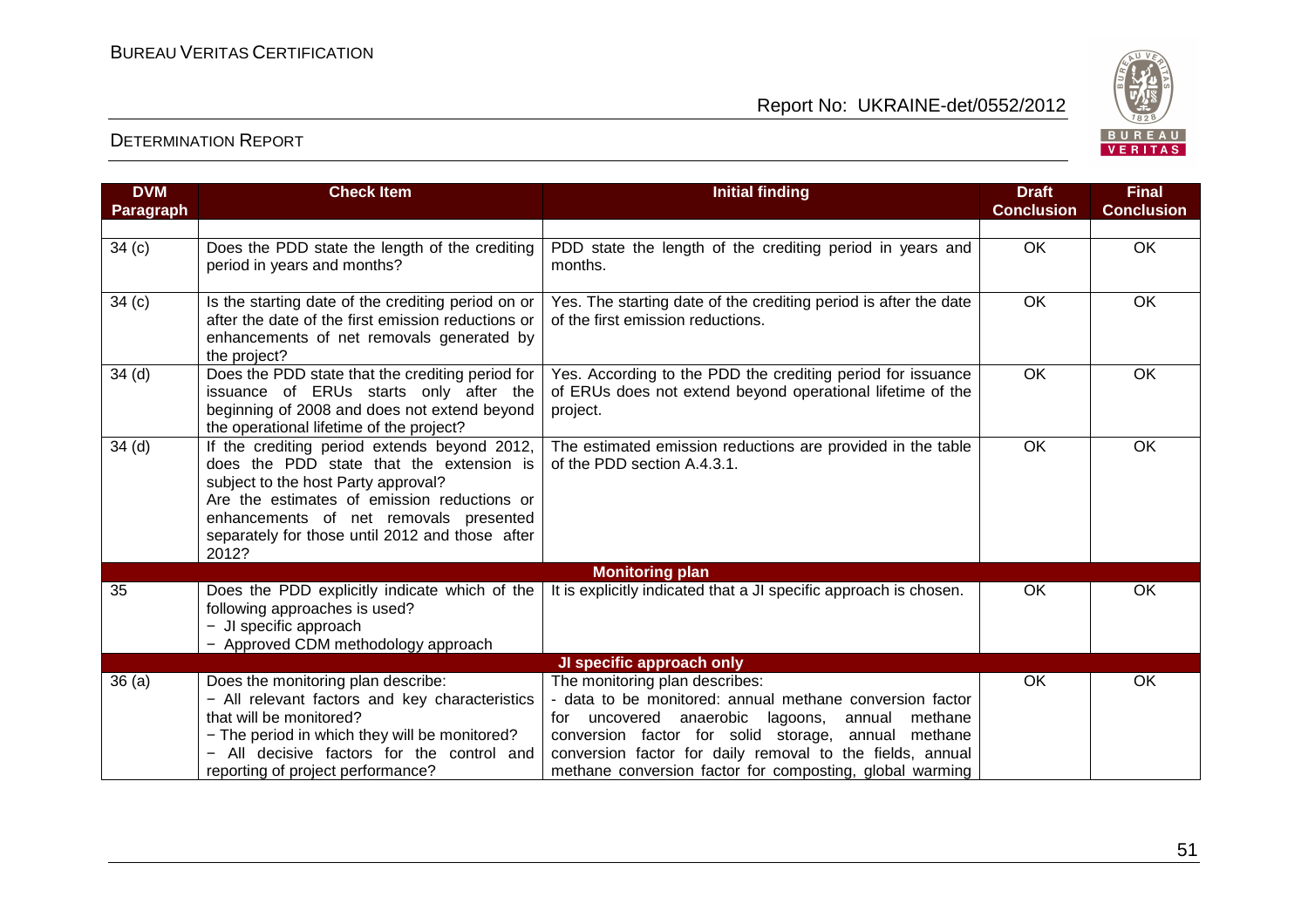

| <b>DVM</b>        | <b>Check Item</b>                                                                                                                                                                                                              | <b>Initial finding</b>                                                                                                                                                                                                                                                                                                                                                                                                                                                                                                                                                                                                                                                                                                                                                                                                                                                                                                                                                                                                                                                                                                                                                                  | <b>Draft</b>      | <b>Final</b>      |
|-------------------|--------------------------------------------------------------------------------------------------------------------------------------------------------------------------------------------------------------------------------|-----------------------------------------------------------------------------------------------------------------------------------------------------------------------------------------------------------------------------------------------------------------------------------------------------------------------------------------------------------------------------------------------------------------------------------------------------------------------------------------------------------------------------------------------------------------------------------------------------------------------------------------------------------------------------------------------------------------------------------------------------------------------------------------------------------------------------------------------------------------------------------------------------------------------------------------------------------------------------------------------------------------------------------------------------------------------------------------------------------------------------------------------------------------------------------------|-------------------|-------------------|
| Paragraph         |                                                                                                                                                                                                                                |                                                                                                                                                                                                                                                                                                                                                                                                                                                                                                                                                                                                                                                                                                                                                                                                                                                                                                                                                                                                                                                                                                                                                                                         | <b>Conclusion</b> | <b>Conclusion</b> |
|                   |                                                                                                                                                                                                                                | potential for methane, methane density, maximum potential<br>of methane generation from manure, amount of volatile<br>solids generated from manure, methane emission factor for<br>collection, storage and use of chicken manure using<br>uncovered anaerobic lagoons, methane emission factor for<br>collection, storage and use of chicken manure for solid<br>storage, methane emission factor for collection, storage and<br>use of chicken manure for daily removal to the fields,<br>methane emission factor for collection, storage and use of<br>chicken manure for composting, electricity consumption by<br>poultry farm, average number of birds permanently kept at<br>poultry farm, indirect specific carbon dioxide emissions in the<br>period of consumption of electricity by consumers which are<br>classified as 2nd class;<br>- the period in which they will be monitored: monthly;<br>- all decisive factors for the control and reporting of project<br>statistics forms; quality control (QC) and<br>performance:<br>quality assurance (QA) procedures; the operational and<br>management structure that will be applied in implementing<br>the monitoring plan. |                   |                   |
| 36 <sub>(b)</sub> | Does the monitoring plan specify the indicators,<br>constants and variables used that are reliable,<br>valid and provide transparent picture of the<br>emission reductions or enhancements of net<br>removals to be monitored? | The monitoring plan specifies variables used. It provides<br>transparent picture of the emission reductions.                                                                                                                                                                                                                                                                                                                                                                                                                                                                                                                                                                                                                                                                                                                                                                                                                                                                                                                                                                                                                                                                            | OK                | OK                |
| 36 <sub>(b)</sub> | If default values are used:<br>- Are accuracy and reasonableness carefully<br>balanced in their selection?<br>Do the default values originate from                                                                             | The default values originate from recognized sources and<br>are presented in a transparent manner.                                                                                                                                                                                                                                                                                                                                                                                                                                                                                                                                                                                                                                                                                                                                                                                                                                                                                                                                                                                                                                                                                      | OK                | <b>OK</b>         |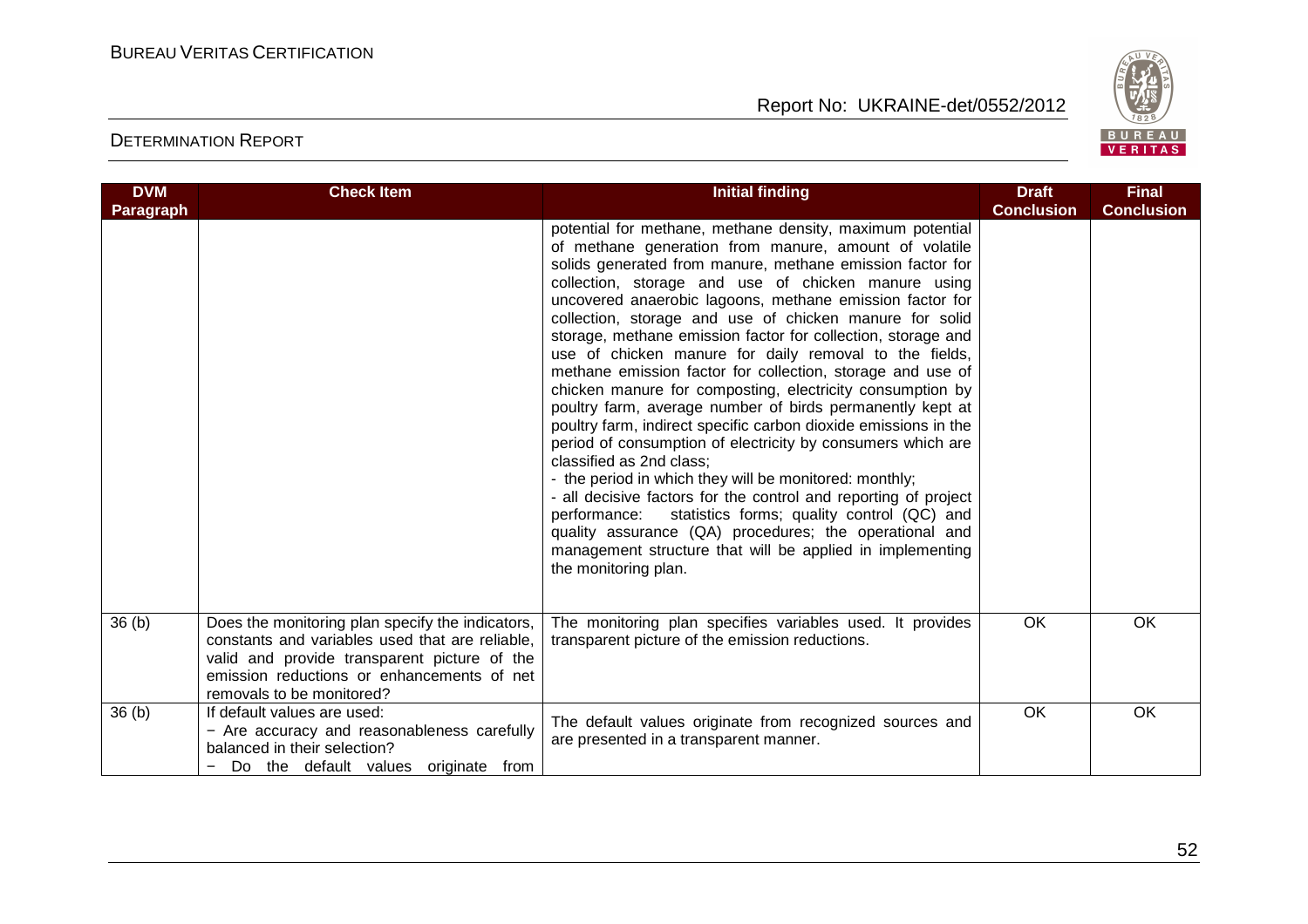

| <b>DVM</b>        | <b>Check Item</b>                                                                                 | <b>Initial finding</b>                                                                                           | <b>Draft</b>      | <b>Final</b>      |
|-------------------|---------------------------------------------------------------------------------------------------|------------------------------------------------------------------------------------------------------------------|-------------------|-------------------|
| <b>Paragraph</b>  |                                                                                                   |                                                                                                                  | <b>Conclusion</b> | <b>Conclusion</b> |
|                   | recognized sources?                                                                               |                                                                                                                  |                   |                   |
|                   | - Are the default values supported by statistical                                                 |                                                                                                                  |                   |                   |
|                   | analyses providing reasonable confidence                                                          |                                                                                                                  |                   |                   |
|                   | levels?                                                                                           |                                                                                                                  |                   |                   |
|                   | - Are the default values presented in a                                                           |                                                                                                                  |                   |                   |
|                   | transparent manner?                                                                               |                                                                                                                  |                   |                   |
| 36 (b) (i)        | For those values that are to be provided by the                                                   | The monitoring plan indicates how the values are to be                                                           | OK                | OK.               |
|                   | project participants, does the monitoring plan                                                    | selected and justified.                                                                                          |                   |                   |
|                   | clearly indicate how the values are to be                                                         |                                                                                                                  |                   |                   |
|                   | selected and justified?                                                                           |                                                                                                                  |                   |                   |
| 36 (b) (ii)       | For other values,                                                                                 | The monitoring plan indicate the precise references from                                                         | $\overline{OK}$   | OK                |
|                   | - Does the monitoring plan clearly indicate the<br>precise references from which these values are | which these values are taken. The conservativeness of the                                                        |                   |                   |
|                   | taken?                                                                                            | values is justified.                                                                                             |                   |                   |
|                   | - Is the conservativeness of the values                                                           |                                                                                                                  |                   |                   |
|                   | provided justified?                                                                               |                                                                                                                  |                   |                   |
| 36 (b) (iii)      | For all data sources, does the monitoring plan                                                    | See section D of the PDD.                                                                                        | <b>OK</b>         |                   |
|                   | specify the procedures to be followed if                                                          |                                                                                                                  |                   | OK.               |
|                   | expected data are unavailable?                                                                    |                                                                                                                  |                   |                   |
| 36 (b) (iv)       | Are International System Unit (SI units) used?                                                    | SI units are used. Also there are data units used in                                                             | OK                | <b>OK</b>         |
|                   |                                                                                                   | accordance with the applied JI specific approach.                                                                |                   |                   |
|                   |                                                                                                   |                                                                                                                  |                   |                   |
| 36(b)(v)          | Does the monitoring plan note any parameters,                                                     | See section B.1 of the PDD.                                                                                      | <b>CL 02</b>      | <b>OK</b>         |
|                   | coefficients, variables, etc. that are used to                                                    |                                                                                                                  |                   |                   |
|                   | calculate baseline emissions or net removals                                                      | CL 02. Clarify please electricity consumption class of given                                                     |                   |                   |
|                   | but are obtained through monitoring?                                                              | project.                                                                                                         |                   |                   |
|                   |                                                                                                   |                                                                                                                  |                   |                   |
| 36(b)(v)          | Is the use of parameters, coefficients,                                                           | There is consistency between parameters, coefficients,                                                           | OK                | OK                |
|                   | variables, etc. consistent between the baseline                                                   | variables, etc. used in baseline and monitoring plan.                                                            |                   |                   |
|                   | and monitoring plan?                                                                              |                                                                                                                  |                   |                   |
| 36 <sub>(c)</sub> |                                                                                                   | Does the monitoring plan draw on the list of $\vert$ The monitoring plan draws on the list of standard variables | OK                | OK                |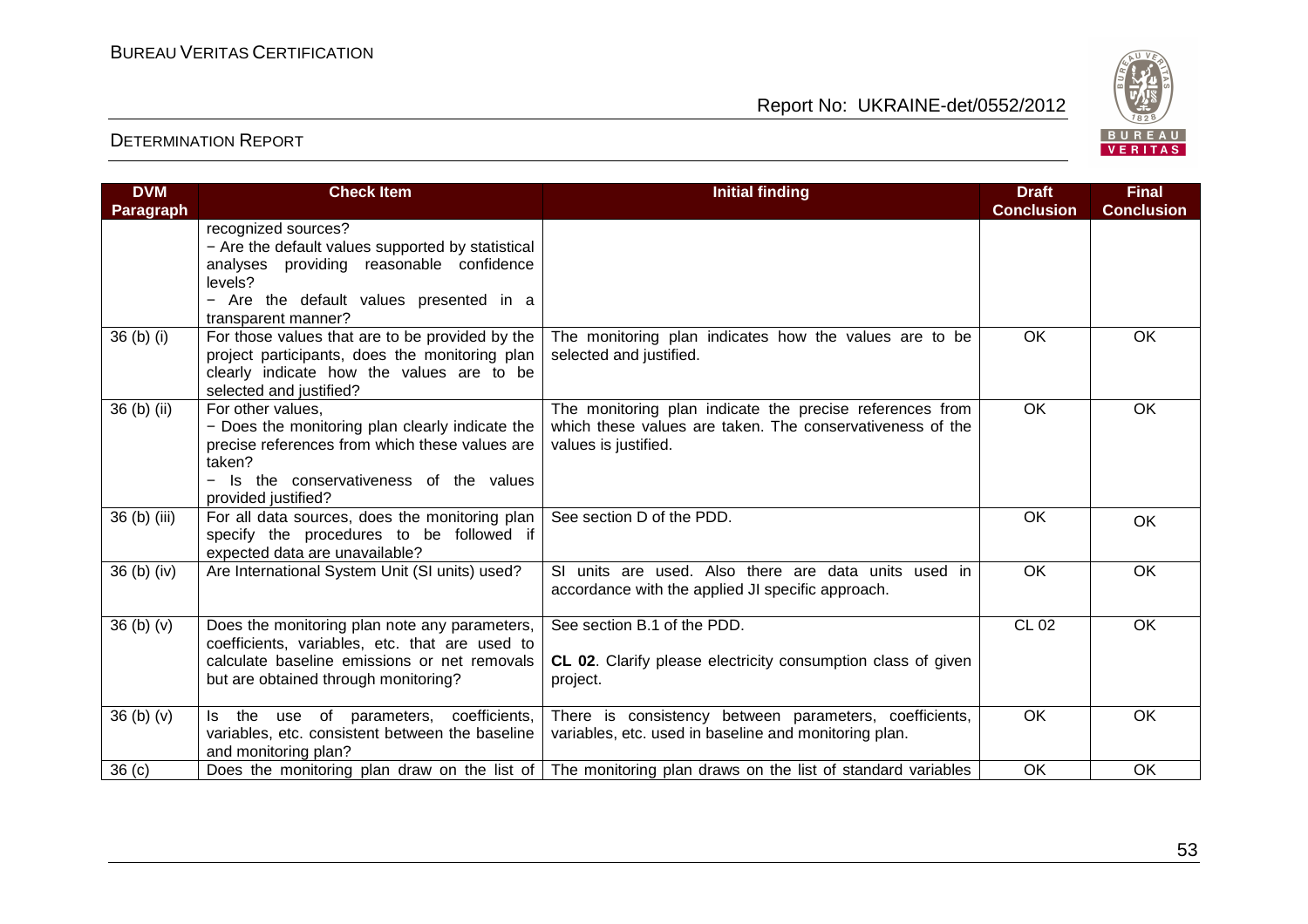

| <b>DVM</b>        | <b>Check Item</b>                                                                                                                                                                                                                                                                                                                                                                                                                                                                                                                                                                                                                                                 | <b>Initial finding</b>                                                                                                                                                    | <b>Draft</b><br><b>Conclusion</b> | <b>Final</b>      |
|-------------------|-------------------------------------------------------------------------------------------------------------------------------------------------------------------------------------------------------------------------------------------------------------------------------------------------------------------------------------------------------------------------------------------------------------------------------------------------------------------------------------------------------------------------------------------------------------------------------------------------------------------------------------------------------------------|---------------------------------------------------------------------------------------------------------------------------------------------------------------------------|-----------------------------------|-------------------|
| <b>Paragraph</b>  | standard variables contained in appendix B of<br>"Guidance on criteria for baseline setting and<br>monitoring"?                                                                                                                                                                                                                                                                                                                                                                                                                                                                                                                                                   | contained in appendix B of "Guidance on criteria for baseline<br>setting and monitoring".                                                                                 |                                   | <b>Conclusion</b> |
| 36 <sub>(d)</sub> | Does the monitoring plan explicitly and clearly<br>distinguish:<br>(i) Data and parameters that are not monitored<br>throughout the crediting period, but are<br>determined only once (and thus remain fixed<br>throughout the crediting period), and that are<br>available already at the stage of determination?<br>(ii) Data and parameters that are not monitored<br>throughout the crediting period, but are<br>determined only once (and thus remain fixed<br>throughout the crediting period), but that are<br>not already available at the stage of<br>determination?<br>(iii) Data and parameters that are monitored<br>throughout the crediting period? | See the PDD section D.1.<br>The data and parameters that are monitored throughout the<br>crediting period are clearly indicated in the PDD (section<br>$D.1$ ).           | <b>OK</b>                         | OK                |
| 36(e)             | Does the monitoring plan describe the methods<br>employed for data monitoring (including its<br>frequency) and recording?                                                                                                                                                                                                                                                                                                                                                                                                                                                                                                                                         | In the table of the PDD section D.1.1 the time of monitoring<br>(frequency) and the source of data to be used are indicated<br>for all the monitored parameters and data. | OK                                | OK                |
| 36(f)             | Does the monitoring plan elaborate all<br>algorithms and formulae used<br>for the<br>estimation/calculation<br>of<br>baseline<br>emissions/removals<br>and<br>project<br>emissions/removals or direct monitoring of<br>emission reductions from the project, leakage,<br>as appropriate?                                                                                                                                                                                                                                                                                                                                                                          | All algorithms and formulae used for the estimation of<br>baseline and project emissions are indicated and explained<br>in the PDD.                                       | OK                                | OK                |
| 36 (f) (i)        | the<br>rationale<br>underlying<br>the<br>ls.<br>for<br>algorithms/formulae explained?                                                                                                                                                                                                                                                                                                                                                                                                                                                                                                                                                                             | The underlying rationale for the algorithms/formulae is<br>explained.                                                                                                     | OK                                | OK                |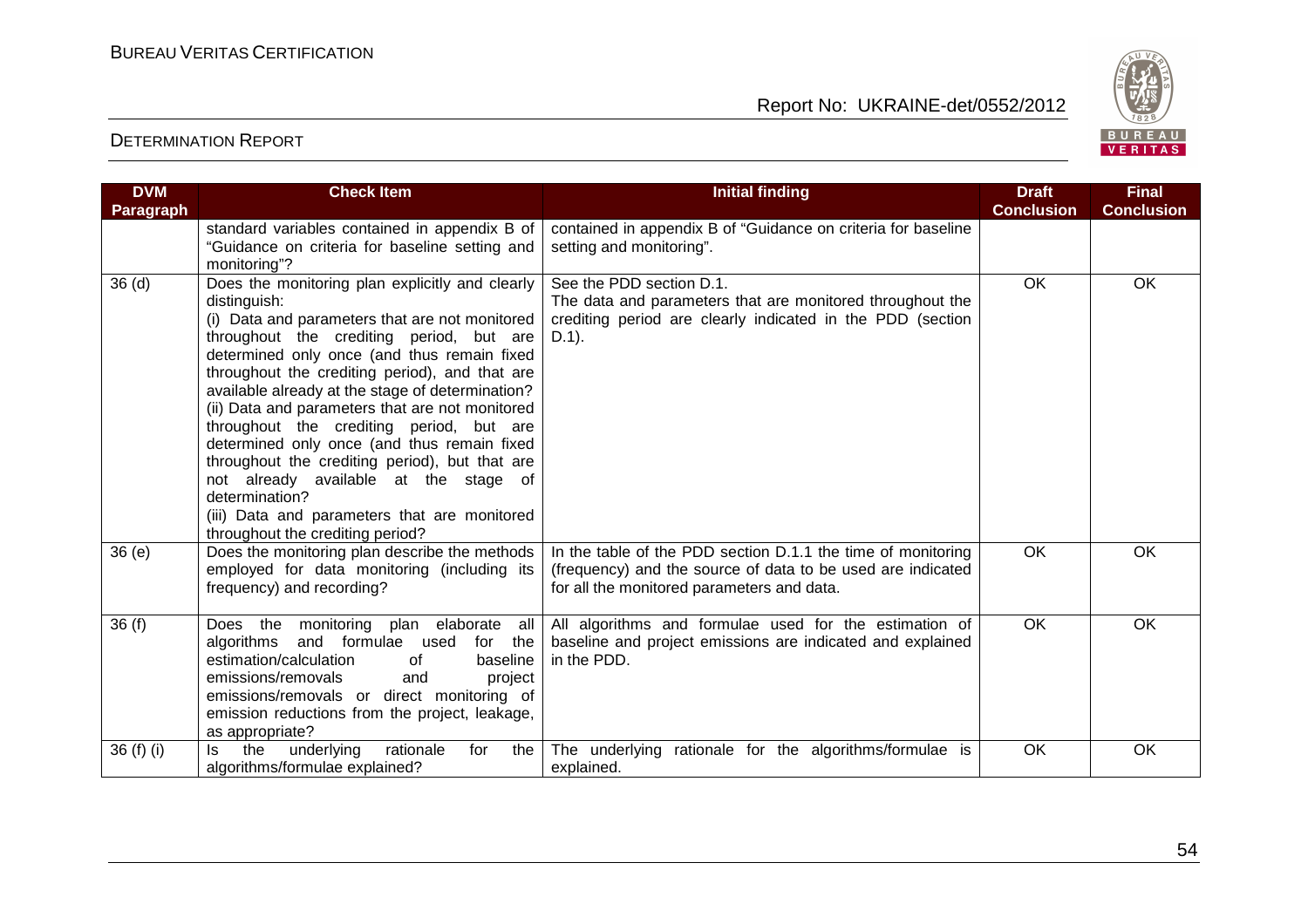

| <b>DVM</b><br>Paragraph | <b>Check Item</b>                                                                                                                                                 | <b>Initial finding</b>                                                                                                                                                             | <b>Draft</b><br><b>Conclusion</b> | <b>Final</b><br><b>Conclusion</b> |
|-------------------------|-------------------------------------------------------------------------------------------------------------------------------------------------------------------|------------------------------------------------------------------------------------------------------------------------------------------------------------------------------------|-----------------------------------|-----------------------------------|
|                         |                                                                                                                                                                   |                                                                                                                                                                                    |                                   |                                   |
| 36 (f) (ii)             | Are consistent variables, equation formats,<br>subscripts etc. used?                                                                                              | Consistent variables, equation formats, subscripts etc. are<br>used.                                                                                                               | <b>OK</b>                         | <b>OK</b>                         |
| 36 (f) (iii)            | Are all equations numbered?                                                                                                                                       | Yes.                                                                                                                                                                               | OK                                | OK                                |
| 36 (f) (iv)             | Are all variables, with units indicated defined?                                                                                                                  | Yes.                                                                                                                                                                               | OK                                | OK                                |
| 36 (f) (v)              | conservativeness<br>of<br>the<br>the<br>ls.<br>algorithms/procedures justified?                                                                                   | The conservativeness of the algorithms/procedure is<br>indicated in the PDD.                                                                                                       | OK                                | <b>OK</b>                         |
| 36 (f) (v)              | To the extent possible, are methods to<br>quantitatively account for uncertainty in key<br>parameters included?                                                   | Uncertainty level of data is indicated in the table of Quality<br>control and quality assurance (QA) procedures undertaken<br>for the data monitored (see section D.2 of the PDD). | $\overline{OK}$                   | OK                                |
| 36 (f) (vi)             | Is consistency between the elaboration of the<br>baseline scenario and the procedure for<br>calculating the emissions or net removals of the<br>baseline ensured? | There is consistency between the elaboration on the<br>baseline scenario and calculating the baseline emission in<br>the monitoring plan and on spreadsheet.                       | <b>OK</b>                         | <b>OK</b>                         |
| 36 (f) (vii)            | Are any parts of the algorithms or formulae that<br>are not self-evident explained?                                                                               | The formulae used in the PDD are sufficiently described.                                                                                                                           | OK                                | OK                                |
| 36 (f) (vii)            | Is it justified that the procedure is consistent<br>with standard technical procedures in the<br>relevant sector?                                                 | Relevant national and/or sectoral policies and circumstances<br>are taken into account in the project.                                                                             | $\overline{OK}$                   | $\overline{OK}$                   |
| 36 (f) (vii)            | Are references provided as necessary?                                                                                                                             | CL 03. Please clarify the annual methane conversion factor<br>and methane density. In reference 14 they are absent.                                                                | <b>CL 03</b>                      | <b>OK</b>                         |
| 36 (f) (vii)            | Are implicit and explicit key assumptions<br>explained in a transparent manner?                                                                                   | All key assumptions are explained in a transparent manner if<br>needed.                                                                                                            | OK                                | OK                                |
| 36 (f) (vii)            | Is it clearly stated which assumptions and<br>procedures<br>significant<br>have<br>uncertainty<br>with<br>associated<br>them,<br>such<br>and<br>how               | See section 36 (f) (v) of this table.                                                                                                                                              | OK                                | OK                                |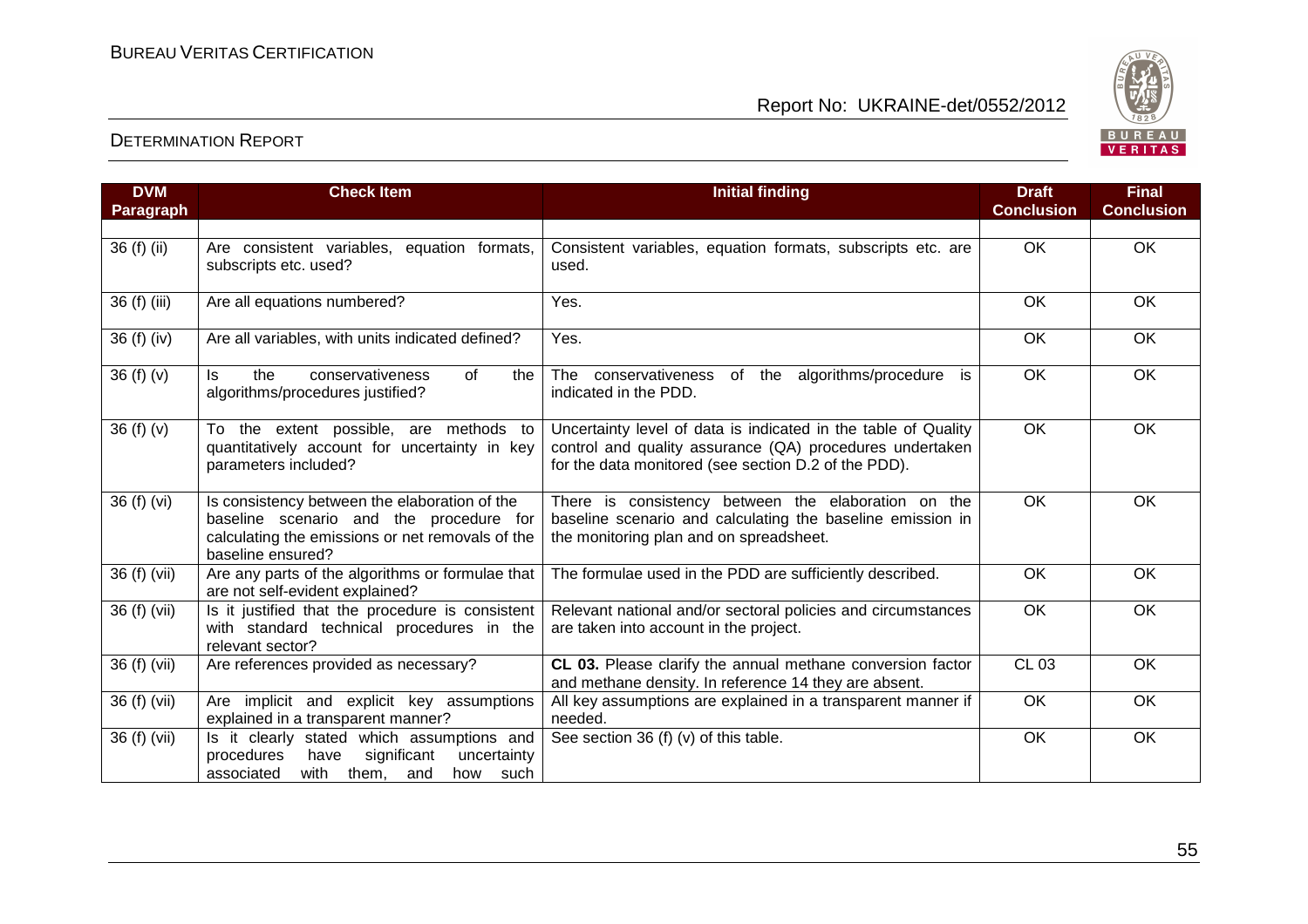

| <b>DVM</b> | <b>Check Item</b>                                                                                                                                                                                                                                                                                 | <b>Initial finding</b>                                                                                                                                                                                                                                                                                                                          | <b>Draft</b>      | <b>Final</b>      |
|------------|---------------------------------------------------------------------------------------------------------------------------------------------------------------------------------------------------------------------------------------------------------------------------------------------------|-------------------------------------------------------------------------------------------------------------------------------------------------------------------------------------------------------------------------------------------------------------------------------------------------------------------------------------------------|-------------------|-------------------|
| Paragraph  |                                                                                                                                                                                                                                                                                                   |                                                                                                                                                                                                                                                                                                                                                 | <b>Conclusion</b> | <b>Conclusion</b> |
|            | uncertainty is to be addressed?                                                                                                                                                                                                                                                                   |                                                                                                                                                                                                                                                                                                                                                 |                   |                   |
| 36(f)(vii) | Is the uncertainty of key parameters described<br>and, where possible, is an uncertainty range at<br>95% confidence level for key parameters for<br>the calculation of emission reductions or<br>enhancements of net removals provided?                                                           | See section 36 (f) (v) of this table.                                                                                                                                                                                                                                                                                                           | $\overline{OK}$   | OK                |
| 36(9)      | Does the monitoring plan identify a national or<br>international monitoring standard if such<br>standard has to be and/or is applied to certain<br>aspects of the project?<br>Does the monitoring plan provide a reference<br>as to where a detailed description of the<br>standard can be found? | Relevant national and/or sectoral policies and circumstances<br>are taken into account while developing the monitoring plan<br>for this project.                                                                                                                                                                                                | OK                | OK                |
| 36(h)      | Does the monitoring plan document statistical<br>techniques, if used for monitoring, and that they<br>are used in a conservative manner?                                                                                                                                                          | See section D of the PDD.                                                                                                                                                                                                                                                                                                                       | OK                | OK                |
| 36 (i)     | Does the monitoring plan present the quality<br>assurance and control procedures for the<br>monitoring process, including, as appropriate,<br>information on calibration and on how records<br>on data and/or method validity and accuracy<br>are kept and made available upon request?           | Uncertainty level of data is indicated in the table of Quality<br>control and quality assurance (QA) procedures undertaken<br>for the data monitored.<br>Information on calibration procedures were checked during<br>site-visit and found satisfactory.<br>CAR 12. Please, add to PDD more detailed information<br>about monitoring equipment. | <b>CAR 12</b>     | OK                |
| 36(j)      | Does the monitoring plan clearly identify the<br>responsibilities and the authority regarding the<br>monitoring activities?                                                                                                                                                                       | The owner of the project, which will implement the provisions<br>of the monitoring plan into the structure of organization and<br>quality management, is LLC "Agrarian Holding Avangard".<br>The poultry farm management headed by its Director will be<br>responsible for performance monitoring, data collection,                             | <b>CAR 13</b>     | OK                |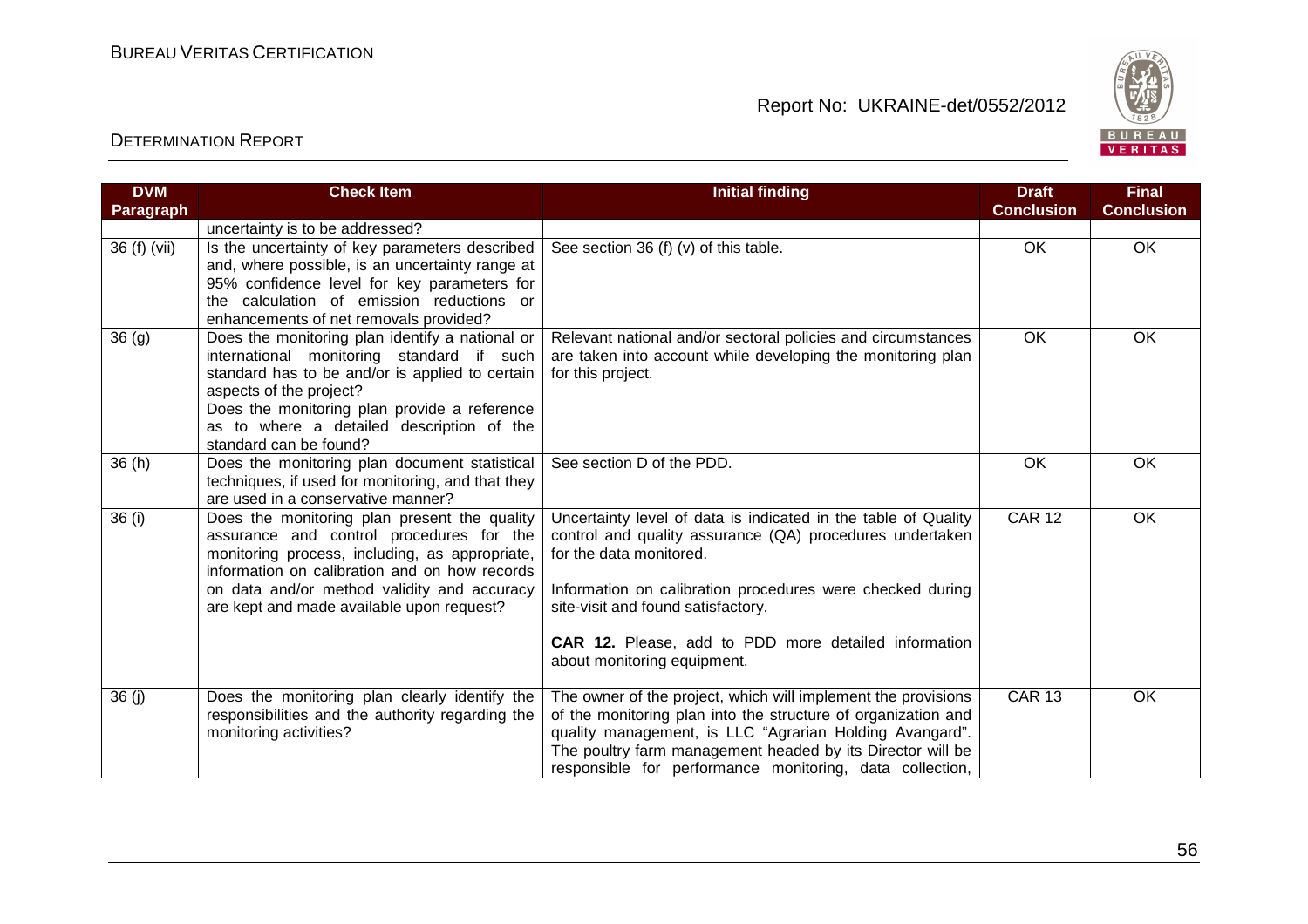

| <b>DVM</b> | <b>Check Item</b>                                                                                                                                                                                                                                                                                            | <b>Initial finding</b>                                                                                                                                                                                                   | <b>Draft</b>      | <b>Final</b>      |
|------------|--------------------------------------------------------------------------------------------------------------------------------------------------------------------------------------------------------------------------------------------------------------------------------------------------------------|--------------------------------------------------------------------------------------------------------------------------------------------------------------------------------------------------------------------------|-------------------|-------------------|
| Paragraph  |                                                                                                                                                                                                                                                                                                              |                                                                                                                                                                                                                          | <b>Conclusion</b> | <b>Conclusion</b> |
|            |                                                                                                                                                                                                                                                                                                              | registration, visualization, archiving of monitoring data, and<br>periodic inspection of measuring instruments. A responsible<br>person from the Company "Agrarian Holding Avangard" will<br>control this process.       |                   |                   |
|            |                                                                                                                                                                                                                                                                                                              | CAR 13. Please, add more detailed information about<br>responsible people to Section D.4.                                                                                                                                |                   |                   |
| 36(k)      | Does the monitoring plan, on the whole, reflect<br>good monitoring practices appropriate to the<br>project type?<br>If it is a JI LULUCF project, is the good practice<br>guidance developed by IPCC applied?                                                                                                | Monitoring techniques are in line with current operation<br>routines at the enterprise.                                                                                                                                  | OK                | OK                |
| 36 (I)     | Does the monitoring plan provide, in tabular<br>form, a complete compilation of the data that<br>need to be collected for its application,<br>including data that are measured or sampled<br>and data that are collected from other sources<br>but not including data that are calculated with<br>equations? | Yes. See section D of PDD                                                                                                                                                                                                | <b>OK</b>         | <b>OK</b>         |
| 36(m)      | Does the monitoring plan indicate that the data<br>monitored and required for verification are to be<br>kept for two years after the last transfer of<br>ERUs for the project?                                                                                                                               | Data monitored and required for emission reductions<br>calculation and verification, according to paragraph 37 of the<br>JI guidelines, are to be kept for two years after the last<br>transfer of ERUs for the project. | OK                | OK                |
| 37         | If selected elements or combinations<br>of<br><b>CDM</b><br>methodologies<br>approved<br>or<br>methodological tools are used for establishing<br>the monitoring plan, are the selected elements<br>or combination, together with elements                                                                    | See section D of the PDD.                                                                                                                                                                                                | OK                | <b>OK</b>         |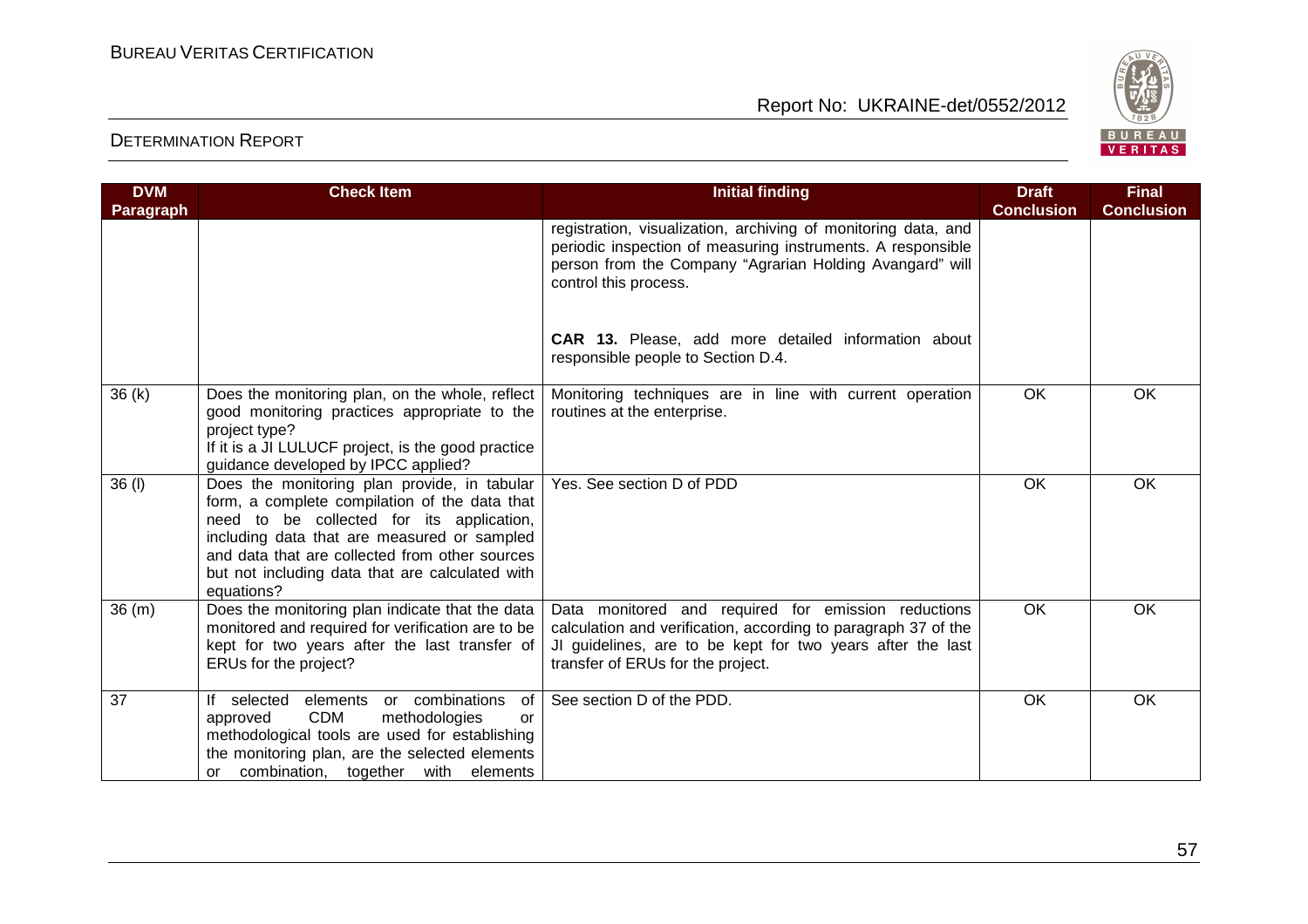

| <b>DVM</b>        | <b>Check Item</b>                                      | <b>Initial finding</b>                                                        | <b>Draft</b>      | <b>Final</b>      |
|-------------------|--------------------------------------------------------|-------------------------------------------------------------------------------|-------------------|-------------------|
| <b>Paragraph</b>  |                                                        |                                                                               | <b>Conclusion</b> | <b>Conclusion</b> |
|                   | supplementary developed by the<br>project              |                                                                               |                   |                   |
|                   | participants in line with 36 above?                    |                                                                               |                   |                   |
|                   |                                                        | Approved CDM methodology approach only                                        |                   |                   |
| 38(a)             | Does the PDD provide the title, reference              | N/A                                                                           | N/A               | N/A               |
|                   | number and version of the approved CDM                 |                                                                               |                   |                   |
|                   | methodology used?                                      |                                                                               |                   |                   |
| 38(a)             | Is the approved CDM methodology the most               | N/A                                                                           | N/A               | N/A               |
|                   | recent valid version when the PDD is submitted         |                                                                               |                   |                   |
|                   | for publication? If not, is the methodology still      |                                                                               |                   |                   |
|                   | within the grace period (was the methodology           |                                                                               |                   |                   |
|                   | revised to a newer version in the past two<br>months)? |                                                                               |                   |                   |
|                   | Does the PDD provide a description of why the          | N/A                                                                           | N/A               | N/A               |
| 38(b)             | approved CDM methodology is applicable to              |                                                                               |                   |                   |
|                   | the project?                                           |                                                                               |                   |                   |
| 38 <sub>(c)</sub> | Are all explanations, descriptions and analyses        | N/A                                                                           | N/A               | N/A               |
|                   | pertaining to monitoring in the PDD made in            |                                                                               |                   |                   |
|                   | accordance with the referenced approved CDM            |                                                                               |                   |                   |
|                   | methodology?                                           |                                                                               |                   |                   |
| 38 <sub>(d)</sub> | Is the monitoring plan established appropriately       | N/A                                                                           | N/A               | N/A               |
|                   | as a result?                                           |                                                                               |                   |                   |
|                   |                                                        | Applicable to both JI specific approach and approved CDM methodology approach |                   |                   |
| 39                | If the monitoring plan indicates overlapping           | N/A                                                                           | N/A               | N/A               |
|                   | monitoring periods during the crediting period:        |                                                                               |                   |                   |
|                   | Is the underlying project composed of<br>(a)           |                                                                               |                   |                   |
|                   | clearly identifiable components for which              |                                                                               |                   |                   |
|                   | emission reductions or enhancements of                 |                                                                               |                   |                   |
|                   | removals can be calculated independently?              |                                                                               |                   |                   |
|                   | (b) Can monitoring be performed independently          |                                                                               |                   |                   |
|                   | for each of these components (i.e. the                 |                                                                               |                   |                   |
|                   | data/parameters monitored for one component            |                                                                               |                   |                   |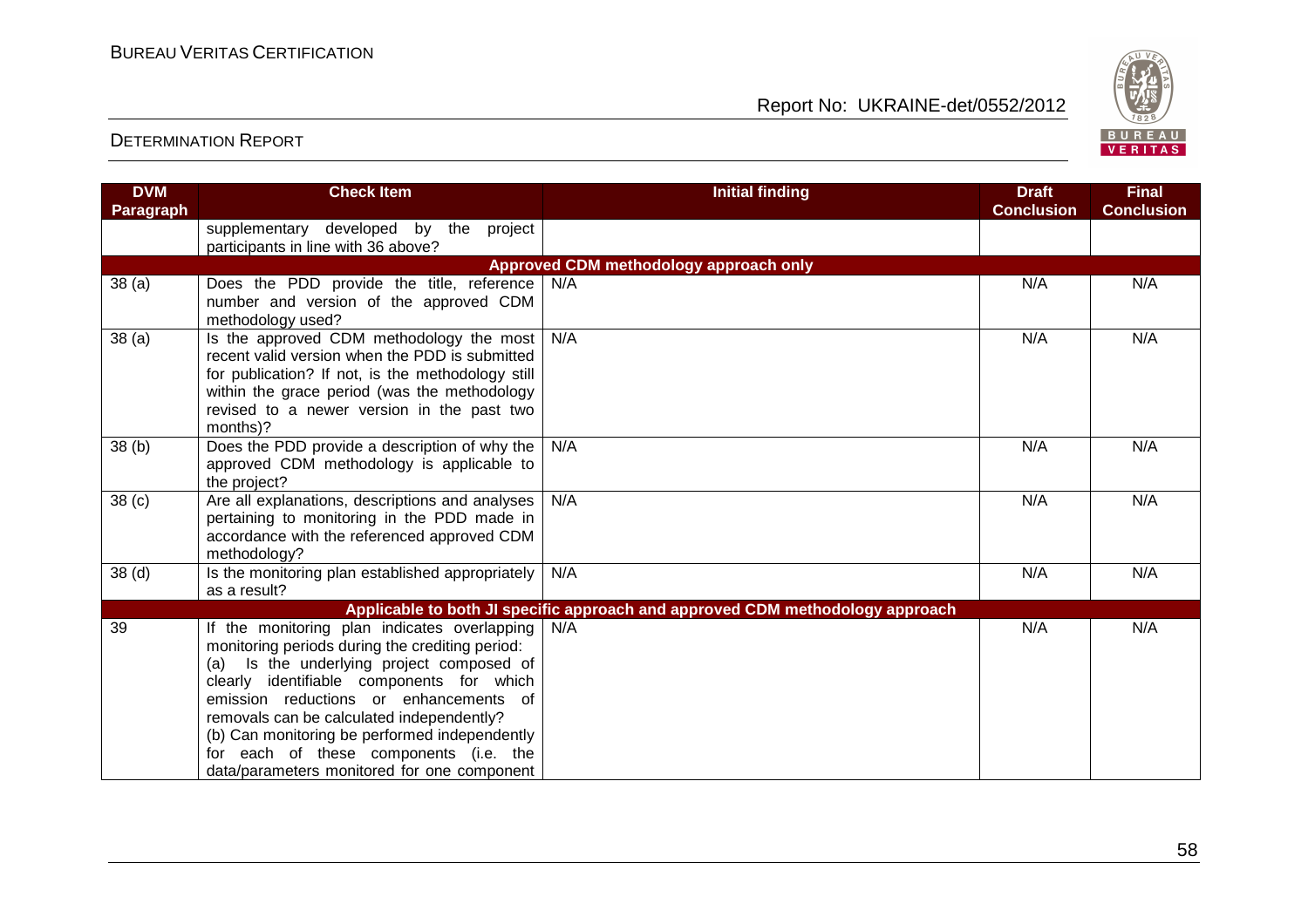

| <b>DVM</b><br>Paragraph | <b>Check Item</b>                                                                                                                                                                                                                                                                                                                                                                                                                                                                                                                                | <b>Initial finding</b>                                                                     | <b>Draft</b><br><b>Conclusion</b> | <b>Final</b><br><b>Conclusion</b> |
|-------------------------|--------------------------------------------------------------------------------------------------------------------------------------------------------------------------------------------------------------------------------------------------------------------------------------------------------------------------------------------------------------------------------------------------------------------------------------------------------------------------------------------------------------------------------------------------|--------------------------------------------------------------------------------------------|-----------------------------------|-----------------------------------|
|                         | are not dependent on/effect data/parameters to<br>be monitored for another component)?<br>(c) Does the monitoring plan ensure that<br>monitoring is performed for all components and<br>that in these cases all the requirements of the<br>JI guidelines and further guidance by the JISC<br>regarding monitoring are met?<br>(d) Does the monitoring plan explicitly provide<br>for overlapping monitoring periods of clearly<br>defined project components, justify its need<br>and state how the conditions mentioned in (a)-<br>(c) are met? |                                                                                            |                                   |                                   |
|                         |                                                                                                                                                                                                                                                                                                                                                                                                                                                                                                                                                  | Leakage                                                                                    |                                   |                                   |
|                         |                                                                                                                                                                                                                                                                                                                                                                                                                                                                                                                                                  | <b>JI specific approach only</b>                                                           |                                   |                                   |
| 40(a)                   | Does the PDD appropriately describe an<br>assessment of the potential leakage of the<br>project and appropriately explain which sources<br>of leakage are to be calculated and which can<br>be neglected?                                                                                                                                                                                                                                                                                                                                        | No leakages are expected.                                                                  | OK                                | <b>OK</b>                         |
| 40(b)                   | Does the PDD provide a procedure for an ex<br>ante estimate of leakage?                                                                                                                                                                                                                                                                                                                                                                                                                                                                          | See the section 40 (a) of this table.                                                      | <b>OK</b>                         | OK                                |
|                         |                                                                                                                                                                                                                                                                                                                                                                                                                                                                                                                                                  | Approved CDM methodology approach only                                                     |                                   |                                   |
| 41                      | Are the leakage and the procedure for its<br>estimation defined in accordance with the<br>approved CDM methodology?                                                                                                                                                                                                                                                                                                                                                                                                                              | N/A                                                                                        | N/A                               | N/A                               |
|                         |                                                                                                                                                                                                                                                                                                                                                                                                                                                                                                                                                  | Estimation of emission reductions or enhancements of net removals                          |                                   |                                   |
| 42                      | Does the PDD indicate which of the following<br>approaches it chooses?<br>(a) Assessment of emissions or net removals in<br>the baseline scenario and in the project<br>scenario                                                                                                                                                                                                                                                                                                                                                                 | Assessment of emissions in the baseline scenario and in the<br>project scenario is chosen. | <b>OK</b>                         | OK                                |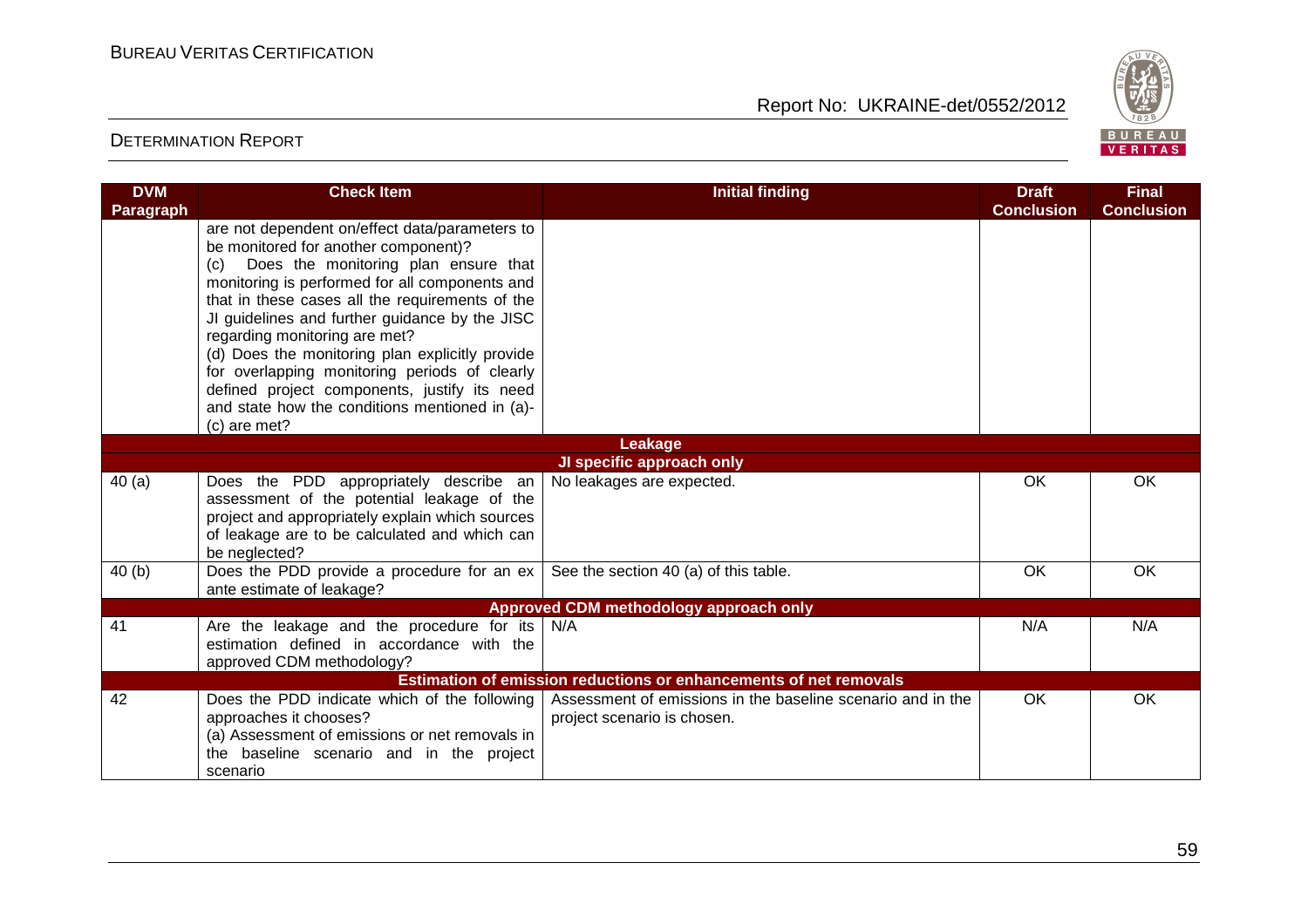

| <b>DVM</b> | <b>Check Item</b>                                                             | <b>Initial finding</b>                                                                                                   | <b>Draft</b>      | <b>Final</b>      |
|------------|-------------------------------------------------------------------------------|--------------------------------------------------------------------------------------------------------------------------|-------------------|-------------------|
| Paragraph  |                                                                               |                                                                                                                          | <b>Conclusion</b> | <b>Conclusion</b> |
|            | (b) Direct assessment of emission reductions                                  |                                                                                                                          |                   |                   |
| 43         | If the approach (a) in 42 is chosen, does the                                 | PDD provides ex ante estimates of:                                                                                       | <b>CAR 14</b>     | OK.               |
|            | PDD provide ex ante estimates of:                                             | (a) Emissions for the project scenario (Section E.1);                                                                    | <b>CAR 15</b>     | OK                |
|            | (a) Emissions or net removals for the project                                 | (b) No leakages are expected;                                                                                            | <b>CAR 16</b>     | OK                |
|            | scenario (within the project boundary)?                                       | (c) Emissions for the baseline scenario (Section E.4);                                                                   | <b>CAR 17</b>     | OK                |
|            | (b) Leakage, as applicable?<br>(c) Emissions or net removals for the baseline | (d) Emission reductions adjusted by leakage (Section E).                                                                 | <b>CAR 18</b>     | OK                |
|            | scenario (within the project boundary)?                                       | <b>CAR 14.</b> Please correct rounding of "Project emissions due                                                         |                   |                   |
|            | (d) Emission reductions or enhancements of                                    | to electricity consumption" and "Project emissions due to                                                                |                   |                   |
|            | net removals adjusted by leakage?                                             | anaerobic fermentation of manure" and Total project                                                                      |                   |                   |
|            |                                                                               | emissions during the first crediting period in Table 8.                                                                  |                   |                   |
|            |                                                                               | <b>CAR 15.</b> Please correct rounding of "Project emissions due                                                         |                   |                   |
|            |                                                                               | to electricity consumption" and "Project emissions due to                                                                |                   |                   |
|            |                                                                               | anaerobic fermentation of manure" and Total project                                                                      |                   |                   |
|            |                                                                               | emissions during the first crediting period in Table 14.                                                                 |                   |                   |
|            |                                                                               |                                                                                                                          |                   |                   |
|            |                                                                               | <b>CAR 16.</b> Please correct rounding of "Emission reductions<br>during the first crediting period" and "Total emission |                   |                   |
|            |                                                                               | reductions after the first crediting period" in Table 16.                                                                |                   |                   |
|            |                                                                               |                                                                                                                          |                   |                   |
|            |                                                                               | CAR 17. Please correct rounding of "Estimated project                                                                    |                   |                   |
|            |                                                                               | emissions (tonnes of $CO2$ equivalent)".                                                                                 |                   |                   |
|            |                                                                               |                                                                                                                          |                   |                   |
|            |                                                                               | <b>CAR 18.</b> Please correct rounding "Total (tonnes of $CO2$                                                           |                   |                   |
|            |                                                                               | equivalent)" in Table 19.                                                                                                |                   |                   |
| 44         | If the approach (b) in 42 is chosen, does the                                 | N/A                                                                                                                      | N/A               | N/A               |
|            | PDD provide ex ante estimates of:                                             |                                                                                                                          |                   |                   |
|            | (a) Emission reductions or enhancements of                                    |                                                                                                                          |                   |                   |
|            | net removals (within the project boundary)?                                   |                                                                                                                          |                   |                   |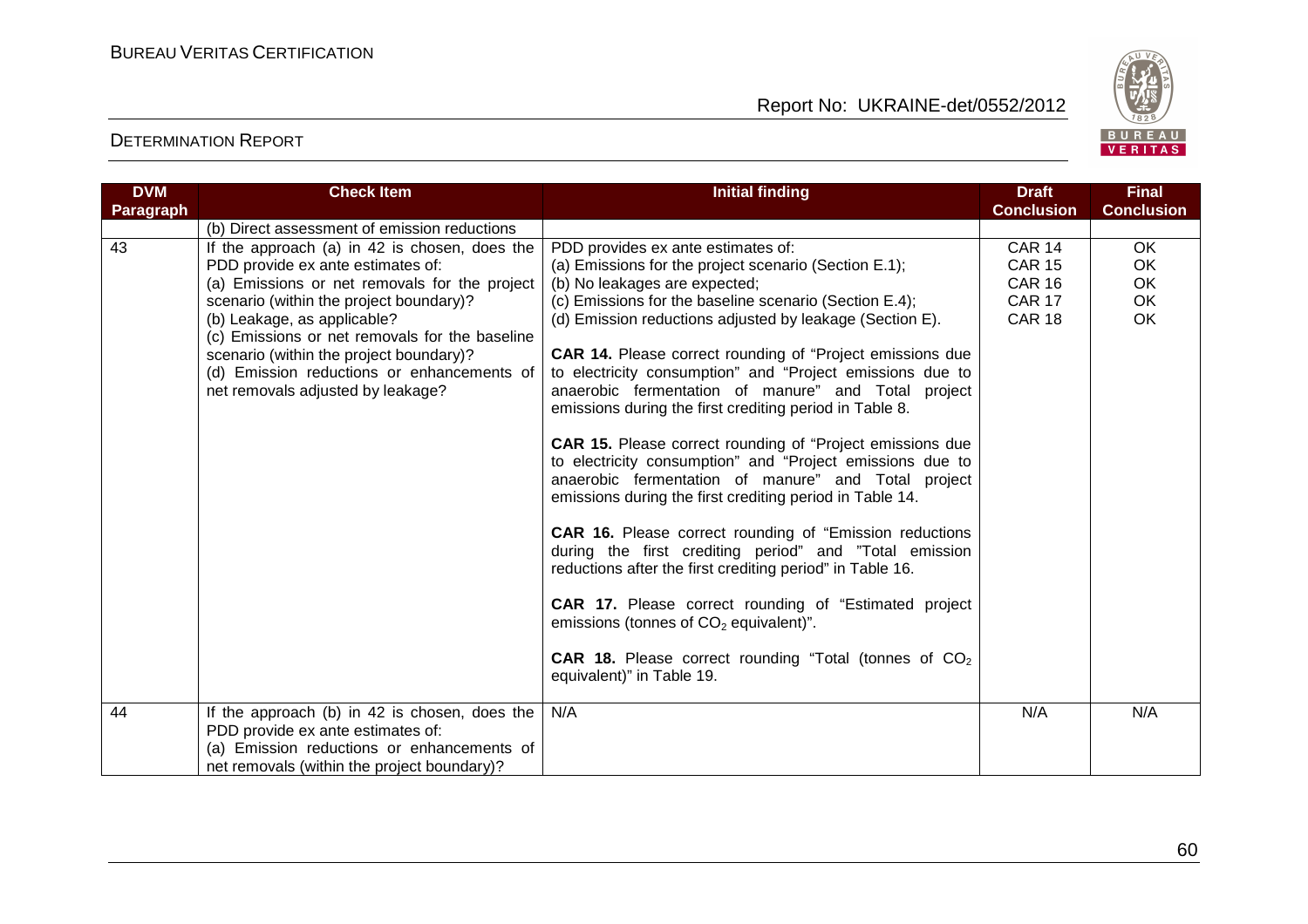

| <b>DVM</b> | <b>Check Item</b>                                                                                                                                                                                                                                                                                                                                                                                                                                                                                                                                                                                                                                                                                                                                                                                                                                                                                                                                                                                                                                                                                                              | <b>Initial finding</b>                                                                                                                                                                                                                                                                                                                                                                                                                                                                                                                                                                                                                                                                                                                                                                                                                                                                                                                                                                                    | <b>Draft</b>      | <b>Final</b>      |
|------------|--------------------------------------------------------------------------------------------------------------------------------------------------------------------------------------------------------------------------------------------------------------------------------------------------------------------------------------------------------------------------------------------------------------------------------------------------------------------------------------------------------------------------------------------------------------------------------------------------------------------------------------------------------------------------------------------------------------------------------------------------------------------------------------------------------------------------------------------------------------------------------------------------------------------------------------------------------------------------------------------------------------------------------------------------------------------------------------------------------------------------------|-----------------------------------------------------------------------------------------------------------------------------------------------------------------------------------------------------------------------------------------------------------------------------------------------------------------------------------------------------------------------------------------------------------------------------------------------------------------------------------------------------------------------------------------------------------------------------------------------------------------------------------------------------------------------------------------------------------------------------------------------------------------------------------------------------------------------------------------------------------------------------------------------------------------------------------------------------------------------------------------------------------|-------------------|-------------------|
| Paragraph  |                                                                                                                                                                                                                                                                                                                                                                                                                                                                                                                                                                                                                                                                                                                                                                                                                                                                                                                                                                                                                                                                                                                                |                                                                                                                                                                                                                                                                                                                                                                                                                                                                                                                                                                                                                                                                                                                                                                                                                                                                                                                                                                                                           | <b>Conclusion</b> | <b>Conclusion</b> |
|            | (b) Leakage, as applicable?<br>(c) Emission reductions or enhancements of<br>net removals adjusted by leakage?                                                                                                                                                                                                                                                                                                                                                                                                                                                                                                                                                                                                                                                                                                                                                                                                                                                                                                                                                                                                                 |                                                                                                                                                                                                                                                                                                                                                                                                                                                                                                                                                                                                                                                                                                                                                                                                                                                                                                                                                                                                           |                   |                   |
| 45         | For both approaches in 42<br>(a) Are the estimates in 43 or 44 given:<br>(i) On a periodic basis?<br>(ii) At least from the beginning until the end of<br>the crediting period?<br>(iii) On a source-by-source/sink-by-sink<br>basis?<br>(iv) For each GHG?<br>(v) In tones of CO2 equivalent, using global<br>warming potentials defined by decision<br>2/CP.3 or as subsequently revised in<br>accordance with Article 5 of the Kyoto<br>Protocol?<br>(b) Are the formula used for calculating the<br>estimates in 43 or 44 consistent throughout the<br>PDD?<br>(c) For calculating estimates in 43 or 44, are<br>key factors influencing the baseline emissions<br>or removals and the activity level of the project<br>and the emissions or net removals as well as<br>risks associated with the project taken into<br>account, as appropriate?<br>(d) Are data sources used for calculating the<br>estimates in 43 or 44 clearly identified, reliable<br>and transparent?<br>(e) Are emission factors (including default<br>emission factors) if used for calculating the<br>estimates in 43 or 44 selected by carefully | (a) Estimates in 43 are given on the periodic basis, from the<br>beginning until the end of the crediting period, in tones of<br>$CO2$ equivalent, on a source-by-source basis, for each GHG.<br>(b) The formulae used in PDD are consistent.<br>(c) Key factors influencing the baseline emissions and the<br>activity level of the project and the project emissions are<br>taken into account, as appropriate.<br>(d) Data sources used for calculating the estimates are<br>clearly identified, reliable and transparent.<br>(e) Default values are taken from identified sources.<br>(f) Estimation in 43 is based on conservative assumptions<br>and the most plausible scenario in a transparent manner.<br>(g) Estimates in 43 are consistent throughout the PDD.<br>The annual average of estimated emission reductions<br>calculated by dividing the total estimated emission<br>reductions over the crediting period by the total months of<br>the crediting period and multiplying by twelve. | <b>OK</b>         | <b>OK</b>         |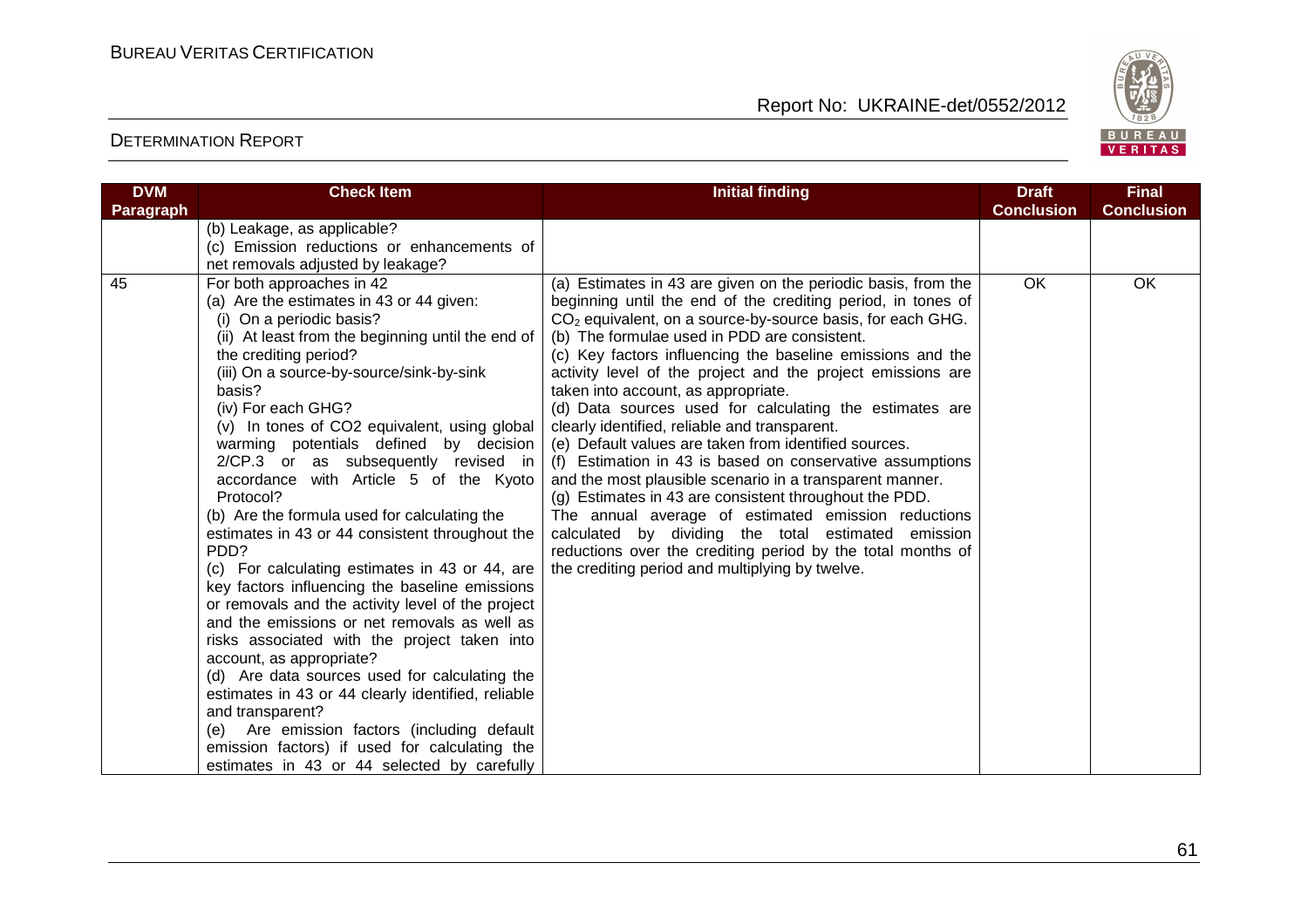

| <b>DVM</b>       | <b>Check Item</b>                                                                              | <b>Initial finding</b>                                                                                                                                                    | <b>Draft</b>                   | <b>Final</b>      |
|------------------|------------------------------------------------------------------------------------------------|---------------------------------------------------------------------------------------------------------------------------------------------------------------------------|--------------------------------|-------------------|
| <b>Paragraph</b> | balancing accuracy and reasonableness, and                                                     |                                                                                                                                                                           | <b>Conclusion</b>              | <b>Conclusion</b> |
|                  | appropriately justified of the choice?<br>(f) Is the estimation in 43 or 44 based on           |                                                                                                                                                                           |                                |                   |
|                  | conservative assumptions and the most<br>plausible scenarios in a transparent manner?          |                                                                                                                                                                           |                                |                   |
|                  | (g) Are the estimates in 43 or 44 consistent<br>throughout the PDD?                            |                                                                                                                                                                           |                                |                   |
|                  | Is the annual average of estimated<br>(h)<br>emission reductions or enhancements of net        |                                                                                                                                                                           |                                |                   |
|                  | removals calculated by dividing the total<br>reductions<br>estimated<br>emission<br>or         |                                                                                                                                                                           |                                |                   |
|                  | enhancements of net removals over<br>the<br>crediting period by the total months of the        |                                                                                                                                                                           |                                |                   |
| 46               | crediting period and multiplying by twelve?<br>If the calculation of the baseline emissions or | Illustrative ex-ante estimation of emission reduction is made                                                                                                             | <b>CAR 19</b>                  | <b>OK</b>         |
|                  | net removals is to be performed ex post, does                                                  | on the excel spreadsheet.                                                                                                                                                 | <b>CAR 20</b>                  | OK                |
|                  | the PDD include an illustrative ex ante<br>emissions or net removals calculation?              | CAR 19. Please add name of project and monitoring period<br>in calculation file for more precise identification.                                                          | <b>CAR 21</b><br><b>CAR 22</b> | OK<br>OK          |
|                  |                                                                                                | CAR 20. Please correct the rounding of "Total estimated<br>emission reduction for crediting period (tonnes of CO2<br>equivalent)"in Excel file on sheet PDD tables 1.     |                                |                   |
|                  |                                                                                                | CAR 21. Please correct the rounding of "Total estimated<br>emission reduction for the relevant period (tonnes of CO2<br>equivalent)" in Excel file on sheet PDD tables 1. |                                |                   |
|                  |                                                                                                | <b>CAR 22.</b> Please correct rounding of "Total" in Excel file on<br>sheet PDD tables 2.                                                                                 |                                |                   |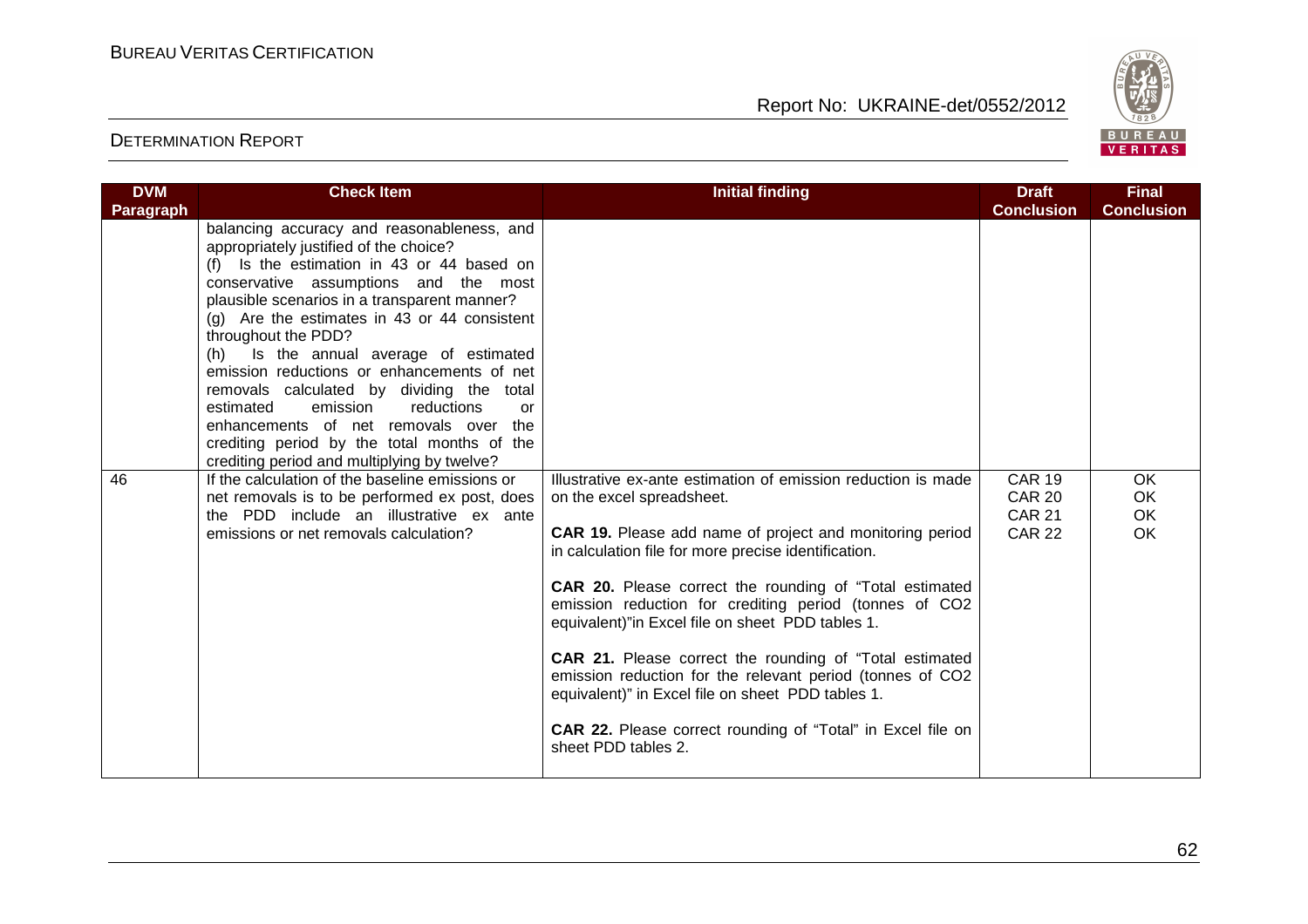

| <b>DVM</b><br>Paragraph | <b>Check Item</b>                                                                                                                                                                                                                                                                                                                                                                                                                                                                                                                                                                                                                                                                                                                                                                                                                                                                                                                    | <b>Initial finding</b>                 | <b>Draft</b><br><b>Conclusion</b> | <b>Final</b><br><b>Conclusion</b> |
|-------------------------|--------------------------------------------------------------------------------------------------------------------------------------------------------------------------------------------------------------------------------------------------------------------------------------------------------------------------------------------------------------------------------------------------------------------------------------------------------------------------------------------------------------------------------------------------------------------------------------------------------------------------------------------------------------------------------------------------------------------------------------------------------------------------------------------------------------------------------------------------------------------------------------------------------------------------------------|----------------------------------------|-----------------------------------|-----------------------------------|
|                         |                                                                                                                                                                                                                                                                                                                                                                                                                                                                                                                                                                                                                                                                                                                                                                                                                                                                                                                                      |                                        |                                   |                                   |
|                         |                                                                                                                                                                                                                                                                                                                                                                                                                                                                                                                                                                                                                                                                                                                                                                                                                                                                                                                                      |                                        |                                   |                                   |
|                         |                                                                                                                                                                                                                                                                                                                                                                                                                                                                                                                                                                                                                                                                                                                                                                                                                                                                                                                                      | Approved CDM methodology approach only |                                   |                                   |
| 47(a)                   | Is the estimation of emission reductions or<br>enhancements of net removals made in<br>accordance<br>with the<br>CDM<br>approved<br>methodology?                                                                                                                                                                                                                                                                                                                                                                                                                                                                                                                                                                                                                                                                                                                                                                                     | N/A                                    | N/A                               | N/A                               |
| 47(b)                   | Is the estimation of emission reductions or<br>enhancements of net removals presented in<br>the PDD:<br>- On a periodic basis?<br>- At least from the beginning until the end of<br>the crediting period?<br>- On a source-by-source/sink-by-sink basis?<br>- For each GHG?<br>$-$ In tones of $CO2$ equivalent, using global<br>warming potentials defined by decision 2/CP.3<br>or as subsequently revised in accordance with<br>Article 5 of the Kyoto Protocol?<br>- Are the formula used for calculating the<br>estimates consistent throughout the PDD?<br>- Are the estimates consistent throughout the<br>PDD?<br>- Is the annual average of estimated emission<br>reductions or enhancements of net removals<br>calculated by dividing the total estimated<br>emission reductions or enhancements of net<br>removals over the crediting period by the total<br>months of the crediting period and multiplying<br>by twelve? | N/A                                    | N/A                               | N/A                               |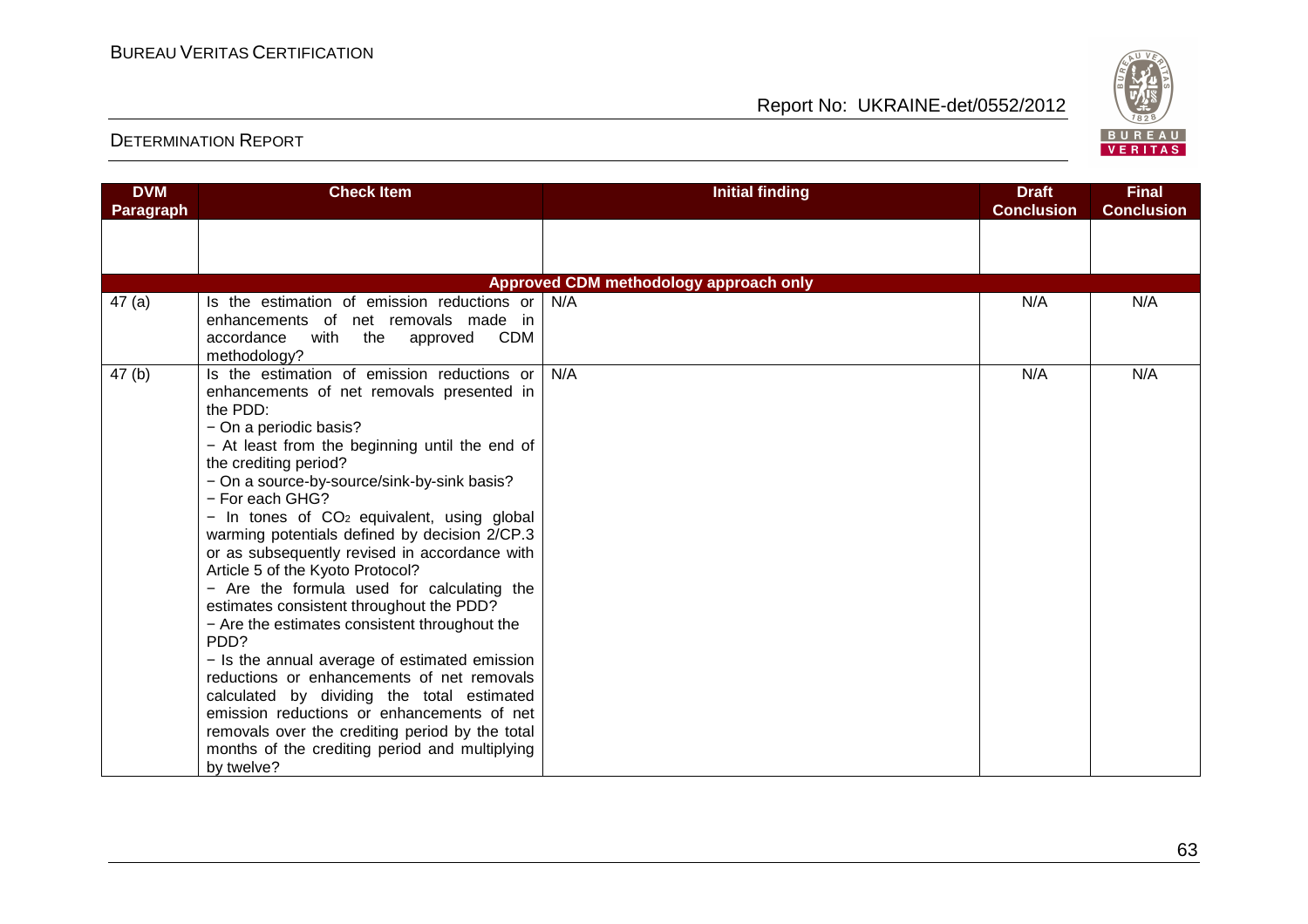

| <b>DVM</b> | <b>Check Item</b>                                                                                                                                                                                                                                                                                                                                                           | <b>Initial finding</b>                                                                                                                                                                                                                                                                                                                                                                                                                                                                                                                                                                                                                                                                                                                                                                                                                                                                                                                                                                                                                                                                                                                                                                                                                                                                                                                                            | <b>Draft</b>                                                    | <b>Final</b>                       |
|------------|-----------------------------------------------------------------------------------------------------------------------------------------------------------------------------------------------------------------------------------------------------------------------------------------------------------------------------------------------------------------------------|-------------------------------------------------------------------------------------------------------------------------------------------------------------------------------------------------------------------------------------------------------------------------------------------------------------------------------------------------------------------------------------------------------------------------------------------------------------------------------------------------------------------------------------------------------------------------------------------------------------------------------------------------------------------------------------------------------------------------------------------------------------------------------------------------------------------------------------------------------------------------------------------------------------------------------------------------------------------------------------------------------------------------------------------------------------------------------------------------------------------------------------------------------------------------------------------------------------------------------------------------------------------------------------------------------------------------------------------------------------------|-----------------------------------------------------------------|------------------------------------|
| Paragraph  |                                                                                                                                                                                                                                                                                                                                                                             |                                                                                                                                                                                                                                                                                                                                                                                                                                                                                                                                                                                                                                                                                                                                                                                                                                                                                                                                                                                                                                                                                                                                                                                                                                                                                                                                                                   | <b>Conclusion</b>                                               | <b>Conclusion</b>                  |
|            |                                                                                                                                                                                                                                                                                                                                                                             |                                                                                                                                                                                                                                                                                                                                                                                                                                                                                                                                                                                                                                                                                                                                                                                                                                                                                                                                                                                                                                                                                                                                                                                                                                                                                                                                                                   |                                                                 |                                    |
|            |                                                                                                                                                                                                                                                                                                                                                                             | <b>Environmental impacts</b>                                                                                                                                                                                                                                                                                                                                                                                                                                                                                                                                                                                                                                                                                                                                                                                                                                                                                                                                                                                                                                                                                                                                                                                                                                                                                                                                      |                                                                 |                                    |
| 48 (a)     | Does the PDD list and attach documentation on<br>the analysis of the environmental impacts of<br>the project, including transboundary impacts, in<br>accordance with procedures as determined by<br>the host Party?                                                                                                                                                         | Yes. For more detailed information, please, see section F.1<br>of the PDD.                                                                                                                                                                                                                                                                                                                                                                                                                                                                                                                                                                                                                                                                                                                                                                                                                                                                                                                                                                                                                                                                                                                                                                                                                                                                                        | <b>OK</b>                                                       | OK                                 |
| 48 (b)     | If the analysis in 48 (a) indicates that the<br>environmental<br>considered<br>impacts<br>are<br>significant by the project participants or the<br>host Party, does the PDD provide conclusion<br>and all references to supporting documentation<br>of an environmental impact assessment<br>undertaken in accordance with the procedures<br>as required by the host Party? | The full scope EIA in accordance with the Ukrainian<br>legislation has been conducted for each of the poultry farms<br>attributed to the proposed project.<br>In general, the environmental impact of the project activity<br>implementation is positive. Reducing of electricity<br>consumption has an indirect positive impact on the<br>environment through reduction of greenhouse gases and<br>other products of fuel combustion at thermal power plants.<br>Changing the methods of waste management reduces<br>pollution of groundwater with products of chicken manure<br>decomposition during its storage in lagoons and in<br>excavated storage pits that also significantly effects on the<br>conditions for the growth of pathogenic flora that may also<br>spread through groundwater. In addition, less amount of<br>manure anaerobic fermentation products release into the<br>atmosphere, not only methane that in toxicology is classified<br>as industrial poisons, but also ammonia, hydrogen sulfide<br>and carbon monoxide. The applied methods of poultry<br>manure composting can be used as fertilizers, a valuable<br>recovery of soil fertility.<br>Implementation of the project activity also has a positive<br>social impact through removing of the concentrated odor of<br>chicken manure storage facilities and improving working | <b>CAR 23</b><br><b>CAR 24</b><br><b>CAR 25</b><br><b>CL 04</b> | OK<br>OK<br><b>OK</b><br><b>OK</b> |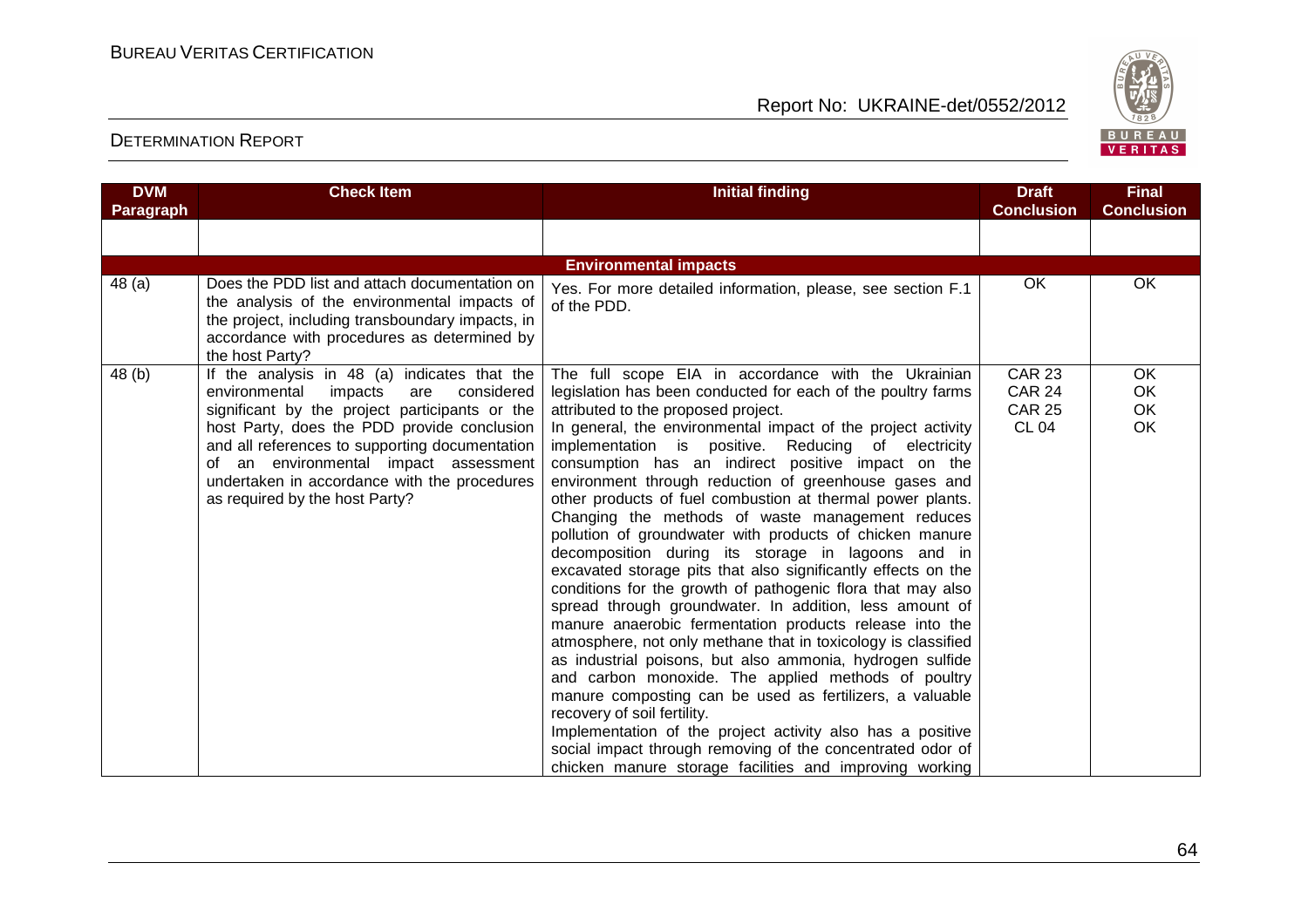

| <b>DVM</b><br>Paragraph | <b>Check Item</b>                                                                                                                                                                                                                 | <b>Initial finding</b>                                                                                                                                                                                                                                                                                                                                                                                                                                                                                                                                                                                                                                                                                                                                                                                                                                                                                                                                                                                                                                                            | <b>Draft</b><br><b>Conclusion</b> | <b>Final</b><br><b>Conclusion</b> |
|-------------------------|-----------------------------------------------------------------------------------------------------------------------------------------------------------------------------------------------------------------------------------|-----------------------------------------------------------------------------------------------------------------------------------------------------------------------------------------------------------------------------------------------------------------------------------------------------------------------------------------------------------------------------------------------------------------------------------------------------------------------------------------------------------------------------------------------------------------------------------------------------------------------------------------------------------------------------------------------------------------------------------------------------------------------------------------------------------------------------------------------------------------------------------------------------------------------------------------------------------------------------------------------------------------------------------------------------------------------------------|-----------------------------------|-----------------------------------|
|                         |                                                                                                                                                                                                                                   | conditions at poultry farms. Since most of the farms are<br>located in rural areas, where the use of well water is<br>widespread, the reduction of groundwater pollution has<br>positive effects on health of locals.<br>No transboundary effects are not identified. Impacts that<br>occur in any other country, and caused by the<br>implementation of this project physically located entirely<br>within Ukraine, were not identified.<br>CAR 23. Please, add to PDD more detailed information<br>about environmental statistical reporting of the enterprises.<br><b>CAR 24.</b> Please, correct the reference to "Instruction on<br>procedure of calculation and payment for environmental<br>pollution tax # 162 approved by the Ministry of<br>Environmental Protection and Nuclear Safety of Ukraine and<br>State Tax Administration of Ukraine dated 19/07/99" which<br>currently became invalid.<br>CAR 25. Please correct ecological tax for manure: it is<br>1,25UAH instead of 125 UAH. Please, see reference 8.<br>CL 04. Please clarify the term "full-scale EIA". |                                   |                                   |
|                         |                                                                                                                                                                                                                                   | <b>Stakeholder consultation</b>                                                                                                                                                                                                                                                                                                                                                                                                                                                                                                                                                                                                                                                                                                                                                                                                                                                                                                                                                                                                                                                   |                                   |                                   |
| 49                      | If stakeholder consultation was undertaken in<br>accordance with the procedure as required by<br>the host Party, does the PDD provide:<br>A list of stakeholders from whom<br>(a)<br>comments on the projects have been received, | The public was informed on plans to build new facilities and<br>departments of the farm, and their substantial reconstruction,<br>by posting information on the company website and though<br>carrying out press conferences about the plans of<br>"Avangard", following which the publications were prepared                                                                                                                                                                                                                                                                                                                                                                                                                                                                                                                                                                                                                                                                                                                                                                     | <b>CL 05</b>                      | <b>OK</b>                         |
|                         | if any?                                                                                                                                                                                                                           | to be available for public both in print and online. Informing of                                                                                                                                                                                                                                                                                                                                                                                                                                                                                                                                                                                                                                                                                                                                                                                                                                                                                                                                                                                                                 |                                   |                                   |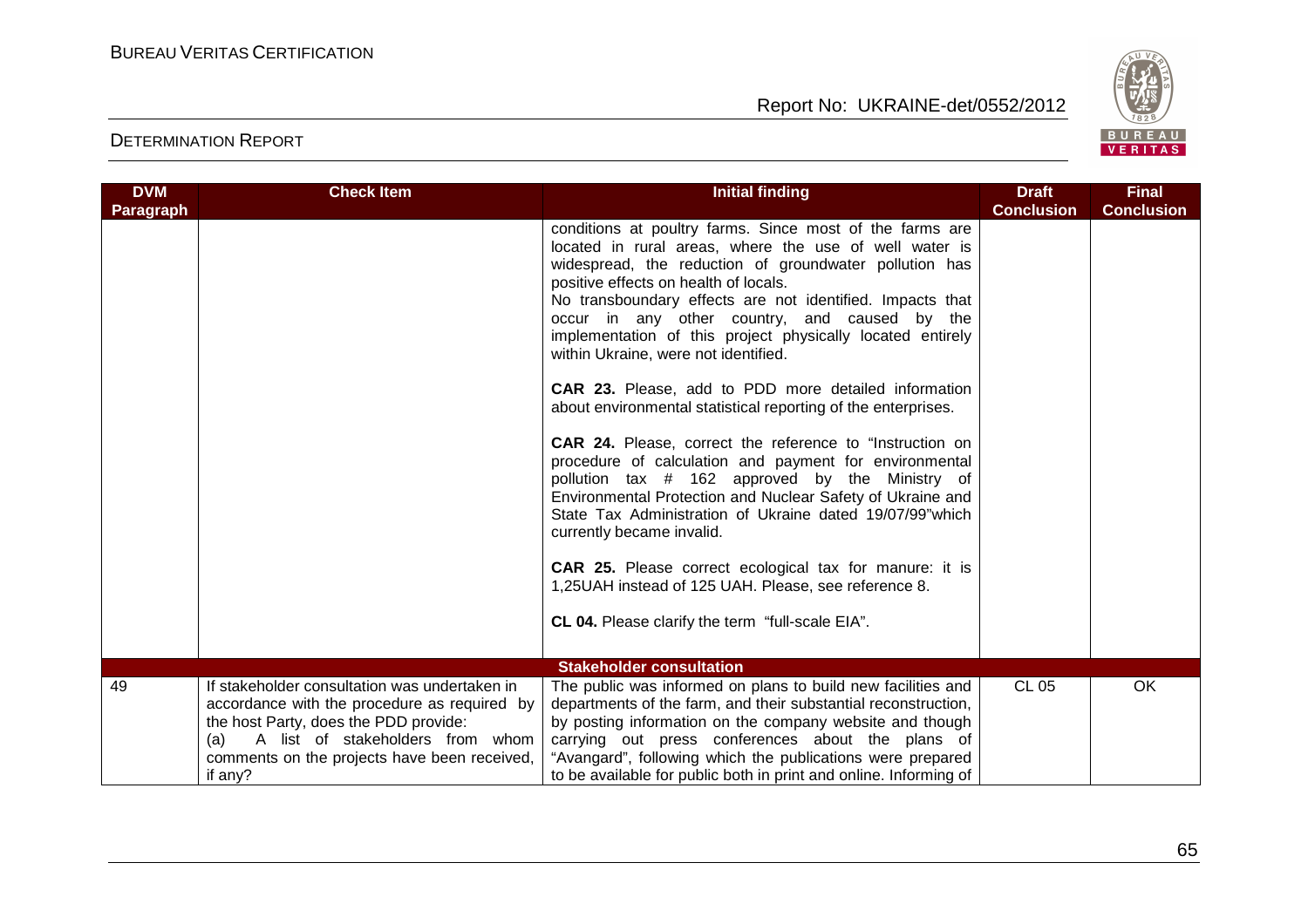

| <b>DVM</b><br>Paragraph | <b>Check Item</b>                                                                                               | Initial finding                                                                                                                                                                                                                                                                                                                                                          | <b>Draft</b><br><b>Conclusion</b> | <b>Final</b><br><b>Conclusion</b> |  |  |  |  |
|-------------------------|-----------------------------------------------------------------------------------------------------------------|--------------------------------------------------------------------------------------------------------------------------------------------------------------------------------------------------------------------------------------------------------------------------------------------------------------------------------------------------------------------------|-----------------------------------|-----------------------------------|--|--|--|--|
|                         | (b) The nature of the comments?<br>A description on whether and how the<br>(C)<br>comments have been addressed? | stakeholders was conducted as a part of mandatory<br>publication of Statement on impact in the local media in<br>accordance with the procedure of preparation and<br>examination of the EIA approved by the State Construction<br>Standard DBN A.2.2.-1-2003.<br>CL 05. Please, provide information about support to the<br>project by central and regional authorities. |                                   |                                   |  |  |  |  |
|                         |                                                                                                                 | Determination regarding small-scale projects (additional elements for assessment)_Paragraphs 50 - 57_Not applicable                                                                                                                                                                                                                                                      |                                   |                                   |  |  |  |  |
|                         |                                                                                                                 | Determination regarding land use, land-use change and forestry projects _Paragraphs 58 - 64(d)_Not applicable                                                                                                                                                                                                                                                            |                                   |                                   |  |  |  |  |
|                         | Determination regarding programmes of activities Paragraphs 66 - 73 Not applicable                              |                                                                                                                                                                                                                                                                                                                                                                          |                                   |                                   |  |  |  |  |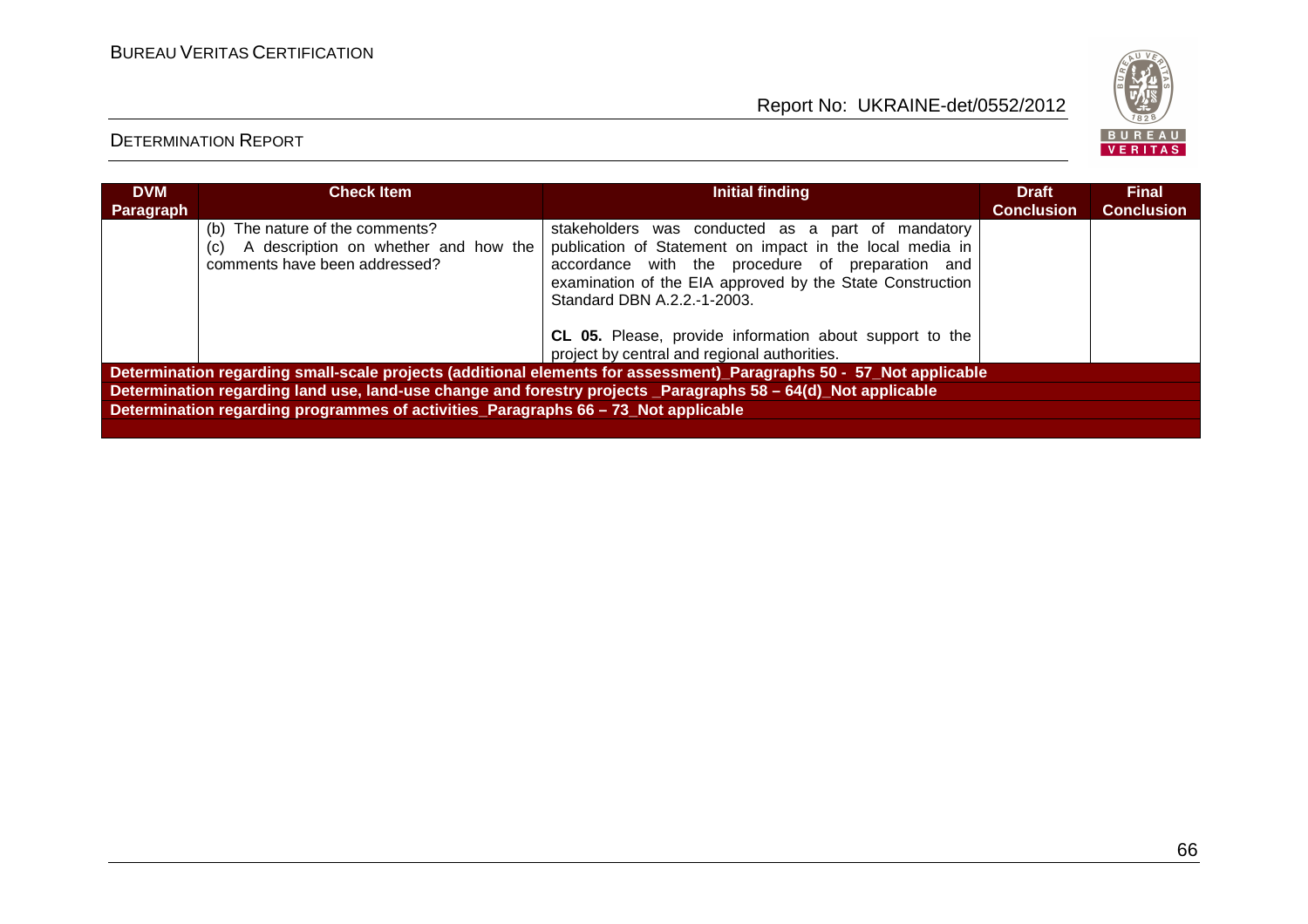

# DETERMINATION REPORT

# **Table 2 Resolution of Corrective Action and Clarification Requests**

| Draft report clarifications and<br>corrective<br>action requests by validation team                                | Ref. to<br>checklist<br>question<br>in table 1 | <b>Summary</b><br>project<br>participant  <br><b>of</b><br>response                                                           | <b>Determination team conclusion</b>                             |
|--------------------------------------------------------------------------------------------------------------------|------------------------------------------------|-------------------------------------------------------------------------------------------------------------------------------|------------------------------------------------------------------|
| CAR 01. Please, try to fit information of A.2<br>into two pages.                                                   |                                                | Section A.2 was fitted into two pages.<br>Please, see the updated version of<br><b>PDD 2.0</b>                                | Due to the amendments made<br>in the PDD, CAR 01 is closed.      |
| CAR 02. Please, adjust table format in Annex<br>to the requirements of JI PDD form, version<br>01.                 |                                                | In PDD version 2.0 table format of the<br>table in the Annex 1 was adjusted to<br>requirements of JI PDD form, version<br>01. | The PDD has been corrected.<br>CAR 02 is closed.                 |
| CAR 03. Please, add information to the table<br>2 of Annex 1 and to Section A.3.                                   |                                                | The required changes were made to<br>PDD version 2.0.                                                                         | Necessary corrections have<br>been made. The issue is<br>closed. |
| <b>CAR</b><br>04.<br>Please,<br>geographical<br>add<br>identification of the<br>coordinates for better<br>project. |                                                | Geographical coordinates were<br>added.<br>Please, see the updated version of<br>PDD 2.0.                                     | Necessary corrections have<br>been made. The issue is<br>closed. |
| CAR 05. Please, correct table numbering.                                                                           |                                                | Table numbering was corrected<br>in PDD version 2.0                                                                           | The PDD has been corrected.<br>CAR 05 is closed.                 |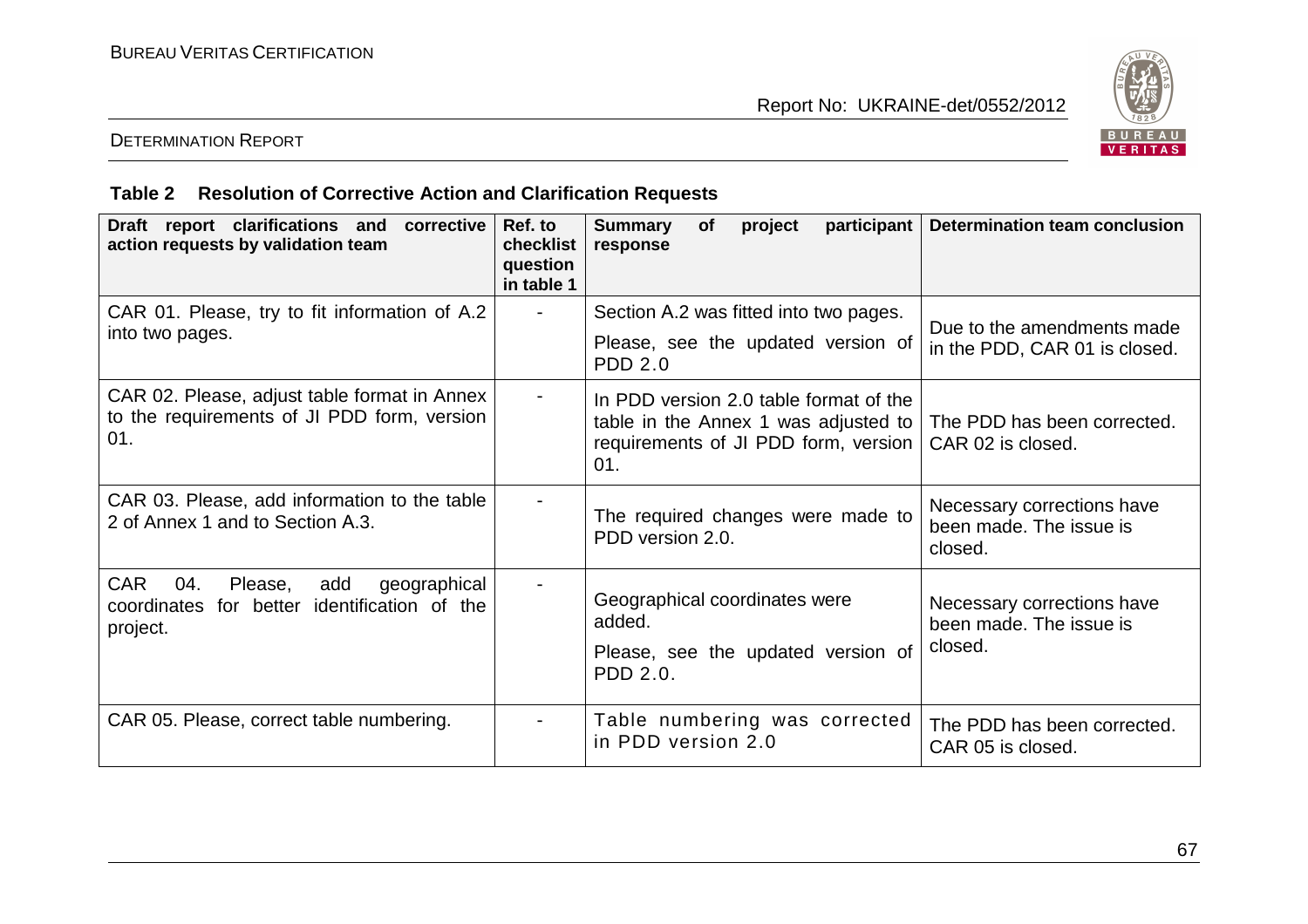

| CAR 06. Please correct rounding in "Total<br>estimated emission reductions over the<br>crediting period (tonnes of CO2 equivalent)".   |    | Rounding was corrected<br>Please, see the updated version of<br><b>PDD 2.0</b>                                                                                        | The PDD has been corrected.<br>CAR 06 is closed.                 |
|----------------------------------------------------------------------------------------------------------------------------------------|----|-----------------------------------------------------------------------------------------------------------------------------------------------------------------------|------------------------------------------------------------------|
| CAR 07. Please correct rounding in Total<br>estimated emission reductions<br>for<br>the<br>relevant period (tonnes of CO2 equivalent). |    | Rounding was corrected<br>Please, see the updated version of<br>PDD 2.0.                                                                                              | Necessary corrections have<br>been made. The issue is<br>closed. |
| CAR 08. Letter of Approval by the Parties<br>involved was not provided.                                                                | 19 | Positive determination opinion is<br>requisite for LoA application. LoA will<br>be provided immediately upon its<br>receipt.                                          |                                                                  |
|                                                                                                                                        |    | Written project approval by the other<br>Party, which participates in JI project<br>except the Host Party, will be received<br>by the time of the first verification. | Pending.                                                         |
|                                                                                                                                        |    | Please see updated version of PDD<br>2.0.                                                                                                                             |                                                                  |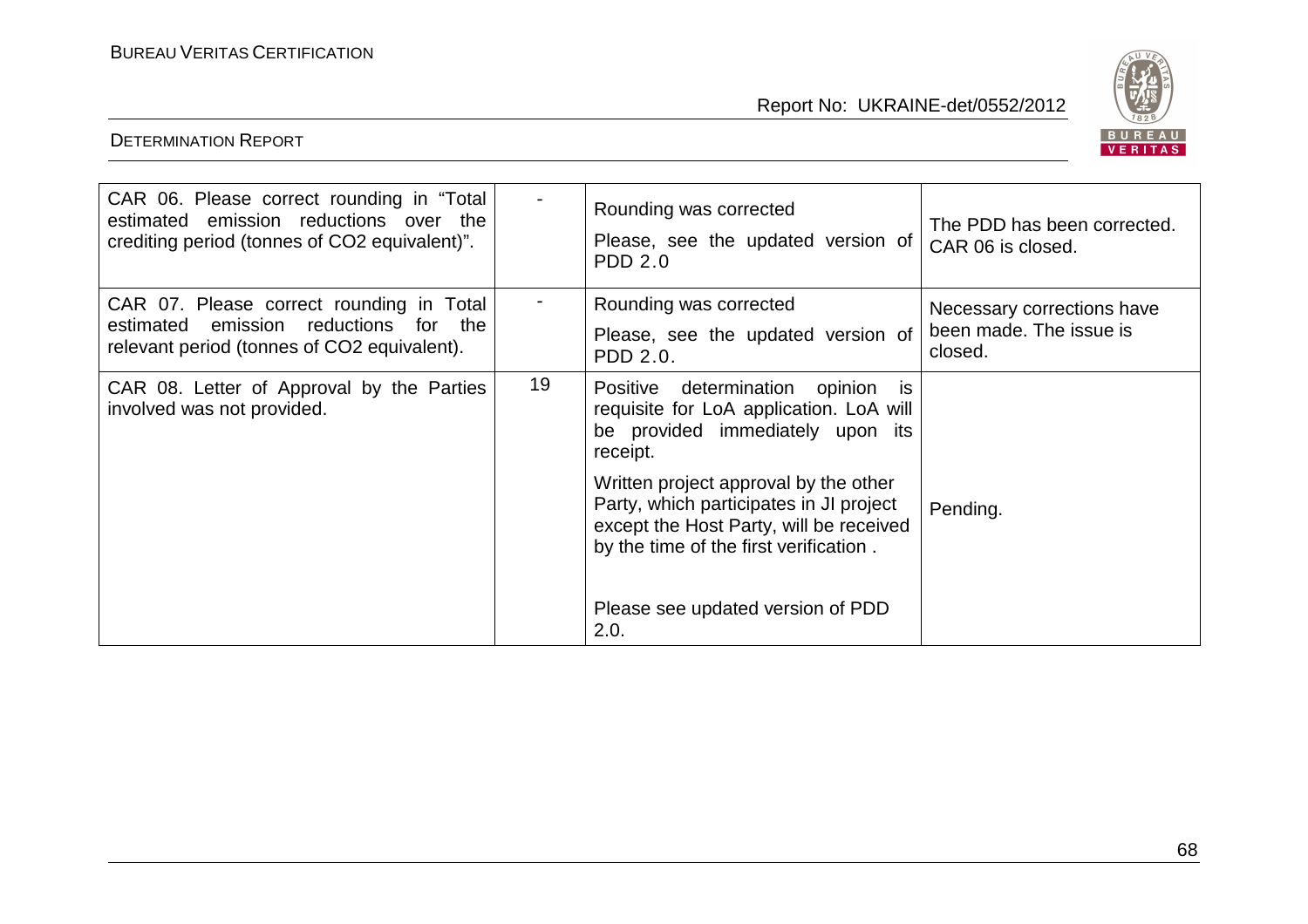DETERMINATION REPORT

Report No: UKRAINE-det/0552/2012



CAR 09. PDD has to demonstrate that | 29(b) | The following text was added into providing a loan or other financial decisions were made taking into account CDM incentive. were provided to AIE. CAR 10. The data indicated in the table 8 is 29 (b)

| 07111 00. 1 00 1100 10 001110110110110 11101<br>providing a loan or other financial decisions<br>were made taking into account CDM<br>incentive.                                                                                | 20 INT | $1110$ 101101111114 10Al 1100 00000 11110<br>PDD version 2.0: possibilities of<br>attracting additional funds by selling<br>emission reduction units due to<br>realization of the project under Kyoto<br>Protocol were taken into account in<br>the time of decision making about the<br>project. All supporting documents<br>were provided to AIE. | Necessary corrections have<br>been made, CAR 09 is closed. |
|---------------------------------------------------------------------------------------------------------------------------------------------------------------------------------------------------------------------------------|--------|-----------------------------------------------------------------------------------------------------------------------------------------------------------------------------------------------------------------------------------------------------------------------------------------------------------------------------------------------------|------------------------------------------------------------|
| CAR 10. The data indicated in the table 8 is<br>not a country risk premium, but reflects the<br>size of cumulative risk premium, including risk<br>premium for equity. Correct numbers from<br>your source should be indicated. | 29(b)  | Table 8 was changed accordingly (its<br>number was changed to 5).<br>Please, see the updated version of<br>PDD 2.0.                                                                                                                                                                                                                                 | Necessary corrections have<br>been made, CAR 10 is closed. |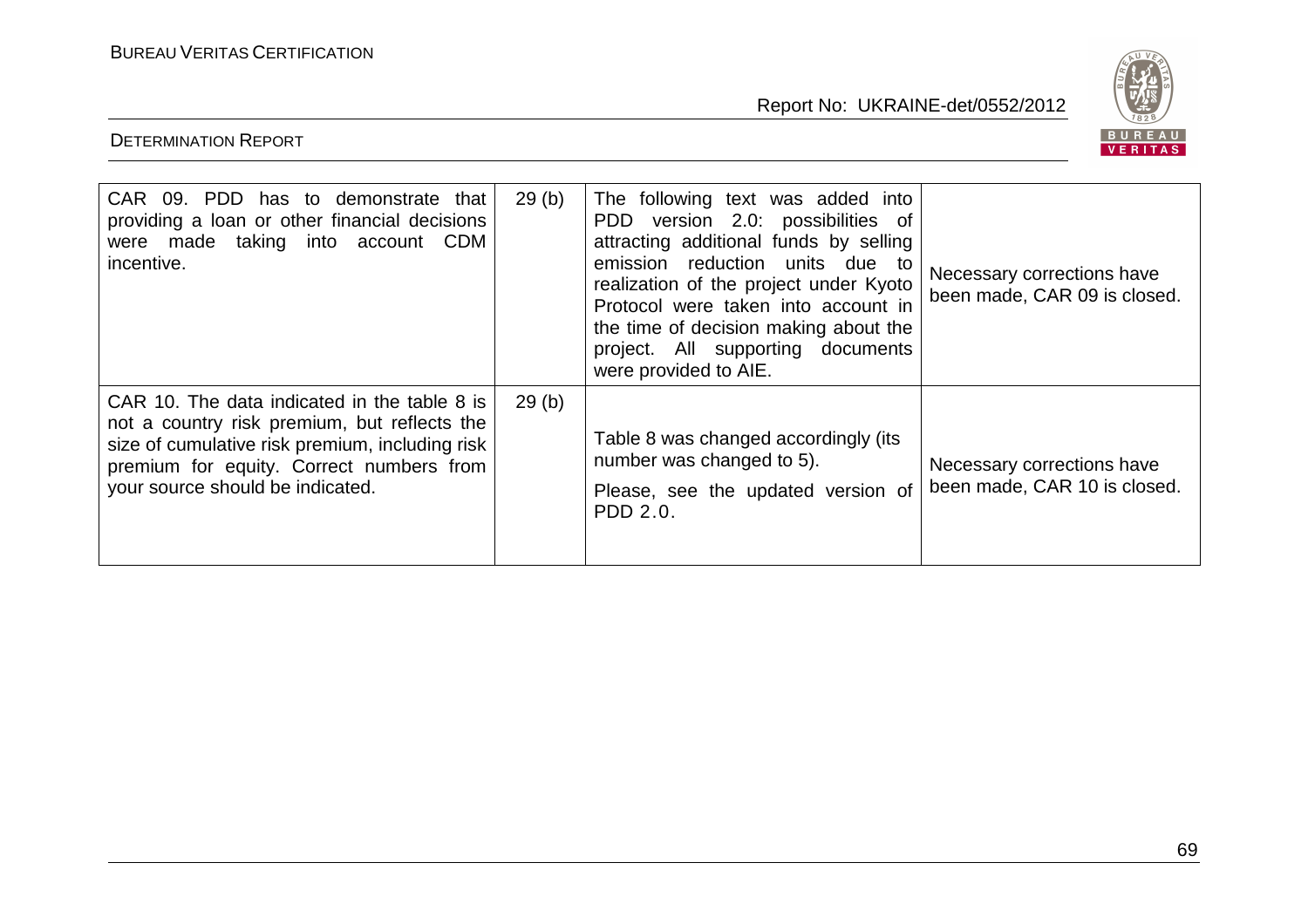

| CL 01. Please, explain in more detail, why<br>financing could not be attracted for realization<br>of this project by the enterprise itself. | 29(b)        | The Enterprises, involved in the<br>project activity, were not able to attract<br>more financing due to their bad<br>economic situation under conditions of<br>economic crisis of Ukrainian sugar<br>industry.<br>In order to get bank loan the positive<br>credit history, evidences of stable<br>profitable operation are required,<br>which was not feasible at the time of<br>decision making about the project. | Based on the explanation<br>received, CL 01 is closed.   |
|---------------------------------------------------------------------------------------------------------------------------------------------|--------------|----------------------------------------------------------------------------------------------------------------------------------------------------------------------------------------------------------------------------------------------------------------------------------------------------------------------------------------------------------------------------------------------------------------------|----------------------------------------------------------|
| CAR 11. Please, indicate project starting and<br>ending dates in Section C.2.                                                               | 34(a)        | Project starting and ending dates were<br>added to Section C.2.<br>Please, see the updated version of<br>PDD 2.0.                                                                                                                                                                                                                                                                                                    | The PDD has been corrected.<br>CAR 11 is closed.         |
| CL 02. Clarify please electricity consumption<br>class of given project.                                                                    | 36(b)<br>(v) | All enterprises which are involved in<br>the project activity are consumers of<br>second class electricity. All necessary<br>documents were provided to AIE.                                                                                                                                                                                                                                                         | Based on the documentation<br>received, CL 02 is closed. |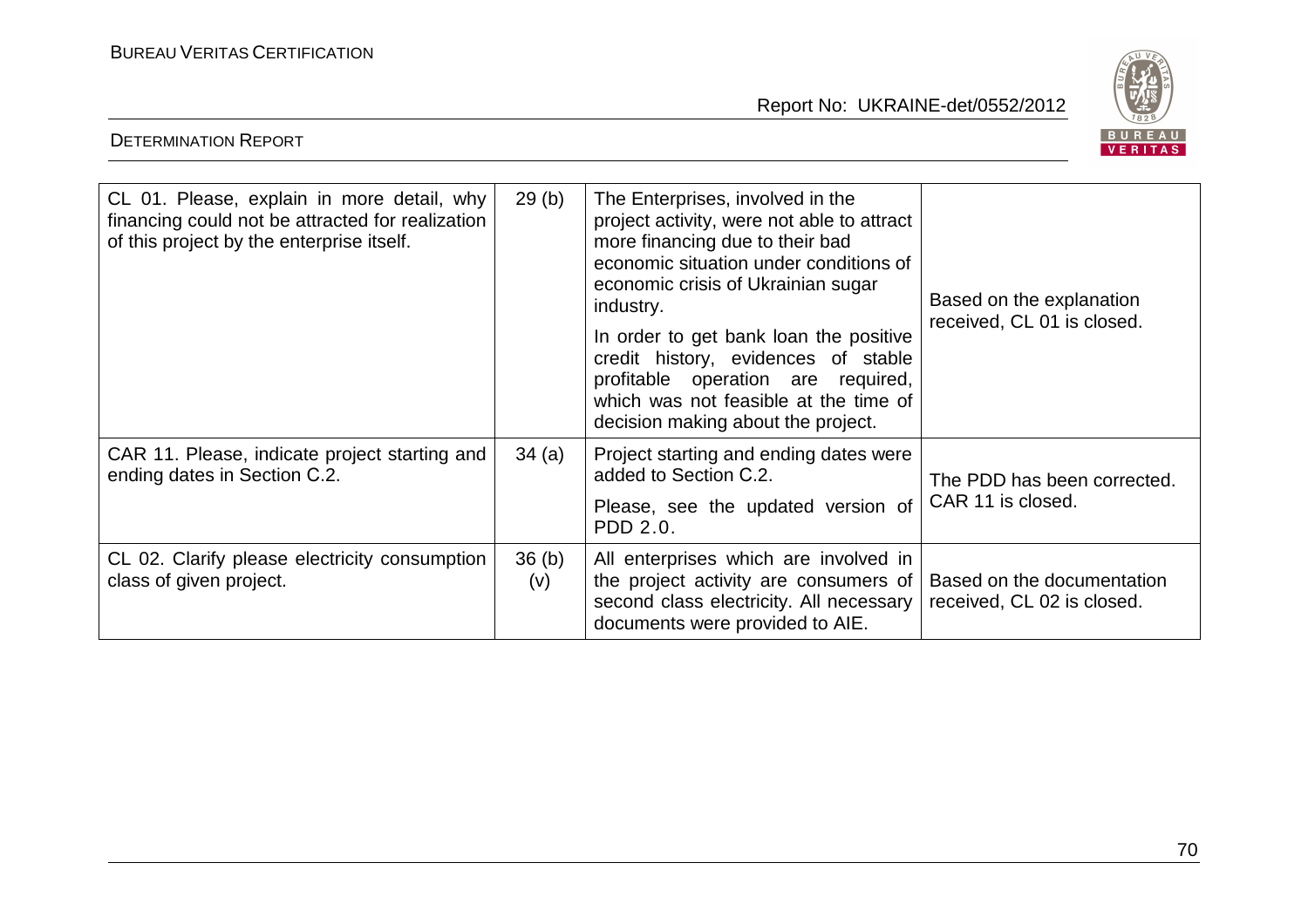

| CL 03. Please clarify the annual methane<br>conversion factor and methane density. In<br>reference 14 they are absent. | 36(f)<br>(vii) | In the reference 14, pages of<br>document in its English version were<br>provided.                                                       |                                                            |
|------------------------------------------------------------------------------------------------------------------------|----------------|------------------------------------------------------------------------------------------------------------------------------------------|------------------------------------------------------------|
|                                                                                                                        |                | References on pages were corrected<br>in updated version of PDD, version<br>2.0.                                                         | The PDD has been corrected.<br>CL 03 is closed.            |
|                                                                                                                        |                | Methane density is in description of<br>formula 10.23. (transformation<br>coefficient of $m^3$ CH <sub>4</sub> into tonne of<br>$CH4$ ). |                                                            |
| CAR 12. Please, add to PDD more detailed<br>information about monitoring equipment.                                    | 36 (i)         | information about<br>detailed<br>More<br>monitoring equipment was added to<br>PDD version 2.0.                                           | The PDD has been corrected.<br>CAR 12 is closed.           |
| <b>CAR</b><br>13.<br>Please,<br>add<br>detailed<br>more<br>information about responsible<br>people to<br>Section D.4.  | 36(j)          | More detailed information about<br>responsible people was added<br>to Section D.4                                                        | Necessary corrections have<br>been made, CAR 13 is closed. |
|                                                                                                                        |                | Please, see the updated version of<br>PDD 2.0.                                                                                           |                                                            |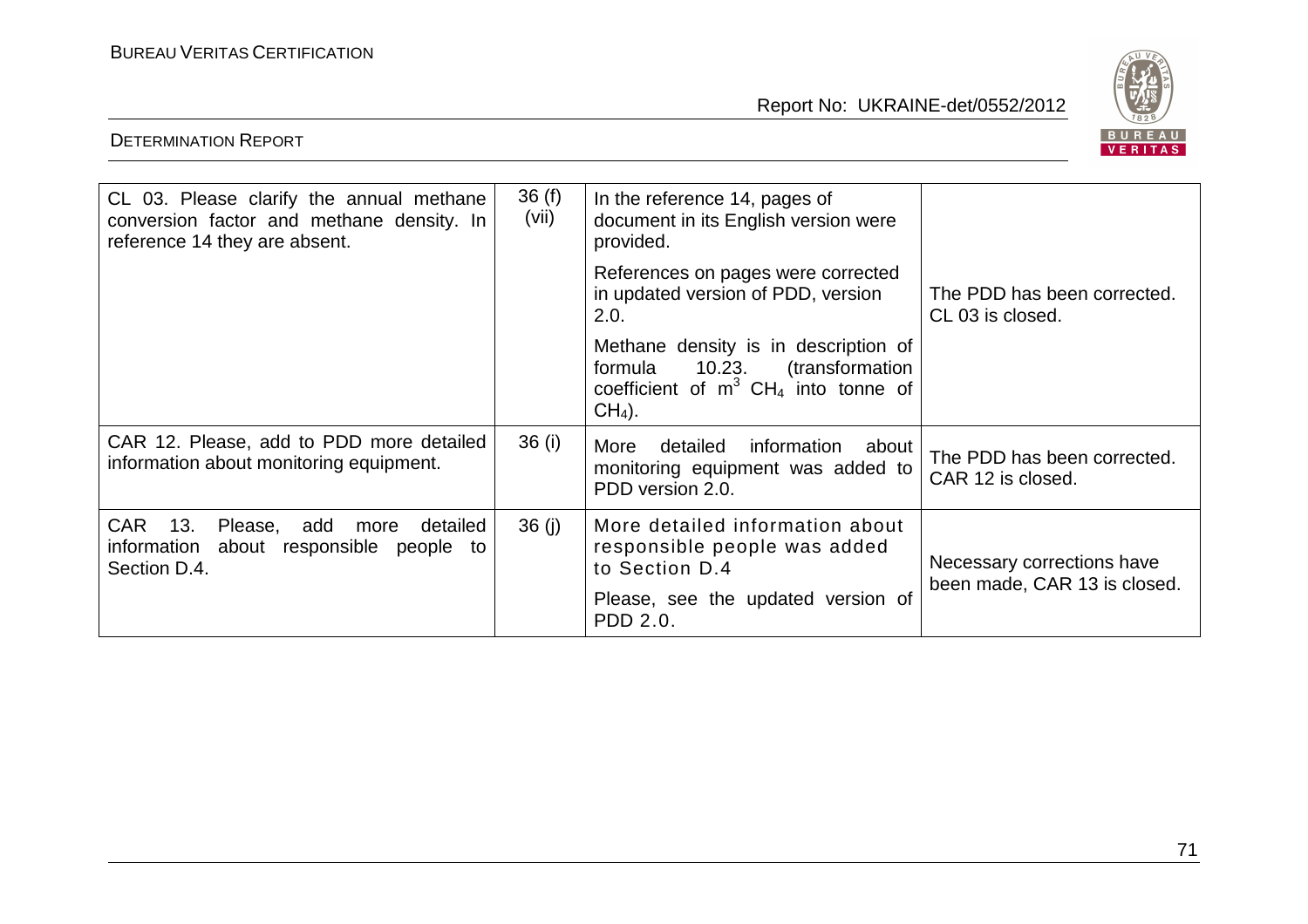DETERMINATION REPORT

Report No: UKRAINE-det/0552/2012



| CAR 14. Please correct rounding of "Project<br>emissions due to electricity consumption" and<br>emissions due to<br>anaerobic<br>"Project<br>fermentation of manure" and Total project<br>emissions during the first crediting period.<br>Table 8.         | 43 | The rounding was corrected.<br>Please, see the updated version of<br>PDD 2.0. | Necessary corrections have<br>been made, CAR 14 is closed. |
|------------------------------------------------------------------------------------------------------------------------------------------------------------------------------------------------------------------------------------------------------------|----|-------------------------------------------------------------------------------|------------------------------------------------------------|
| CAR 15. Please correct rounding of "Project"<br>emissions due to electricity consumption" and<br>emissions<br>due<br>"Project<br>to<br>anaerobic<br>fermentation of manure" and Total project<br>emissions during the first crediting period.<br>Table 14. | 43 | The rounding was corrected.<br>Please, see the updated version of<br>PDD 2.0. | The PDD has been corrected.<br>CAR 15 is closed.           |
| <b>CAR</b><br>16.<br>Please<br>correct<br>rounding<br>0f<br>"Emission reductions during the first crediting<br>period" and "Total emission reductions after<br>the first crediting period". Table 16.                                                      | 43 | The rounding was corrected.<br>Please, see the updated version of<br>PDD 2.0. | The PDD has been corrected.<br>CAR 16 is closed.           |
| <b>CAR</b><br>17.<br>Please<br>correct<br>rounding<br>of<br>"Estimated project emissions (tonnes of CO2<br>equivalent)".                                                                                                                                   | 43 | The rounding was corrected.<br>Please, see the updated version of<br>PDD 2.0. | Necessary corrections have<br>been made, CAR 17 is closed. |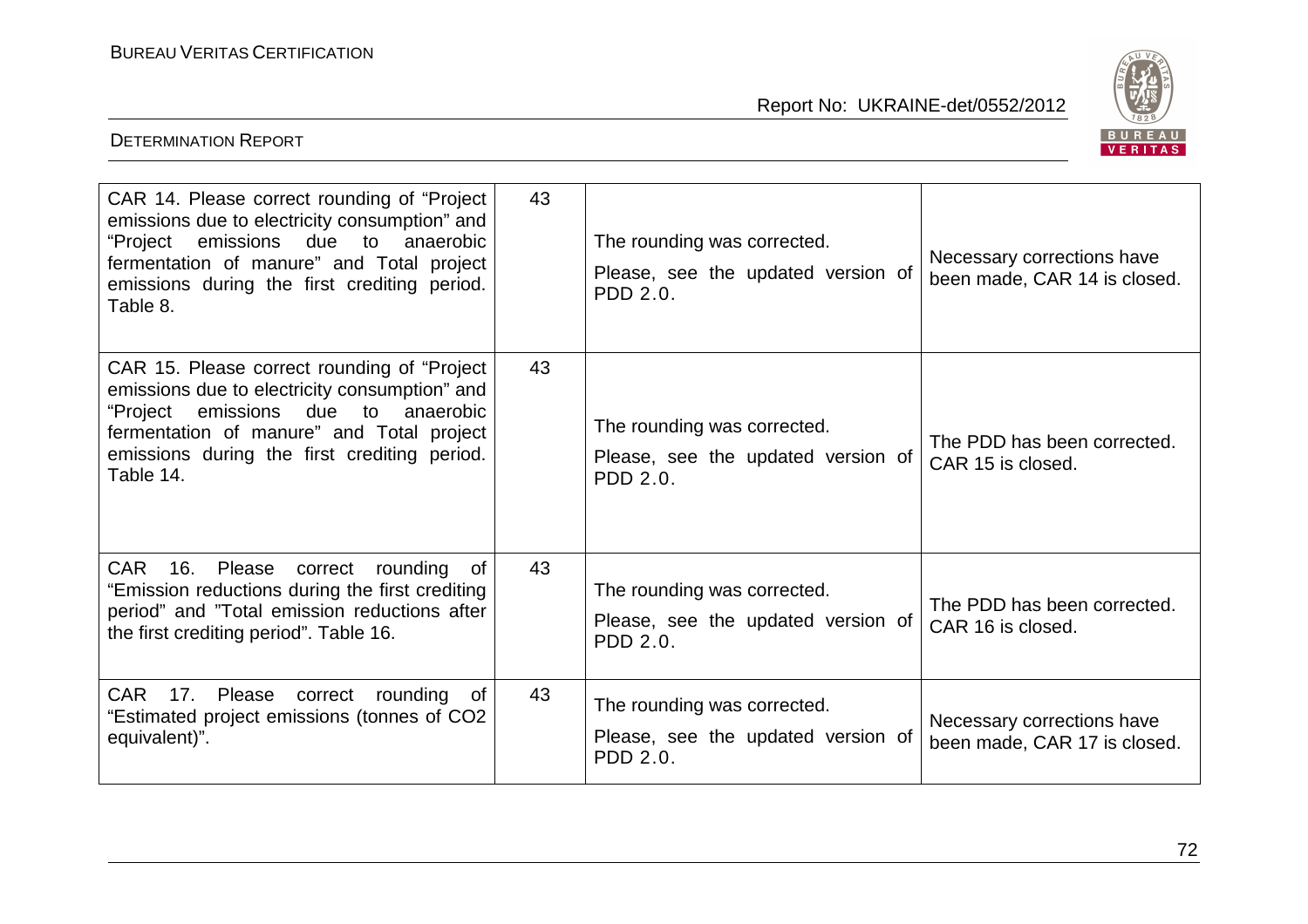Report No: UKRAINE-det/0552/2012



## DETERMINATION REPORT

| CAR 18. Please correct rounding "Total<br>(tonnes of CO2 equivalent)" in Table 19.                                                                                           | 43 | The rounding was corrected.<br>Please, see the updated version of<br>PDD 2.0.                                     | Necessary corrections have<br>been made, CAR 18 is closed. |
|------------------------------------------------------------------------------------------------------------------------------------------------------------------------------|----|-------------------------------------------------------------------------------------------------------------------|------------------------------------------------------------|
| CAR 19. Please add name of project and<br>monitoring period in calculation file for more<br>precise identification.                                                          | 46 | Name of project was added into<br>the calculation file.<br>Please, see the updated version of<br>calculation 3.0. | Necessary corrections have<br>been made. CAR 19 is closed. |
| CAR 20. Please correct the rounding of "Total"<br>estimated emission reduction for crediting<br>period (tonnes of CO2 equivalent)"in Excel<br>file on sheet PDD tables 1.    | 46 | The rounding was corrected<br>Please, see the updated version of<br>calculation 3.0.                              | Necessary corrections have<br>been made, CAR 20 is closed. |
| CAR 21. Please correct the rounding of "Total<br>estimated emission reduction for the relevant<br>period (tonnes of CO2 equivalent)" in Excel<br>file on sheet PDD tables 1. | 46 | The rounding was corrected<br>Please, see the updated version of<br>calculation 3.0.                              | Necessary corrections have<br>been made. CAR 21 is closed. |
| CAR 22. Please correct rounding of "Total" in<br>Excel file on sheet PDD tables 2.                                                                                           | 46 | The rounding was corrected<br>Please, see the updated version of<br>calculation 3.0.                              | Necessary corrections have<br>been made. CAR 22 is closed. |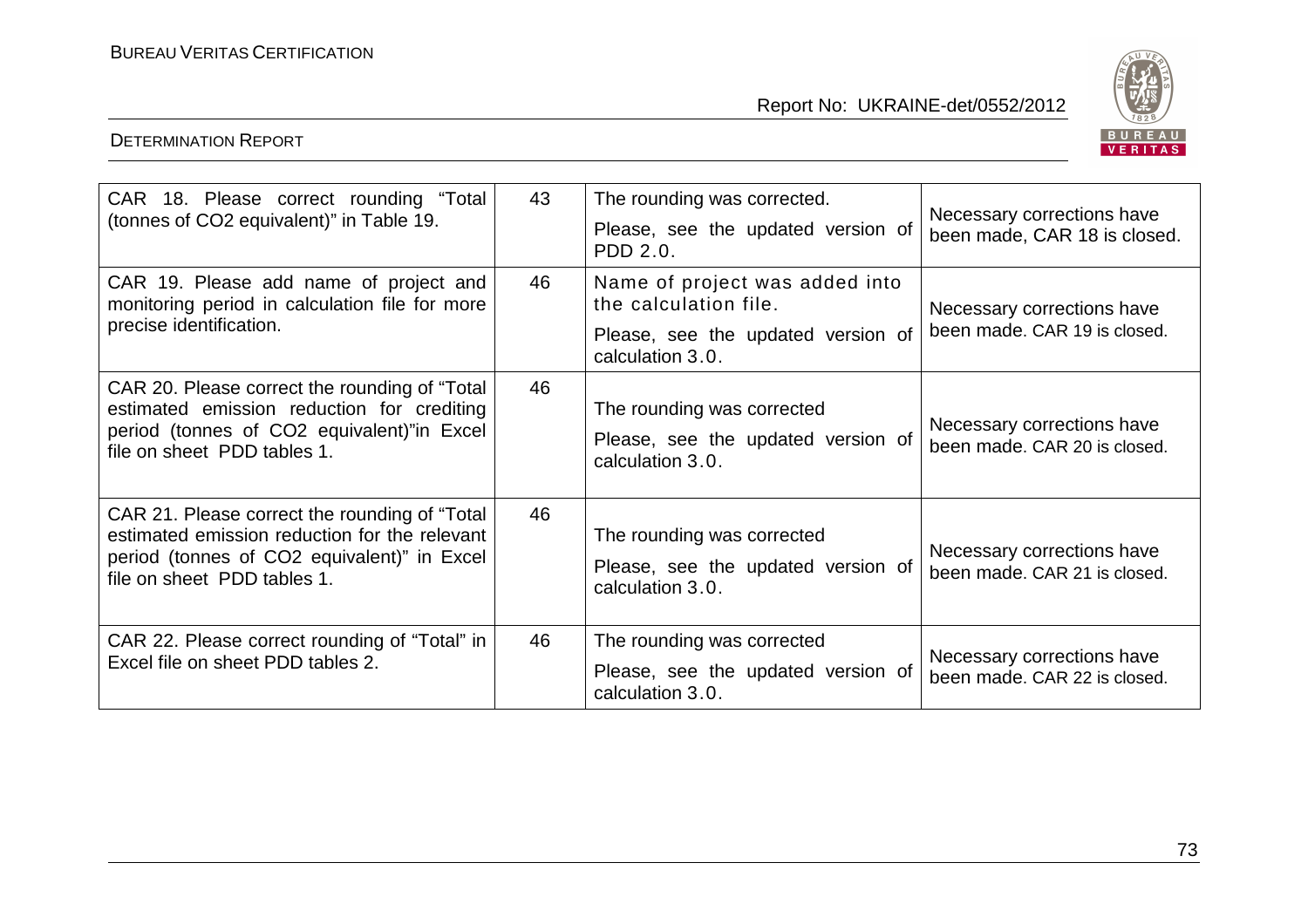Report No: UKRAINE-det/0552/2012



## DETERMINATION REPORT

| CAR 23. Please, add to PDD more detailed<br>information about environmental statistical<br>reporting of the enterprises. | 48 (b) | Statistical reporting on environmental<br>impacts of the enterprises is<br>performed by filling in the following<br>statistical forms: # 2 tp-air "Report on<br>atmospheric air protection"; #1-waste<br>"Waste treatment"; # 2-TP (vodgosp)<br>"Report on the use of water". | The PDD has been corrected.<br>CAR 23 is closed. |
|--------------------------------------------------------------------------------------------------------------------------|--------|-------------------------------------------------------------------------------------------------------------------------------------------------------------------------------------------------------------------------------------------------------------------------------|--------------------------------------------------|
|                                                                                                                          |        | This information was added to<br>Section <sub>F2</sub> .                                                                                                                                                                                                                      |                                                  |
|                                                                                                                          |        | Please, see the updated version of<br>PDD 2.0.                                                                                                                                                                                                                                |                                                  |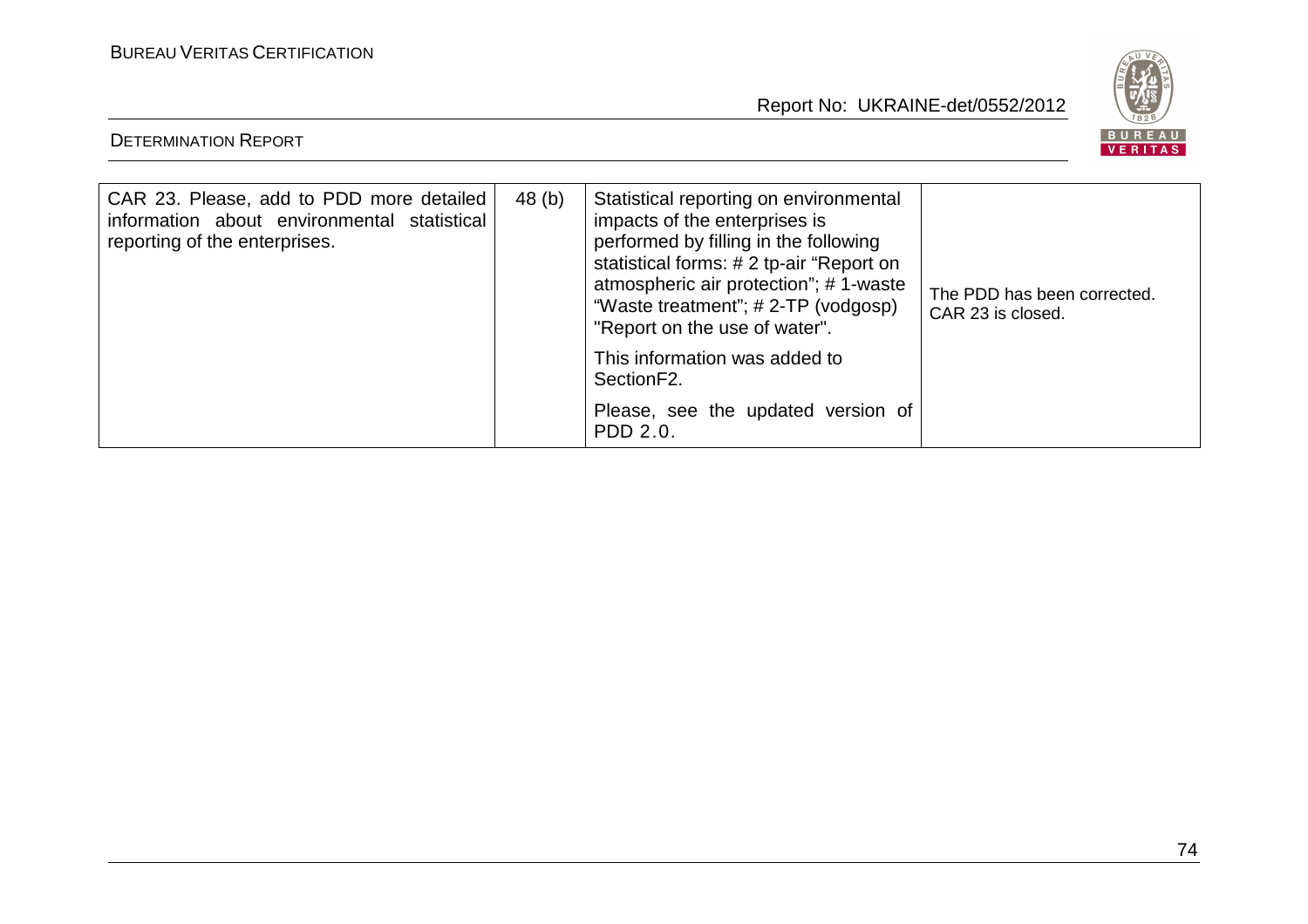DETERMINATION REPORT

Report No: UKRAINE-det/0552/2012



| CAR 24. Please, correct the reference to<br>"Instruction on procedure of calculation and<br>payment for environmental pollution tax #162<br>approved by the Ministry of Environmental<br>Protection and Nuclear Safety of Ukraine and<br>State Tax Administration of Ukraine dated<br>19/07/99" which currently became invalid. | 48 (b) | Because of the fact that at the time of<br>decision making about the project this<br>Instruction was in force, its referencing<br>is valid and therefore was not<br>corrected. Instead it was made more<br>accurate in the following way: "In<br>with<br>accordance<br>Instruction<br><b>on</b><br>procedure of calculation and payment<br>for environmental pollution tax # 162<br>approved by the<br>Ministry<br>of<br><b>Environmental Protection and Nuclear</b><br>Safety of Ukraine and State Tax<br>Ukraine<br>Administration of<br>dated<br>19/07/99<br>with<br>changes<br>and<br>amendments adopted by the Order of<br>Ministry of Environmental Protection<br>and Nuclear Safety of Ukraine # 24/37<br>dated 27/01/2000, which was in force<br>at the time of decision making about<br>project implementation, in case of<br>overlimiting waste disposal the fine is<br>paid a five times the amount of the fee<br>for waste disposal". | Based on the explanation<br>received, CAR 24 is closed. |
|---------------------------------------------------------------------------------------------------------------------------------------------------------------------------------------------------------------------------------------------------------------------------------------------------------------------------------|--------|---------------------------------------------------------------------------------------------------------------------------------------------------------------------------------------------------------------------------------------------------------------------------------------------------------------------------------------------------------------------------------------------------------------------------------------------------------------------------------------------------------------------------------------------------------------------------------------------------------------------------------------------------------------------------------------------------------------------------------------------------------------------------------------------------------------------------------------------------------------------------------------------------------------------------------------------------|---------------------------------------------------------|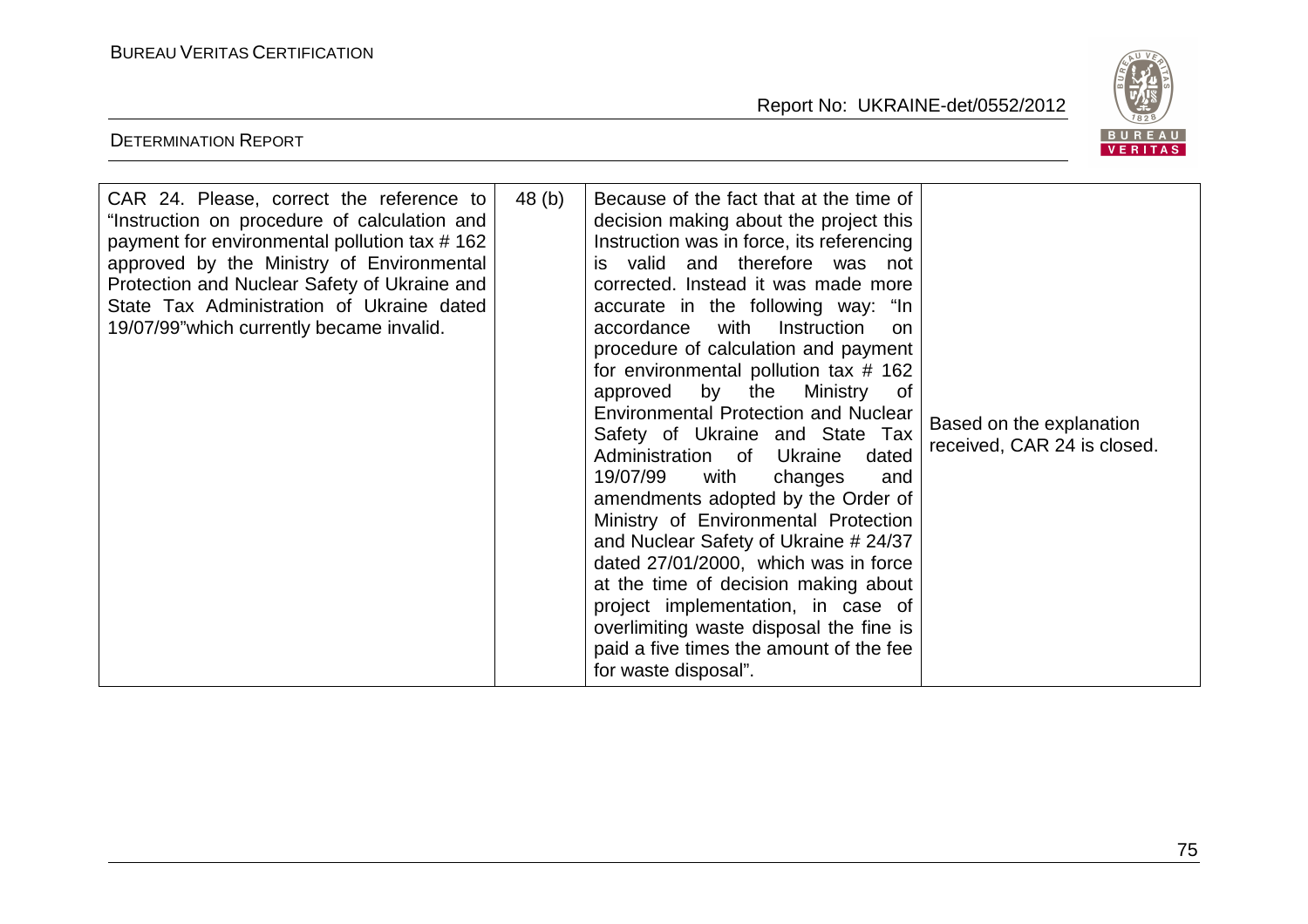DETERMINATION REPORT

Report No: UKRAINE-det/0552/2012



| CAR 25. Please correct ecological tax for<br>manure: it is 1,25UAH instead of 125 UAH.<br>Please, see reference 8. | 48 (b) | The value of ecological tax for poultry<br>manure was corrected.<br>Please, see the updated version of<br>PDD 2.0.                                                                                                                                                                                                                                                                                                                                                                                                                  | The PDD has been corrected.<br>CAR 25 is closed.          |
|--------------------------------------------------------------------------------------------------------------------|--------|-------------------------------------------------------------------------------------------------------------------------------------------------------------------------------------------------------------------------------------------------------------------------------------------------------------------------------------------------------------------------------------------------------------------------------------------------------------------------------------------------------------------------------------|-----------------------------------------------------------|
| CL 04. Please clarify the term "full-scale EIA".                                                                   | 48 (b) | The term "full-scale EIA" means that<br>EIA was developed according Chapter<br>2 of State building norms DBN 2.2.-1-<br>2003: "Composition and content of<br>environment impact assessment (EIA)<br>during planning and construction of<br>buildings", State Ukraine committee of<br>building and architecture, 2004 year. If<br>category of activity belongs to the list<br>provided in Annex E of the mentioned<br>above DBN, EIA can be developed in<br>shortened volume according to article<br>1.7 of the mentioned above DBN. | Based<br>on the explanation<br>received, CL 04 is closed. |